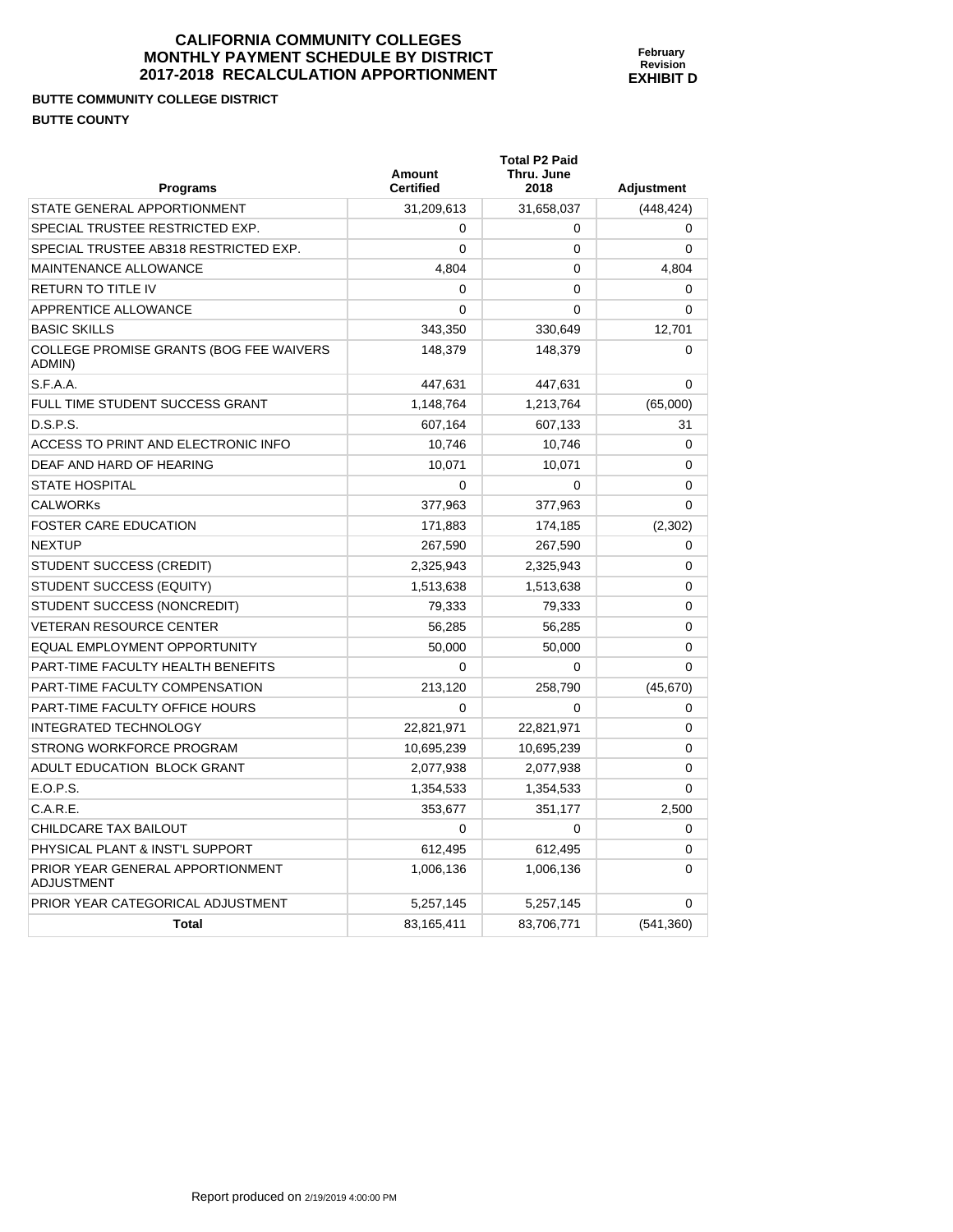**February Revision EXHIBIT D** 

**CABRILLO COMMUNITY COLLEGE DISTRICT SANTA CRUZ COUNTY** 

| <b>Programs</b>                                   | Amount<br><b>Certified</b> | <b>Total P2 Paid</b><br>Thru. June<br>2018 | <b>Adjustment</b> |
|---------------------------------------------------|----------------------------|--------------------------------------------|-------------------|
| STATE GENERAL APPORTIONMENT                       | 19,640,122                 | 19,367,241                                 | 272,881           |
| SPECIAL TRUSTEE RESTRICTED EXP.                   | 0                          | 0                                          | $\mathbf 0$       |
| SPECIAL TRUSTEE AB318 RESTRICTED EXP.             | 0                          | 0                                          | $\mathbf 0$       |
| MAINTENANCE ALLOWANCE                             | 0                          | 0                                          | $\mathbf 0$       |
| RETURN TO TITLE IV                                | $\mathbf{0}$               | 0                                          | $\Omega$          |
| APPRENTICE ALLOWANCE                              | 0                          | $\Omega$                                   | 0                 |
| <b>BASIC SKILLS</b>                               | 260.049                    | 250,430                                    | 9,619             |
| COLLEGE PROMISE GRANTS (BOG FEE WAIVERS<br>ADMIN) | 115,789                    | 115,789                                    | 0                 |
| S.F.A.A.                                          | 390,075                    | 390,075                                    | 0                 |
| FULL TIME STUDENT SUCCESS GRANT                   | 579,000                    | 579,000                                    | $\mathbf 0$       |
| D.S.P.S.                                          | 1,396,047                  | 1,396,042                                  | 5                 |
| ACCESS TO PRINT AND ELECTRONIC INFO               | 10,806                     | 10,806                                     | 0                 |
| DEAF AND HARD OF HEARING                          | 15,034                     | 15,034                                     | 0                 |
| STATE HOSPITAL                                    | 0                          | 0                                          | $\Omega$          |
| <b>CALWORKs</b>                                   | 311,240                    | 311,240                                    | 0                 |
| <b>FOSTER CARE EDUCATION</b>                      | 35,081                     | 43,851                                     | (8,770)           |
| NEXTUP                                            | 0                          | 0                                          | 0                 |
| STUDENT SUCCESS (CREDIT)                          | 2,117,603                  | 2,117,603                                  | 0                 |
| STUDENT SUCCESS (EQUITY)                          | 1,041,203                  | 1,041,203                                  | 0                 |
| STUDENT SUCCESS (NONCREDIT)                       | 0                          | 0                                          | 0                 |
| <b>VETERAN RESOURCE CENTER</b>                    | 23,807                     | 23,807                                     | $\mathbf 0$       |
| EQUAL EMPLOYMENT OPPORTUNITY                      | 50,000                     | 50,000                                     | $\mathbf 0$       |
| PART-TIME FACULTY HEALTH BENEFITS                 | 6,858                      | 7,788                                      | (930)             |
| PART-TIME FACULTY COMPENSATION                    | 232,839                    | 217,271                                    | 15,568            |
| PART-TIME FACULTY OFFICE HOURS                    | 40,883                     | 45,516                                     | (4,633)           |
| INTEGRATED TECHNOLOGY                             | 0                          | $\Omega$                                   | 0                 |
| STRONG WORKFORCE PROGRAM                          | 20,961,842                 | 20,961,842                                 | $\Omega$          |
| ADULT EDUCATION BLOCK GRANT                       | 378,258                    | 378,258                                    | 0                 |
| E.O.P.S.                                          | 596,683                    | 596,683                                    | 0                 |
| C.A.R.E.                                          | 144,172                    | 147,172                                    | (3,000)           |
| CHILDCARE TAX BAILOUT                             | 66,064                     | 66,064                                     | $\mathbf 0$       |
| PHYSICAL PLANT & INST'L SUPPORT                   | 640,312                    | 640,312                                    | 0                 |
| PRIOR YEAR GENERAL APPORTIONMENT<br>ADJUSTMENT    | 683,839                    | 683,839                                    | 0                 |
| PRIOR YEAR CATEGORICAL ADJUSTMENT                 | 24.014                     | 24.197                                     | (183)             |
| <b>Total</b>                                      | 49,761,620                 | 49,481,063                                 | 280,557           |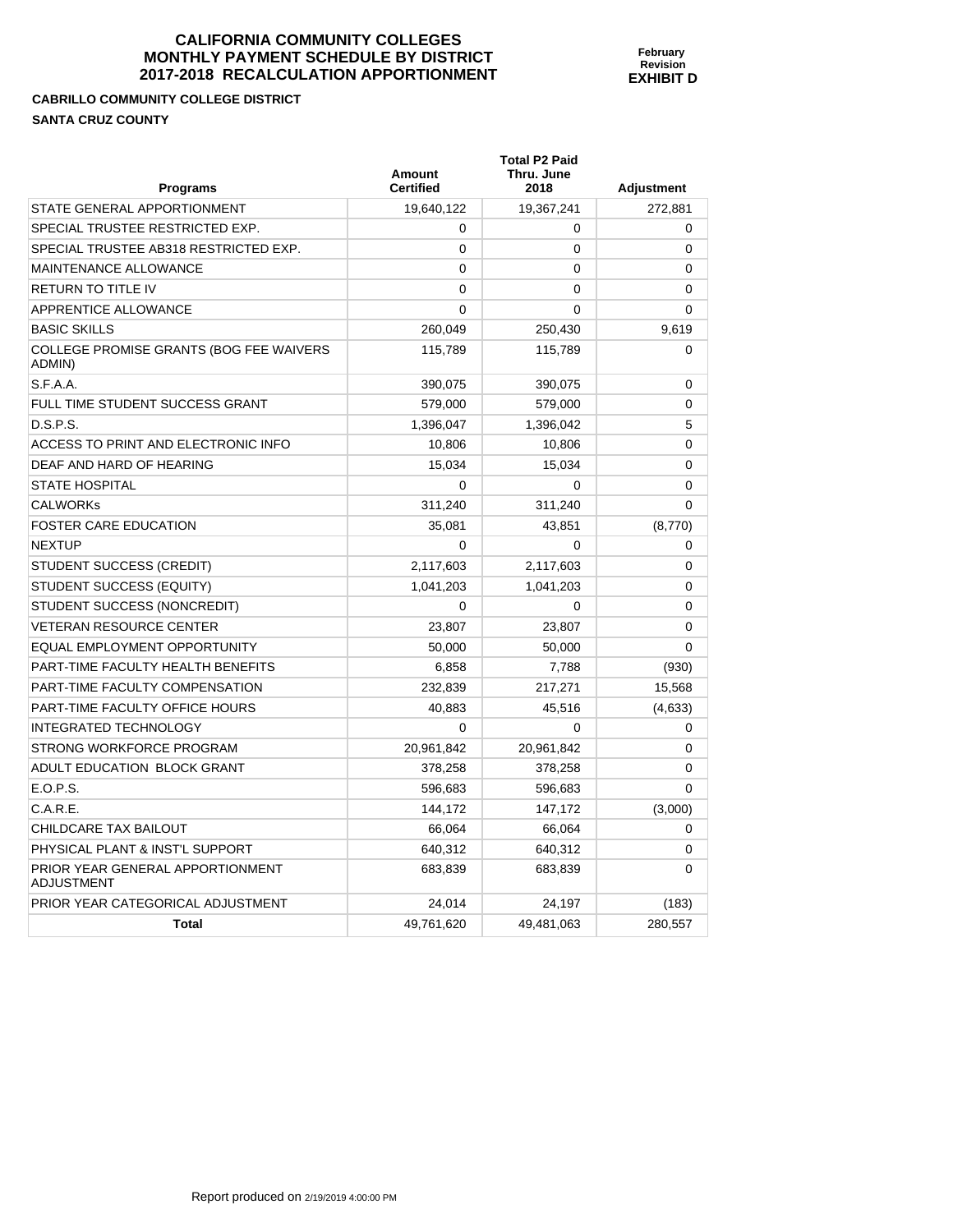#### **CERRITOS COMMUNITY COLLEGE DISTRICT LOS ANGELES COUNTY**

| <b>Programs</b>                                       | <b>Amount</b><br><b>Certified</b> | <b>Total P2 Paid</b><br>Thru. June<br>2018 | <b>Adjustment</b> |
|-------------------------------------------------------|-----------------------------------|--------------------------------------------|-------------------|
| STATE GENERAL APPORTIONMENT                           | 45.658.666                        | 49.042.474                                 | (3,383,808)       |
| SPECIAL TRUSTEE RESTRICTED EXP.                       | $\Omega$                          | 0                                          | $\mathbf 0$       |
| SPECIAL TRUSTEE AB318 RESTRICTED EXP.                 | $\mathbf{0}$                      | 0                                          | $\Omega$          |
| <b>MAINTENANCE ALLOWANCE</b>                          | 0                                 | 0                                          | $\Omega$          |
| <b>RETURN TO TITLE IV</b>                             | 4.457                             | 0                                          | 4.457             |
| APPRENTICE ALLOWANCE                                  | 1,322,371                         | 1,251,955                                  | 70,416            |
| <b>BASIC SKILLS</b>                                   | 838,600                           | 807,579                                    | 31,021            |
| COLLEGE PROMISE GRANTS (BOG FEE WAIVERS<br>ADMIN)     | 306,338                           | 306,338                                    | $\Omega$          |
| S.F.A.A.                                              | 831,329                           | 831,329                                    | 0                 |
| FULL TIME STUDENT SUCCESS GRANT                       | 1,637,500                         | 1,637,500                                  | $\Omega$          |
| D.S.P.S.                                              | 1,520,556                         | 1,520,163                                  | 393               |
| ACCESS TO PRINT AND ELECTRONIC INFO                   | 11,421                            | 11,421                                     | $\mathbf 0$       |
| DEAF AND HARD OF HEARING                              | 385.173                           | 385,173                                    | $\Omega$          |
| <b>STATE HOSPITAL</b>                                 | $\Omega$                          | $\Omega$                                   | $\Omega$          |
| <b>CALWORKs</b>                                       | 607,209                           | 601,235                                    | 5,974             |
| <b>FOSTER CARE EDUCATION</b>                          | 95.350                            | 95,351                                     | (1)               |
| <b>NEXTUP</b>                                         | $\Omega$                          | $\mathbf{0}$                               | $\Omega$          |
| STUDENT SUCCESS (CREDIT)                              | 2,816,189                         | 2,816,189                                  | $\Omega$          |
| STUDENT SUCCESS (EQUITY)                              | 2,457,163                         | 2,457,163                                  | $\Omega$          |
| STUDENT SUCCESS (NONCREDIT)                           | 248,288                           | 248.288                                    | $\Omega$          |
| <b>VETERAN RESOURCE CENTER</b>                        | 58,805                            | 58,805                                     | $\Omega$          |
| EQUAL EMPLOYMENT OPPORTUNITY                          | 50,000                            | 50,000                                     | $\Omega$          |
| PART-TIME FACULTY HEALTH BENEFITS                     | $\Omega$                          | 0                                          | $\Omega$          |
| PART-TIME FACULTY COMPENSATION                        | 339,617                           | 349,636                                    | (10, 019)         |
| <b>PART-TIME FACULTY OFFICE HOURS</b>                 | 80.476                            | 89.596                                     | (9, 120)          |
| <b>INTEGRATED TECHNOLOGY</b>                          | $\Omega$                          | $\Omega$                                   | $\Omega$          |
| STRONG WORKFORCE PROGRAM                              | 1,998,849                         | 1,998,849                                  | $\Omega$          |
| ADULT EDUCATION BLOCK GRANT                           | 491,812                           | 491,812                                    | $\Omega$          |
| E.O.P.S.                                              | 1,246,725                         | 1,246,725                                  | $\Omega$          |
| C.A.R.E.                                              | 118,886                           | 113,886                                    | 5,000             |
| CHILDCARE TAX BAILOUT                                 | 0                                 | 0                                          | $\Omega$          |
| PHYSICAL PLANT & INST'L SUPPORT                       | 1,030,981                         | 1,030,981                                  | $\Omega$          |
| PRIOR YEAR GENERAL APPORTIONMENT<br><b>ADJUSTMENT</b> | (7, 516, 312)                     | (7, 516, 312)                              | $\Omega$          |
| PRIOR YEAR CATEGORICAL ADJUSTMENT                     | 140,154                           | 115,631                                    | 24,523            |
| <b>Total</b>                                          | 56,780,603                        | 60,041,767                                 | (3,261,164)       |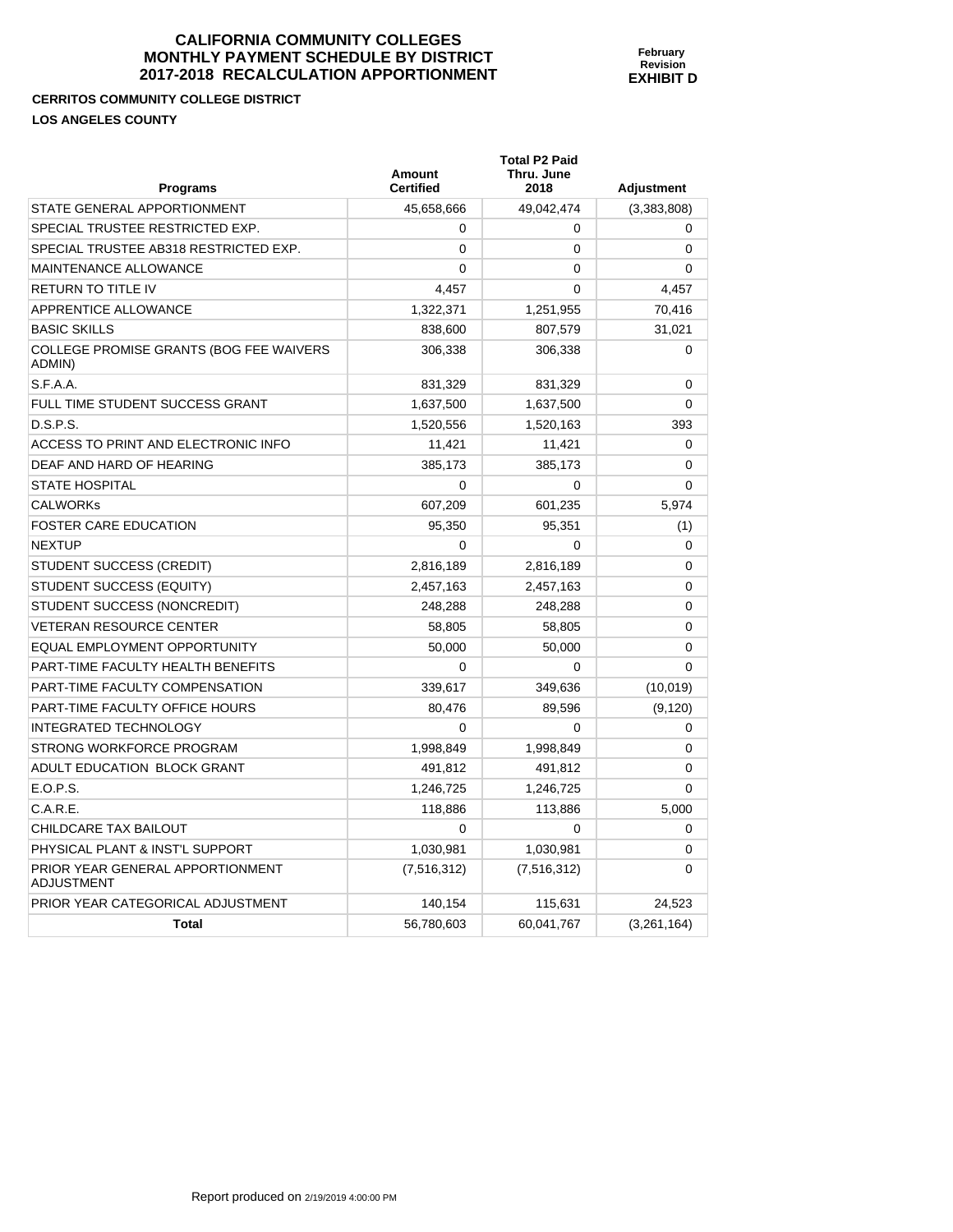| Programs                                              | Amount<br><b>Certified</b> | <b>Total P2 Paid</b><br>Thru. June<br>2018 | <b>Adjustment</b> |
|-------------------------------------------------------|----------------------------|--------------------------------------------|-------------------|
| STATE GENERAL APPORTIONMENT                           | 34,749,863                 | 28,854,173                                 | 5,895,690         |
| SPECIAL TRUSTEE RESTRICTED EXP.                       | 0                          | 0                                          | $\Omega$          |
| SPECIAL TRUSTEE AB318 RESTRICTED EXP.                 | $\mathbf{0}$               | $\mathbf 0$                                | 0                 |
| MAINTENANCE ALLOWANCE                                 | 0                          | 0                                          | 0                 |
| RETURN TO TITLE IV                                    | $\Omega$                   | $\Omega$                                   | 0                 |
| <b>APPRENTICE ALLOWANCE</b>                           | 1,001,791                  | 1,030,165                                  | (28, 374)         |
| <b>BASIC SKILLS</b>                                   | 585,766                    | 564,098                                    | 21,668            |
| COLLEGE PROMISE GRANTS (BOG FEE WAIVERS<br>ADMIN)     | 190,359                    | 190,359                                    | $\Omega$          |
| S.F.A.A.                                              | 696,555                    | 696,555                                    | 0                 |
| FULL TIME STUDENT SUCCESS GRANT                       | 466,000                    | 463,863                                    | 2,137             |
| D.S.P.S.                                              | 1,688,307                  | 1,688,086                                  | 221               |
| ACCESS TO PRINT AND ELECTRONIC INFO                   | 21,478                     | 21,478                                     | 0                 |
| DEAF AND HARD OF HEARING                              | 31,884                     | 31,884                                     | 0                 |
| <b>STATE HOSPITAL</b>                                 | 0                          | 0                                          | 0                 |
| <b>CALWORKS</b>                                       | 446,150                    | 446,004                                    | 146               |
| FOSTER CARE EDUCATION                                 | 111,682                    | 107,273                                    | 4,409             |
| <b>NEXTUP</b>                                         | $\Omega$                   | 0                                          | 0                 |
| STUDENT SUCCESS (CREDIT)                              | 3,659,241                  | 3,659,241                                  | 0                 |
| STUDENT SUCCESS (EQUITY)                              | 1,673,872                  | 1,673,872                                  | 0                 |
| STUDENT SUCCESS (NONCREDIT)                           | $\Omega$                   | $\mathbf 0$                                | 0                 |
| <b>VETERAN RESOURCE CENTER</b>                        | 107,998                    | 107,998                                    | 0                 |
| EQUAL EMPLOYMENT OPPORTUNITY                          | 50,000                     | 50,000                                     | $\Omega$          |
| PART-TIME FACULTY HEALTH BENEFITS                     | 7,328                      | $\Omega$                                   | 7,328             |
| PART-TIME FACULTY COMPENSATION                        | 384,506                    | 326,679                                    | 57,827            |
| PART-TIME FACULTY OFFICE HOURS                        | 0                          | $\Omega$                                   | $\Omega$          |
| <b>INTEGRATED TECHNOLOGY</b>                          | 0                          | 0                                          | 0                 |
| STRONG WORKFORCE PROGRAM                              | 2,276,044                  | 2,276,044                                  | 0                 |
| ADULT EDUCATION BLOCK GRANT                           | 320,381                    | 320,381                                    | $\Omega$          |
| E.O.P.S.                                              | 1,066,848                  | 998,658                                    | 68,190            |
| C.A.R.E.                                              | 149,912                    | 149,912                                    | 0                 |
| CHILDCARE TAX BAILOUT                                 | 0                          | 0                                          | 0                 |
| PHYSICAL PLANT & INST'L SUPPORT                       | 956,719                    | 956,719                                    | 0                 |
| PRIOR YEAR GENERAL APPORTIONMENT<br><b>ADJUSTMENT</b> | 496,502                    | 496,502                                    | 0                 |
| PRIOR YEAR CATEGORICAL ADJUSTMENT                     | 85,683                     | 107,241                                    | (21, 558)         |
| <b>Total</b>                                          | 51,224,869                 | 45,217,185                                 | 6,007,684         |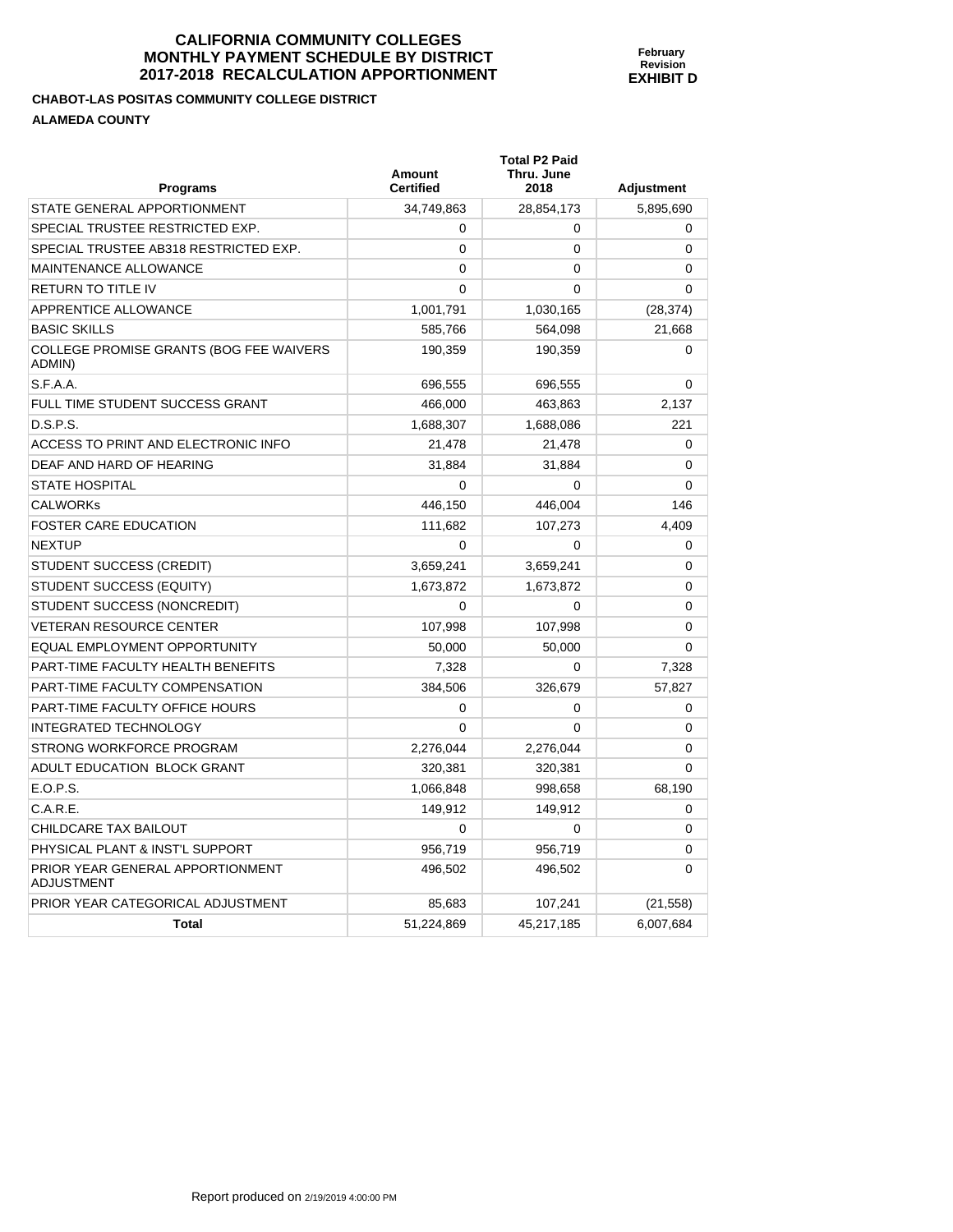**February Revision EXHIBIT D** 

**CHAFFEY COMMUNITY COLLEGE DISTRICT SAN BERNARDINO COUNTY** 

| <b>Programs</b>                                   | Amount<br><b>Certified</b> | <b>Total P2 Paid</b><br>Thru. June<br>2018 | <b>Adjustment</b> |
|---------------------------------------------------|----------------------------|--------------------------------------------|-------------------|
| STATE GENERAL APPORTIONMENT                       | 36,373,078                 | 44,507,748                                 | (8, 134, 670)     |
| SPECIAL TRUSTEE RESTRICTED EXP.                   | 0                          | 0                                          | $\mathbf 0$       |
| SPECIAL TRUSTEE AB318 RESTRICTED EXP.             | 0                          | 0                                          | 0                 |
| MAINTENANCE ALLOWANCE                             | $\mathbf{0}$               | 0                                          | $\Omega$          |
| RETURN TO TITLE IV                                | $\mathbf{0}$               | 0                                          | 0                 |
| <b>APPRENTICE ALLOWANCE</b>                       | $\mathbf{0}$               | 0                                          | $\Omega$          |
| <b>BASIC SKILLS</b>                               | 728,156                    | 701,220                                    | 26,936            |
| COLLEGE PROMISE GRANTS (BOG FEE WAIVERS<br>ADMIN) | 263,617                    | 263,617                                    | $\Omega$          |
| S.F.A.A.                                          | 719,198                    | 719,198                                    | $\mathbf 0$       |
| FULL TIME STUDENT SUCCESS GRANT                   | 827,500                    | 827,500                                    | 0                 |
| D.S.P.S.                                          | 1,494,132                  | 1,494,119                                  | 13                |
| ACCESS TO PRINT AND ELECTRONIC INFO               | 11,296                     | 11,296                                     | 0                 |
| DEAF AND HARD OF HEARING                          | 36.674                     | 36,674                                     | 0                 |
| <b>STATE HOSPITAL</b>                             | 0                          | 0                                          | 0                 |
| <b>CALWORKs</b>                                   | 692,456                    | 692,456                                    | $\mathbf 0$       |
| <b>FOSTER CARE EDUCATION</b>                      | $\Omega$                   | 0                                          | 0                 |
| <b>NEXTUP</b>                                     | 267,590                    | 267,590                                    | 0                 |
| STUDENT SUCCESS (CREDIT)                          | 3,642,880                  | 3,642,880                                  | 0                 |
| STUDENT SUCCESS (EQUITY)                          | 1,942,150                  | 1,942,150                                  | 0                 |
| STUDENT SUCCESS (NONCREDIT)                       | 57,099                     | 57,099                                     | 0                 |
| <b>VETERAN RESOURCE CENTER</b>                    | 49.939                     | 49.939                                     | $\Omega$          |
| EQUAL EMPLOYMENT OPPORTUNITY                      | 50,000                     | 50,000                                     | 0                 |
| PART-TIME FACULTY HEALTH BENEFITS                 | 0                          | $\Omega$                                   | $\Omega$          |
| PART-TIME FACULTY COMPENSATION                    | 297,600                    | 342,568                                    | (44, 968)         |
| PART-TIME FACULTY OFFICE HOURS                    | 0                          | 0                                          | $\mathbf 0$       |
| <b>INTEGRATED TECHNOLOGY</b>                      | $\mathbf{0}$               | 0                                          | 0                 |
| STRONG WORKFORCE PROGRAM                          | 2,408,042                  | 2,408,042                                  | 0                 |
| ADULT EDUCATION BLOCK GRANT                       | $\Omega$                   | 0                                          | 0                 |
| E.O.P.S.                                          | 1,238,087                  | 1,238,087                                  | 0                 |
| C.A.R.E.                                          | 135,033                    | 135,033                                    | $\Omega$          |
| CHILDCARE TAX BAILOUT                             | 149.181                    | 149.181                                    | 0                 |
| PHYSICAL PLANT & INST'L SUPPORT                   | 1,017,723                  | 1,017,723                                  | 0                 |
| PRIOR YEAR GENERAL APPORTIONMENT<br>ADJUSTMENT    | (5,756,403)                | (5,756,403)                                | 0                 |
| PRIOR YEAR CATEGORICAL ADJUSTMENT                 | 176,650                    | 176,650                                    | $\Omega$          |
| <b>Total</b>                                      | 46,821,678                 | 54,974,367                                 | (8, 152, 689)     |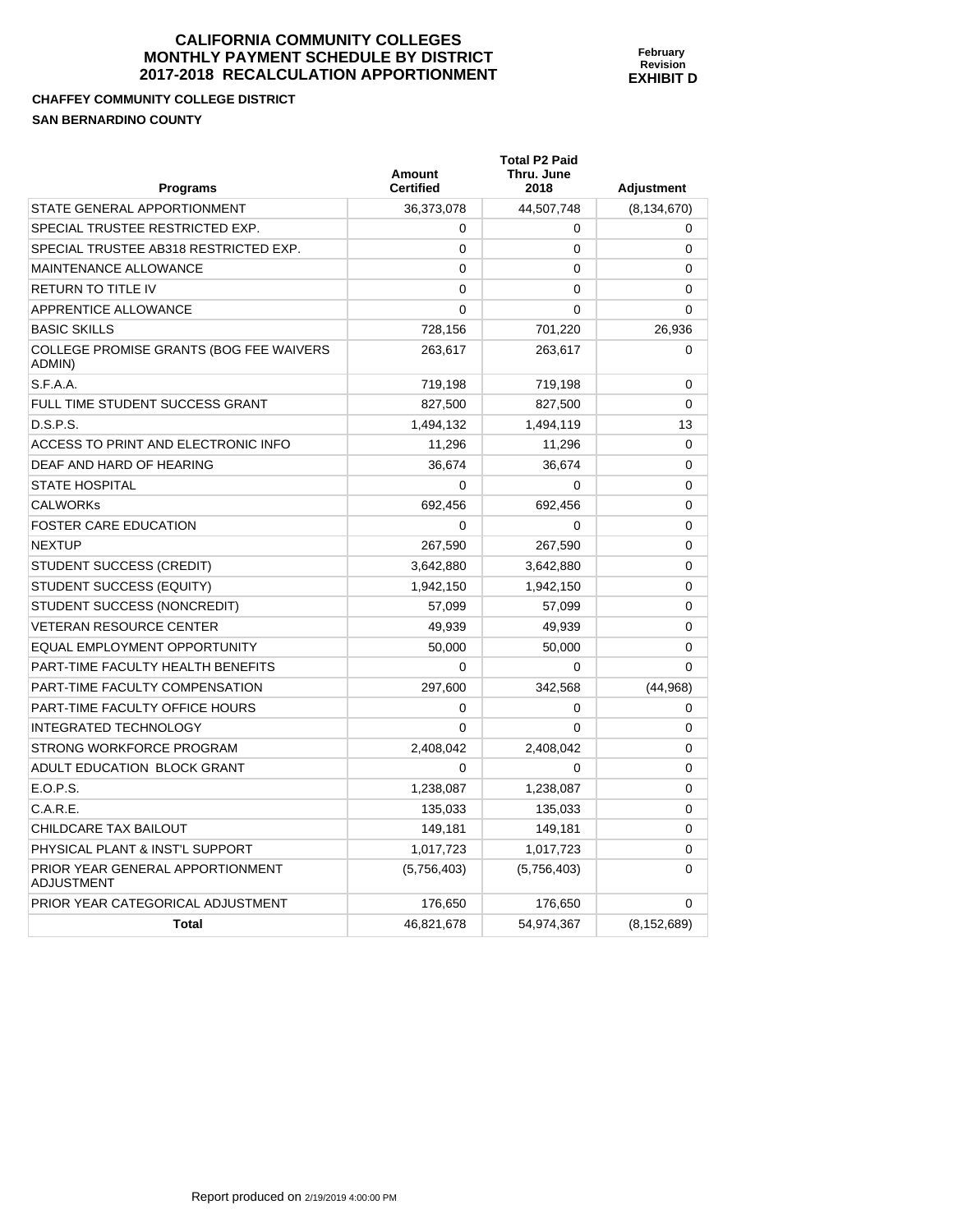#### **CITRUS COMMUNITY COLLEGE DISTRICT LOS ANGELES COUNTY**

| Programs                                          | Amount<br><b>Certified</b> | <b>Total P2 Paid</b><br>Thru. June<br>2018 | <b>Adjustment</b> |
|---------------------------------------------------|----------------------------|--------------------------------------------|-------------------|
| STATE GENERAL APPORTIONMENT                       | 47,950,549                 | 48,281,741                                 | (331, 192)        |
| SPECIAL TRUSTEE RESTRICTED EXP.                   | 0                          | $\Omega$                                   | $\Omega$          |
| SPECIAL TRUSTEE AB318 RESTRICTED EXP.             | 0                          | $\mathbf{0}$                               | $\Omega$          |
| MAINTENANCE ALLOWANCE                             | 0                          | 0                                          | 0                 |
| RETURN TO TITLE IV                                | 27,148                     | $\Omega$                                   | 27,148            |
| APPRENTICE ALLOWANCE                              | 0                          | 0                                          | 0                 |
| <b>BASIC SKILLS</b>                               | 550,941                    | 530,561                                    | 20,380            |
| COLLEGE PROMISE GRANTS (BOG FEE WAIVERS<br>ADMIN) | 180,887                    | 180,887                                    | 0                 |
| S.F.A.A.                                          | 491,400                    | 491,400                                    | $\Omega$          |
| FULL TIME STUDENT SUCCESS GRANT                   | 785,500                    | 785,500                                    | 0                 |
| D.S.P.S.                                          | 880,674                    | 880,620                                    | 54                |
| ACCESS TO PRINT AND ELECTRONIC INFO               | 10,916                     | 10,916                                     | 0                 |
| DEAF AND HARD OF HEARING                          | 42,430                     | 42,430                                     | 0                 |
| STATE HOSPITAL                                    | 0                          | $\Omega$                                   | 0                 |
| <b>CALWORKs</b>                                   | 345,063                    | 344,755                                    | 308               |
| <b>FOSTER CARE EDUCATION</b>                      | 223,117                    | 238,459                                    | (15, 342)         |
| <b>NEXTUP</b>                                     | 0                          | 0                                          | 0                 |
| STUDENT SUCCESS (CREDIT)                          | 2,483,829                  | 2,483,829                                  | 0                 |
| STUDENT SUCCESS (EQUITY)                          | 1,154,783                  | 1,154,783                                  | 0                 |
| STUDENT SUCCESS (NONCREDIT)                       | 168,614                    | 168,614                                    | 0                 |
| VETERAN RESOURCE CENTER                           | 52,832                     | 52,832                                     | 0                 |
| EQUAL EMPLOYMENT OPPORTUNITY                      | 50,000                     | 50,000                                     | 0                 |
| PART-TIME FACULTY HEALTH BENEFITS                 | 170                        | 194                                        | (24)              |
| PART-TIME FACULTY COMPENSATION                    | 253,501                    | 246,728                                    | 6,773             |
| PART-TIME FACULTY OFFICE HOURS                    | 88,992                     | 99,078                                     | (10,086)          |
| INTEGRATED TECHNOLOGY                             | 0                          | $\mathbf 0$                                | 0                 |
| STRONG WORKFORCE PROGRAM                          | 987,743                    | 987,743                                    | 0                 |
| ADULT EDUCATION BLOCK GRANT                       | 0                          | 0                                          | 0                 |
| E.O.P.S.                                          | 905,512                    | 905,512                                    | 0                 |
| C.A.R.E.                                          | 160,113                    | 160,113                                    | 0                 |
| CHILDCARE TAX BAILOUT                             | 0                          | 0                                          | 0                 |
| PHYSICAL PLANT & INST'L SUPPORT                   | 730,082                    | 730,082                                    | 0                 |
| PRIOR YEAR GENERAL APPORTIONMENT<br>ADJUSTMENT    | 790,248                    | 790,248                                    | 0                 |
| PRIOR YEAR CATEGORICAL ADJUSTMENT                 | 11,608                     | 12,016                                     | (408)             |
| Total                                             | 59,326,652                 | 59,629,041                                 | (302, 389)        |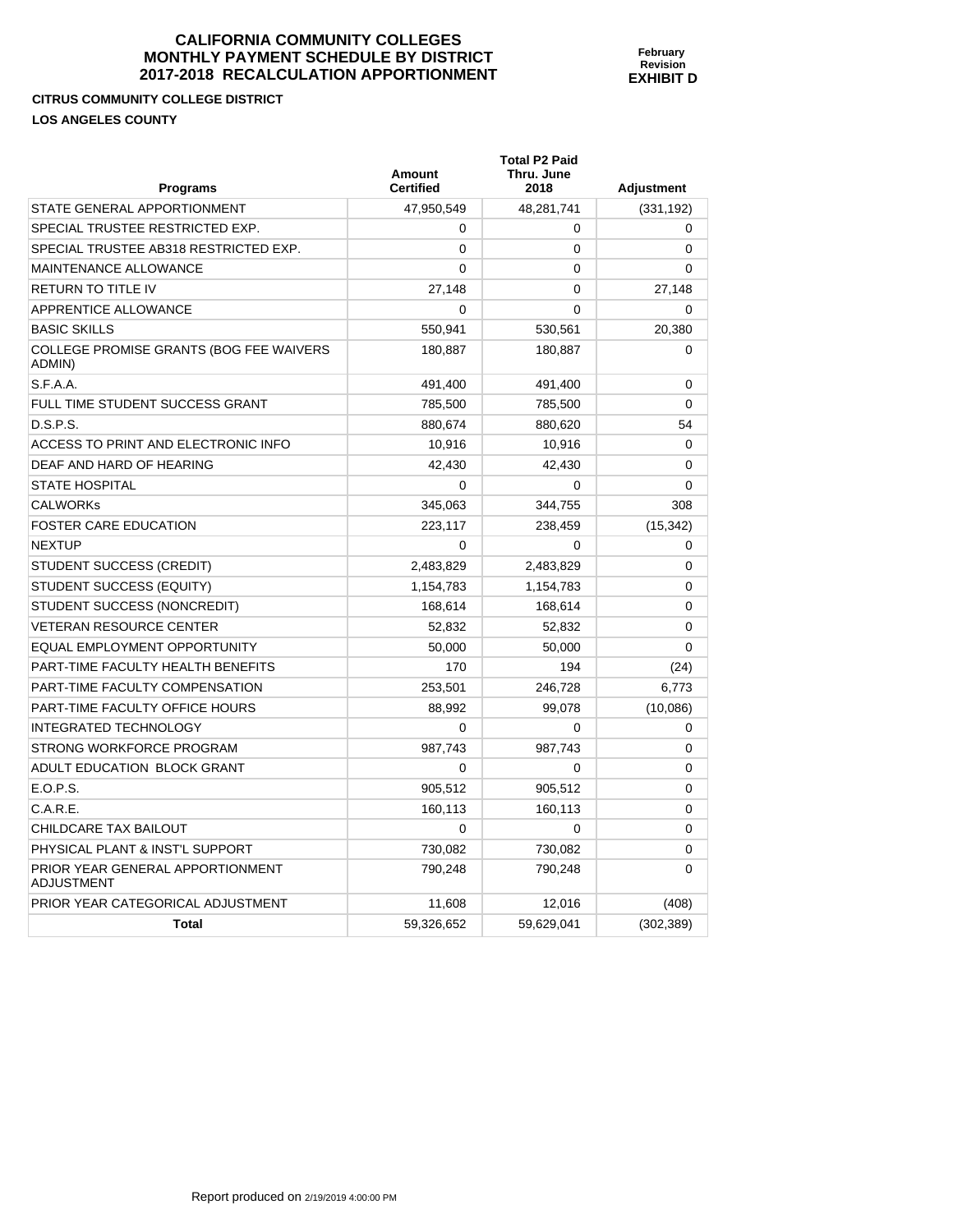# **COAST COMMUNITY COLLEGE DISTRICT ORANGE COUNTY**

| <b>Programs</b>                                       | <b>Amount</b><br><b>Certified</b> | <b>Total P2 Paid</b><br>Thru. June<br>2018 | Adjustment  |
|-------------------------------------------------------|-----------------------------------|--------------------------------------------|-------------|
| STATE GENERAL APPORTIONMENT                           | 14.282.068                        | 15,646,276                                 | (1,364,208) |
| SPECIAL TRUSTEE RESTRICTED EXP.                       | 0                                 | 0                                          | 0           |
| SPECIAL TRUSTEE AB318 RESTRICTED EXP.                 | $\mathbf{0}$                      | 0                                          | 0           |
| MAINTENANCE ALLOWANCE                                 | 0                                 | 0                                          | 0           |
| <b>RETURN TO TITLE IV</b>                             | 15,522                            | 0                                          | 15,522      |
| APPRENTICE ALLOWANCE                                  | 0                                 | 0                                          | 0           |
| <b>BASIC SKILLS</b>                                   | 1,226,093                         | 1,180,739                                  | 45,354      |
| COLLEGE PROMISE GRANTS (BOG FEE WAIVERS<br>ADMIN)     | 476,934                           | 476,934                                    | 0           |
| S.F.A.A.                                              | 1,548,812                         | 1,548,812                                  | $\mathbf 0$ |
| FULL TIME STUDENT SUCCESS GRANT                       | 1,458,600                         | 1,422,000                                  | 36,600      |
| D.S.P.S.                                              | 3,134,419                         | 3,133,989                                  | 430         |
| ACCESS TO PRINT AND ELECTRONIC INFO                   | 32,907                            | 32,907                                     | 0           |
| DEAF AND HARD OF HEARING                              | 101,101                           | 101,101                                    | 0           |
| <b>STATE HOSPITAL</b>                                 | 570,817                           | 570,817                                    | 0           |
| <b>CALWORKs</b>                                       | 714.991                           | 705,815                                    | 9,176       |
| <b>FOSTER CARE EDUCATION</b>                          | 0                                 | 0                                          | 0           |
| <b>NEXTUP</b>                                         | 578,305                           | 578,306                                    | (1)         |
| <b>STUDENT SUCCESS (CREDIT)</b>                       | 6,741,359                         | 6,741,359                                  | 0           |
| STUDENT SUCCESS (EQUITY)                              | 3,284,825                         | 3,284,825                                  | 0           |
| STUDENT SUCCESS (NONCREDIT)                           | 112.442                           | 112,442                                    | 0           |
| <b>VETERAN RESOURCE CENTER</b>                        | 157,097                           | 157,097                                    | 0           |
| EQUAL EMPLOYMENT OPPORTUNITY                          | 50,000                            | 50,000                                     | 0           |
| PART-TIME FACULTY HEALTH BENEFITS                     | 11,707                            | 0                                          | 11,707      |
| PART-TIME FACULTY COMPENSATION                        | 701,985                           | 633,323                                    | 68,662      |
| <b>PART-TIME FACULTY OFFICE HOURS</b>                 | 23.084                            | 0                                          | 23,084      |
| <b>INTEGRATED TECHNOLOGY</b>                          | $\Omega$                          | $\Omega$                                   | 0           |
| STRONG WORKFORCE PROGRAM                              | 3,240,071                         | 3,240,071                                  | $\mathbf 0$ |
| ADULT EDUCATION BLOCK GRANT                           | 1,516,630                         | 1,516,630                                  | 0           |
| E.O.P.S.                                              | 2,858,211                         | 3,339,894                                  | (481, 683)  |
| C.A.R.E.                                              | 270,836                           | 271,412                                    | (576)       |
| CHILDCARE TAX BAILOUT                                 | $\Omega$                          | 0                                          | $\Omega$    |
| PHYSICAL PLANT & INST'L SUPPORT                       | 1,872,112                         | 1,872,112                                  | 0           |
| PRIOR YEAR GENERAL APPORTIONMENT<br><b>ADJUSTMENT</b> | (401, 170)                        | (401, 170)                                 | 0           |
| PRIOR YEAR CATEGORICAL ADJUSTMENT                     | (43, 325)                         | (43, 325)                                  | 0           |
| <b>Total</b>                                          | 44,536,433                        | 46,172,366                                 | (1,635,933) |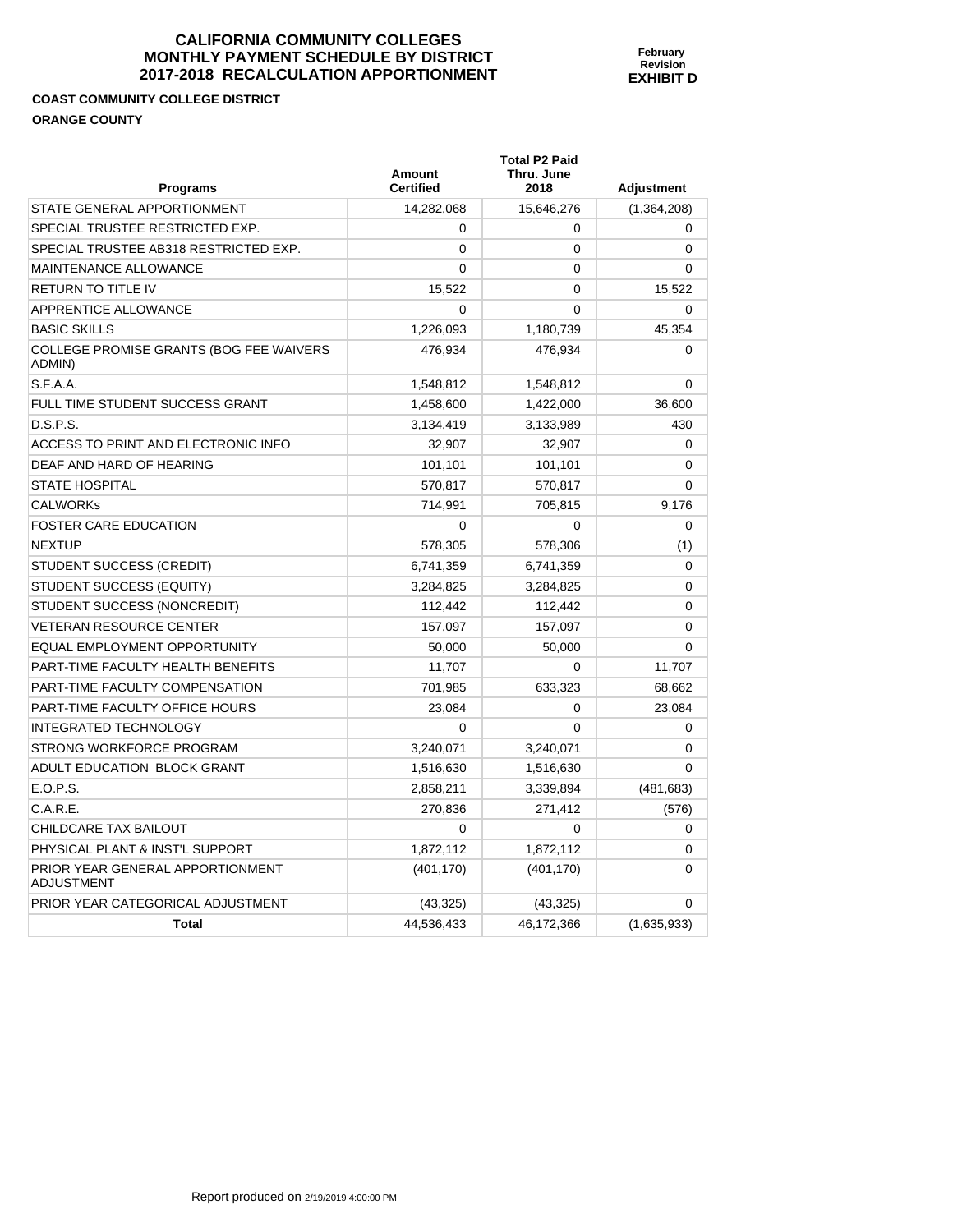**COMPTON COMMUNITY COLLEGE DISTRICT LOS ANGELES COUNTY** 

**Programs Amount Certified Total P2 Paid Thru. June 2018 Adjustment**  STATE GENERAL APPORTIONMENT 23,909,140 25,187,038 (1,277,898) SPECIAL TRUSTEE RESTRICTED EXP.  $\begin{array}{ccc} & & & 0 & \cdots & 0 \\ \end{array}$  (  $\begin{array}{ccc} & 0 & \cdots & 0 \\ \end{array}$  ) SPECIAL TRUSTEE AB318 RESTRICTED EXP. 325,000 325,000 0 MAINTENANCE ALLOWANCE **and the contract of the contract of the contract of the contract of the contract of the contract of the contract of the contract of the contract of the contract of the contract of the contract of the** RETURN TO TITLE IV **A**  $\begin{array}{|c|c|c|c|c|}\n\hline\n\text{RETURN TO TITLE IV} & & & & \text{4,752}\n\hline\n\end{array}$ APPRENTICE ALLOWANCE  $\begin{array}{ccc} & & & & 0 & \cdots & 0 \\ & & & & & 0 & \cdots & 0 \end{array}$ BASIC SKILLS 364,796 351,301 13,495 COLLEGE PROMISE GRANTS (BOG FEE WAIVERS ADMIN) 79,674 79,674 0 S.F.A.A. 276,702 276,702 276,702 276,702 276,702 0 FULL TIME STUDENT SUCCESS GRANT 383,000 216,500 216,500 166,500 D.S.P.S. 365,282 365,179 103 ACCESS TO PRINT AND ELECTRONIC INFO 10.532 10.532 10.532 0 DEAF AND HARD OF HEARING 19,963 19,963 19,963 19,963 19,963 19,963 19,963 19,963 19,963 19,963 19,963 19,963 19,963 19,963 19,963 19,963 19,963 19,963 19,963 19,963 19,963 19,963 19,963 19,963 19,963 19,963 19,963 19,963 1 STATE HOSPITAL 0 0 0 CALWORKs 529,730 530,498 (768) FOSTER CARE EDUCATION **63,503** 64,415 (912) NEXTUP  $\begin{array}{ccccccc} 0 & 0 & 0 & 0 \end{array}$ STUDENT SUCCESS (CREDIT)  $1,105,544$   $1,105,544$   $0$ STUDENT SUCCESS (EQUITY) 834,188 834,188 834,188 834,188 0 STUDENT SUCCESS (NONCREDIT)  $\begin{array}{ccc} & & & 0 & \cdots & 0 \\ & & & & 0 & \cdots & 0 \end{array}$ VETERAN RESOURCE CENTER  $\begin{array}{ccc} 0 & 0 & 0 \end{array}$ EQUAL EMPLOYMENT OPPORTUNITY 50,000 50,000 0 PART-TIME FACULTY HEALTH BENEFITS  $\begin{array}{ccc} 0 & 0 & 0 \end{array}$ PART-TIME FACULTY COMPENSATION 171,627 156,831 14,796 PART-TIME FACULTY OFFICE HOURS  $\begin{array}{ccc} 0 & 0 & 0 \\ 0 & 0 & 0 \end{array}$ INTEGRATED TECHNOLOGY 0 0 0 STRONG WORKFORCE PROGRAM 727,419 727,419 0 ADULT EDUCATION BLOCK GRANT  $\begin{array}{ccc} & & & 0 & \cdots & 0 \\ \end{array}$ E.O.P.S. 992,492 1,173,523 (181,031)  $C.A.R.E.$  620,775 620,775 620,775 620,775 620,775 620,775 620,775 620,775 620,775 620,775 620,775 620,775 620,775 620, CHILDCARE TAX BAILOUT 0 0 0 PHYSICAL PLANT & INST'L SUPPORT  $315,224$  315,224 315,224 0 PRIOR YEAR GENERAL APPORTIONMENT ADJUSTMENT (96,332) (96,332) 0 PRIOR YEAR CATEGORICAL ADJUSTMENT  $(17,601)$   $(17,601)$   $(17,601)$  0 **Total** 31,035,410 32,296,373 (1,260,963)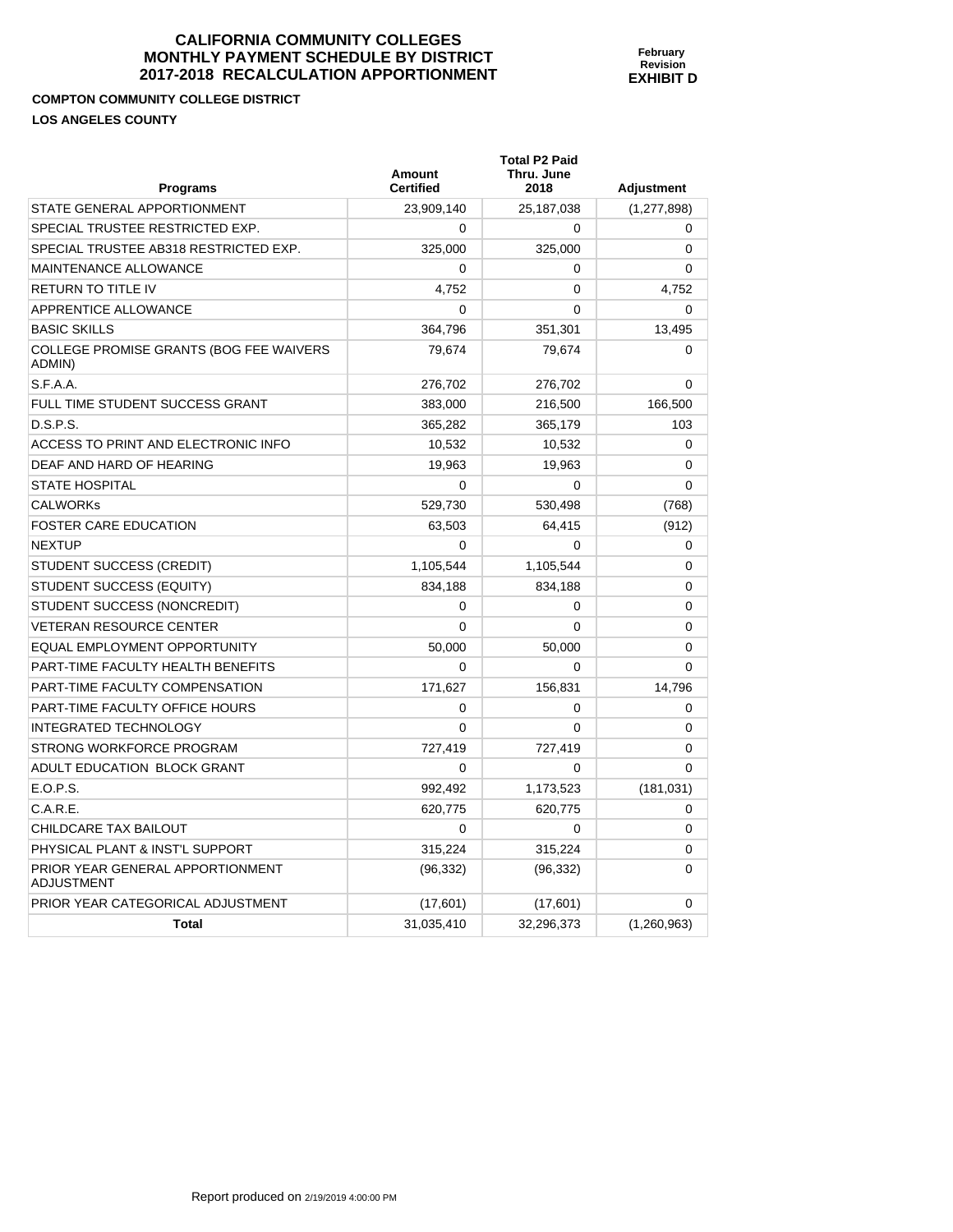**February Revision EXHIBIT D** 

**CONTRA COSTA COMMUNITY COLLEGE DISTRICT CONTRA COSTA COUNTY** 

| Programs                                          | Amount<br><b>Certified</b> | <b>Total P2 Paid</b><br>Thru. June<br>2018 | <b>Adjustment</b> |
|---------------------------------------------------|----------------------------|--------------------------------------------|-------------------|
| STATE GENERAL APPORTIONMENT                       | 26,519,641                 | 25,816,224                                 | 703,417           |
| SPECIAL TRUSTEE RESTRICTED EXP.                   | $\Omega$                   | 0                                          | 0                 |
| SPECIAL TRUSTEE AB318 RESTRICTED EXP.             | $\Omega$                   | 0                                          | $\Omega$          |
| <b>MAINTENANCE ALLOWANCE</b>                      | $\Omega$                   | $\Omega$                                   | $\Omega$          |
| RETURN TO TITLE IV                                | 43,893                     | 0                                          | 43,893            |
| APPRENTICE ALLOWANCE                              | 502,712                    | 492,000                                    | 10,712            |
| <b>BASIC SKILLS</b>                               | 979,293                    | 943,068                                    | 36,225            |
| COLLEGE PROMISE GRANTS (BOG FEE WAIVERS<br>ADMIN) | 309,184                    | 309,184                                    | 0                 |
| S.F.A.A.                                          | 1,096,782                  | 1,096,782                                  | 0                 |
| FULL TIME STUDENT SUCCESS GRANT                   | 987,347                    | 956,500                                    | 30,847            |
| D.S.P.S.                                          | 2,843,106                  | 2,842,831                                  | 275               |
| ACCESS TO PRINT AND ELECTRONIC INFO               | 32,350                     | 32,350                                     | 0                 |
| DEAF AND HARD OF HEARING                          | 60,043                     | 60,043                                     | 0                 |
| <b>STATE HOSPITAL</b>                             | $\Omega$                   | 0                                          | $\Omega$          |
| CALWORKs                                          | 676,419                    | 676,419                                    | $\Omega$          |
| FOSTER CARE EDUCATION                             | 220,214                    | 239,963                                    | (19, 749)         |
| <b>NEXTUP</b>                                     | $\Omega$                   | $\Omega$                                   | 0                 |
| STUDENT SUCCESS (CREDIT)                          | 7,503,777                  | 7,503,777                                  | 0                 |
| STUDENT SUCCESS (EQUITY)                          | 2,768,109                  | 2,768,109                                  | $\Omega$          |
| STUDENT SUCCESS (NONCREDIT)                       | $\Omega$                   | 0                                          | $\Omega$          |
| <b>VETERAN RESOURCE CENTER</b>                    | 129,004                    | 129.004                                    | $\mathbf{0}$      |
| EQUAL EMPLOYMENT OPPORTUNITY                      | 50,000                     | 50,000                                     | 0                 |
| PART-TIME FACULTY HEALTH BENEFITS                 | 27,678                     | 31,430                                     | (3,752)           |
| PART-TIME FACULTY COMPENSATION                    | 634,641                    | 504,201                                    | 130,440           |
| PART-TIME FACULTY OFFICE HOURS                    | 321,296                    | 357,708                                    | (36, 412)         |
| <b>INTEGRATED TECHNOLOGY</b>                      | $\Omega$                   | 0                                          | 0                 |
| STRONG WORKFORCE PROGRAM                          | 3,859,395                  | 3,859,395                                  | 0                 |
| ADULT EDUCATION BLOCK GRANT                       | $\Omega$                   | 0                                          | $\Omega$          |
| E.O.P.S.                                          | 2,686,830                  | 2,782,249                                  | (95, 419)         |
| C.A.R.E.                                          | 415,628                    | 408,628                                    | 7,000             |
| CHILDCARE TAX BAILOUT                             | $\Omega$                   | $\Omega$                                   | 0                 |
| PHYSICAL PLANT & INST'L SUPPORT                   | 1,643,164                  | 1,643,164                                  | 0                 |
| PRIOR YEAR GENERAL APPORTIONMENT<br>ADJUSTMENT    | (1,737,071)                | (1,737,071)                                | 0                 |
| PRIOR YEAR CATEGORICAL ADJUSTMENT                 | (441, 921)                 | (426, 662)                                 | (15, 259)         |
| <b>Total</b>                                      | 52,131,514                 | 51,339,296                                 | 792,218           |

Report produced on 2/19/2019 4:00:00 PM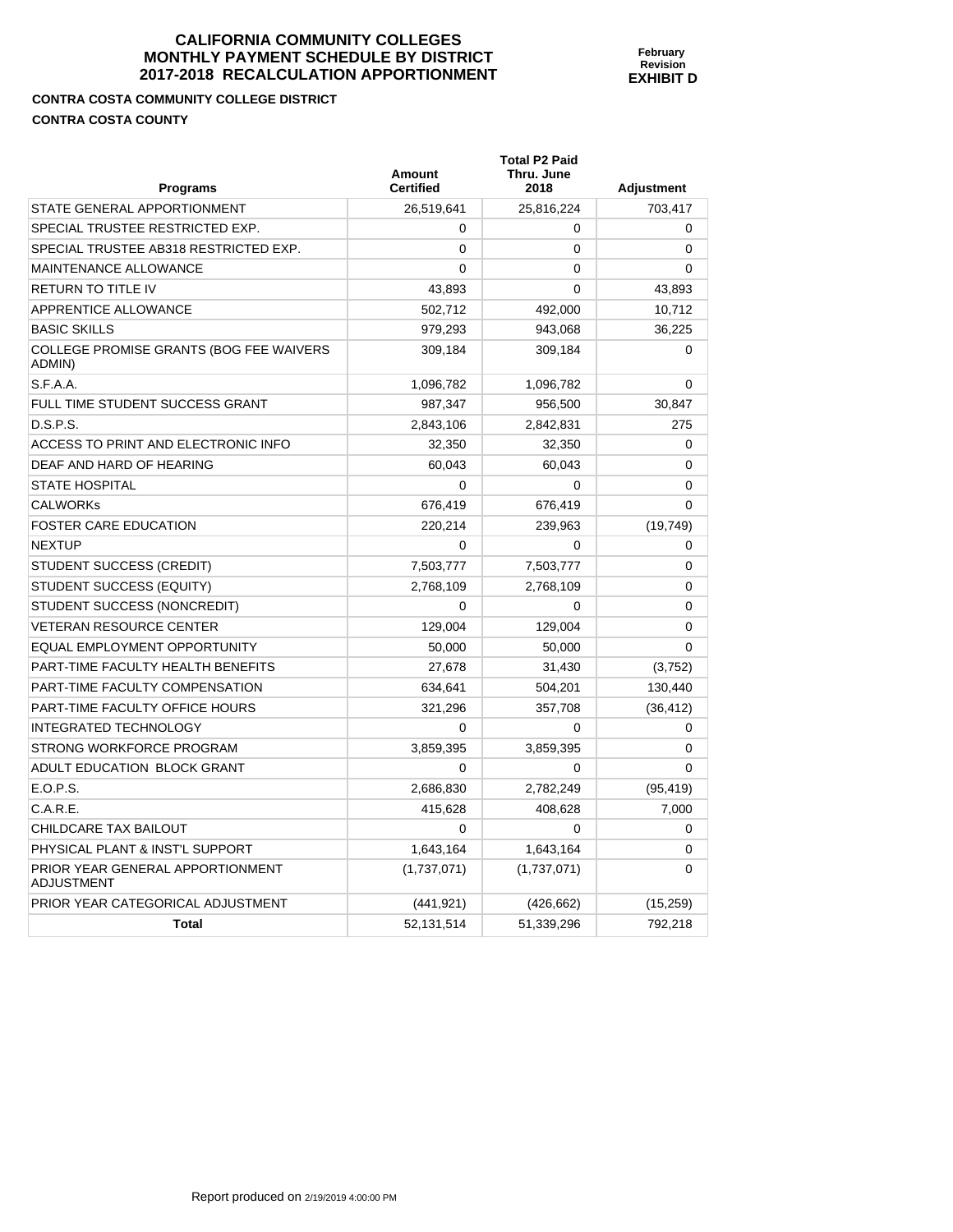**COPPER MT. COMMUNITY COLLEGE DISTRICT SAN BERNARDINO COUNTY** 

| <b>SAN BERNARDINO COUNTY</b>                      |                            |                                            |                   |  |
|---------------------------------------------------|----------------------------|--------------------------------------------|-------------------|--|
| <b>Programs</b>                                   | Amount<br><b>Certified</b> | <b>Total P2 Paid</b><br>Thru. June<br>2018 | <b>Adjustment</b> |  |
| STATE GENERAL APPORTIONMENT                       | 9,217,944                  | 9,167,833                                  | 50,111            |  |
| SPECIAL TRUSTEE RESTRICTED EXP.                   | 0                          | 0                                          | 0                 |  |
| SPECIAL TRUSTEE AB318 RESTRICTED EXP.             | 0                          | 0                                          | $\Omega$          |  |
| <b>MAINTENANCE ALLOWANCE</b>                      | 0                          | 0                                          | $\Omega$          |  |
| <b>RETURN TO TITLE IV</b>                         | 1,901                      | 0                                          | 1,901             |  |
| APPRENTICE ALLOWANCE                              | 0                          | 0                                          | $\Omega$          |  |
| <b>BASIC SKILLS</b>                               | 100,000                    | 100,000                                    | 0                 |  |
| COLLEGE PROMISE GRANTS (BOG FEE WAIVERS<br>ADMIN) | 27,475                     | 27,475                                     | $\Omega$          |  |

**February Revision EXHIBIT D** 

| MAINTENANCE ALLOWANCE                                 | $\Omega$   | 0          | 0        |
|-------------------------------------------------------|------------|------------|----------|
| <b>RETURN TO TITLE IV</b>                             | 1,901      | $\Omega$   | 1,901    |
| APPRENTICE ALLOWANCE                                  | $\Omega$   | $\Omega$   | 0        |
| <b>BASIC SKILLS</b>                                   | 100,000    | 100,000    | 0        |
| COLLEGE PROMISE GRANTS (BOG FEE WAIVERS<br>ADMIN)     | 27,475     | 27,475     | 0        |
| S.F.A.A.                                              | 121,169    | 121,169    | 0        |
| FULL TIME STUDENT SUCCESS GRANT                       | 103,500    | 103,500    | $\Omega$ |
| D.S.P.S.                                              | 308,623    | 308,607    | 16       |
| ACCESS TO PRINT AND ELECTRONIC INFO                   | 10,123     | 10,123     | 0        |
| DEAF AND HARD OF HEARING                              | 0          | 0          | 0        |
| <b>STATE HOSPITAL</b>                                 | 0          | 0          | 0        |
| <b>CALWORKs</b>                                       | 209,977    | 209,977    | 0        |
| <b>FOSTER CARE EDUCATION</b>                          | 0          | 0          | 0        |
| <b>NEXTUP</b>                                         | $\Omega$   | $\Omega$   | 0        |
| STUDENT SUCCESS (CREDIT)                              | 472,441    | 472,441    | 0        |
| STUDENT SUCCESS (EQUITY)                              | 264,529    | 264,529    | 0        |
| STUDENT SUCCESS (NONCREDIT)                           | 44,908     | 44,908     | 0        |
| <b>VETERAN RESOURCE CENTER</b>                        | 18,767     | 18,767     | $\Omega$ |
| EQUAL EMPLOYMENT OPPORTUNITY                          | 50,000     | 50,000     | 0        |
| PART-TIME FACULTY HEALTH BENEFITS                     | 0          | 0          | 0        |
| PART-TIME FACULTY COMPENSATION                        | 80,911     | 79,559     | 1,352    |
| <b>PART-TIME FACULTY OFFICE HOURS</b>                 | 62,110     | 69,149     | (7,039)  |
| <b>INTEGRATED TECHNOLOGY</b>                          | $\Omega$   | $\Omega$   | 0        |
| STRONG WORKFORCE PROGRAM                              | 188,897    | 188,897    | 0        |
| ADULT EDUCATION BLOCK GRANT                           | 773,016    | 773,016    | $\Omega$ |
| E.O.P.S.                                              | 1,017,263  | 262,865    | 754,398  |
| C.A.R.E.                                              | 80,685     | 85,709     | (5,024)  |
| CHILDCARE TAX BAILOUT                                 | $\Omega$   | $\Omega$   | 0        |
| PHYSICAL PLANT & INST'L SUPPORT                       | 90,996     | 90,996     | 0        |
| PRIOR YEAR GENERAL APPORTIONMENT<br><b>ADJUSTMENT</b> | 30,607     | 30.607     | 0        |
| PRIOR YEAR CATEGORICAL ADJUSTMENT                     | 44,937     | 45,236     | (299)    |
| <b>Total</b>                                          | 13,320,779 | 12,525,363 | 795,416  |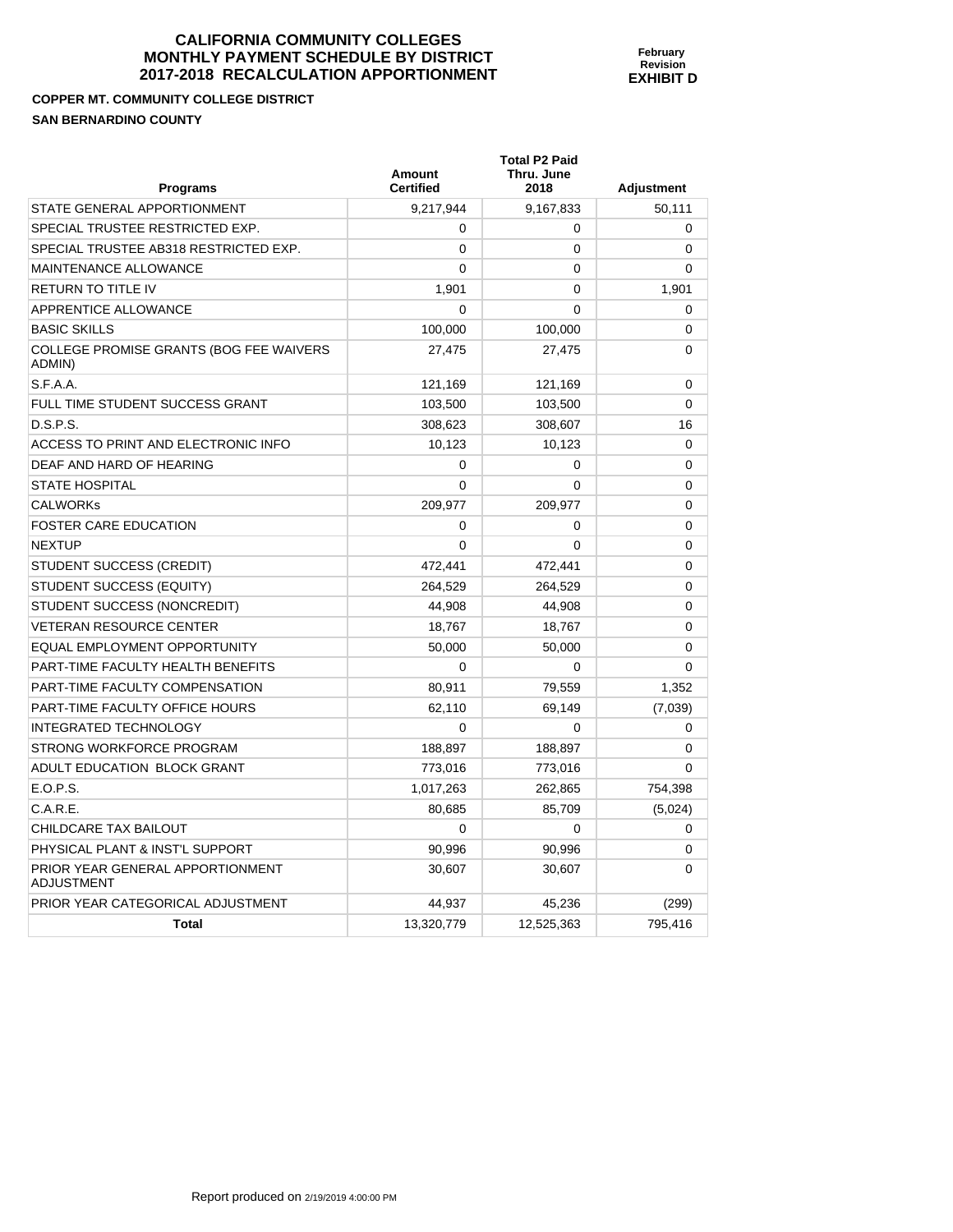# **DESERT COMMUNITY COLLEGE DISTRICT RIVERSIDE COUNTY**

| <b>Programs</b>                                       | <b>Amount</b><br><b>Certified</b> | <b>Total P2 Paid</b><br>Thru. June<br>2018 | Adjustment     |
|-------------------------------------------------------|-----------------------------------|--------------------------------------------|----------------|
| STATE GENERAL APPORTIONMENT                           | 8,549,171                         | 18,720,843                                 | (10, 171, 672) |
| SPECIAL TRUSTEE RESTRICTED EXP.                       | 0                                 | 0                                          | 0              |
| SPECIAL TRUSTEE AB318 RESTRICTED EXP.                 | $\mathbf{0}$                      | 0                                          | 0              |
| MAINTENANCE ALLOWANCE                                 | 0                                 | 0                                          | 0              |
| <b>RETURN TO TITLE IV</b>                             | 2,791                             | 0                                          | 2,791          |
| APPRENTICE ALLOWANCE                                  | 0                                 | 0                                          | 0              |
| <b>BASIC SKILLS</b>                                   | 458,060                           | 441,115                                    | 16,945         |
| COLLEGE PROMISE GRANTS (BOG FEE WAIVERS<br>ADMIN)     | 146,519                           | 146,519                                    | 0              |
| S.F.A.A.                                              | 399,979                           | 399,979                                    | $\mathbf 0$    |
| FULL TIME STUDENT SUCCESS GRANT                       | 920,000                           | 920,000                                    | 0              |
| D.S.P.S.                                              | 807,636                           | 807,505                                    | 131            |
| ACCESS TO PRINT AND ELECTRONIC INFO                   | 10,707                            | 10,707                                     | 0              |
| DEAF AND HARD OF HEARING                              | 20,335                            | 20,335                                     | 0              |
| <b>STATE HOSPITAL</b>                                 | $\mathbf{0}$                      | 0                                          | 0              |
| <b>CALWORKs</b>                                       | 380,268                           | 380,997                                    | (729)          |
| <b>FOSTER CARE EDUCATION</b>                          | 0                                 | 0                                          | 0              |
| <b>NEXTUP</b>                                         | $\mathbf{0}$                      | $\mathbf{0}$                               | 0              |
| <b>STUDENT SUCCESS (CREDIT)</b>                       | 1,684,854                         | 1,684,854                                  | 0              |
| STUDENT SUCCESS (EQUITY)                              | 1,284,412                         | 1,284,412                                  | 0              |
| STUDENT SUCCESS (NONCREDIT)                           | 225.225                           | 225,225                                    | 0              |
| <b>VETERAN RESOURCE CENTER</b>                        | 44.432                            | 44,432                                     | 0              |
| EQUAL EMPLOYMENT OPPORTUNITY                          | 50,000                            | 50,000                                     | 0              |
| PART-TIME FACULTY HEALTH BENEFITS                     | $\Omega$                          | 0                                          | $\mathbf{0}$   |
| PART-TIME FACULTY COMPENSATION                        | 209.490                           | 228,498                                    | (19,008)       |
| <b>PART-TIME FACULTY OFFICE HOURS</b>                 | 0                                 | 0                                          | 0              |
| <b>INTEGRATED TECHNOLOGY</b>                          | $\Omega$                          | $\Omega$                                   | $\Omega$       |
| STRONG WORKFORCE PROGRAM                              | 1,326,465                         | 1,326,465                                  | 0              |
| ADULT EDUCATION BLOCK GRANT                           | 442,500                           | 442,500                                    | $\Omega$       |
| E.O.P.S.                                              | 968.823                           | 542,005                                    | 426,818        |
| C.A.R.E.                                              | 124,944                           | 124,944                                    | 0              |
| CHILDCARE TAX BAILOUT                                 | $\Omega$                          | 0                                          | $\Omega$       |
| PHYSICAL PLANT & INST'L SUPPORT                       | 562.225                           | 562.225                                    | 0              |
| PRIOR YEAR GENERAL APPORTIONMENT<br><b>ADJUSTMENT</b> | (7,992,423)                       | (7,992,423)                                | 0              |
| PRIOR YEAR CATEGORICAL ADJUSTMENT                     | 87,654                            | 88,675                                     | (1,021)        |
| <b>Total</b>                                          | 10,714,067                        | 20,459,812                                 | (9,745,745)    |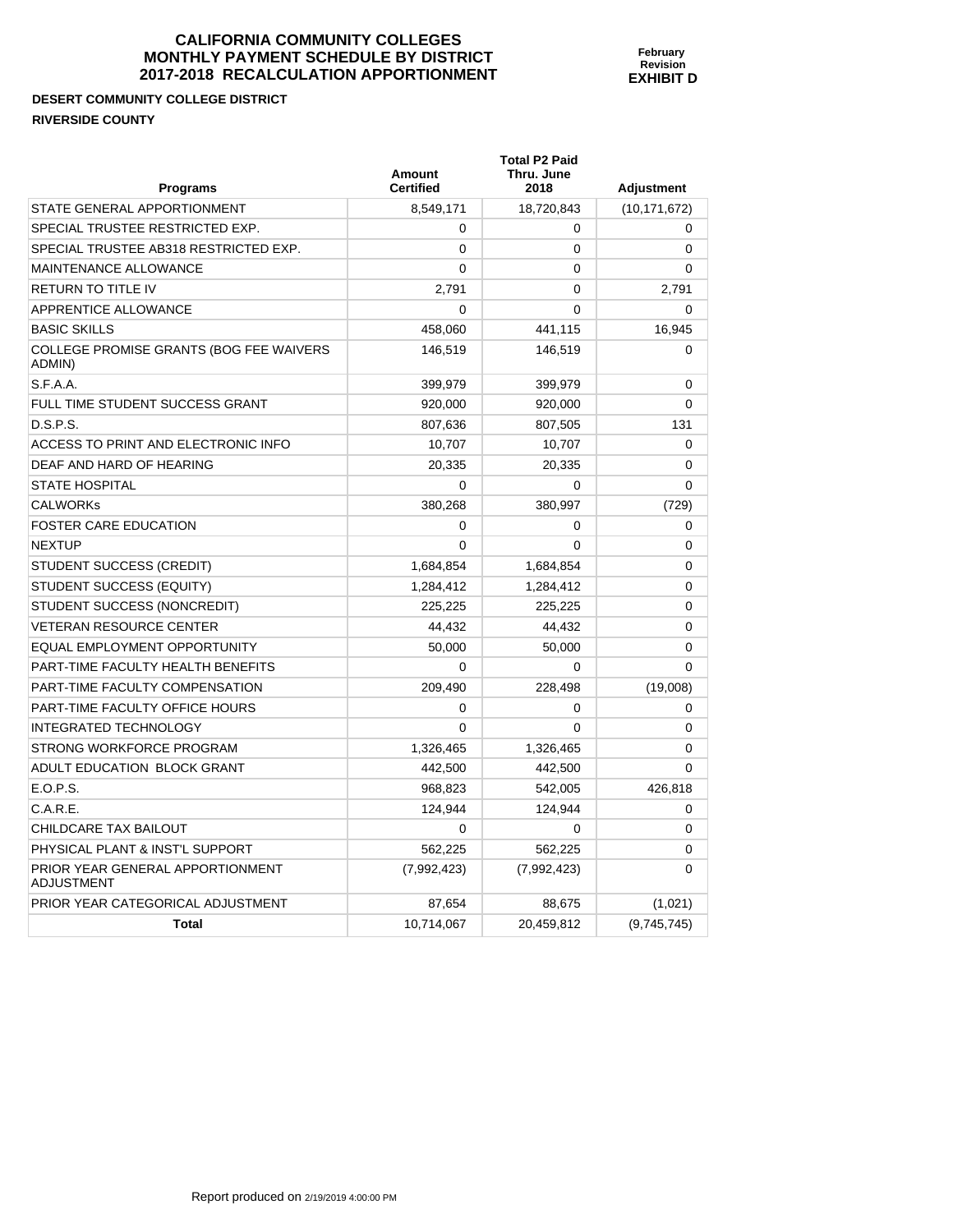**February Revision EXHIBIT D** 

**EL CAMINO COMMUNITY COLLEGE DISTRICT** 

**LOS ANGELES COUNTY** 

| <b>Programs</b>                                       | <b>Amount</b><br><b>Certified</b> | <b>Total P2 Paid</b><br>Thru. June<br>2018 | <b>Adjustment</b> |
|-------------------------------------------------------|-----------------------------------|--------------------------------------------|-------------------|
| STATE GENERAL APPORTIONMENT                           | 57,109,872                        | 57,763,252                                 | (653, 380)        |
| SPECIAL TRUSTEE RESTRICTED EXP.                       | $\Omega$                          | 0                                          | 0                 |
| SPECIAL TRUSTEE AB318 RESTRICTED EXP.                 | $\Omega$                          | 0                                          | 0                 |
| <b>MAINTENANCE ALLOWANCE</b>                          | 0                                 | 0                                          | 0                 |
| <b>RETURN TO TITLE IV</b>                             | 25,062                            | 0                                          | 25,062            |
| APPRENTICE ALLOWANCE                                  | 0                                 | 0                                          | 0                 |
| <b>BASIC SKILLS</b>                                   | 864,634                           | 832,651                                    | 31,983            |
| COLLEGE PROMISE GRANTS (BOG FEE WAIVERS<br>ADMIN)     | 265,937                           | 265,937                                    | 0                 |
| S.F.A.A.                                              | 788,527                           | 788,527                                    | 0                 |
| FULL TIME STUDENT SUCCESS GRANT                       | 1,776,000                         | 1,776,000                                  | 0                 |
| D.S.P.S.                                              | 1,676,214                         | 1,675,908                                  | 306               |
| ACCESS TO PRINT AND ELECTRONIC INFO                   | 11,469                            | 11,469                                     | 0                 |
| DEAF AND HARD OF HEARING                              | 426,209                           | 426,209                                    | 0                 |
| <b>STATE HOSPITAL</b>                                 | $\Omega$                          | 0                                          | 0                 |
| <b>CALWORKS</b>                                       | 520,303                           | 520,303                                    | 0                 |
| <b>FOSTER CARE EDUCATION</b>                          | 57.970                            | 57.970                                     | 0                 |
| <b>NEXTUP</b>                                         | 0                                 | 0                                          | 0                 |
| STUDENT SUCCESS (CREDIT)                              | 3,618,685                         | 3,618,685                                  | 0                 |
| STUDENT SUCCESS (EQUITY)                              | 2,125,301                         | 2,125,301                                  | 0                 |
| STUDENT SUCCESS (NONCREDIT)                           | 0                                 | 0                                          | 0                 |
| <b>VETERAN RESOURCE CENTER</b>                        | 57,872                            | 57,872                                     | 0                 |
| EQUAL EMPLOYMENT OPPORTUNITY                          | 50,000                            | 50,000                                     | 0                 |
| PART-TIME FACULTY HEALTH BENEFITS                     | 439                               | 0                                          | 439               |
| PART-TIME FACULTY COMPENSATION                        | 411,167                           | 374,833                                    | 36,334            |
| PART-TIME FACULTY OFFICE HOURS                        | $\mathbf 0$                       | 0                                          | 0                 |
| <b>INTEGRATED TECHNOLOGY</b>                          | $\mathbf{0}$                      | 0                                          | 0                 |
| STRONG WORKFORCE PROGRAM                              | 1,799,456                         | 1,799,456                                  | 0                 |
| ADULT EDUCATION BLOCK GRANT                           | 270,376                           | 270,376                                    | 0                 |
| E.O.P.S.                                              | 807,349                           | 1,802,320                                  | (994, 971)        |
| C.A.R.E.                                              | 252,939                           | 252,939                                    | 0                 |
| <b>CHILDCARE TAX BAILOUT</b>                          | $\mathbf{0}$                      | 0                                          | 0                 |
| PHYSICAL PLANT & INST'L SUPPORT                       | 1,101,516                         | 1,101,516                                  | 0                 |
| PRIOR YEAR GENERAL APPORTIONMENT<br><b>ADJUSTMENT</b> | 236,907                           | 236,907                                    | 0                 |
| PRIOR YEAR CATEGORICAL ADJUSTMENT                     | 34,091                            | 34,091                                     | 0                 |
| <b>Total</b>                                          | 74,288,295                        | 75,842,522                                 | (1,554,227)       |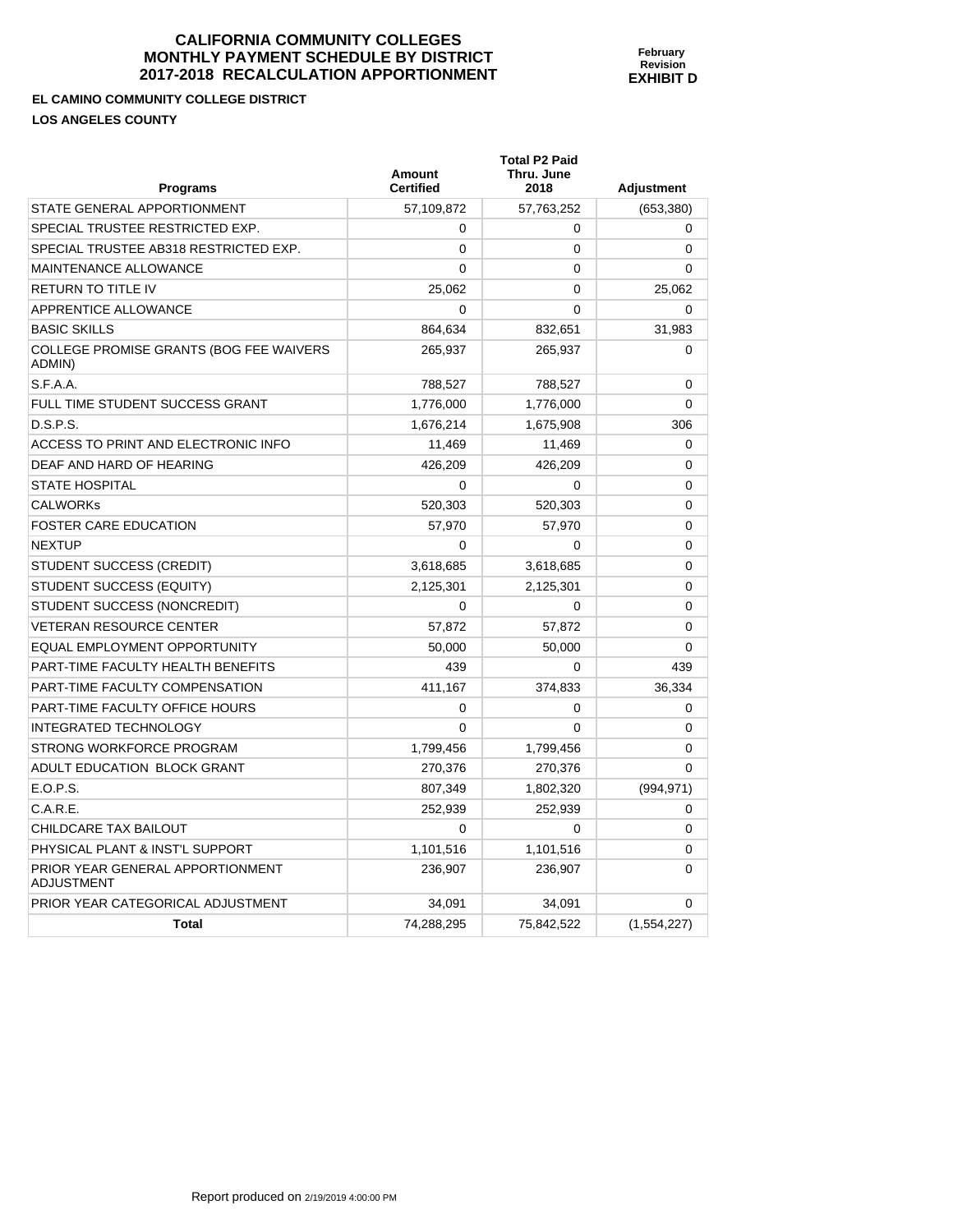**FEATHER RIVER COMMUNITY COLLEGE DISTRICT PLUMAS COUNTY** 

| <b>Programs</b>                                   | <b>Amount</b><br><b>Certified</b> | Thru. June<br>2018 | <b>Adjustment</b> |
|---------------------------------------------------|-----------------------------------|--------------------|-------------------|
| STATE GENERAL APPORTIONMENT                       | 4,618,011                         | 4,686,212          | (68, 201)         |
| SPECIAL TRUSTEE RESTRICTED EXP.                   | $\Omega$                          | 0                  | 0                 |
| SPECIAL TRUSTEE AB318 RESTRICTED EXP.             | $\Omega$                          | $\Omega$           | $\Omega$          |
| MAINTENANCE ALLOWANCE                             | 8,240                             | 0                  | 8,240             |
| RETURN TO TITLE IV                                | $\Omega$                          | 0                  | 0                 |
| <b>APPRENTICE ALLOWANCE</b>                       | $\Omega$                          | $\Omega$           | 0                 |
| <b>BASIC SKILLS</b>                               | 100,000                           | 100,000            | 0                 |
| COLLEGE PROMISE GRANTS (BOG FEE WAIVERS<br>ADMIN) | 19,040                            | 19,040             | 0                 |
| S.F.A.A.                                          | 110,132                           | 110,132            | 0                 |
| FULL TIME STUDENT SUCCESS GRANT                   | 35,475                            | 35,000             | 475               |
| D.S.P.S.                                          | 168,389                           | 168,382            | 7                 |
| ACCESS TO PRINT AND ELECTRONIC INFO               | 10,151                            | 10,151             | 0                 |
| DEAF AND HARD OF HEARING                          | $\mathbf 0$                       | $\mathbf 0$        | 0                 |
| <b>STATE HOSPITAL</b>                             | $\Omega$                          | $\Omega$           | 0                 |
| CALWORKs                                          | 52,052                            | 60,464             | (8, 412)          |
| <b>FOSTER CARE EDUCATION</b>                      | $\Omega$                          | 0                  | $\Omega$          |
| <b>NEXTUP</b>                                     | $\mathbf 0$                       | $\Omega$           | 0                 |
| STUDENT SUCCESS (CREDIT)                          | 505,450                           | 505,450            | 0                 |
| STUDENT SUCCESS (EQUITY)                          | 250,000                           | 250,000            | 0                 |
| STUDENT SUCCESS (NONCREDIT)                       | $\mathbf 0$                       | 0                  | 0                 |
| <b>VETERAN RESOURCE CENTER</b>                    | 10,741                            | 10,741             | 0                 |
| EQUAL EMPLOYMENT OPPORTUNITY                      | 50,000                            | 50,000             | 0                 |
| PART-TIME FACULTY HEALTH BENEFITS                 | $\Omega$                          | $\Omega$           | $\Omega$          |
| PART-TIME FACULTY COMPENSATION                    | 88,911                            | 83,735             | 5,176             |
| PART-TIME FACULTY OFFICE HOURS                    | $\Omega$                          | 0                  | $\Omega$          |
| <b>INTEGRATED TECHNOLOGY</b>                      | $\Omega$                          | 0                  | $\Omega$          |
| STRONG WORKFORCE PROGRAM                          | 147,595                           | 147,595            | 0                 |
| ADULT EDUCATION BLOCK GRANT                       | 773,016                           | 773,016            | $\mathbf{0}$      |
| E.O.P.S.                                          | 400,999                           | 235,935            | 165,064           |
| C.A.R.E.                                          | 40,987                            | 41,209             | (222)             |
| CHILDCARE TAX BAILOUT                             | $\mathbf 0$                       | $\mathbf 0$        | 0                 |
| PHYSICAL PLANT & INST'L SUPPORT                   | 99,900                            | 99,900             | 0                 |
| PRIOR YEAR GENERAL APPORTIONMENT<br>ADJUSTMENT    | (88, 615)                         | (88, 615)          | $\Omega$          |
| PRIOR YEAR CATEGORICAL ADJUSTMENT                 | (4, 476)                          | (4, 462)           | (14)              |
| <b>Total</b>                                      | 7,395,998                         | 7,293,885          | 102,113           |

**Total P2 Paid**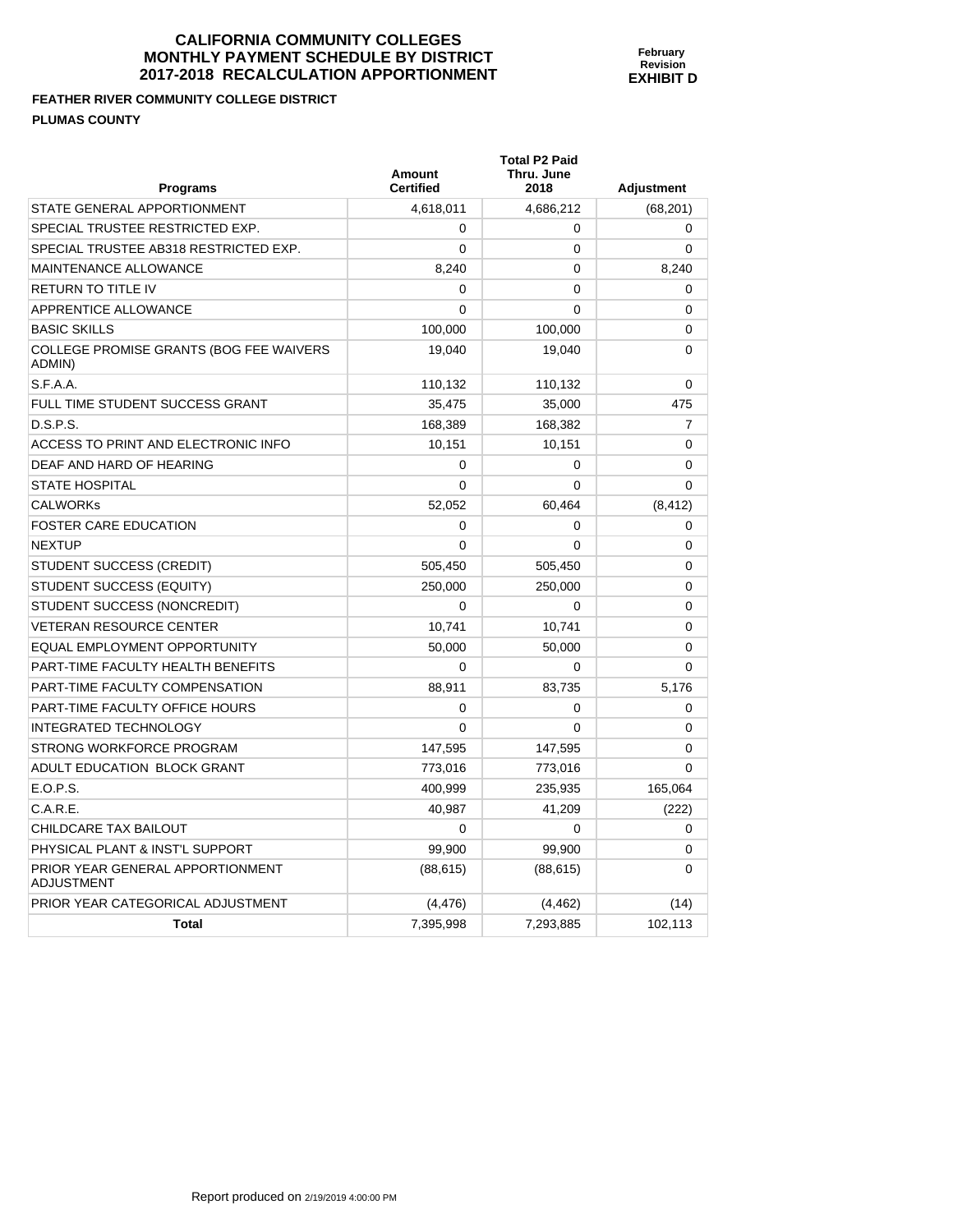**February Revision EXHIBIT D** 

**FOOTHILL-DEANZA COMMUNITY COLLEGE DISTRICT SANTA CLARA COUNTY** 

| <b>Programs</b>                                   | <b>Amount</b><br><b>Certified</b> | <b>Total P2 Paid</b><br>Thru. June<br>2018 | <b>Adjustment</b> |
|---------------------------------------------------|-----------------------------------|--------------------------------------------|-------------------|
| STATE GENERAL APPORTIONMENT                       | 1,585,345                         | 1,585,332                                  | 13                |
| SPECIAL TRUSTEE RESTRICTED EXP.                   | $\Omega$                          | 0                                          | $\Omega$          |
| SPECIAL TRUSTEE AB318 RESTRICTED EXP.             | $\mathbf{0}$                      | 0                                          | $\Omega$          |
| <b>MAINTENANCE ALLOWANCE</b>                      | 0                                 | $\Omega$                                   | $\Omega$          |
| RETURN TO TITLE IV                                | $\mathbf{0}$                      | 0                                          | 0                 |
| APPRENTICE ALLOWANCE                              | 2,953,186                         | 3,125,508                                  | (172, 322)        |
| <b>BASIC SKILLS</b>                               | 1,101,547                         | 1,060,800                                  | 40,747            |
| COLLEGE PROMISE GRANTS (BOG FEE WAIVERS<br>ADMIN) | 286,341                           | 286,341                                    | $\Omega$          |
| S.F.A.A.                                          | 932,652                           | 932,652                                    | $\mathbf 0$       |
| FULL TIME STUDENT SUCCESS GRANT                   | 866,500                           | 866,500                                    | $\Omega$          |
| D.S.P.S.                                          | 2,533,663                         | 2,533,023                                  | 640               |
| ACCESS TO PRINT AND ELECTRONIC INFO               | 22,834                            | 22,834                                     | $\mathbf 0$       |
| DEAF AND HARD OF HEARING                          | 358,378                           | 358,378                                    | 0                 |
| <b>STATE HOSPITAL</b>                             | $\Omega$                          | $\Omega$                                   | $\Omega$          |
| <b>CALWORKs</b>                                   | 357,258                           | 359,929                                    | (2,671)           |
| <b>FOSTER CARE EDUCATION</b>                      | 0                                 | 0                                          | 0                 |
| <b>NEXTUP</b>                                     | $\mathbf{0}$                      | $\Omega$                                   | $\mathbf 0$       |
| STUDENT SUCCESS (CREDIT)                          | 6,835,325                         | 6,835,325                                  | $\mathbf 0$       |
| STUDENT SUCCESS (EQUITY)                          | 2,075,341                         | 2,075,341                                  | 0                 |
| STUDENT SUCCESS (NONCREDIT)                       | 188,167                           | 188.167                                    | 0                 |
| <b>VETERAN RESOURCE CENTER</b>                    | 24,647                            | 24,647                                     | 0                 |
| EQUAL EMPLOYMENT OPPORTUNITY                      | 50,000                            | 50,000                                     | 0                 |
| PART-TIME FACULTY HEALTH BENEFITS                 | $\Omega$                          | 0                                          | $\mathbf{0}$      |
| PART-TIME FACULTY COMPENSATION                    | 576,749                           | 542,904                                    | 33,845            |
| PART-TIME FACULTY OFFICE HOURS                    | 0                                 | 0                                          | 0                 |
| <b>INTEGRATED TECHNOLOGY</b>                      | $\Omega$                          | $\Omega$                                   | $\Omega$          |
| STRONG WORKFORCE PROGRAM                          | 2,599,252                         | 2,599,252                                  | $\Omega$          |
| ADULT EDUCATION BLOCK GRANT                       | 410,650                           | 410,650                                    | $\Omega$          |
| E.O.P.S.                                          | 3,113,654                         | 2,090,851                                  | 1,022,803         |
| C.A.R.E.                                          | 112,125                           | 112,125                                    | 0                 |
| CHILDCARE TAX BAILOUT                             | 433,632                           | 433,632                                    | 0                 |
| PHYSICAL PLANT & INST'L SUPPORT                   | 1,598,879                         | 1,598,879                                  | $\mathbf 0$       |
| PRIOR YEAR GENERAL APPORTIONMENT<br>ADJUSTMENT    | 75,834                            | 75,834                                     | $\Omega$          |
| PRIOR YEAR CATEGORICAL ADJUSTMENT                 | (217, 545)                        | (117, 863)                                 | (99, 682)         |
| <b>Total</b>                                      | 28,874,414                        | 28,051,041                                 | 823,373           |
|                                                   |                                   |                                            |                   |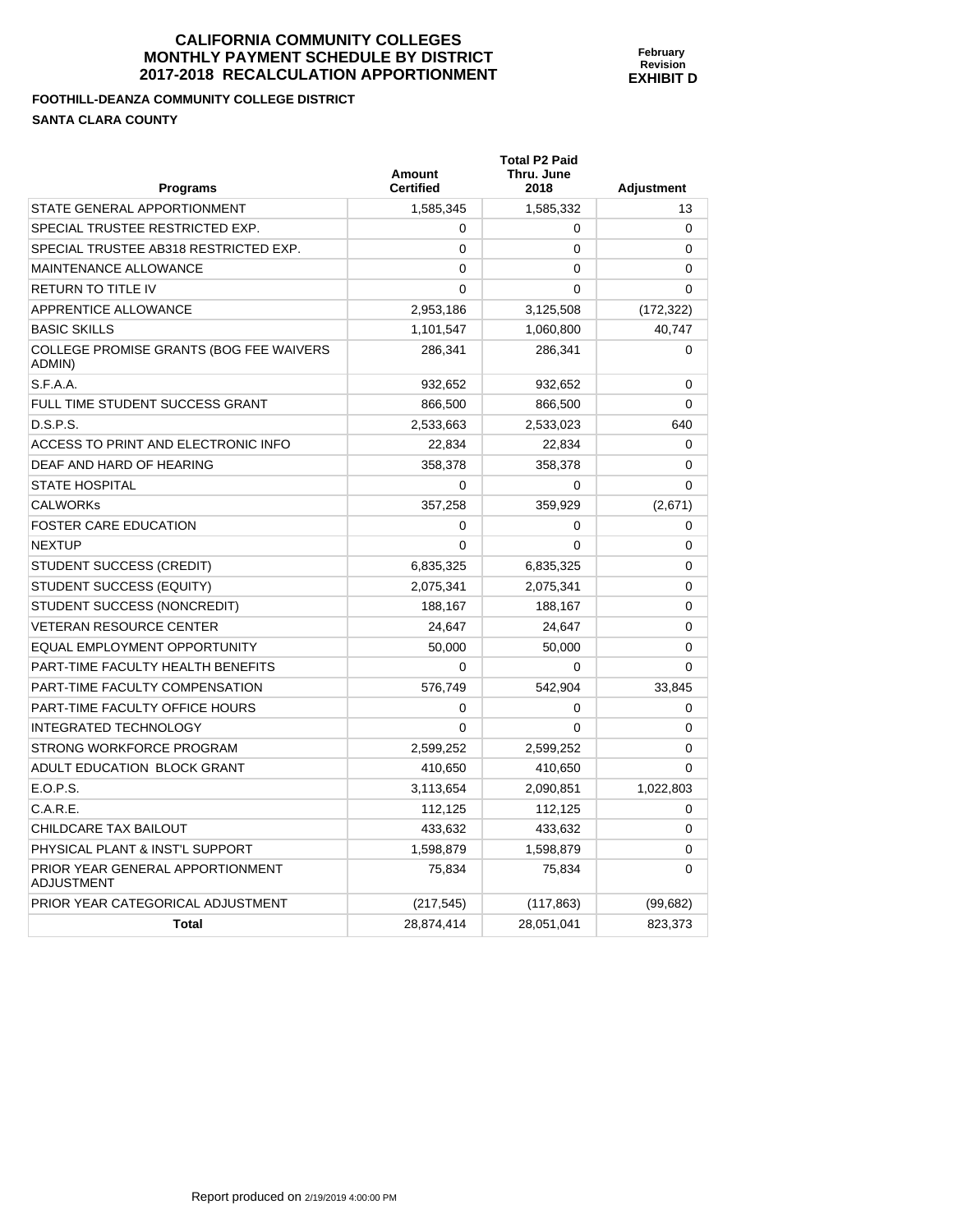**February Revision EXHIBIT D** 

**Total P2 Paid** 

**GAVILAN JOINT COMMUNITY COLLEGE DISTRICT SANTA CLARA COUNTY** 

| <b>Programs</b>                                   | <b>Amount</b><br><b>Certified</b> | Thru. June<br>2018 | <b>Adjustment</b> |
|---------------------------------------------------|-----------------------------------|--------------------|-------------------|
| STATE GENERAL APPORTIONMENT                       | 270,383                           | 2,385,179          | (2, 114, 796)     |
| SPECIAL TRUSTEE RESTRICTED EXP.                   | 0                                 | 0                  | 0                 |
| SPECIAL TRUSTEE AB318 RESTRICTED EXP.             | 0                                 | 0                  | 0                 |
| MAINTENANCE ALLOWANCE                             | 0                                 | 0                  | 0                 |
| RETURN TO TITLE IV                                | $\mathbf{0}$                      | $\mathbf{0}$       | 0                 |
| APPRENTICE ALLOWANCE                              | $\mathbf{0}$                      | 0                  | $\Omega$          |
| <b>BASIC SKILLS</b>                               | 147,417                           | 141,964            | 5,453             |
| COLLEGE PROMISE GRANTS (BOG FEE WAIVERS<br>ADMIN) | 53,341                            | 53,341             | $\mathbf 0$       |
| S.F.A.A.                                          | 208,365                           | 208,365            | $\mathbf 0$       |
| FULL TIME STUDENT SUCCESS GRANT                   | 183,000                           | 183,000            | $\mathbf 0$       |
| D.S.P.S.                                          | 751,541                           | 751,521            | 20                |
| ACCESS TO PRINT AND ELECTRONIC INFO               | 10,538                            | 10,538             | $\Omega$          |
| DEAF AND HARD OF HEARING                          | 0                                 | $\mathbf 0$        | $\mathbf 0$       |
| STATE HOSPITAL                                    | 0                                 | 0                  | $\Omega$          |
| CALWORKs                                          | 273,574                           | 263,574            | 10,000            |
| <b>FOSTER CARE EDUCATION</b>                      | 0                                 | 0                  | $\mathbf 0$       |
| NEXTUP                                            | 0                                 | 0                  | 0                 |
| STUDENT SUCCESS (CREDIT)                          | 1,145,801                         | 1,145,801          | 0                 |
| STUDENT SUCCESS (EQUITY)                          | 548,968                           | 548,968            | 0                 |
| STUDENT SUCCESS (NONCREDIT)                       | 98,301                            | 98,301             | 0                 |
| <b>VETERAN RESOURCE CENTER</b>                    | 27,633                            | 27,633             | $\Omega$          |
| EQUAL EMPLOYMENT OPPORTUNITY                      | 50,000                            | 50,000             | $\mathbf 0$       |
| PART-TIME FACULTY HEALTH BENEFITS                 | 0                                 | 0                  | $\Omega$          |
| PART-TIME FACULTY COMPENSATION                    | 145,820                           | 162,310            | (16, 490)         |
| PART-TIME FACULTY OFFICE HOURS                    | 0                                 | 0                  | $\mathbf 0$       |
| <b>INTEGRATED TECHNOLOGY</b>                      | $\mathbf{0}$                      | $\mathbf{0}$       | 0                 |
| STRONG WORKFORCE PROGRAM                          | 798,081                           | 798,081            | $\Omega$          |
| ADULT EDUCATION BLOCK GRANT                       | 1,368,513                         | 1,368,513          | $\mathbf 0$       |
| E.O.P.S.                                          | 2,250,109                         | 636,723            | 1,613,386         |
| C.A.R.E.                                          | 176,791                           | 176,791            | 0                 |
| CHILDCARE TAX BAILOUT                             | 0                                 | $\Omega$           | $\mathbf 0$       |
| PHYSICAL PLANT & INST'L SUPPORT                   | 326,402                           | 326,402            | $\Omega$          |
| PRIOR YEAR GENERAL APPORTIONMENT<br>ADJUSTMENT    | (3,052,385)                       | (127)              | (3,052,258)       |
| PRIOR YEAR CATEGORICAL ADJUSTMENT                 | 22,993                            | 22,993             | $\mathbf 0$       |
| <b>Total</b>                                      | 5,805,186                         | 9,359,871          | (3,554,685)       |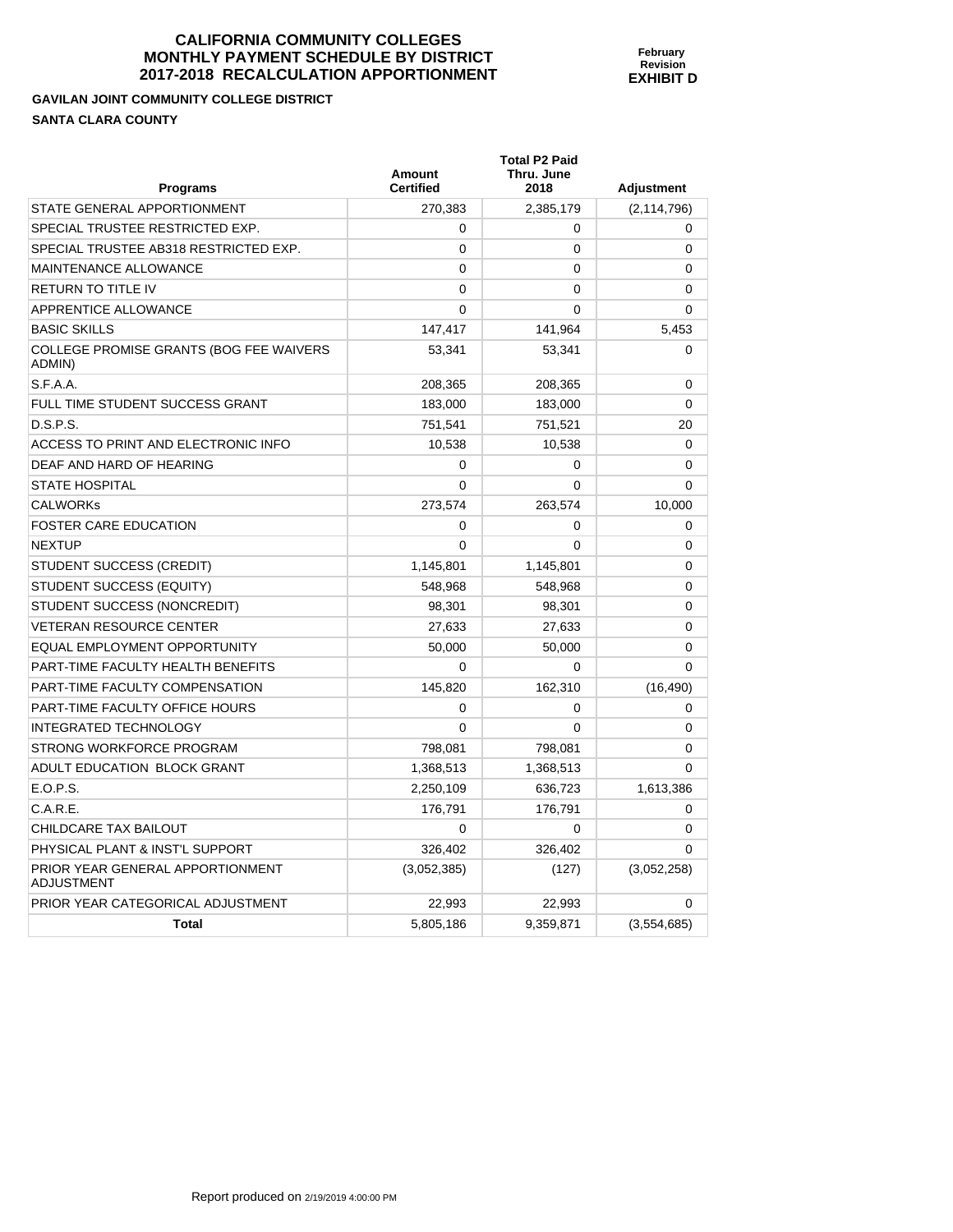**February Revision EXHIBIT D** 

**GLENDALE COMMUNITY COLLEGE DISTRICT LOS ANGELES COUNTY** 

PRIOR YEAR GENERAL APPORTIONMENT

ADJUSTMENT

| <b>Programs</b>                                   | Amount<br><b>Certified</b> | <b>Total P2 Paid</b><br>Thru. June<br>2018 | Adjustment    |
|---------------------------------------------------|----------------------------|--------------------------------------------|---------------|
| STATE GENERAL APPORTIONMENT                       | 45,872,300                 | 49,071,600                                 | (3, 199, 300) |
| SPECIAL TRUSTEE RESTRICTED EXP.                   | $\Omega$                   | 0                                          | 0             |
| SPECIAL TRUSTEE AB318 RESTRICTED EXP.             | $\Omega$                   | 0                                          | 0             |
| MAINTENANCE ALLOWANCE                             | $\Omega$                   | 0                                          | $\Omega$      |
| <b>RETURN TO TITLE IV</b>                         | 43,001                     | 0                                          | 43,001        |
| APPRENTICE ALLOWANCE                              | $\Omega$                   | 0                                          | $\Omega$      |
| <b>BASIC SKILLS</b>                               | 875,318                    | 842,939                                    | 32,379        |
| COLLEGE PROMISE GRANTS (BOG FEE WAIVERS<br>ADMIN) | 197,213                    | 197,213                                    | 0             |
| S.F.A.A.                                          | 574,139                    | 574,139                                    | 0             |
| FULL TIME STUDENT SUCCESS GRANT                   | 1,136,000                  | 1,136,000                                  | 0             |
| D.S.P.S.                                          | 1,133,863                  | 1,133,318                                  | 545           |
| ACCESS TO PRINT AND ELECTRONIC INFO               | 11,288                     | 11,288                                     | 0             |
| DEAF AND HARD OF HEARING                          | 258,731                    | 258,731                                    | 0             |
| <b>STATE HOSPITAL</b>                             | $\Omega$                   | 0                                          | 0             |
| <b>CALWORKs</b>                                   | 1,316,507                  | 1,316,507                                  | 0             |
| <b>FOSTER CARE EDUCATION</b>                      | $\Omega$                   | 0                                          | 0             |
| <b>NEXTUP</b>                                     | $\Omega$                   | 0                                          | 0             |
| STUDENT SUCCESS (CREDIT)                          | 2,237,725                  | 2,237,725                                  | 0             |
| STUDENT SUCCESS (EQUITY)                          | 1,517,743                  | 1,517,743                                  | 0             |
| STUDENT SUCCESS (NONCREDIT)                       | 570,156                    | 570,156                                    | 0             |
| <b>VETERAN RESOURCE CENTER</b>                    | 21,753                     | 21,753                                     | 0             |
| EQUAL EMPLOYMENT OPPORTUNITY                      | 50,000                     | 50,000                                     | 0             |
| PART-TIME FACULTY HEALTH BENEFITS                 | 2,867                      | 3,255                                      | (388)         |
| PART-TIME FACULTY COMPENSATION                    | 294,742                    | 324,908                                    | (30, 166)     |
| PART-TIME FACULTY OFFICE HOURS                    | 879,044                    | 978,665                                    | (99, 621)     |
| INTEGRATED TECHNOLOGY                             | $\Omega$                   | 0                                          | 0             |
| STRONG WORKFORCE PROGRAM                          | 1,096,573                  | 1,096,573                                  | 0             |
| ADULT EDUCATION BLOCK GRANT                       | 1,015,717                  | 1,015,717                                  | $\Omega$      |
| E.O.P.S.                                          | 1,220,063                  | 2,250,109                                  | (1,030,046)   |
| C.A.R.E.                                          | 65,420                     | 65,420                                     | 0             |
| CHILDCARE TAX BAILOUT                             | $\mathbf 0$                | 0                                          | 0             |

PHYSICAL PLANT & INST'L SUPPORT  $956,702$  956,702 0

PRIOR YEAR CATEGORICAL ADJUSTMENT (63,821) (61,873) (61,873) (1,948)

**Total** 55,940,464 60,226,008 (4,285,544)

(5,342,580) (5,342,580) 0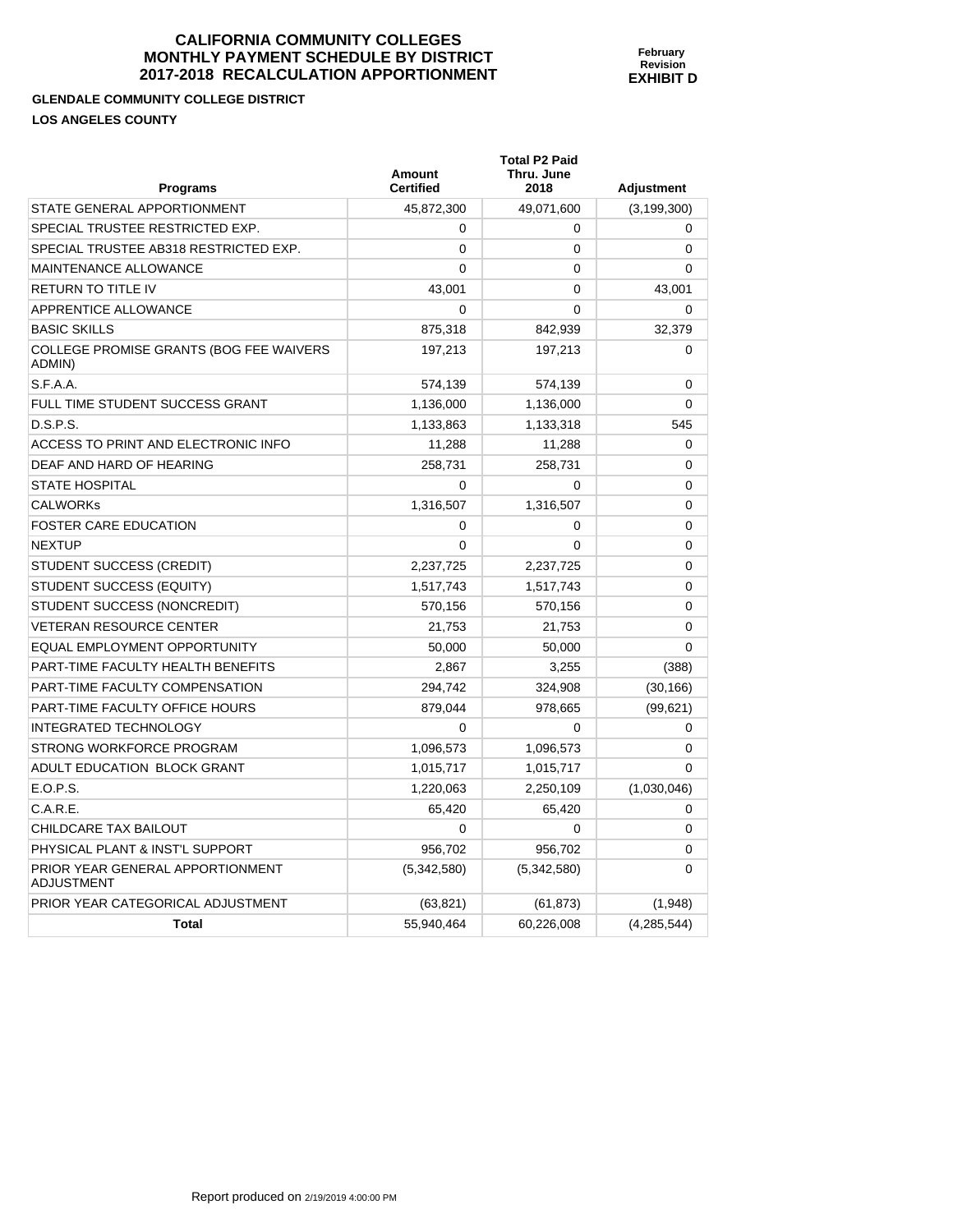## **GROSSMONT-CUYAMACA COMMUNITY COLLEGE DISTRICT SAN DIEGO COUNTY**

| <b>Programs</b>                                       | Amount<br><b>Certified</b> | <b>Total P2 Paid</b><br>Thru. June<br>2018 | <b>Adjustment</b> |
|-------------------------------------------------------|----------------------------|--------------------------------------------|-------------------|
| STATE GENERAL APPORTIONMENT                           | 44,672,907                 | 45,263,304                                 | (590, 397)        |
| SPECIAL TRUSTEE RESTRICTED EXP.                       | $\Omega$                   | $\mathbf 0$                                | $\mathbf 0$       |
| SPECIAL TRUSTEE AB318 RESTRICTED EXP.                 | $\Omega$                   | $\mathbf 0$                                | 0                 |
| <b>MAINTENANCE ALLOWANCE</b>                          | $\Omega$                   | $\Omega$                                   | $\Omega$          |
| <b>RETURN TO TITLE IV</b>                             | $\Omega$                   | 0                                          | 0                 |
| APPRENTICE ALLOWANCE                                  | $\Omega$                   | 0                                          | 0                 |
| <b>BASIC SKILLS</b>                                   | 966,328                    | 930,582                                    | 35,746            |
| COLLEGE PROMISE GRANTS (BOG FEE WAIVERS<br>ADMIN)     | 296,017                    | 296,017                                    | 0                 |
| S.F.A.A.                                              | 941,007                    | 941,007                                    | 0                 |
| FULL TIME STUDENT SUCCESS GRANT                       | 1,019,500                  | 1,019,500                                  | 0                 |
| D.S.P.S.                                              | 1,723,326                  | 1,722,956                                  | 370               |
| ACCESS TO PRINT AND ELECTRONIC INFO                   | 21,715                     | 21,715                                     | 0                 |
| DEAF AND HARD OF HEARING                              | 36,066                     | 36,066                                     | 0                 |
| <b>STATE HOSPITAL</b>                                 | $\Omega$                   | $\Omega$                                   | $\Omega$          |
| <b>CALWORKS</b>                                       | 1,620,109                  | 1,643,138                                  | (23,029)          |
| <b>FOSTER CARE EDUCATION</b>                          | 420,081                    | 420,081                                    | 0                 |
| <b>NEXTUP</b>                                         | 604,265                    | 610,865                                    | (6,600)           |
| STUDENT SUCCESS (CREDIT)                              | 4,271,737                  | 4,271,737                                  | 0                 |
| STUDENT SUCCESS (EQUITY)                              | 2,035,515                  | 2,035,515                                  | 0                 |
| STUDENT SUCCESS (NONCREDIT)                           | $\Omega$                   | $\Omega$                                   | $\Omega$          |
| <b>VETERAN RESOURCE CENTER</b>                        | 189,193                    | 189,193                                    | 0                 |
| <b>EQUAL EMPLOYMENT OPPORTUNITY</b>                   | 50,000                     | 50,000                                     | 0                 |
| PART-TIME FACULTY HEALTH BENEFITS                     | 34,806                     | $\Omega$                                   | 34,806            |
| PART-TIME FACULTY COMPENSATION                        | 359,920                    | 399,014                                    | (39,094)          |
| PART-TIME FACULTY OFFICE HOURS                        | 0                          | 0                                          | 0                 |
| <b>INTEGRATED TECHNOLOGY</b>                          | $\Omega$                   | $\Omega$                                   | 0                 |
| STRONG WORKFORCE PROGRAM                              | 10,099,293                 | 10,099,293                                 | 0                 |
| ADULT EDUCATION BLOCK GRANT                           | 7,866,672                  | 7,866,672                                  | $\Omega$          |
| E.O.P.S.                                              | 1,682,642                  | 1,955,737                                  | (273,095)         |
| C.A.R.E.                                              | 364,330                    | 402,581                                    | (38, 251)         |
| <b>CHILDCARE TAX BAILOUT</b>                          | $\Omega$                   | $\mathbf{0}$                               | $\mathbf 0$       |
| PHYSICAL PLANT & INST'L SUPPORT                       | 1,177,338                  | 1,177,338                                  | 0                 |
| PRIOR YEAR GENERAL APPORTIONMENT<br><b>ADJUSTMENT</b> | (595, 184)                 | (595, 184)                                 | 0                 |
| PRIOR YEAR CATEGORICAL ADJUSTMENT                     | (406, 616)                 | (406, 616)                                 | 0                 |
| <b>Total</b>                                          | 79,450,967                 | 80,350,511                                 | (899, 544)        |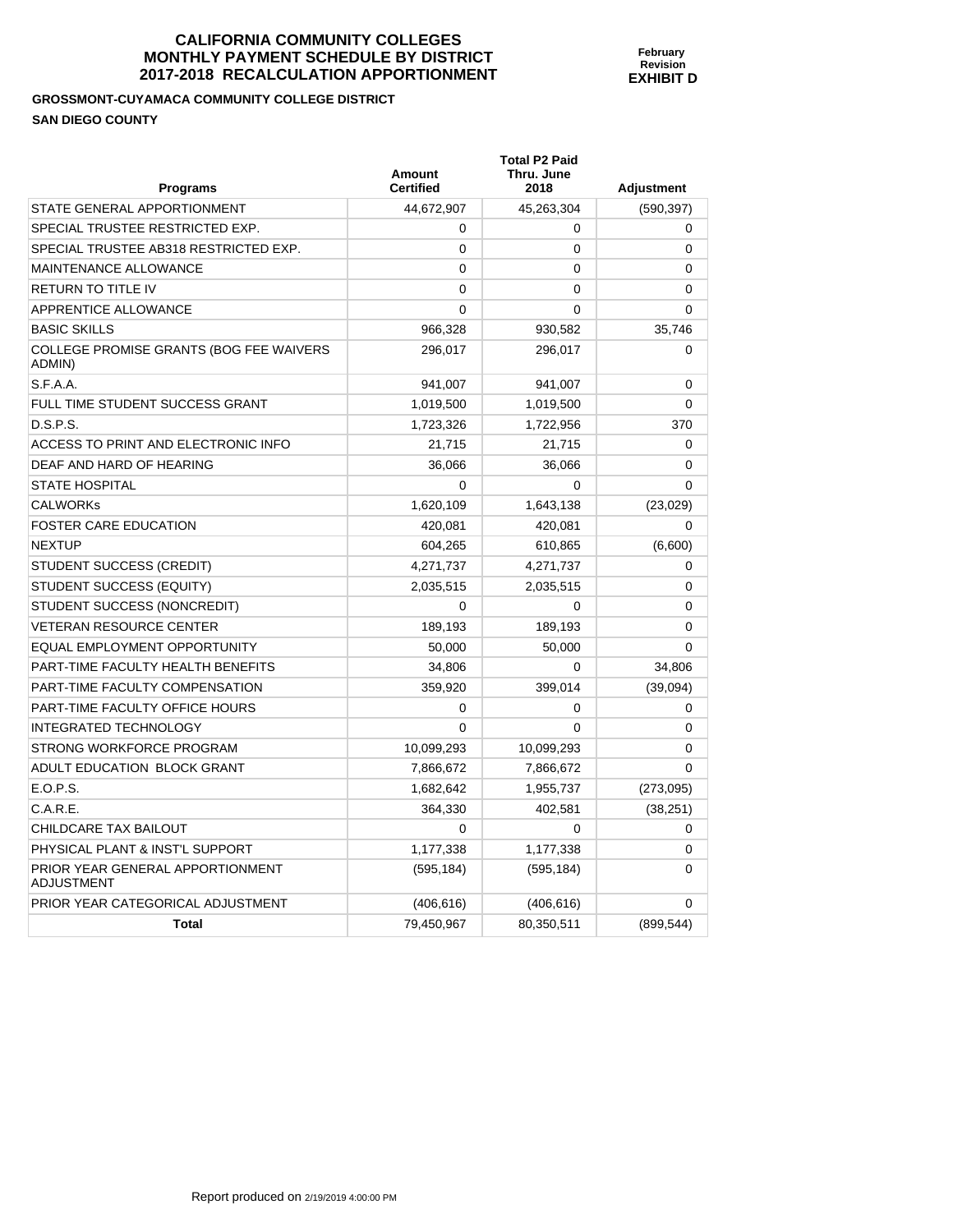# **HARTNELL COMMUNITY COLLEGE DISTRICT MONTEREY COUNTY**

| <b>Programs</b>                                       | Amount<br><b>Certified</b> | <b>Total P2 Paid</b><br>Thru. June<br>2018 | <b>Adjustment</b> |
|-------------------------------------------------------|----------------------------|--------------------------------------------|-------------------|
| STATE GENERAL APPORTIONMENT                           | 11,434,285                 | 12,307,607                                 | (873, 322)        |
| SPECIAL TRUSTEE RESTRICTED EXP.                       | 0                          | 0                                          | 0                 |
| SPECIAL TRUSTEE AB318 RESTRICTED EXP.                 | $\Omega$                   | 0                                          | $\Omega$          |
| <b>MAINTENANCE ALLOWANCE</b>                          | 0                          | $\mathbf{0}$                               | $\Omega$          |
| <b>RETURN TO TITLE IV</b>                             | 6,931                      | $\Omega$                                   | 6,931             |
| APPRENTICE ALLOWANCE                                  | 55,686                     | 55,187                                     | 499               |
| <b>BASIC SKILLS</b>                                   | 405,894                    | 390,880                                    | 15,014            |
| COLLEGE PROMISE GRANTS (BOG FEE WAIVERS<br>ADMIN)     | 125,947                    | 125,947                                    | $\Omega$          |
| S.F.A.A.                                              | 351,175                    | 351,175                                    | 0                 |
| FULL TIME STUDENT SUCCESS GRANT                       | 680,500                    | 680,500                                    | 0                 |
| D.S.P.S.                                              | 519,496                    | 519,448                                    | 48                |
| ACCESS TO PRINT AND ELECTRONIC INFO                   | 10,783                     | 10,783                                     | 0                 |
| DEAF AND HARD OF HEARING                              | 37,437                     | 37,437                                     | 0                 |
| <b>STATE HOSPITAL</b>                                 | 0                          | 0                                          | $\Omega$          |
| <b>CALWORKS</b>                                       | 241,638                    | 241,638                                    | $\Omega$          |
| <b>FOSTER CARE EDUCATION</b>                          | 110,741                    | 110,879                                    | (138)             |
| <b>NEXTUP</b>                                         | 0                          | 0                                          | 0                 |
| STUDENT SUCCESS (CREDIT)                              | 2,246,264                  | 2,246,264                                  | $\Omega$          |
| STUDENT SUCCESS (EQUITY)                              | 923,174                    | 923,174                                    | 0                 |
| STUDENT SUCCESS (NONCREDIT)                           | 0                          | 0                                          | $\Omega$          |
| <b>VETERAN RESOURCE CENTER</b>                        | 22.407                     | 22.407                                     | $\mathbf{0}$      |
| <b>EQUAL EMPLOYMENT OPPORTUNITY</b>                   | 50,000                     | 50,000                                     | 0                 |
| PART-TIME FACULTY HEALTH BENEFITS                     | 0                          | 0                                          | $\Omega$          |
| PART-TIME FACULTY COMPENSATION                        | 198,938                    | 203,558                                    | (4,620)           |
| PART-TIME FACULTY OFFICE HOURS                        | 0                          | 0                                          | 0                 |
| <b>INTEGRATED TECHNOLOGY</b>                          | 0                          | $\Omega$                                   | 0                 |
| STRONG WORKFORCE PROGRAM                              | 772.695                    | 772,695                                    | 0                 |
| ADULT EDUCATION BLOCK GRANT                           | 3,490,139                  | 3,490,139                                  | 0                 |
| E.O.P.S.                                              | 1,308,291                  | 765,288                                    | 543,003           |
| C.A.R.E.                                              | 172,765                    | 176,186                                    | (3, 421)          |
| CHILDCARE TAX BAILOUT                                 | 38,002                     | 38,002                                     | 0                 |
| PHYSICAL PLANT & INST'L SUPPORT                       | 452,995                    | 452,995                                    | 0                 |
| PRIOR YEAR GENERAL APPORTIONMENT<br><b>ADJUSTMENT</b> | (48, 378)                  | (48, 378)                                  | 0                 |
| PRIOR YEAR CATEGORICAL ADJUSTMENT                     | (74, 924)                  | (73, 393)                                  | (1, 531)          |
| <b>Total</b>                                          | 23,532,881                 | 23,850,418                                 | (317, 537)        |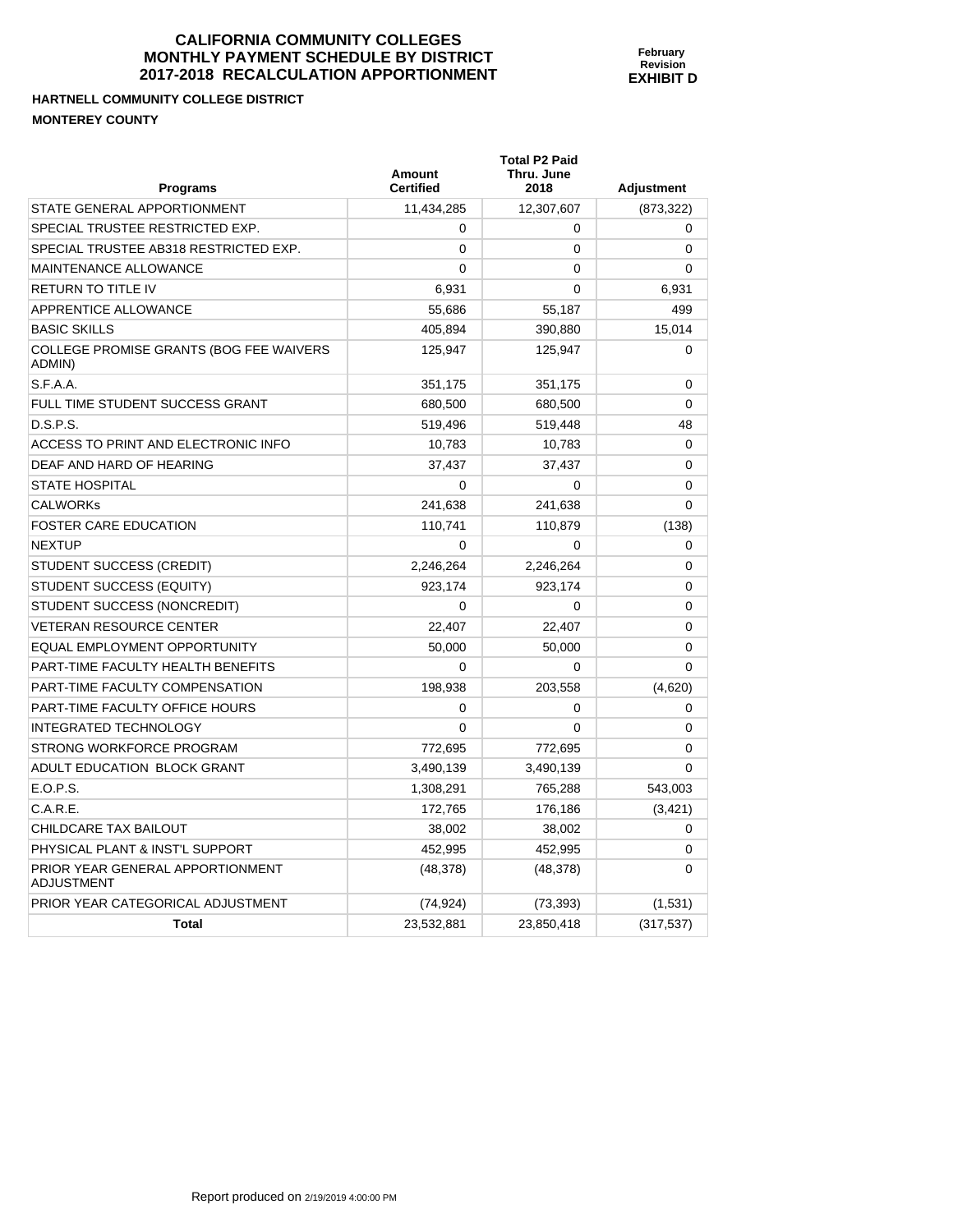**Total P2 Paid** 

**IMPERIAL COMMUNITY COLLEGE DISTRICT IMPERIAL COUNTY** 

| <b>Programs</b>                                       | <b>Amount</b><br><b>Certified</b> | Thru. June<br>2018 | <b>Adjustment</b> |
|-------------------------------------------------------|-----------------------------------|--------------------|-------------------|
| STATE GENERAL APPORTIONMENT                           | 28,143,535                        | 27,654,817         | 488,718           |
| SPECIAL TRUSTEE RESTRICTED EXP.                       | 0                                 | 0                  | 0                 |
| SPECIAL TRUSTEE AB318 RESTRICTED EXP.                 | 0                                 | 0                  | 0                 |
| <b>MAINTENANCE ALLOWANCE</b>                          | $\Omega$                          | 0                  | 0                 |
| <b>RETURN TO TITLE IV</b>                             | $\mathbf 0$                       | 0                  | 0                 |
| APPRENTICE ALLOWANCE                                  | 19,105                            | 16,980             | 2,125             |
| <b>BASIC SKILLS</b>                                   | 441,306                           | 424,981            | 16,325            |
| COLLEGE PROMISE GRANTS (BOG FEE WAIVERS<br>ADMIN)     | 137,898                           | 137,898            | 0                 |
| S.F.A.A.                                              | 347,831                           | 347,831            | 0                 |
| FULL TIME STUDENT SUCCESS GRANT                       | 1,363,500                         | 1,363,500          | 0                 |
| D.S.P.S.                                              | 358,014                           | 357,919            | 95                |
| ACCESS TO PRINT AND ELECTRONIC INFO                   | 10,469                            | 10,469             | 0                 |
| DEAF AND HARD OF HEARING                              | 27,505                            | 27,505             | 0                 |
| <b>STATE HOSPITAL</b>                                 | 0                                 | 0                  | 0                 |
| <b>CALWORKs</b>                                       | 303,982                           | 303,982            | 0                 |
| <b>FOSTER CARE EDUCATION</b>                          | 42,689                            | 42,689             | 0                 |
| <b>NEXTUP</b>                                         | $\Omega$                          | 0                  | $\Omega$          |
| STUDENT SUCCESS (CREDIT)                              | 1,320,112                         | 1,320,112          | 0                 |
| <b>STUDENT SUCCESS (EQUITY)</b>                       | 1,048,577                         | 1,048,577          | 0                 |
| STUDENT SUCCESS (NONCREDIT)                           | 30,231                            | 30,231             | 0                 |
| <b>VETERAN RESOURCE CENTER</b>                        | 23,527                            | 23,527             | 0                 |
| EQUAL EMPLOYMENT OPPORTUNITY                          | 0                                 | 0                  | 0                 |
| PART-TIME FACULTY HEALTH BENEFITS                     | $\Omega$                          | $\Omega$           | 0                 |
| PART-TIME FACULTY COMPENSATION                        | 199,096                           | 193,303            | 5,793             |
| PART-TIME FACULTY OFFICE HOURS                        | $\mathbf 0$                       | 0                  | 0                 |
| <b>INTEGRATED TECHNOLOGY</b>                          | $\Omega$                          | 0                  | 0                 |
| STRONG WORKFORCE PROGRAM                              | 870,936                           | 870,936            | 0                 |
| ADULT EDUCATION BLOCK GRANT                           | $\Omega$                          | 0                  | 0                 |
| E.O.P.S.                                              | 942,731                           | 1,308,291          | (365, 560)        |
| C.A.R.E.                                              | 273,171                           | 273,171            | 0                 |
| CHILDCARE TAX BAILOUT                                 | $\Omega$                          | 0                  | 0                 |
| PHYSICAL PLANT & INST'L SUPPORT                       | 416,895                           | 416,895            | 0                 |
| PRIOR YEAR GENERAL APPORTIONMENT<br><b>ADJUSTMENT</b> | 228,164                           | 228,164            | 0                 |
| PRIOR YEAR CATEGORICAL ADJUSTMENT                     | 18,571                            | 16,798             | 1,773             |
| <b>Total</b>                                          | 36,567,845                        | 36,418,576         | 149,269           |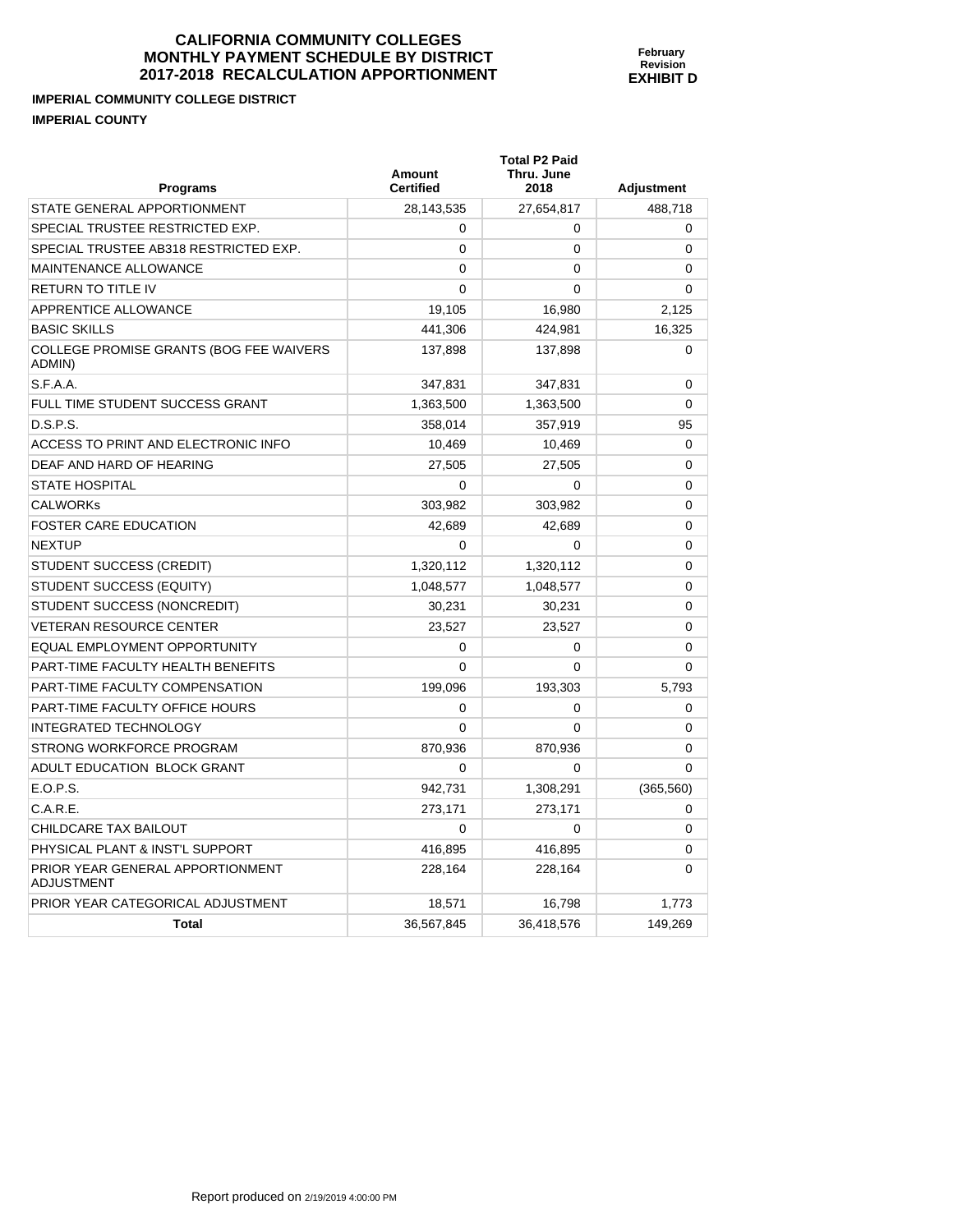**Total P2 Paid** 

#### **KERN COMMUNITY COLLEGE DISTRICT KERN COUNTY**

| <b>Programs</b>                                       | <b>Amount</b><br><b>Certified</b> | Thru. June<br>2018 | <b>Adjustment</b> |
|-------------------------------------------------------|-----------------------------------|--------------------|-------------------|
| STATE GENERAL APPORTIONMENT                           | 45,684,752                        | 44,828,892         | 855,860           |
| SPECIAL TRUSTEE RESTRICTED EXP.                       | 0                                 | 0                  | 0                 |
| SPECIAL TRUSTEE AB318 RESTRICTED EXP.                 | $\mathbf{0}$                      | 0                  | 0                 |
| MAINTENANCE ALLOWANCE                                 | 0                                 | 0                  | 0                 |
| <b>RETURN TO TITLE IV</b>                             | 19,140                            | 0                  | 19,140            |
| APPRENTICE ALLOWANCE                                  | 201,387                           | 182,252            | 19,135            |
| <b>BASIC SKILLS</b>                                   | 898,136                           | 868,613            | 29,523            |
| COLLEGE PROMISE GRANTS (BOG FEE WAIVERS<br>ADMIN)     | 255,489                           | 255,489            | 0                 |
| S.F.A.A.                                              | 969,538                           | 977,043            | (7,505)           |
| FULL TIME STUDENT SUCCESS GRANT                       | 1,860,543                         | 1,861,000          | (457)             |
| D.S.P.S.                                              | 1,461,083                         | 1,460,905          | 178               |
| ACCESS TO PRINT AND ELECTRONIC INFO                   | 31,820                            | 31,820             | 0                 |
| DEAF AND HARD OF HEARING                              | 224,100                           | 224,100            | 0                 |
| <b>STATE HOSPITAL</b>                                 | 0                                 | $\Omega$           | 0                 |
| <b>CALWORKs</b>                                       | 687,669                           | 694,489            | (6,820)           |
| <b>FOSTER CARE EDUCATION</b>                          | 89,237                            | 89,237             | 0                 |
| <b>NEXTUP</b>                                         | 802,770                           | 802,770            | 0                 |
| STUDENT SUCCESS (CREDIT)                              | 6,091,074                         | 6,091,074          | $\Omega$          |
| STUDENT SUCCESS (EQUITY)                              | 3,393,018                         | 3,393,018          | 0                 |
| STUDENT SUCCESS (NONCREDIT)                           | 8,972                             | 8,972              | 0                 |
| <b>VETERAN RESOURCE CENTER</b>                        | 113,045                           | 113,045            | 0                 |
| EQUAL EMPLOYMENT OPPORTUNITY                          | 0                                 | 0                  | 0                 |
| PART-TIME FACULTY HEALTH BENEFITS                     | $\mathbf{0}$                      | $\mathbf 0$        | 0                 |
| PART-TIME FACULTY COMPENSATION                        | 455,004                           | 454,279            | 725               |
| PART-TIME FACULTY OFFICE HOURS                        | 0                                 | 0                  | 0                 |
| <b>INTEGRATED TECHNOLOGY</b>                          | $\mathbf{0}$                      | 0                  | 0                 |
| STRONG WORKFORCE PROGRAM                              | 3,399,283                         | 3,399,283          | 0                 |
| ADULT EDUCATION BLOCK GRANT                           | 1,433,096                         | 1,433,096          | 0                 |
| E.O.P.S.                                              | 2,862,681                         | 2,775,957          | 86,724            |
| C.A.R.E.                                              | 444,915                           | 453,642            | (8, 727)          |
| CHILDCARE TAX BAILOUT                                 | 7,284                             | 7,284              | 0                 |
| PHYSICAL PLANT & INST'L SUPPORT                       | 1,337,414                         | 1,337,414          | 0                 |
| PRIOR YEAR GENERAL APPORTIONMENT<br><b>ADJUSTMENT</b> | (925,074)                         | (925,074)          | 0                 |
| PRIOR YEAR CATEGORICAL ADJUSTMENT                     | (208, 163)                        | (225,056)          | 16,893            |
| Total                                                 | 71,598,213                        | 70,593,544         | 1,004,669         |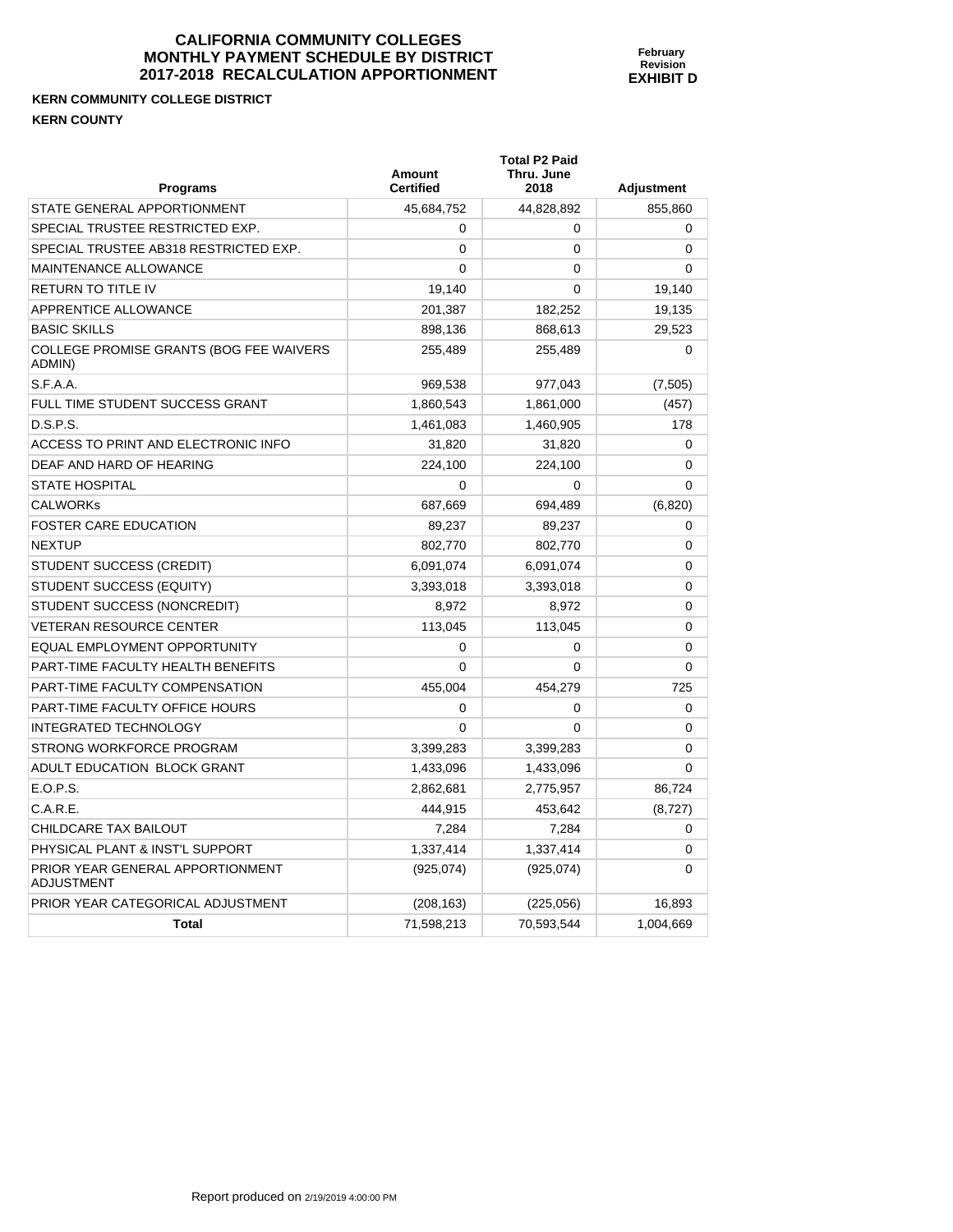**LAKE TAHOE COMMUNITY EL DORADO COUNTY** 

| LAKE TAHOE COMMUNITY COLLEGE DISTRICT<br><b>EL DORADO COUNTY</b> |                            |                                            |                   |
|------------------------------------------------------------------|----------------------------|--------------------------------------------|-------------------|
| <b>Programs</b>                                                  | Amount<br><b>Certified</b> | <b>Total P2 Paid</b><br>Thru. June<br>2018 | <b>Adjustment</b> |
| <b>STATE GENERAL APPORTIONMENT</b>                               | 7,091,961                  | 7,247,153                                  | (155,192)         |
| <b>SPECIAL TRUSTEE RESTRICTED EXP.</b>                           | 0                          | 0                                          | $\Omega$          |
| SPECIAL TRUSTEE AB318 RESTRICTED EXP.                            |                            | 0                                          | 0                 |

**February Revision EXHIBIT D** 

| SPECIAL TRUSTEE AB318 RESTRICTED EXP.                 | 0          | 0          | 0           |
|-------------------------------------------------------|------------|------------|-------------|
| <b>MAINTENANCE ALLOWANCE</b>                          | $\Omega$   | 0          | 0           |
| RETURN TO TITLE IV                                    | 0          | 0          | 0           |
| APPRENTICE ALLOWANCE                                  | 0          | 0          | 0           |
| <b>BASIC SKILLS</b>                                   | 100,000    | 100,000    | 0           |
| COLLEGE PROMISE GRANTS (BOG FEE WAIVERS<br>ADMIN)     | 22,593     | 22,593     | 0           |
| S.F.A.A.                                              | 127,697    | 127,697    | 0           |
| FULL TIME STUDENT SUCCESS GRANT                       | 33,995     | 34,000     | (5)         |
| D.S.P.S.                                              | 191,300    | 191,268    | 32          |
| ACCESS TO PRINT AND ELECTRONIC INFO                   | 10,276     | 10,276     | $\mathbf 0$ |
| DEAF AND HARD OF HEARING                              | 0          | 0          | 0           |
| <b>STATE HOSPITAL</b>                                 | 0          | 0          | 0           |
| <b>CALWORKs</b>                                       | 71,264     | 99,432     | (28, 168)   |
| <b>FOSTER CARE EDUCATION</b>                          | 66,915     | 67,799     | (884)       |
| <b>NEXTUP</b>                                         | $\Omega$   | $\Omega$   | 0           |
| STUDENT SUCCESS (CREDIT)                              | 640,807    | 640,807    | 0           |
| STUDENT SUCCESS (EQUITY)                              | 250,000    | 250,000    | 0           |
| STUDENT SUCCESS (NONCREDIT)                           | 15,603     | 15,603     | 0           |
| <b>VETERAN RESOURCE CENTER</b>                        | 11,861     | 11,861     | 0           |
| <b>EQUAL EMPLOYMENT OPPORTUNITY</b>                   | 50,000     | 50,000     | 0           |
| PART-TIME FACULTY HEALTH BENEFITS                     | $\Omega$   | $\Omega$   | 0           |
| PART-TIME FACULTY COMPENSATION                        | 85,340     | 86,249     | (909)       |
| PART-TIME FACULTY OFFICE HOURS                        | 6,956      | 7,745      | (789)       |
| <b>INTEGRATED TECHNOLOGY</b>                          | $\Omega$   | $\Omega$   | 0           |
| STRONG WORKFORCE PROGRAM                              | 204,881    | 204,881    | 0           |
| ADULT EDUCATION BLOCK GRANT                           | 850,318    | 850,318    | $\Omega$    |
| E.O.P.S.                                              | 1,123,382  | 198,332    | 925,050     |
| C.A.R.E.                                              | 33,713     | 33,713     | 0           |
| CHILDCARE TAX BAILOUT                                 | $\Omega$   | $\Omega$   | $\Omega$    |
| PHYSICAL PLANT & INST'L SUPPORT                       | 107,147    | 107,147    | 0           |
| PRIOR YEAR GENERAL APPORTIONMENT<br><b>ADJUSTMENT</b> | 104,304    | 104,304    | 0           |
| PRIOR YEAR CATEGORICAL ADJUSTMENT                     | (8,885)    | (8, 874)   | (11)        |
| <b>Total</b>                                          | 11,191,428 | 10,452,304 | 739,124     |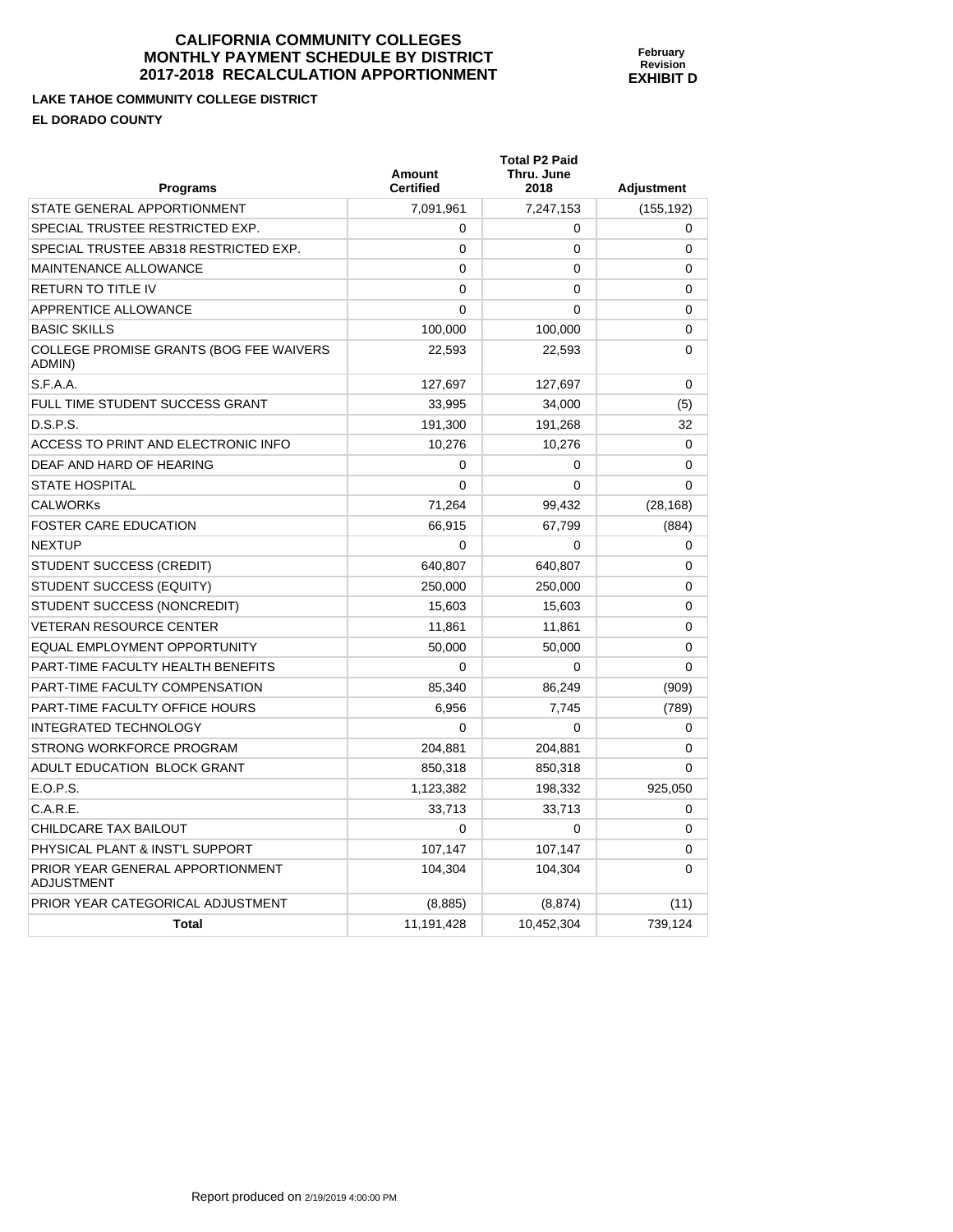## **LASSEN COMMUNITY COLLEGE DISTRICT LASSEN COUNTY**

| <b>Programs</b>                                       | <b>Amount</b><br><b>Certified</b> | Total P2 Paid<br>Thru. June<br>2018 | <b>Adjustment</b> |
|-------------------------------------------------------|-----------------------------------|-------------------------------------|-------------------|
| STATE GENERAL APPORTIONMENT                           | 9,405,438                         | 9,323,267                           | 82,171            |
| SPECIAL TRUSTEE RESTRICTED EXP.                       | 0                                 | 0                                   | 0                 |
| SPECIAL TRUSTEE AB318 RESTRICTED EXP.                 | $\mathbf{0}$                      | $\mathbf{0}$                        | $\Omega$          |
| <b>MAINTENANCE ALLOWANCE</b>                          | 7,878                             | 0                                   | 7,878             |
| <b>RETURN TO TITLE IV</b>                             | 0                                 | $\mathbf{0}$                        | $\Omega$          |
| <b>APPRENTICE ALLOWANCE</b>                           | 0                                 | 0                                   | $\Omega$          |
| <b>BASIC SKILLS</b>                                   | 208,528                           | 200,814                             | 7,714             |
| COLLEGE PROMISE GRANTS (BOG FEE WAIVERS<br>ADMIN)     | 22,395                            | 22,395                              | 0                 |
| S.F.A.A.                                              | 138,282                           | 138,282                             | 0                 |
| FULL TIME STUDENT SUCCESS GRANT                       | 45,000                            | 45,000                              | 0                 |
| D.S.P.S.                                              | 227,151                           | 227,114                             | 37                |
| ACCESS TO PRINT AND ELECTRONIC INFO                   | 10,200                            | 10,200                              | $\mathbf 0$       |
| DEAF AND HARD OF HEARING                              | 0                                 | 0                                   | 0                 |
| <b>STATE HOSPITAL</b>                                 | 0                                 | $\Omega$                            | $\Omega$          |
| <b>CALWORKS</b>                                       | 122,736                           | 122,736                             | $\Omega$          |
| <b>FOSTER CARE EDUCATION</b>                          | 34,342                            | 34,342                              | $\mathbf 0$       |
| <b>NEXTUP</b>                                         | 0                                 | 0                                   | $\Omega$          |
| STUDENT SUCCESS (CREDIT)                              | 582,863                           | 582,863                             | $\Omega$          |
| STUDENT SUCCESS (EQUITY)                              | 341,952                           | 341,952                             | $\Omega$          |
| STUDENT SUCCESS (NONCREDIT)                           | 6,339                             | 6,339                               | $\mathbf 0$       |
| <b>VETERAN RESOURCE CENTER</b>                        | 0                                 | 0                                   | $\mathbf 0$       |
| EQUAL EMPLOYMENT OPPORTUNITY                          | 50,000                            | 50,000                              | $\Omega$          |
| PART-TIME FACULTY HEALTH BENEFITS                     | 0                                 | $\mathbf{0}$                        | $\Omega$          |
| PART-TIME FACULTY COMPENSATION                        | 80,112                            | 83,370                              | (3,258)           |
| PART-TIME FACULTY OFFICE HOURS                        | 0                                 | 0                                   | 0                 |
| <b>INTEGRATED TECHNOLOGY</b>                          | 0                                 | $\mathbf{0}$                        | 0                 |
| STRONG WORKFORCE PROGRAM                              | 170,642                           | 170,642                             | 0                 |
| ADULT EDUCATION BLOCK GRANT                           | 892,858                           | 892,858                             | $\Omega$          |
| E.O.P.S.                                              | 1,656,742                         | 389,180                             | 1,267,562         |
| C.A.R.E.                                              | 57,884                            | 57,884                              | 0                 |
| CHILDCARE TAX BAILOUT                                 | 0                                 | 0                                   | 0                 |
| PHYSICAL PLANT & INST'L SUPPORT                       | 104,664                           | 104,664                             | $\Omega$          |
| PRIOR YEAR GENERAL APPORTIONMENT<br><b>ADJUSTMENT</b> | (192, 930)                        | (192, 930)                          | $\Omega$          |
| PRIOR YEAR CATEGORICAL ADJUSTMENT                     | 17,569                            | 17,569                              | 0                 |
| Total                                                 | 13,990,645                        | 12,628,541                          | 1,362,104         |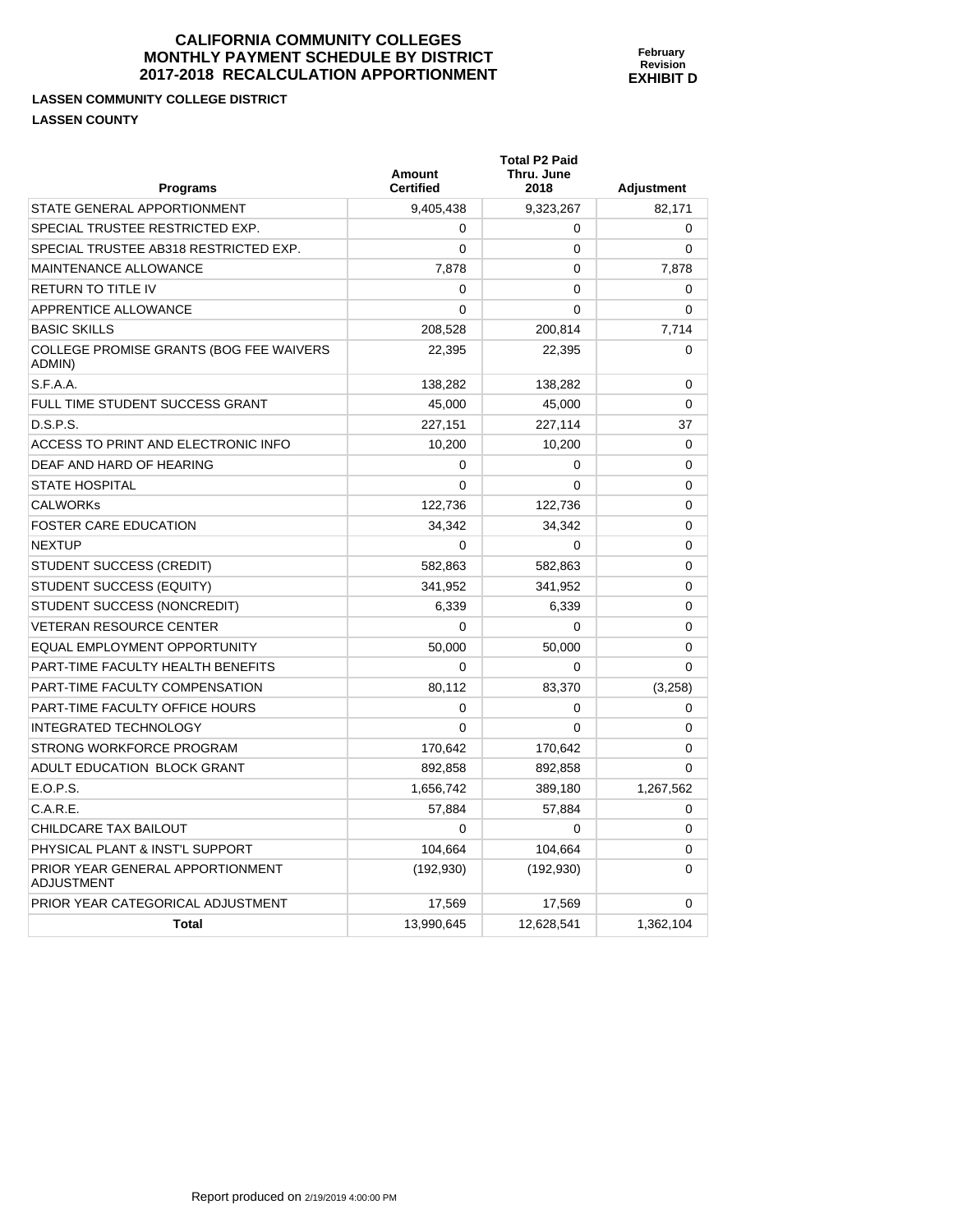**LONG BEACH COMMUNITY COLLEGE DISTRICT LOS ANGELES COUNTY** 

| <b>Programs</b>                                   | <b>Amount</b><br><b>Certified</b> | <b>Total P2 Paid</b><br>Thru. June<br>2018 | <b>Adjustment</b> |
|---------------------------------------------------|-----------------------------------|--------------------------------------------|-------------------|
| STATE GENERAL APPORTIONMENT                       | 60,634,210                        | 65,583,721                                 | (4,949,511)       |
| SPECIAL TRUSTEE RESTRICTED EXP.                   | 0                                 | 0                                          | 0                 |
| SPECIAL TRUSTEE AB318 RESTRICTED EXP.             | $\Omega$                          | 0                                          | 0                 |
| <b>MAINTENANCE ALLOWANCE</b>                      | $\Omega$                          | $\Omega$                                   | 0                 |
| <b>RETURN TO TITLE IV</b>                         | 21,216                            | 0                                          | 21,216            |
| APPRENTICE ALLOWANCE                              | $\Omega$                          | 0                                          | 0                 |
| <b>BASIC SKILLS</b>                               | 795,400                           | 765,977                                    | 29,423            |
| COLLEGE PROMISE GRANTS (BOG FEE WAIVERS<br>ADMIN) | 315,997                           | 315,997                                    | $\Omega$          |
| S.F.A.A.                                          | 862,526                           | 862,526                                    | 0                 |
| FULL TIME STUDENT SUCCESS GRANT                   | 1,230,000                         | 1,230,000                                  | $\Omega$          |
| D.S.P.S.                                          | 1,326,892                         | 1,326,577                                  | 315               |
| ACCESS TO PRINT AND ELECTRONIC INFO               | 11,549                            | 11,549                                     | 0                 |
| DEAF AND HARD OF HEARING                          | 306,115                           | 306,115                                    | 0                 |
| <b>STATE HOSPITAL</b>                             | $\Omega$                          | $\mathbf{0}$                               | 0                 |
| <b>CALWORKs</b>                                   | 634,695                           | 634,695                                    | 0                 |
| <b>FOSTER CARE EDUCATION</b>                      | 129,818                           | 129,818                                    | 0                 |
| <b>NEXTUP</b>                                     | 0                                 | $\Omega$                                   | 0                 |
| <b>STUDENT SUCCESS (CREDIT)</b>                   | 3,146,650                         | 3,146,650                                  | 0                 |
| STUDENT SUCCESS (EQUITY)                          | 2,424,793                         | 2,424,793                                  | 0                 |
| STUDENT SUCCESS (NONCREDIT)                       | 141,357                           | 141,357                                    | 0                 |
| <b>VETERAN RESOURCE CENTER</b>                    | 74,858                            | 74,858                                     | $\Omega$          |
| <b>EQUAL EMPLOYMENT OPPORTUNITY</b>               | 50,000                            | 50,000                                     | 0                 |
| PART-TIME FACULTY HEALTH BENEFITS                 | 0                                 | $\Omega$                                   | $\Omega$          |
| PART-TIME FACULTY COMPENSATION                    | 382,842                           | 440,636                                    | (57, 794)         |
| PART-TIME FACULTY OFFICE HOURS                    | 0                                 | $\Omega$                                   | 0                 |
| <b>INTEGRATED TECHNOLOGY</b>                      | 0                                 | 0                                          | 0                 |
| STRONG WORKFORCE PROGRAM                          | 1,915,329                         | 1,915,329                                  | 0                 |
| ADULT EDUCATION BLOCK GRANT                       | 1,135,280                         | 1,135,280                                  | $\Omega$          |
| E.O.P.S.                                          | 3,263,103                         | 1,656,742                                  | 1,606,361         |
| C.A.R.E.                                          | 248,795                           | 248.795                                    | 0                 |
| CHILDCARE TAX BAILOUT                             | 55,092                            | 55,092                                     | 0                 |
| PHYSICAL PLANT & INST'L SUPPORT                   | 1,278,912                         | 1,278,912                                  | 0                 |
| PRIOR YEAR GENERAL APPORTIONMENT<br>ADJUSTMENT    | (2,263,058)                       | (2,263,058)                                | $\Omega$          |
| PRIOR YEAR CATEGORICAL ADJUSTMENT                 | (65, 613)                         | (65, 613)                                  | 0                 |
| Total                                             | 78,056,758                        | 81,406,748                                 | (3,349,990)       |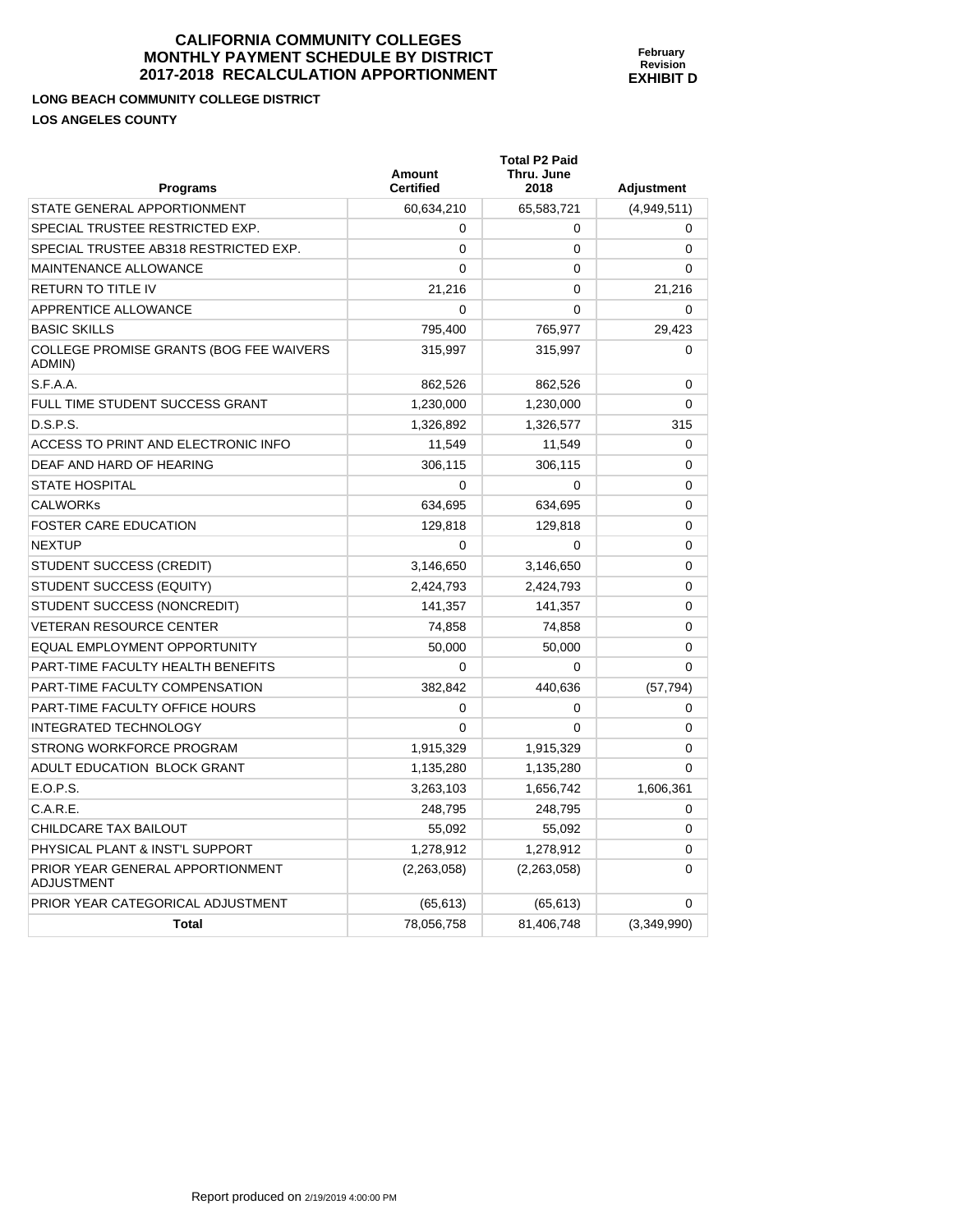**February Revision EXHIBIT D** 

**LOS ANGELES COMMUNITY COLLEGE DISTRICT LOS ANGELES COUNTY** 

PRIOR YEAR GENERAL APPORTIONMENT

ADJUSTMENT

| <b>Programs</b>                                          | <b>Amount</b><br><b>Certified</b> | <b>Total P2 Paid</b><br>Thru. June<br>2018 | Adjustment     |
|----------------------------------------------------------|-----------------------------------|--------------------------------------------|----------------|
| STATE GENERAL APPORTIONMENT                              | 266,906,192                       | 279,421,233                                | (12, 515, 041) |
| SPECIAL TRUSTEE RESTRICTED EXP.                          | 0                                 | 0                                          | 0              |
| SPECIAL TRUSTEE AB318 RESTRICTED EXP.                    | 0                                 | $\mathbf 0$                                | 0              |
| MAINTENANCE ALLOWANCE                                    | 0                                 | $\mathbf 0$                                | $\Omega$       |
| <b>RETURN TO TITLE IV</b>                                | 75,211                            | $\Omega$                                   | 75,211         |
| APPRENTICE ALLOWANCE                                     | 171,396                           | 163,431                                    | 7,965          |
| <b>BASIC SKILLS</b>                                      | 4,389,747                         | 4,227,365                                  | 162,382        |
| <b>COLLEGE PROMISE GRANTS (BOG FEE WAIVERS</b><br>ADMIN) | 1,595,561                         | 1,595,561                                  | 0              |
| S.F.A.A.                                                 | 5,332,950                         | 5,336,210                                  | (3,260)        |
| FULL TIME STUDENT SUCCESS GRANT                          | 3,819,320                         | 3,818,629                                  | 691            |
| D.S.P.S.                                                 | 6,700,262                         | 6,699,920                                  | 342            |
| ACCESS TO PRINT AND ELECTRONIC INFO                      | 100,691                           | 100,691                                    | 0              |
| DEAF AND HARD OF HEARING                                 | 690,658                           | 690,658                                    | 0              |
| <b>STATE HOSPITAL</b>                                    | 0                                 | 0                                          | $\Omega$       |
| <b>CALWORKS</b>                                          | 6,129,959                         | 6,128,144                                  | 1,815          |
| <b>FOSTER CARE EDUCATION</b>                             | 682,355                           | 683,926                                    | (1,571)        |
| <b>NEXTUP</b>                                            | 3,551,083                         | 3,739,020                                  | (187, 937)     |
| STUDENT SUCCESS (CREDIT)                                 | 23,418,453                        | 23,418,453                                 | 0              |
| STUDENT SUCCESS (EQUITY)                                 | 16,478,208                        | 16,478,208                                 | 0              |
| STUDENT SUCCESS (NONCREDIT)                              | 1,861,138                         | 1,861,138                                  | $\Omega$       |
| <b>VETERAN RESOURCE CENTER</b>                           | 328,404                           | 328,404                                    | $\Omega$       |
| EQUAL EMPLOYMENT OPPORTUNITY                             | 50,000                            | 50.000                                     | 0              |
| PART-TIME FACULTY HEALTH BENEFITS                        | 26,792                            | 30,420                                     | (3,628)        |
| PART-TIME FACULTY COMPENSATION                           | 2,056,804                         | 2,257,789                                  | (200, 985)     |
| <b>PART-TIME FACULTY OFFICE HOURS</b>                    | 3,036,574                         | 3,380,707                                  | (344, 133)     |
| <b>INTEGRATED TECHNOLOGY</b>                             | 0                                 | $\Omega$                                   | 0              |
| STRONG WORKFORCE PROGRAM                                 | 16,382,271                        | 16,382,271                                 | 0              |
| ADULT EDUCATION BLOCK GRANT                              | 7,185,004                         | 7,185,004                                  | $\Omega$       |
| E.O.P.S.                                                 | 10,661,163                        | 13,327,624                                 | (2,666,461)    |
| C.A.R.E.                                                 | 1,417,487                         | 1,453,265                                  | (35, 778)      |
| CHILDCARE TAX BAILOUT                                    | 1,125,555                         | 1,125,555                                  | 0              |

PHYSICAL PLANT & INST'L SUPPORT  $6,623,951$  6,623,951 0

PRIOR YEAR CATEGORICAL ADJUSTMENT (978,926) (970,732) (8,194)

**Total 381,700,555** 397,419,137 (15,718,582)

(8,117,708) (8,117,708) 0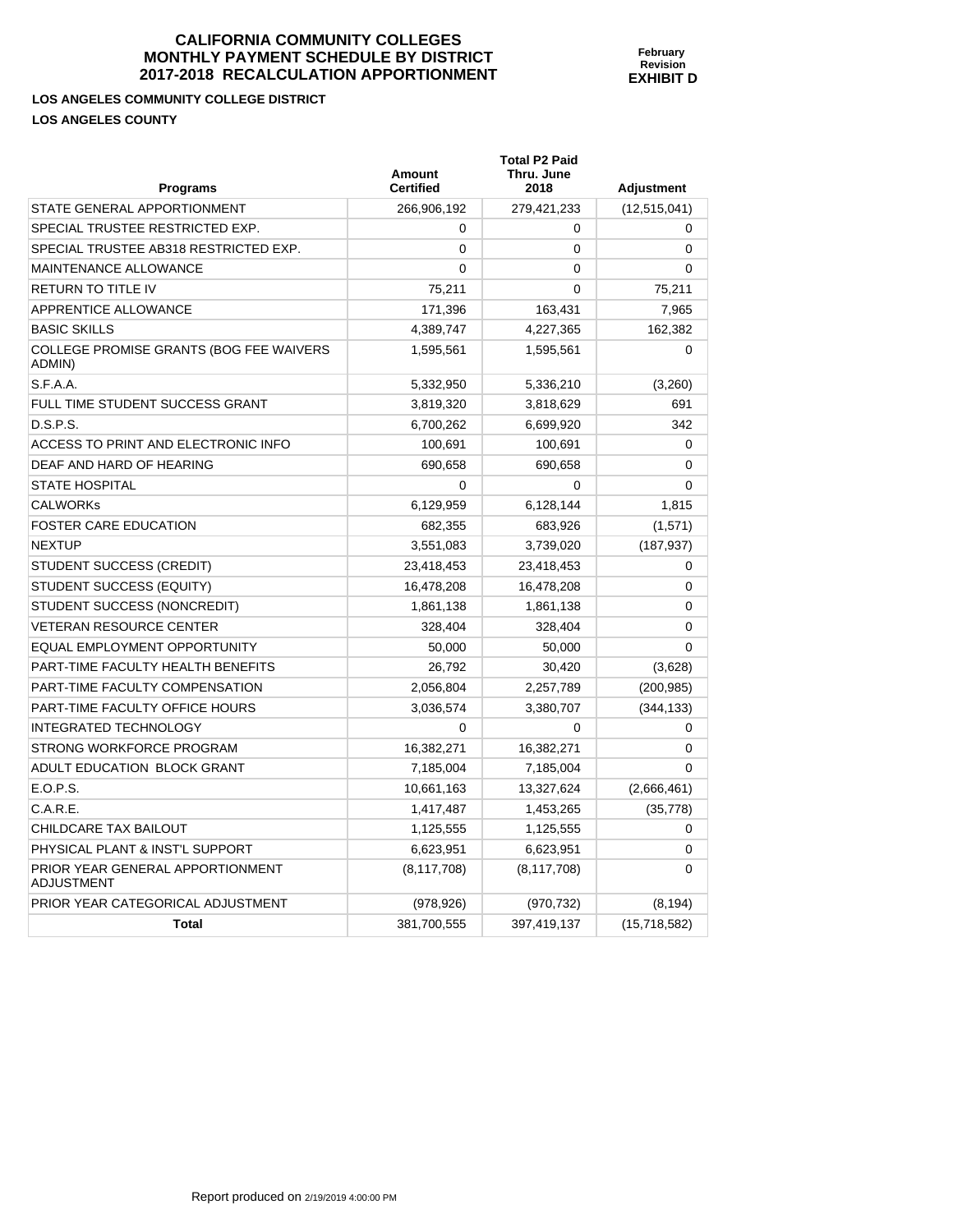**February Revision EXHIBIT D** 

**LOS RIOS COMMUNITY COLLEGE DISTRICT SACRAMENTO COUNTY** 

| <b>Programs</b>                                   | <b>Amount</b><br><b>Certified</b> | <b>Total P2 Paid</b><br>Thru. June<br>2018 | <b>Adjustment</b> |
|---------------------------------------------------|-----------------------------------|--------------------------------------------|-------------------|
| STATE GENERAL APPORTIONMENT                       | 158,423,713                       | 162,207,052                                | (3,783,339)       |
| SPECIAL TRUSTEE RESTRICTED EXP.                   | 0                                 | 0                                          | $\mathbf 0$       |
| SPECIAL TRUSTEE AB318 RESTRICTED EXP.             | 0                                 | 0                                          | $\mathbf 0$       |
| MAINTENANCE ALLOWANCE                             | 3,221                             | 0                                          | 3,221             |
| RETURN TO TITLE IV                                | $\Omega$                          | 0                                          | $\Omega$          |
| APPRENTICE ALLOWANCE                              | 3,739,686                         | 3,624,029                                  | 115,657           |
| <b>BASIC SKILLS</b>                               | 2,394,649                         | 2,306,068                                  | 88,581            |
| COLLEGE PROMISE GRANTS (BOG FEE WAIVERS<br>ADMIN) | 795,004                           | 795,004                                    | $\mathbf 0$       |
| S.F.A.A.                                          | 2,778,214                         | 2,778,383                                  | (169)             |
| FULL TIME STUDENT SUCCESS GRANT                   | 1,760,980                         | 1,758,676                                  | 2,304             |
| D.S.P.S.                                          | 4,600,123                         | 4,599,841                                  | 282               |
| ACCESS TO PRINT AND ELECTRONIC INFO               | 45,038                            | 45,038                                     | 0                 |
| DEAF AND HARD OF HEARING                          | 384,895                           | 384,895                                    | 0                 |
| STATE HOSPITAL                                    | 0                                 | 0                                          | $\Omega$          |
| <b>CALWORKs</b>                                   | 2,538,562                         | 2,531,833                                  | 6,729             |
| <b>FOSTER CARE EDUCATION</b>                      | 174,378                           | 174,382                                    | (4)               |
| NEXTUP                                            | 1,070,360                         | 1,070,360                                  | 0                 |
| STUDENT SUCCESS (CREDIT)                          | 11,884,667                        | 11,884,667                                 | 0                 |
| STUDENT SUCCESS (EQUITY)                          | 6,050,795                         | 6,050,795                                  | 0                 |
| STUDENT SUCCESS (NONCREDIT)                       | 0                                 | 0                                          | 0                 |
| <b>VETERAN RESOURCE CENTER</b>                    | 284,312                           | 284,312                                    | $\mathbf 0$       |
| EQUAL EMPLOYMENT OPPORTUNITY                      | 50,000                            | 50,000                                     | $\mathbf 0$       |
| PART-TIME FACULTY HEALTH BENEFITS                 | 78,833                            | 89,519                                     | (10, 686)         |
| PART-TIME FACULTY COMPENSATION                    | 899,327                           | 1,100,542                                  | (201, 215)        |
| PART-TIME FACULTY OFFICE HOURS                    | 479,794                           | 534,169                                    | (54, 375)         |
| INTEGRATED TECHNOLOGY                             | 0                                 | 0                                          | 0                 |
| STRONG WORKFORCE PROGRAM                          | 7,132,795                         | 7,132,795                                  | 0                 |
| ADULT EDUCATION BLOCK GRANT                       | 0                                 | 0                                          | 0                 |
| E.O.P.S.                                          | 3,316,197                         | 4,208,353                                  | (892, 156)        |
| C.A.R.E.                                          | 696,524                           | 709,716                                    | (13, 192)         |
| CHILDCARE TAX BAILOUT                             | 193,369                           | 193,369                                    | 0                 |
| PHYSICAL PLANT & INST'L SUPPORT                   | 3,230,496                         | 3,230,496                                  | 0                 |
| PRIOR YEAR GENERAL APPORTIONMENT<br>ADJUSTMENT    | (2,859,746)                       | (2,859,746)                                | 0                 |
| PRIOR YEAR CATEGORICAL ADJUSTMENT                 | 64,201                            | 82,843                                     | (18, 642)         |
| <b>Total</b>                                      | 210,210,387                       | 214,967,391                                | (4,757,004)       |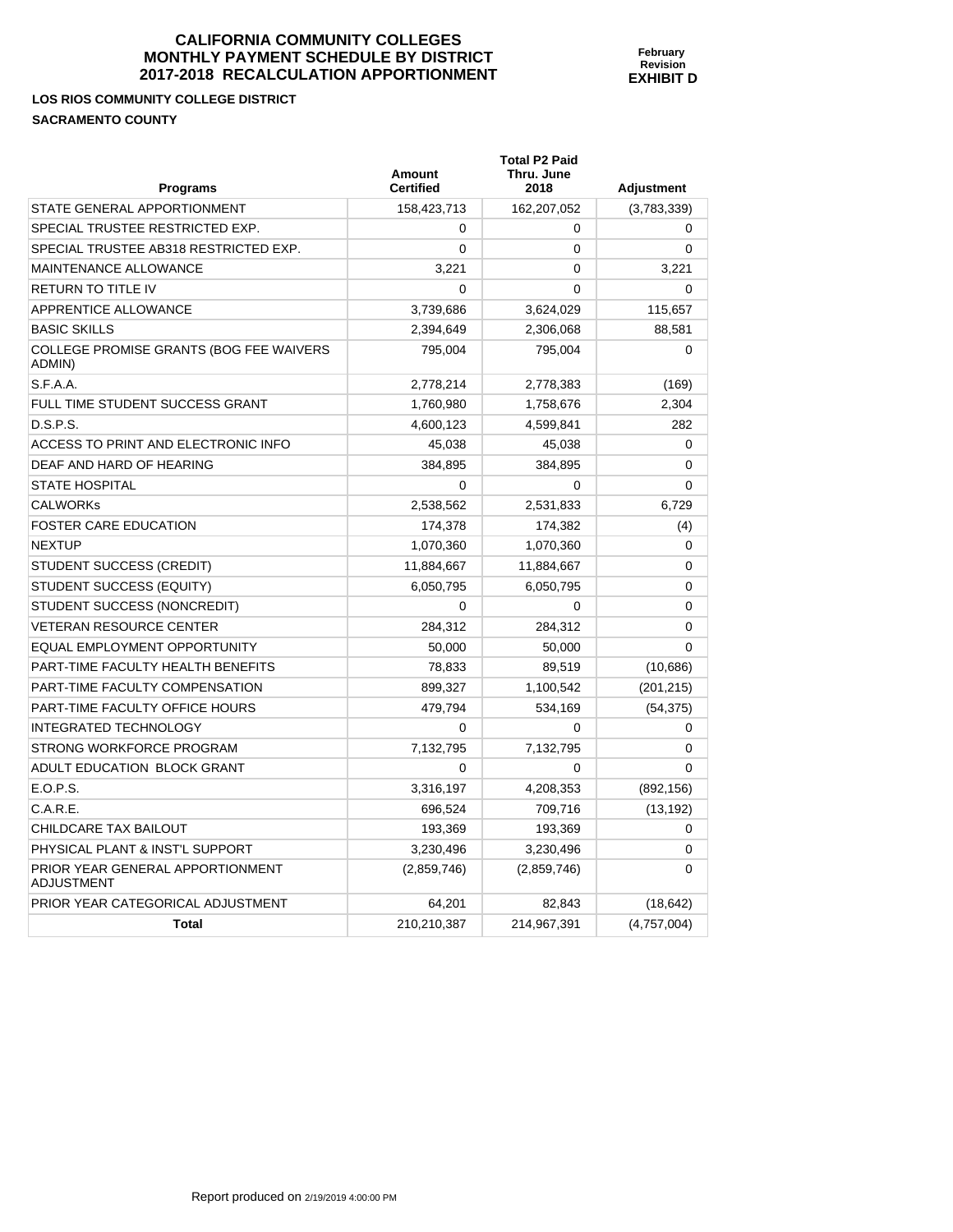#### **MARIN COMMUNITY COLLEGE DISTRICT MARIN COUNTY**

| Programs                                              | <b>Amount</b><br><b>Certified</b> | <b>Total P2 Paid</b><br>Thru. June<br>2018 | <b>Adjustment</b> |
|-------------------------------------------------------|-----------------------------------|--------------------------------------------|-------------------|
| STATE GENERAL APPORTIONMENT                           | 215,467                           | 215,465                                    | 2                 |
| SPECIAL TRUSTEE RESTRICTED EXP.                       | $\Omega$                          | 0                                          | 0                 |
| SPECIAL TRUSTEE AB318 RESTRICTED EXP.                 | $\Omega$                          | $\mathbf{0}$                               | 0                 |
| <b>MAINTENANCE ALLOWANCE</b>                          | $\Omega$                          | 0                                          | $\Omega$          |
| <b>RETURN TO TITLE IV</b>                             | 6,405                             | $\mathbf{0}$                               | 6,405             |
| APPRENTICE ALLOWANCE                                  | 0                                 | 0                                          | 0                 |
| <b>BASIC SKILLS</b>                                   | 138,085                           | 132,977                                    | 5,108             |
| COLLEGE PROMISE GRANTS (BOG FEE WAIVERS<br>ADMIN)     | 34.284                            | 34.284                                     | $\Omega$          |
| S.F.A.A.                                              | 174,520                           | 174,520                                    | 0                 |
| FULL TIME STUDENT SUCCESS GRANT                       | 59,515                            | 59,515                                     | $\Omega$          |
| D.S.P.S.                                              | 674,255                           | 674,074                                    | 181               |
| ACCESS TO PRINT AND ELECTRONIC INFO                   | 10,426                            | 10,426                                     | 0                 |
| DEAF AND HARD OF HEARING                              | 45.842                            | 45.842                                     | 0                 |
| <b>STATE HOSPITAL</b>                                 | $\Omega$                          | $\mathbf{0}$                               | $\mathbf{0}$      |
| <b>CALWORKs</b>                                       | 150,205                           | 150,205                                    | $\Omega$          |
| <b>FOSTER CARE EDUCATION</b>                          | 39.480                            | 38,501                                     | 979               |
| <b>NEXTUP</b>                                         | $\Omega$                          | 0                                          | $\Omega$          |
| STUDENT SUCCESS (CREDIT)                              | 940,787                           | 940,787                                    | $\Omega$          |
| STUDENT SUCCESS (EQUITY)                              | 377,235                           | 377,235                                    | $\Omega$          |
| STUDENT SUCCESS (NONCREDIT)                           | 138,529                           | 138,529                                    | $\Omega$          |
| <b>VETERAN RESOURCE CENTER</b>                        | 12.794                            | 12,794                                     | 0                 |
| EQUAL EMPLOYMENT OPPORTUNITY                          | 0                                 | 0                                          | 0                 |
| PART-TIME FACULTY HEALTH BENEFITS                     | 18.894                            | 21,455                                     | (2, 561)          |
| PART-TIME FACULTY COMPENSATION                        | 126,496                           | 127,844                                    | (1, 348)          |
| <b>PART-TIME FACULTY OFFICE HOURS</b>                 | 22.364                            | 24.899                                     | (2,535)           |
| <b>INTEGRATED TECHNOLOGY</b>                          | $\Omega$                          | 0                                          | $\Omega$          |
| STRONG WORKFORCE PROGRAM                              | 626,414                           | 626,414                                    | $\Omega$          |
| ADULT EDUCATION BLOCK GRANT                           | 1,397,321                         | 1,397,321                                  | $\Omega$          |
| E.O.P.S.                                              | 613,753                           | 548,779                                    | 64.974            |
| C.A.R.E.                                              | 62,924                            | 62,924                                     | 0                 |
| CHILDCARE TAX BAILOUT                                 | 81,125                            | 81,125                                     | $\Omega$          |
| PHYSICAL PLANT & INST'L SUPPORT                       | 228.155                           | 228.155                                    | $\Omega$          |
| PRIOR YEAR GENERAL APPORTIONMENT<br><b>ADJUSTMENT</b> | 6,612                             | 6,612                                      | $\Omega$          |
| PRIOR YEAR CATEGORICAL ADJUSTMENT                     | 2,445                             | 2,445                                      | 0                 |
| <b>Total</b>                                          | 6,204,332                         | 6,133,127                                  | 71,205            |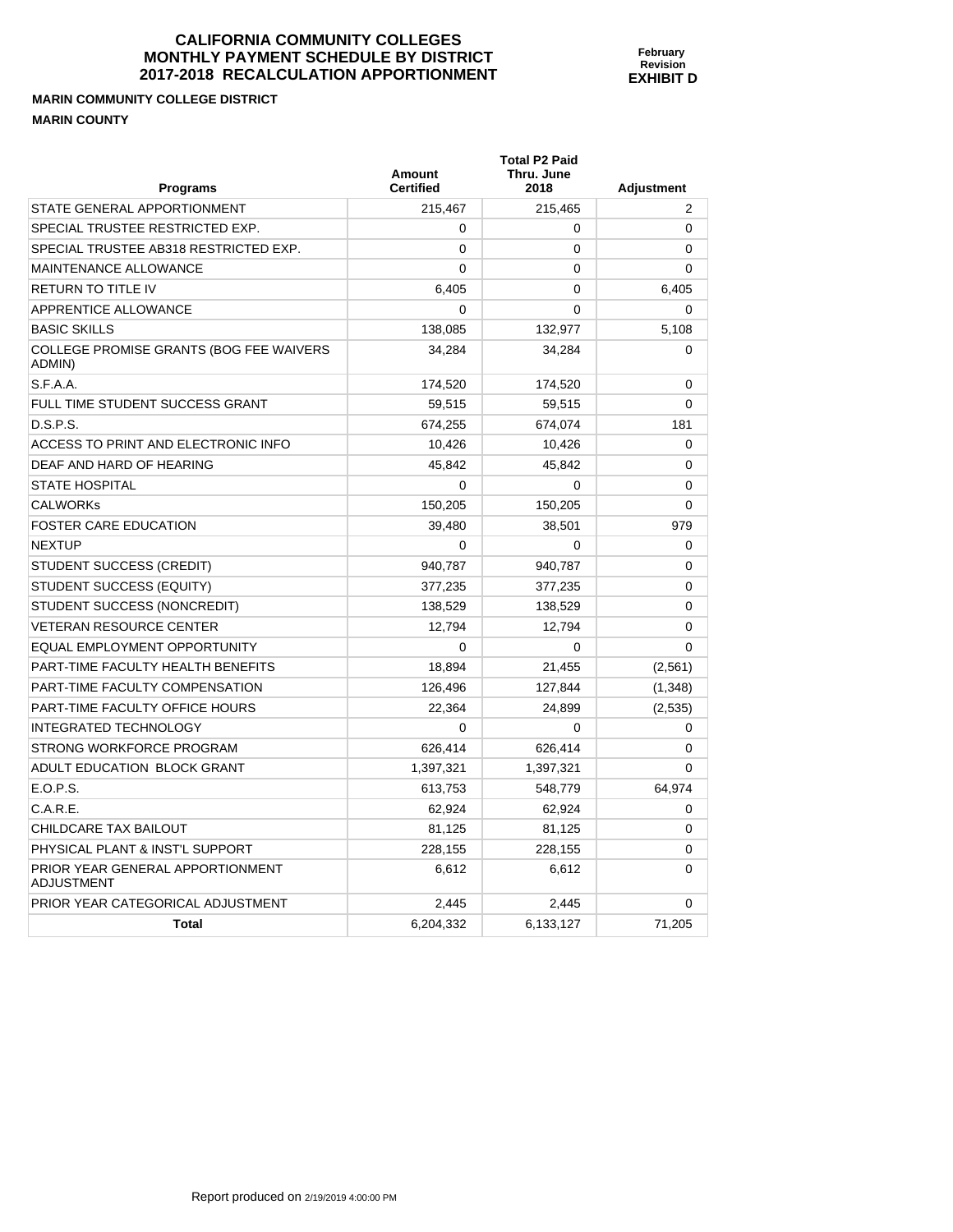**February Revision EXHIBIT D** 

**MENDOCINO-LAKE COMMUNITY COLLEGE DISTRICT MENDOCINO COUNTY** 

| <b>Programs</b>                                       | <b>Amount</b><br><b>Certified</b> | <b>Total P2 Paid</b><br>Thru. June<br>2018 | <b>Adjustment</b> |
|-------------------------------------------------------|-----------------------------------|--------------------------------------------|-------------------|
| STATE GENERAL APPORTIONMENT                           | 8,251,233                         | 10,220,605                                 | (1,969,372)       |
| SPECIAL TRUSTEE RESTRICTED EXP.                       | $\Omega$                          | 0                                          | 0                 |
| SPECIAL TRUSTEE AB318 RESTRICTED EXP.                 | $\mathbf{0}$                      | 0                                          | 0                 |
| <b>MAINTENANCE ALLOWANCE</b>                          | 0                                 | 0                                          | 0                 |
| <b>RETURN TO TITLE IV</b>                             | 8,349                             | $\Omega$                                   | 8,349             |
| APPRENTICE ALLOWANCE                                  | 0                                 | 0                                          | 0                 |
| <b>BASIC SKILLS</b>                                   | 175,742                           | 169,241                                    | 6,501             |
| COLLEGE PROMISE GRANTS (BOG FEE WAIVERS<br>ADMIN)     | 46,239                            | 46.239                                     | $\Omega$          |
| S.F.A.A.                                              | 174,446                           | 174,446                                    | 0                 |
| FULL TIME STUDENT SUCCESS GRANT                       | 198,000                           | 198,000                                    | $\Omega$          |
| D.S.P.S.                                              | 325,724                           | 325,639                                    | 85                |
| ACCESS TO PRINT AND ELECTRONIC INFO                   | 10,308                            | 10,308                                     | $\mathbf{0}$      |
| DEAF AND HARD OF HEARING                              | 45.842                            | 45,842                                     | 0                 |
| <b>STATE HOSPITAL</b>                                 | $\Omega$                          | 0                                          | $\mathbf{0}$      |
| <b>CALWORKs</b>                                       | 209,977                           | 209,977                                    | $\mathbf{0}$      |
| <b>FOSTER CARE EDUCATION</b>                          | 44,572                            | 44.572                                     | 0                 |
| <b>NEXTUP</b>                                         | $\mathbf{0}$                      | 0                                          | 0                 |
| <b>STUDENT SUCCESS (CREDIT)</b>                       | 720,167                           | 720,167                                    | 0                 |
| STUDENT SUCCESS (EQUITY)                              | 473,045                           | 473,045                                    | 0                 |
| STUDENT SUCCESS (NONCREDIT)                           | 33,108                            | 33.108                                     | 0                 |
| <b>VETERAN RESOURCE CENTER</b>                        | 16,714                            | 16,714                                     | 0                 |
| EQUAL EMPLOYMENT OPPORTUNITY                          | 50,000                            | 50,000                                     | 0                 |
| PART-TIME FACULTY HEALTH BENEFITS                     | 0                                 | 0                                          | 0                 |
| PART-TIME FACULTY COMPENSATION                        | 99,864                            | 114,081                                    | (14, 217)         |
| PART-TIME FACULTY OFFICE HOURS                        | 5.107                             | 5.686                                      | (579)             |
| <b>INTEGRATED TECHNOLOGY</b>                          | $\Omega$                          | 0                                          | 0                 |
| STRONG WORKFORCE PROGRAM                              | 375,014                           | 375,014                                    | $\Omega$          |
| ADULT EDUCATION BLOCK GRANT                           | 1,457,718                         | 1,457,718                                  | 0                 |
| E.O.P.S.                                              | 1,314,638                         | 548.181                                    | 766,457           |
| C.A.R.E.                                              | 68,272                            | 68,272                                     | 0                 |
| CHILDCARE TAX BAILOUT                                 | 0                                 | 0                                          | 0                 |
| PHYSICAL PLANT & INST'L SUPPORT                       | 190.374                           | 190.374                                    | 0                 |
| PRIOR YEAR GENERAL APPORTIONMENT<br><b>ADJUSTMENT</b> | 360,825                           | 360,825                                    | 0                 |
| PRIOR YEAR CATEGORICAL ADJUSTMENT                     | 35,358                            | 35,400                                     | (42)              |
| <b>Total</b>                                          | 14,690,636                        | 15,893,454                                 | (1,202,818)       |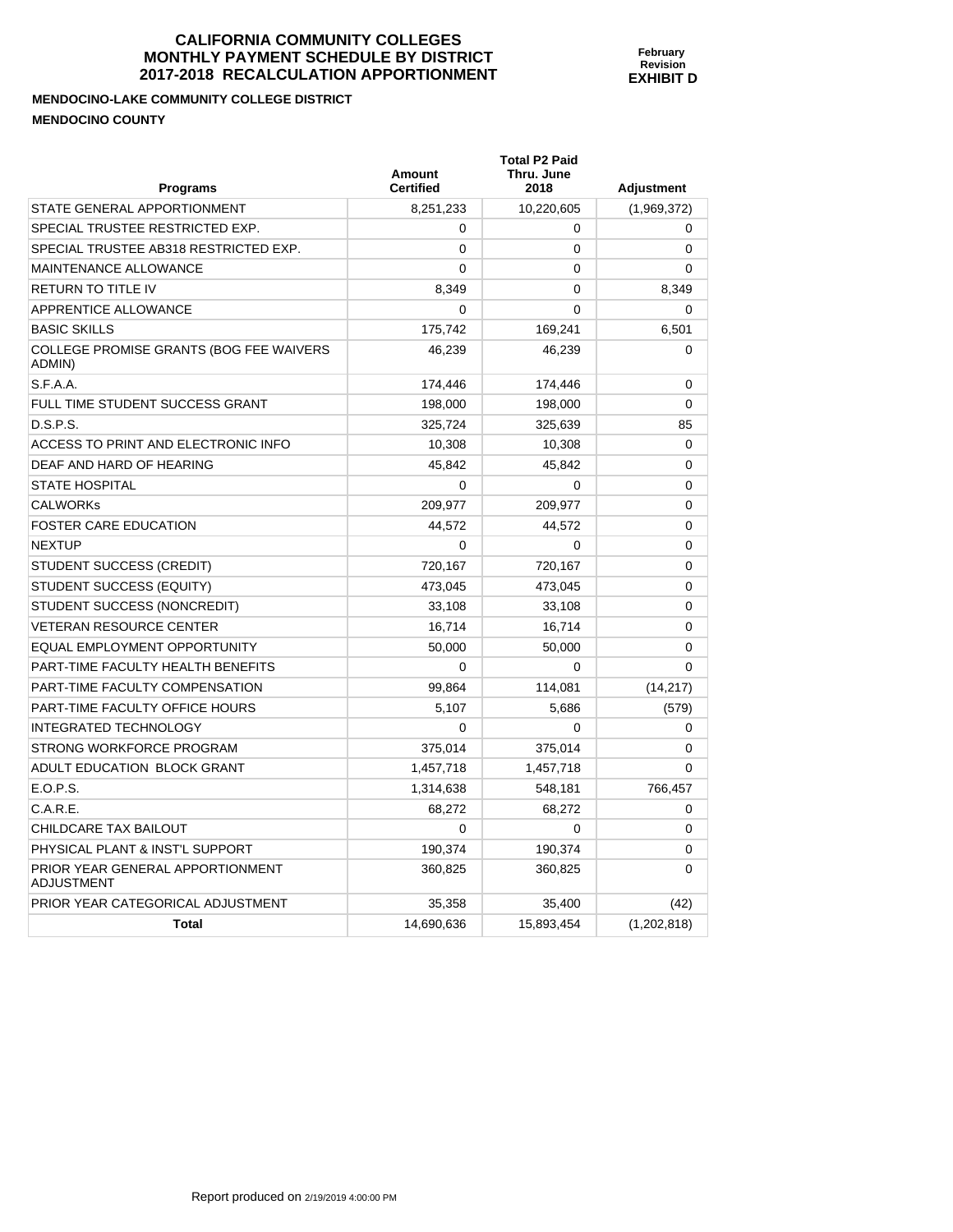# **MERCED COMMUNITY COLLEGE DISTRICT MERCED COUNTY**

| <b>Programs</b>                                       | Amount<br><b>Certified</b> | <b>Total P2 Paid</b><br>Thru. June<br>2018 | <b>Adjustment</b> |
|-------------------------------------------------------|----------------------------|--------------------------------------------|-------------------|
| STATE GENERAL APPORTIONMENT                           | 33,564,036                 | 33,693,898                                 | (129, 862)        |
| SPECIAL TRUSTEE RESTRICTED EXP.                       | $\Omega$                   | 0                                          | 0                 |
| SPECIAL TRUSTEE AB318 RESTRICTED EXP.                 | $\Omega$                   | $\Omega$                                   | $\Omega$          |
| <b>MAINTENANCE ALLOWANCE</b>                          | 3,436                      | $\Omega$                                   | 3,436             |
| <b>RETURN TO TITLE IV</b>                             | 0                          | $\Omega$                                   | $\Omega$          |
| APPRENTICE ALLOWANCE                                  | 0                          | $\Omega$                                   | 0                 |
| <b>BASIC SKILLS</b>                                   | 328,351                    | 316,205                                    | 12,146            |
| COLLEGE PROMISE GRANTS (BOG FEE WAIVERS<br>ADMIN)     | 155,626                    | 155,626                                    | $\Omega$          |
| S.F.A.A.                                              | 426,827                    | 426,827                                    | 0                 |
| FULL TIME STUDENT SUCCESS GRANT                       | 1,065,500                  | 1,065,500                                  | 0                 |
| D.S.P.S.                                              | 781,302                    | 781,294                                    | 8                 |
| ACCESS TO PRINT AND ELECTRONIC INFO                   | 10,677                     | 10,677                                     | 0                 |
| DEAF AND HARD OF HEARING                              | 48,898                     | 48,898                                     | 0                 |
| <b>STATE HOSPITAL</b>                                 | $\Omega$                   | $\Omega$                                   | $\Omega$          |
| <b>CALWORKS</b>                                       | 471,818                    | 472,735                                    | (917)             |
| <b>FOSTER CARE EDUCATION</b>                          | $\Omega$                   | $\Omega$                                   | 0                 |
| <b>NEXTUP</b>                                         | $\Omega$                   | $\Omega$                                   | $\Omega$          |
| STUDENT SUCCESS (CREDIT)                              | 2,178,409                  | 2,178,409                                  | $\Omega$          |
| STUDENT SUCCESS (EQUITY)                              | 1,362,911                  | 1,362,911                                  | 0                 |
| STUDENT SUCCESS (NONCREDIT)                           | 117,903                    | 117,903                                    | $\Omega$          |
| <b>VETERAN RESOURCE CENTER</b>                        | 40.793                     | 40,793                                     | 0                 |
| EQUAL EMPLOYMENT OPPORTUNITY                          | 50,000                     | 50,000                                     | 0                 |
| PART-TIME FACULTY HEALTH BENEFITS                     | $\Omega$                   | $\Omega$                                   | $\Omega$          |
| PART-TIME FACULTY COMPENSATION                        | 238,368                    | 249,660                                    | (11, 292)         |
| PART-TIME FACULTY OFFICE HOURS                        | 0                          | 0                                          | 0                 |
| <b>INTEGRATED TECHNOLOGY</b>                          | $\mathbf{0}$               | $\Omega$                                   | 0                 |
| STRONG WORKFORCE PROGRAM                              | 1,053,548                  | 1,053,548                                  | 0                 |
| ADULT EDUCATION BLOCK GRANT                           | 3,137,143                  | 3,137,143                                  | $\mathbf{0}$      |
| E.O.P.S.                                              | 745,496                    | 1,314,638                                  | (569, 142)        |
| C.A.R.E.                                              | 284,133                    | 284,133                                    | 0                 |
| CHILDCARE TAX BAILOUT                                 | $\Omega$                   | $\Omega$                                   | 0                 |
| PHYSICAL PLANT & INST'L SUPPORT                       | 587,955                    | 587,955                                    | 0                 |
| PRIOR YEAR GENERAL APPORTIONMENT<br><b>ADJUSTMENT</b> | 2,171,867                  | 2,171,867                                  | 0                 |
| PRIOR YEAR CATEGORICAL ADJUSTMENT                     | (71, 036)                  | (71, 036)                                  | 0                 |
| <b>Total</b>                                          | 48,753,961                 | 49,449,584                                 | (695, 623)        |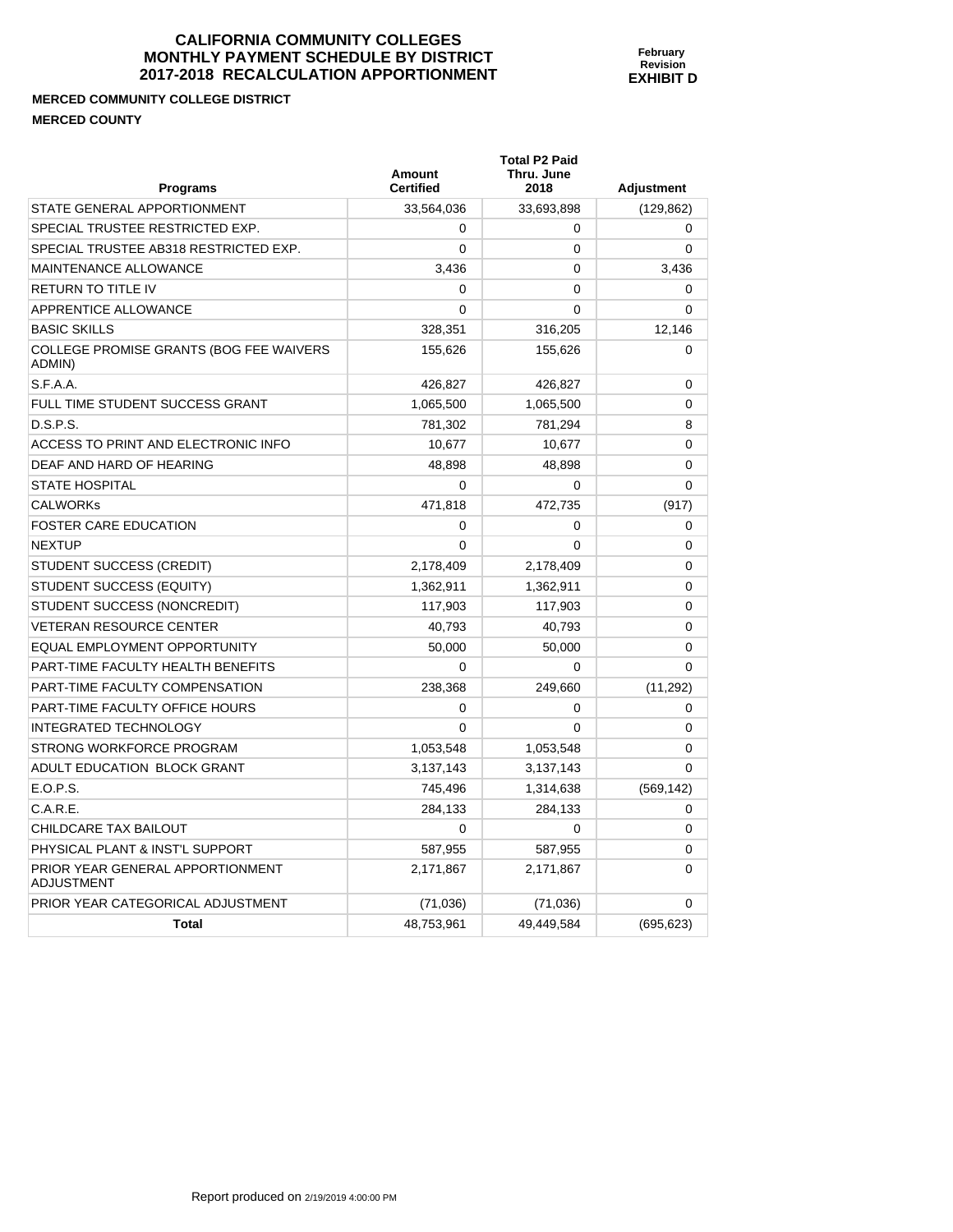**February Revision EXHIBIT D** 

**MIRA COSTA COMMUNITY COLLEGE DISTRICT SAN DIEGO COUNTY** 

PRIOR YEAR GENERAL APPORTIONMENT

ADJUSTMENT

| Programs                                          | Amount<br><b>Certified</b> | <b>Total P2 Paid</b><br>Thru. June<br>2018 | <b>Adjustment</b> |
|---------------------------------------------------|----------------------------|--------------------------------------------|-------------------|
| STATE GENERAL APPORTIONMENT                       | 649,466                    | 649,461                                    | 5                 |
| SPECIAL TRUSTEE RESTRICTED EXP.                   | $\Omega$                   | 0                                          | 0                 |
| SPECIAL TRUSTEE AB318 RESTRICTED EXP.             | $\Omega$                   | $\Omega$                                   | 0                 |
| MAINTENANCE ALLOWANCE                             | $\Omega$                   | 0                                          | $\Omega$          |
| <b>RETURN TO TITLE IV</b>                         | $\Omega$                   | 0                                          | $\Omega$          |
| APPRENTICE ALLOWANCE                              | $\Omega$                   | 0                                          | $\Omega$          |
| <b>BASIC SKILLS</b>                               | 306,830                    | 295,480                                    | 11,350            |
| COLLEGE PROMISE GRANTS (BOG FEE WAIVERS<br>ADMIN) | 141,730                    | 141,730                                    | 0                 |
| S.F.A.A.                                          | 428,697                    | 428,697                                    | $\Omega$          |
| FULL TIME STUDENT SUCCESS GRANT                   | 617,000                    | 617,000                                    | $\Omega$          |
| D.S.P.S.                                          | 1,054,319                  | 1,054,176                                  | 143               |
| ACCESS TO PRINT AND ELECTRONIC INFO               | 11,103                     | 11,103                                     | $\Omega$          |
| DEAF AND HARD OF HEARING                          | $\Omega$                   | 0                                          | $\Omega$          |
| <b>STATE HOSPITAL</b>                             | $\Omega$                   | 0                                          | $\mathbf 0$       |
| <b>CALWORKS</b>                                   | 355,456                    | 355,456                                    | $\Omega$          |
| <b>FOSTER CARE EDUCATION</b>                      | $\Omega$                   | 0                                          | $\Omega$          |
| <b>NEXTUP</b>                                     | $\Omega$                   | 0                                          | $\Omega$          |
| STUDENT SUCCESS (CREDIT)                          | 2,530,245                  | 2,530,245                                  | $\Omega$          |
| STUDENT SUCCESS (EQUITY)                          | 1,037,819                  | 1,037,819                                  | 0                 |
| STUDENT SUCCESS (NONCREDIT)                       | 243,315                    | 243,315                                    | $\Omega$          |
| <b>VETERAN RESOURCE CENTER</b>                    | 107,522                    | 107,522                                    | $\Omega$          |
| EQUAL EMPLOYMENT OPPORTUNITY                      | 50,000                     | 50,000                                     | $\Omega$          |
| PART-TIME FACULTY HEALTH BENEFITS                 | 4,522                      | 5,135                                      | (613)             |
| PART-TIME FACULTY COMPENSATION                    | 227,671                    | 231,686                                    | (4,015)           |
| PART-TIME FACULTY OFFICE HOURS                    | 101.821                    | 113,361                                    | (11.540)          |

INTEGRATED TECHNOLOGY 0 0 0 STRONG WORKFORCE PROGRAM  $1,174,025$   $1,174,025$   $1,174,025$  0 ADULT EDUCATION BLOCK GRANT  $1,132,500$   $1,132,500$   $1,132,500$  0 E.O.P.S. 710,393 893,401 (183,008) C.A.R.E. 105,826 105,826 0 CHILDCARE TAX BAILOUT 0 0 0 PHYSICAL PLANT & INST'L SUPPORT  $649,519$  649,519 649,519 0

PRIOR YEAR CATEGORICAL ADJUSTMENT  $(14,637)$  (14,101) (536)

**Total 11,676,523** 11,864,737 (188,214)

51,381 51,381 0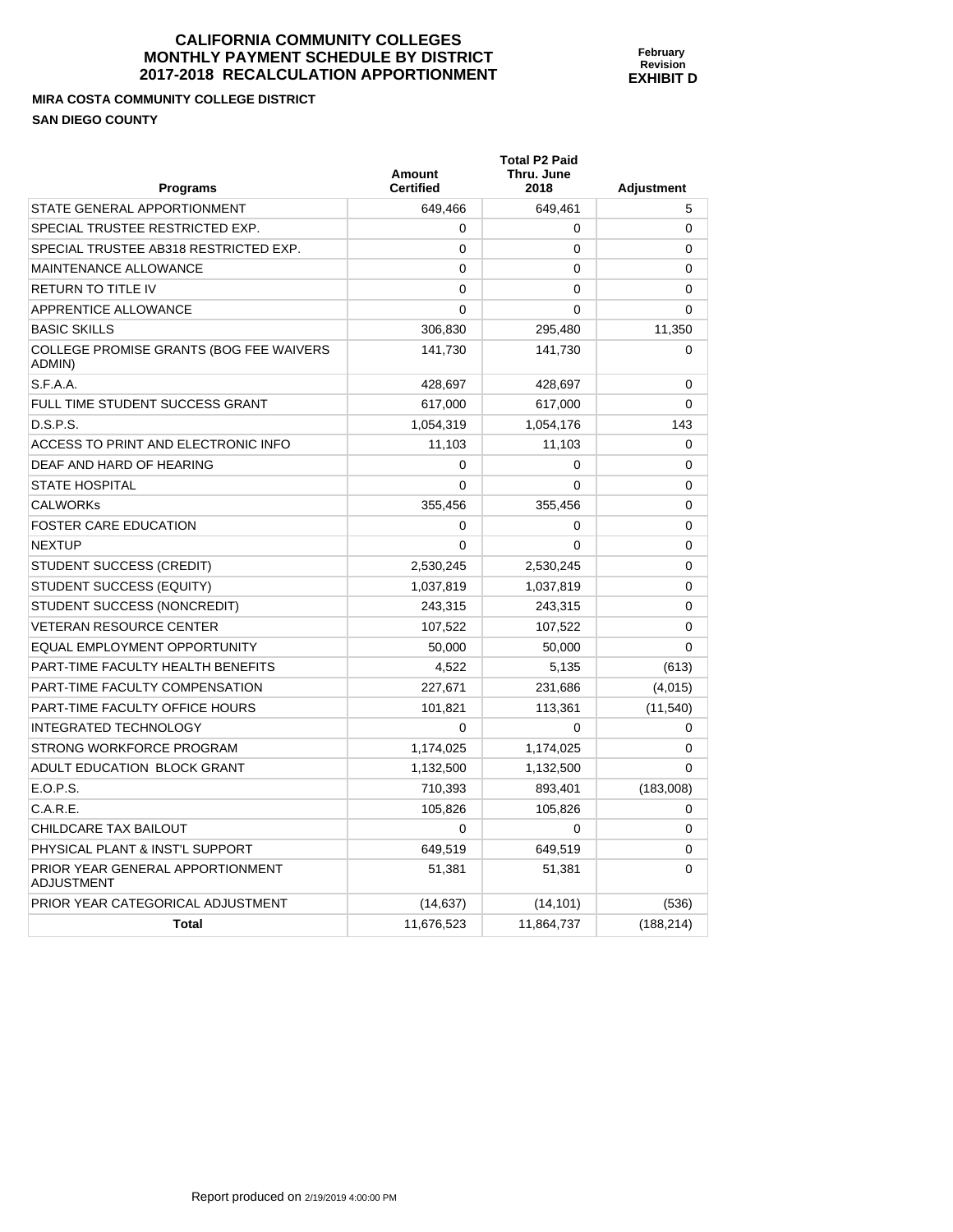#### **MONTEREY PENINSULA COMMUNITY COLLEGE DISTRICT MONTEREY COUNTY**

| <b>Programs</b>                                       | <b>Amount</b><br><b>Certified</b> | <b>Total P2 Paid</b><br>Thru. June<br>2018 | <b>Adjustment</b> |
|-------------------------------------------------------|-----------------------------------|--------------------------------------------|-------------------|
| STATE GENERAL APPORTIONMENT                           | 9.669.597                         | 11,893,001                                 | (2,223,404)       |
| SPECIAL TRUSTEE RESTRICTED EXP.                       | 0                                 | 0                                          | 0                 |
| SPECIAL TRUSTEE AB318 RESTRICTED EXP.                 | $\mathbf{0}$                      | 0                                          | 0                 |
| MAINTENANCE ALLOWANCE                                 | 0                                 | 0                                          | 0                 |
| <b>RETURN TO TITLE IV</b>                             | $\Omega$                          | 0                                          | 0                 |
| APPRENTICE ALLOWANCE                                  | 0                                 | 0                                          | 0                 |
| <b>BASIC SKILLS</b>                                   | 223,232                           | 214,974                                    | 8,258             |
| COLLEGE PROMISE GRANTS (BOG FEE WAIVERS<br>ADMIN)     | 63.770                            | 63,770                                     | 0                 |
| S.F.A.A.                                              | 241,143                           | 241,143                                    | $\mathbf 0$       |
| FULL TIME STUDENT SUCCESS GRANT                       | 277,500                           | 277,500                                    | $\Omega$          |
| D.S.P.S.                                              | 625,068                           | 639,030                                    | (13,962)          |
| ACCESS TO PRINT AND ELECTRONIC INFO                   | 10,629                            | 10,629                                     | $\mathbf 0$       |
| DEAF AND HARD OF HEARING                              | 48.897                            | 48,898                                     | (1)               |
| <b>STATE HOSPITAL</b>                                 | 0                                 | $\mathbf 0$                                | $\Omega$          |
| <b>CALWORKS</b>                                       | 207,713                           | 207,713                                    | 0                 |
| <b>FOSTER CARE EDUCATION</b>                          | 0                                 | 0                                          | 0                 |
| <b>NEXTUP</b>                                         | $\mathbf{0}$                      | $\Omega$                                   | 0                 |
| <b>STUDENT SUCCESS (CREDIT)</b>                       | 1,441,901                         | 1,441,901                                  | 0                 |
| STUDENT SUCCESS (EQUITY)                              | 595,940                           | 595,940                                    | 0                 |
| STUDENT SUCCESS (NONCREDIT)                           | 93.328                            | 93,328                                     | 0                 |
| <b>VETERAN RESOURCE CENTER</b>                        | 41,353                            | 41,353                                     | 0                 |
| EQUAL EMPLOYMENT OPPORTUNITY                          | 50,000                            | 50,000                                     | 0                 |
| PART-TIME FACULTY HEALTH BENEFITS                     | $\Omega$                          | 0                                          | 0                 |
| PART-TIME FACULTY COMPENSATION                        | 178,845                           | 190,016                                    | (11, 171)         |
| <b>PART-TIME FACULTY OFFICE HOURS</b>                 | 0                                 | 0                                          | 0                 |
| <b>INTEGRATED TECHNOLOGY</b>                          | $\Omega$                          | $\Omega$                                   | $\Omega$          |
| STRONG WORKFORCE PROGRAM                              | 542.275                           | 542,275                                    | 0                 |
| ADULT EDUCATION BLOCK GRANT                           | 72,000                            | 72,000                                     | 0                 |
| E.O.P.S.                                              | 586.615                           | 994,160                                    | (407, 545)        |
| C.A.R.E.                                              | 151,347                           | 151,347                                    | 0                 |
| CHILDCARE TAX BAILOUT                                 | $\Omega$                          | 0                                          | 0                 |
| PHYSICAL PLANT & INST'L SUPPORT                       | 412.496                           | 412.496                                    | $\Omega$          |
| PRIOR YEAR GENERAL APPORTIONMENT<br><b>ADJUSTMENT</b> | (2,213,733)                       | (2,213,733)                                | 0                 |
| PRIOR YEAR CATEGORICAL ADJUSTMENT                     | 92                                | 92                                         | 0                 |
| <b>Total</b>                                          | 13,320,008                        | 15,967,833                                 | (2,647,825)       |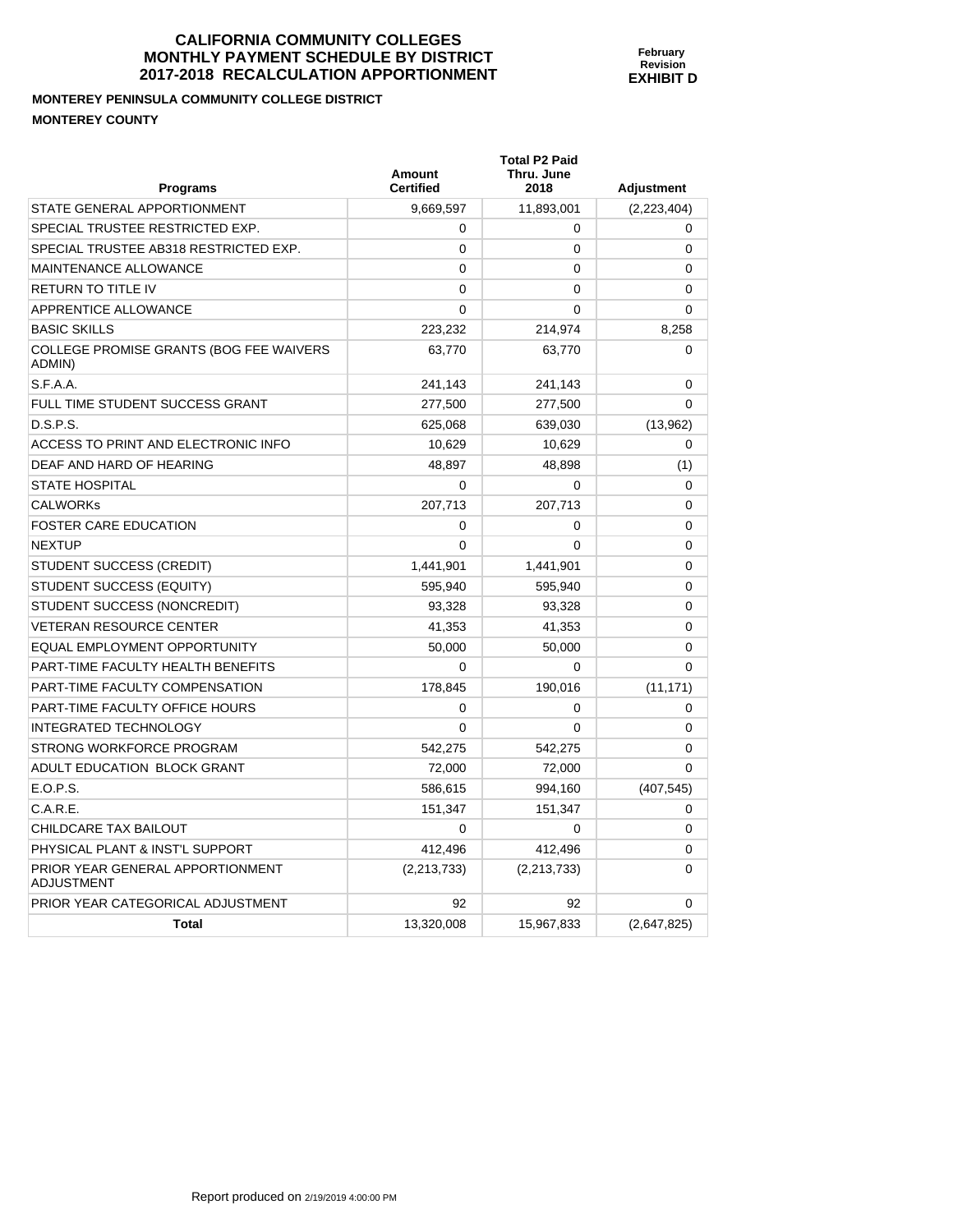**MT. SAN ANTONIO COMMUNITY COLLEGE DISTRICT** 

**LOS ANGELES COUNTY** 

| <b>Programs</b>                                       | <b>Amount</b><br><b>Certified</b> | <b>Total P2 Paid</b><br>Thru. June<br>2018 | <b>Adjustment</b> |
|-------------------------------------------------------|-----------------------------------|--------------------------------------------|-------------------|
| STATE GENERAL APPORTIONMENT                           | 86,504,790                        | 90,534,968                                 | (4,030,178)       |
| SPECIAL TRUSTEE RESTRICTED EXP.                       | 0                                 | 0                                          | 0                 |
| SPECIAL TRUSTEE AB318 RESTRICTED EXP.                 | $\mathbf{0}$                      | $\Omega$                                   | 0                 |
| <b>MAINTENANCE ALLOWANCE</b>                          | 0                                 | 0                                          | 0                 |
| <b>RETURN TO TITLE IV</b>                             | $\Omega$                          | 0                                          | $\mathbf 0$       |
| APPRENTICE ALLOWANCE                                  | $\Omega$                          | $\Omega$                                   | $\Omega$          |
| <b>BASIC SKILLS</b>                                   | 1,874,987                         | 1,805,628                                  | 69,359            |
| COLLEGE PROMISE GRANTS (BOG FEE WAIVERS<br>ADMIN)     | 414,755                           | 414,755                                    | $\Omega$          |
| S.F.A.A.                                              | 1,136,577                         | 1,136,578                                  | (1)               |
| FULL TIME STUDENT SUCCESS GRANT                       | 1,757,500                         | 1,757,500                                  | $\Omega$          |
| D.S.P.S.                                              | 2,382,768                         | 2,382,175                                  | 593               |
| ACCESS TO PRINT AND ELECTRONIC INFO                   | 12,711                            | 12,711                                     | $\Omega$          |
| DEAF AND HARD OF HEARING                              | 910,137                           | 910,137                                    | $\Omega$          |
| <b>STATE HOSPITAL</b>                                 | $\Omega$                          | 0                                          | 0                 |
| <b>CALWORKs</b>                                       | 521,069                           | 521,069                                    | 0                 |
| <b>FOSTER CARE EDUCATION</b>                          | 0                                 | 0                                          | $\Omega$          |
| <b>NEXTUP</b>                                         | $\mathbf{0}$                      | 0                                          | $\mathbf{0}$      |
| STUDENT SUCCESS (CREDIT)                              | 5,774,823                         | 5,774,823                                  | 0                 |
| STUDENT SUCCESS (EQUITY)                              | 3,437,509                         | 3,437,509                                  | 0                 |
| STUDENT SUCCESS (NONCREDIT)                           | 1,995,864                         | 1,995,864                                  | 0                 |
| <b>VETERAN RESOURCE CENTER</b>                        | 85,031                            | 85,031                                     | 0                 |
| EQUAL EMPLOYMENT OPPORTUNITY                          | 50,000                            | 50,000                                     | $\Omega$          |
| PART-TIME FACULTY HEALTH BENEFITS                     | 5,487                             | 6,231                                      | (744)             |
| PART-TIME FACULTY COMPENSATION                        | 669,202                           | 648,487                                    | 20,715            |
| PART-TIME FACULTY OFFICE HOURS                        | 212,660                           | 236,761                                    | (24, 101)         |
| <b>INTEGRATED TECHNOLOGY</b>                          | $\Omega$                          | 0                                          | 0                 |
| STRONG WORKFORCE PROGRAM                              | 3,224,399                         | 3,224,399                                  | 0                 |
| ADULT EDUCATION BLOCK GRANT                           | 757,693                           | 757,693                                    | 0                 |
| E.O.P.S.                                              | 647,117                           | 1,226,510                                  | (579, 393)        |
| C.A.R.E.                                              | 189,497                           | 189,497                                    | 0                 |
| <b>CHILDCARE TAX BAILOUT</b>                          | 95,148                            | 95,148                                     | 0                 |
| PHYSICAL PLANT & INST'L SUPPORT                       | 1,904,918                         | 1,904,918                                  | $\Omega$          |
| PRIOR YEAR GENERAL APPORTIONMENT<br><b>ADJUSTMENT</b> | (12,018,480)                      | (12,018,480)                               | $\mathbf 0$       |
| PRIOR YEAR CATEGORICAL ADJUSTMENT                     | (47, 997)                         | (47, 997)                                  | 0                 |
| Total                                                 | 102,498,165                       | 107,041,915                                | (4,543,750)       |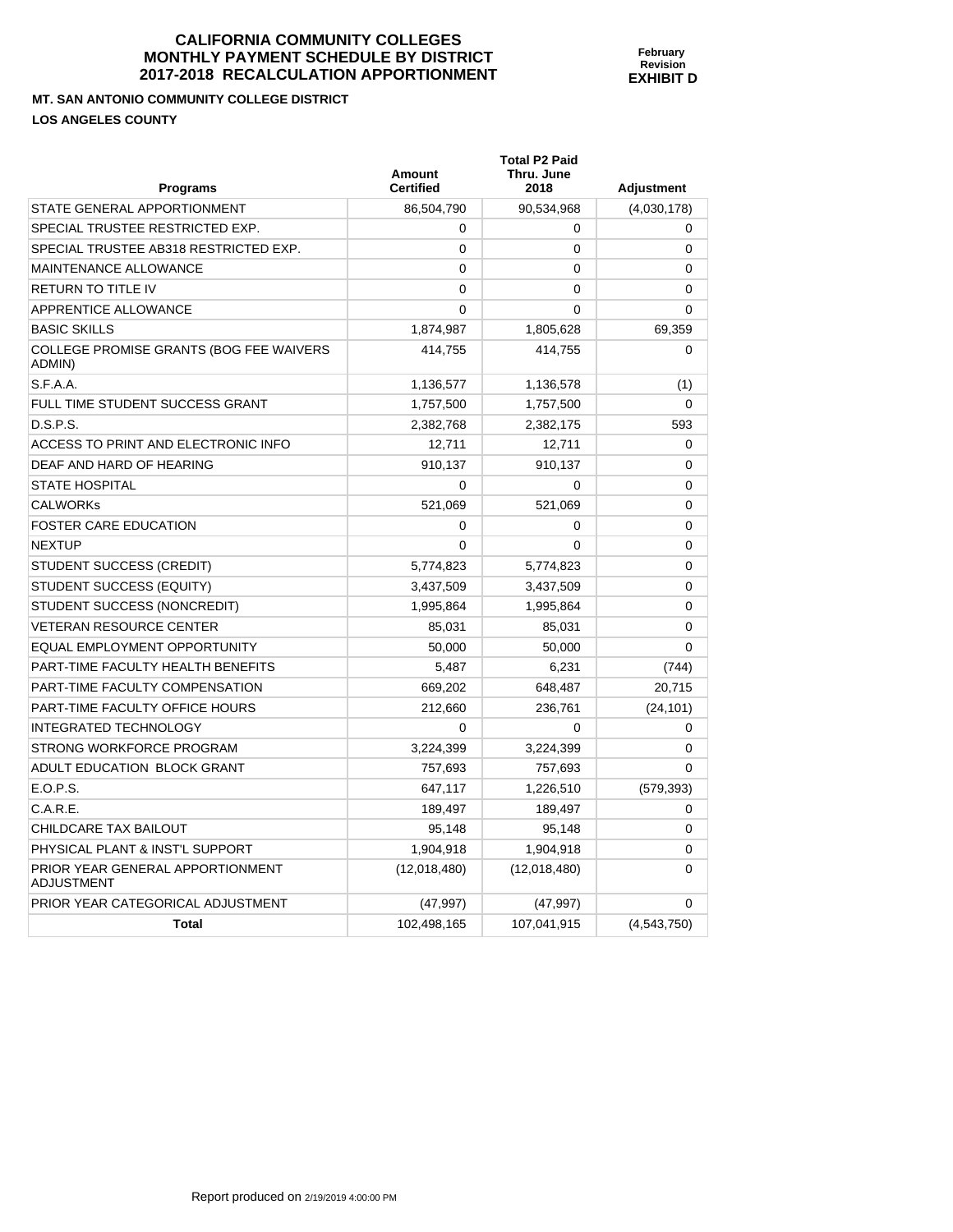**February Revision EXHIBIT D** 

**MT. SAN JACINTO COMMUNITY COLLEGE DISTRICT RIVERSIDE COUNTY** 

| <b>Programs</b>                                   | <b>Amount</b><br><b>Certified</b> | <b>Total P2 Paid</b><br>Thru. June<br>2018 | <b>Adjustment</b> |
|---------------------------------------------------|-----------------------------------|--------------------------------------------|-------------------|
| STATE GENERAL APPORTIONMENT                       | 27,500,158                        | 29,944,475                                 | (2, 444, 317)     |
| SPECIAL TRUSTEE RESTRICTED EXP.                   | 0                                 | 0                                          | 0                 |
| SPECIAL TRUSTEE AB318 RESTRICTED EXP.             | $\Omega$                          | $\Omega$                                   | $\Omega$          |
| <b>MAINTENANCE ALLOWANCE</b>                      | $\mathbf{0}$                      | $\Omega$                                   | $\Omega$          |
| RETURN TO TITLE IV                                | 25,535                            | $\Omega$                                   | 25,535            |
| APPRENTICE ALLOWANCE                              | 4,000                             | $\Omega$                                   | 4,000             |
| <b>BASIC SKILLS</b>                               | 531,354                           | 511,698                                    | 19,656            |
| COLLEGE PROMISE GRANTS (BOG FEE WAIVERS<br>ADMIN) | 215,921                           | 215,921                                    | $\Omega$          |
| S.F.A.A.                                          | 560,806                           | 581,445                                    | (20, 639)         |
| FULL TIME STUDENT SUCCESS GRANT                   | 802,496                           | 802,500                                    | (4)               |
| D.S.P.S.                                          | 965,654                           | 965,655                                    | (1)               |
| ACCESS TO PRINT AND ELECTRONIC INFO               | 11,048                            | 11,048                                     | 0                 |
| DEAF AND HARD OF HEARING                          | 183,369                           | 183,369                                    | 0                 |
| <b>STATE HOSPITAL</b>                             | $\mathbf 0$                       | 0                                          | 0                 |
| <b>CALWORKs</b>                                   | 605,246                           | 605,246                                    | $\mathbf 0$       |
| <b>FOSTER CARE EDUCATION</b>                      | 0                                 | $\Omega$                                   | 0                 |
| NEXTUP                                            | $\Omega$                          | $\Omega$                                   | $\mathbf 0$       |
| STUDENT SUCCESS (CREDIT)                          | 2,889,936                         | 2,889,936                                  | $\Omega$          |
| STUDENT SUCCESS (EQUITY)                          | 1,750,653                         | 1,750,653                                  | 0                 |
| STUDENT SUCCESS (NONCREDIT)                       | 181,194                           | 181,194                                    | $\mathbf 0$       |
| <b>VETERAN RESOURCE CENTER</b>                    | 107,335                           | 107,335                                    | 0                 |
| EQUAL EMPLOYMENT OPPORTUNITY                      | 50,000                            | 50,000                                     | $\mathbf 0$       |
| PART-TIME FACULTY HEALTH BENEFITS                 | $\Omega$                          | $\Omega$                                   | 0                 |
| PART-TIME FACULTY COMPENSATION                    | 216,960                           | 259,670                                    | (42, 710)         |
| PART-TIME FACULTY OFFICE HOURS                    | 0                                 | 0                                          | 0                 |
| <b>INTEGRATED TECHNOLOGY</b>                      | $\mathbf{0}$                      | 0                                          | 0                 |
| STRONG WORKFORCE PROGRAM                          | 1,955,101                         | 1,955,101                                  | 0                 |
| ADULT EDUCATION BLOCK GRANT                       | 4,595,366                         | 4,595,366                                  | $\mathbf{0}$      |
| E.O.P.S.                                          | 677,284                           | 647,117                                    | 30,167            |
| C.A.R.E.                                          | 182,951                           | 182,951                                    | $\Omega$          |
| CHILDCARE TAX BAILOUT                             | 13,097                            | 13,097                                     | $\mathbf 0$       |
| PHYSICAL PLANT & INST'L SUPPORT                   | 751,574                           | 751,574                                    | $\mathbf 0$       |
| PRIOR YEAR GENERAL APPORTIONMENT<br>ADJUSTMENT    | (1,252,477)                       | (1,252,477)                                | 0                 |
| PRIOR YEAR CATEGORICAL ADJUSTMENT                 | (5,683)                           | (5,683)                                    | 0                 |
| Total                                             | 43,518,878                        | 45,947,191                                 | (2,428,313)       |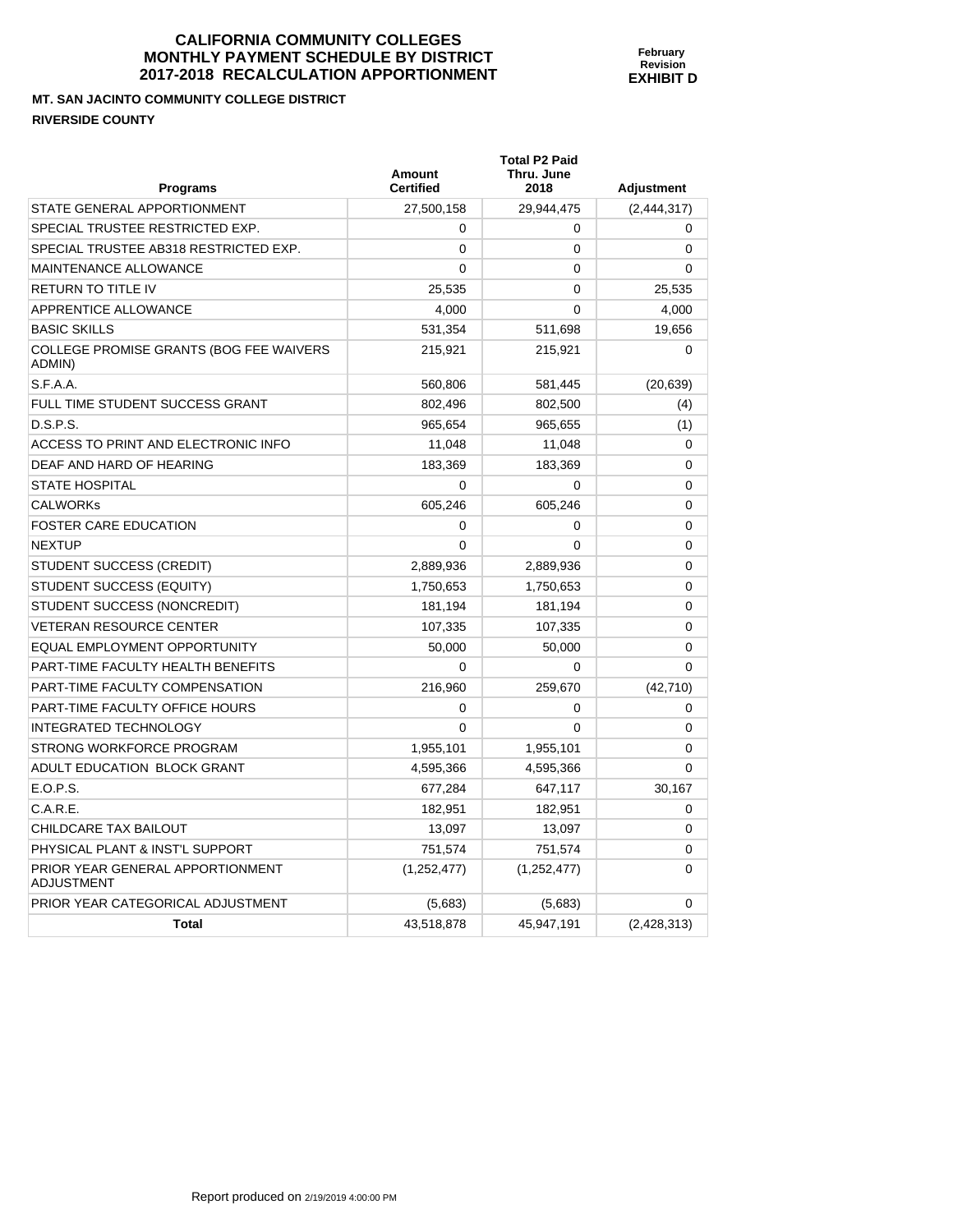**NAPA VALLEY COMMUNITY COLLEGE DISTRICT NAPA COUNTY** 

PRIOR YEAR GENERAL APPORTIONMENT

ADJUSTMENT

| <b>NAPA COUNTY</b>                                |                            |                                            |                   |
|---------------------------------------------------|----------------------------|--------------------------------------------|-------------------|
| <b>Programs</b>                                   | Amount<br><b>Certified</b> | <b>Total P2 Paid</b><br>Thru. June<br>2018 | <b>Adjustment</b> |
| STATE GENERAL APPORTIONMENT                       | 314,963                    | 314,960                                    | 3                 |
| SPECIAL TRUSTEE RESTRICTED EXP.                   | 0                          | 0                                          | $\Omega$          |
| SPECIAL TRUSTEE AB318 RESTRICTED EXP.             | 0                          | 0                                          | $\Omega$          |
| <b>MAINTENANCE ALLOWANCE</b>                      | 0                          | 0                                          | $\Omega$          |
| <b>RETURN TO TITLE IV</b>                         | 0                          | 0                                          | $\Omega$          |
| APPRENTICE ALLOWANCE                              | 104,822                    | 93,000                                     | 11,822            |
| <b>BASIC SKILLS</b>                               | 191,237                    | 184,163                                    | 7,074             |
| COLLEGE PROMISE GRANTS (BOG FEE WAIVERS<br>ADMIN) | 67,907                     | 67,907                                     | $\Omega$          |
| S.F.A.A.                                          | 246,950                    | 246,950                                    | 0                 |
| FULL TIME STUDENT SUCCESS GRANT                   | 233,500                    | 233,500                                    | $\Omega$          |
| D.S.P.S.                                          | 1,026,093                  | 1,026,024                                  | 69                |
| ACCESS TO PRINT AND ELECTRONIC INFO               | 10,430                     | 10,430                                     | $\Omega$          |
| DEAF AND HARD OF HEARING                          | 127,289                    | 127,290                                    | (1)               |
| <b>STATE HOSPITAL</b>                             | 0                          | 0                                          | $\Omega$          |
| <b>CALWORKS</b>                                   | 154,481                    | 154,481                                    | 0                 |

FOSTER CARE EDUCATION **10.195** 40,195 444,332 444,332 NEXTUP  $\begin{array}{ccccccc} 0 & 0 & 0 & 0 \end{array}$ STUDENT SUCCESS (CREDIT)  $1,459,207$   $1,459,207$   $1,459,207$  0 STUDENT SUCCESS (EQUITY)  $496,094$   $496,094$   $496,094$  0 STUDENT SUCCESS (NONCREDIT)  $46,322$   $46,322$   $46,322$  0 VETERAN RESOURCE CENTER  $23,527$   $23,527$   $23,527$  0 EQUAL EMPLOYMENT OPPORTUNITY  $\begin{array}{ccc} 50,000 & 50,000 \end{array}$  50,000 0 PART-TIME FACULTY HEALTH BENEFITS 0 0 0 PART-TIME FACULTY COMPENSATION 154,978 160,942 (5,964) PART-TIME FACULTY OFFICE HOURS  $\begin{array}{ccc} 0 & 0 & 0 \end{array}$ INTEGRATED TECHNOLOGY 0 0 0 STRONG WORKFORCE PROGRAM 637.304 537.304 537.304 0 ADULT EDUCATION BLOCK GRANT  $255,643$   $255,643$   $255,643$  0 E.O.P.S. 462,487 677,284 (214,797) C.A.R.E. 75,283 75,283 0 CHILDCARE TAX BAILOUT CHILDCARE TAX BAILOUT CHILDCARE TAX BAILOUT PHYSICAL PLANT & INST'L SUPPORT 333,577 333,577 0

PRIOR YEAR CATEGORICAL ADJUSTMENT  $41,134$   $40,850$   $284$ 

**Total 1205,647** 6,533,648 6,533,648 6,739,295 6,647)

**February Revision EXHIBIT D** 

9,409 9,409 0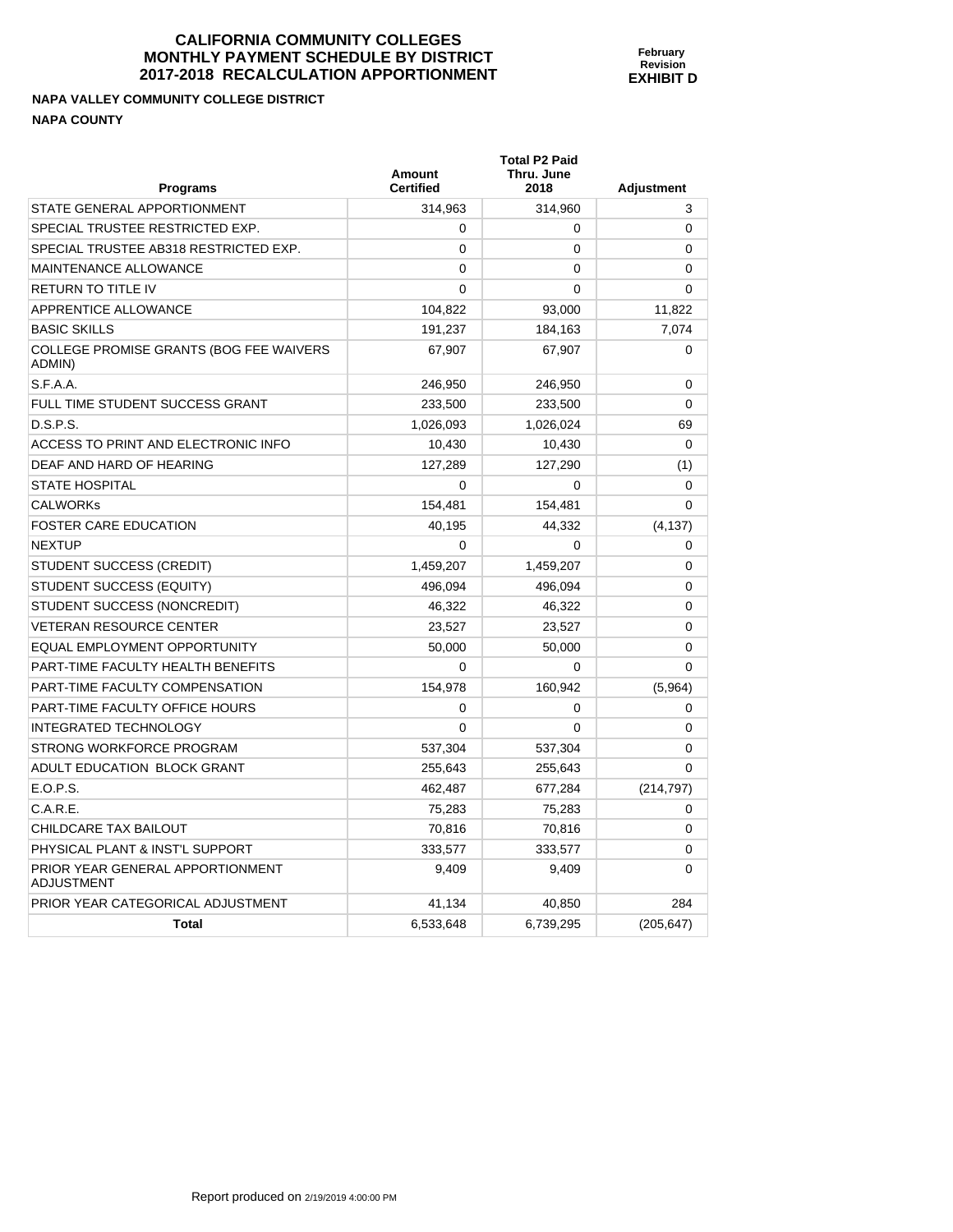# **NORTH ORANGE COUNTY COMMUNITY COLLEGE DISTRICT ORANGE COUNTY**

| <b>Programs</b>                                       | Amount<br><b>Certified</b> | <b>Total P2 Paid</b><br>Thru. June<br>2018 | <b>Adjustment</b> |
|-------------------------------------------------------|----------------------------|--------------------------------------------|-------------------|
| STATE GENERAL APPORTIONMENT                           | 71,766,533                 | 68,825,177                                 | 2,941,356         |
| SPECIAL TRUSTEE RESTRICTED EXP.                       | 0                          | 0                                          | 0                 |
| SPECIAL TRUSTEE AB318 RESTRICTED EXP.                 | $\Omega$                   | 0                                          | 0                 |
| <b>MAINTENANCE ALLOWANCE</b>                          | $\mathbf{0}$               | $\mathbf{0}$                               | $\Omega$          |
| <b>RETURN TO TITLE IV</b>                             | 0                          | 0                                          | 0                 |
| APPRENTICE ALLOWANCE                                  | 0                          | 0                                          | 0                 |
| <b>BASIC SKILLS</b>                                   | 1,395,887                  | 1,344,251                                  | 51,636            |
| COLLEGE PROMISE GRANTS (BOG FEE WAIVERS<br>ADMIN)     | 463,206                    | 463,206                                    | $\Omega$          |
| S.F.A.A.                                              | 1,358,580                  | 1,358,580                                  | 0                 |
| FULL TIME STUDENT SUCCESS GRANT                       | 2,114,500                  | 2,114,500                                  | 0                 |
| D.S.P.S.                                              | 2,706,547                  | 2,705,474                                  | 1,073             |
| ACCESS TO PRINT AND ELECTRONIC INFO                   | 23,611                     | 23,611                                     | 0                 |
| DEAF AND HARD OF HEARING                              | 324,670                    | 324,670                                    | 0                 |
| <b>STATE HOSPITAL</b>                                 | 0                          | 0                                          | $\Omega$          |
| <b>CALWORKS</b>                                       | 971,053                    | 1,000,704                                  | (29, 651)         |
| <b>FOSTER CARE EDUCATION</b>                          | $\Omega$                   | 0                                          | 0                 |
| <b>NEXTUP</b>                                         | $\Omega$                   | $\Omega$                                   | $\Omega$          |
| STUDENT SUCCESS (CREDIT)                              | 6,509,652                  | 6,509,652                                  | $\Omega$          |
| STUDENT SUCCESS (EQUITY)                              | 3,656,215                  | 3,656,215                                  | 0                 |
| STUDENT SUCCESS (NONCREDIT)                           | 1,196,436                  | 1,196,436                                  | $\Omega$          |
| <b>VETERAN RESOURCE CENTER</b>                        | 125.357                    | 125,357                                    | $\mathbf{0}$      |
| <b>EQUAL EMPLOYMENT OPPORTUNITY</b>                   | 50,000                     | 50,000                                     | 0                 |
| PART-TIME FACULTY HEALTH BENEFITS                     | 3,054                      | 0                                          | 3,054             |
| PART-TIME FACULTY COMPENSATION                        | 663,115                    | 778,754                                    | (115, 639)        |
| PART-TIME FACULTY OFFICE HOURS                        | 983,285                    | 0                                          | 983,285           |
| <b>INTEGRATED TECHNOLOGY</b>                          | 0                          | $\Omega$                                   | 0                 |
| STRONG WORKFORCE PROGRAM                              | 4,741,149                  | 4,741,149                                  | 0                 |
| ADULT EDUCATION BLOCK GRANT                           | 3,653,902                  | 3,653,902                                  | $\mathbf{0}$      |
| E.O.P.S.                                              | 1,946,873                  | 2,661,707                                  | (714, 834)        |
| C.A.R.E.                                              | 362,073                    | 362,073                                    | 0                 |
| CHILDCARE TAX BAILOUT                                 | $\Omega$                   | $\Omega$                                   | 0                 |
| PHYSICAL PLANT & INST'L SUPPORT                       | 2,139,275                  | 2,139,275                                  | 0                 |
| PRIOR YEAR GENERAL APPORTIONMENT<br><b>ADJUSTMENT</b> | 5,982,568                  | 5,982,568                                  | 0                 |
| PRIOR YEAR CATEGORICAL ADJUSTMENT                     | 727,904                    | 733,160                                    | (5,256)           |
| <b>Total</b>                                          | 113,865,445                | 110,750,421                                | 3,115,024         |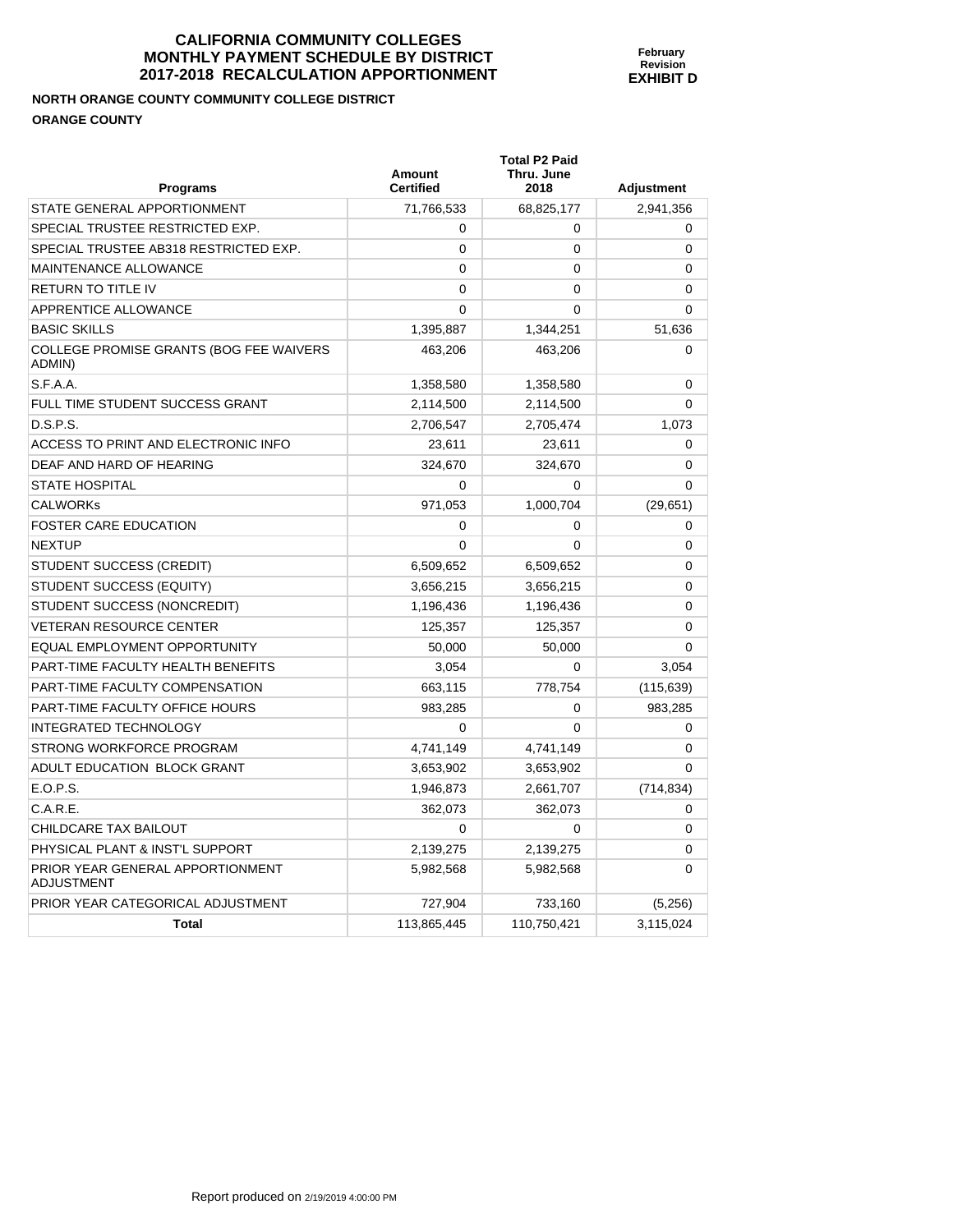## **OHLONE COMMUNITY COLLEGE DISTRICT ALAMEDA COUNTY**

| <b>Programs</b>                                       | Amount<br><b>Certified</b> | <b>Total P2 Paid</b><br>Thru. June<br>2018 | <b>Adjustment</b> |
|-------------------------------------------------------|----------------------------|--------------------------------------------|-------------------|
| STATE GENERAL APPORTIONMENT                           | 16,552,240                 | 16,673,218                                 | (120, 978)        |
| SPECIAL TRUSTEE RESTRICTED EXP.                       | 0                          | 0                                          | 0                 |
| SPECIAL TRUSTEE AB318 RESTRICTED EXP.                 | 0                          | 0                                          | 0                 |
| MAINTENANCE ALLOWANCE                                 | $\mathbf{0}$               | 0                                          | 0                 |
| <b>RETURN TO TITLE IV</b>                             | 0                          | 0                                          | 0                 |
| APPRENTICE ALLOWANCE                                  | 0                          | 0                                          | 0                 |
| <b>BASIC SKILLS</b>                                   | 252.071                    | 242.746                                    | 9.325             |
| COLLEGE PROMISE GRANTS (BOG FEE WAIVERS<br>ADMIN)     | 69,059                     | 69,059                                     | $\Omega$          |
| S.F.A.A.                                              | 256,925                    | 256,925                                    | 0                 |
| FULL TIME STUDENT SUCCESS GRANT                       | 247,000                    | 247,000                                    | 0                 |
| D.S.P.S.                                              | 1,012,175                  | 1,011,850                                  | 325               |
| ACCESS TO PRINT AND ELECTRONIC INFO                   | 10,766                     | 10,766                                     | 0                 |
| DEAF AND HARD OF HEARING                              | 805,011                    | 805,011                                    | 0                 |
| <b>STATE HOSPITAL</b>                                 | 0                          | 0                                          | $\Omega$          |
| <b>CALWORKs</b>                                       | 115,421                    | 152,216                                    | (36, 795)         |
| <b>FOSTER CARE EDUCATION</b>                          | 0                          | 0                                          | 0                 |
| <b>NEXTUP</b>                                         | 0                          | $\Omega$                                   | 0                 |
| STUDENT SUCCESS (CREDIT)                              | 1,640,457                  | 1,640,457                                  | 0                 |
| STUDENT SUCCESS (EQUITY)                              | 592,089                    | 592,089                                    | 0                 |
| STUDENT SUCCESS (NONCREDIT)                           | 0                          | 0                                          | 0                 |
| <b>VETERAN RESOURCE CENTER</b>                        | 21,753                     | 21,753                                     | 0                 |
| EQUAL EMPLOYMENT OPPORTUNITY                          | 50,000                     | 50,000                                     | 0                 |
| PART-TIME FACULTY HEALTH BENEFITS                     | 0                          | 0                                          | 0                 |
| PART-TIME FACULTY COMPENSATION                        | 199,333                    | 222,274                                    | (22, 941)         |
| PART-TIME FACULTY OFFICE HOURS                        | 45,896                     | 51,097                                     | (5,201)           |
| <b>INTEGRATED TECHNOLOGY</b>                          | 0                          | 0                                          | 0                 |
| STRONG WORKFORCE PROGRAM                              | 762,682                    | 762,682                                    | 0                 |
| ADULT EDUCATION BLOCK GRANT                           | 3,933,260                  | 3,933,260                                  | 0                 |
| E.O.P.S.                                              | 1,707,857                  | 373,642                                    | 1,334,215         |
| C.A.R.E.                                              | 50,533                     | 51,700                                     | (1, 167)          |
| CHILDCARE TAX BAILOUT                                 | 0                          | 0                                          | 0                 |
| PHYSICAL PLANT & INST'L SUPPORT                       | 501,126                    | 501,126                                    | 0                 |
| PRIOR YEAR GENERAL APPORTIONMENT<br><b>ADJUSTMENT</b> | 683,679                    | 683,679                                    | 0                 |
| PRIOR YEAR CATEGORICAL ADJUSTMENT                     | (8,909)                    | (8,909)                                    | 0                 |
| Total                                                 | 29,500,424                 | 28,343,641                                 | 1,156,783         |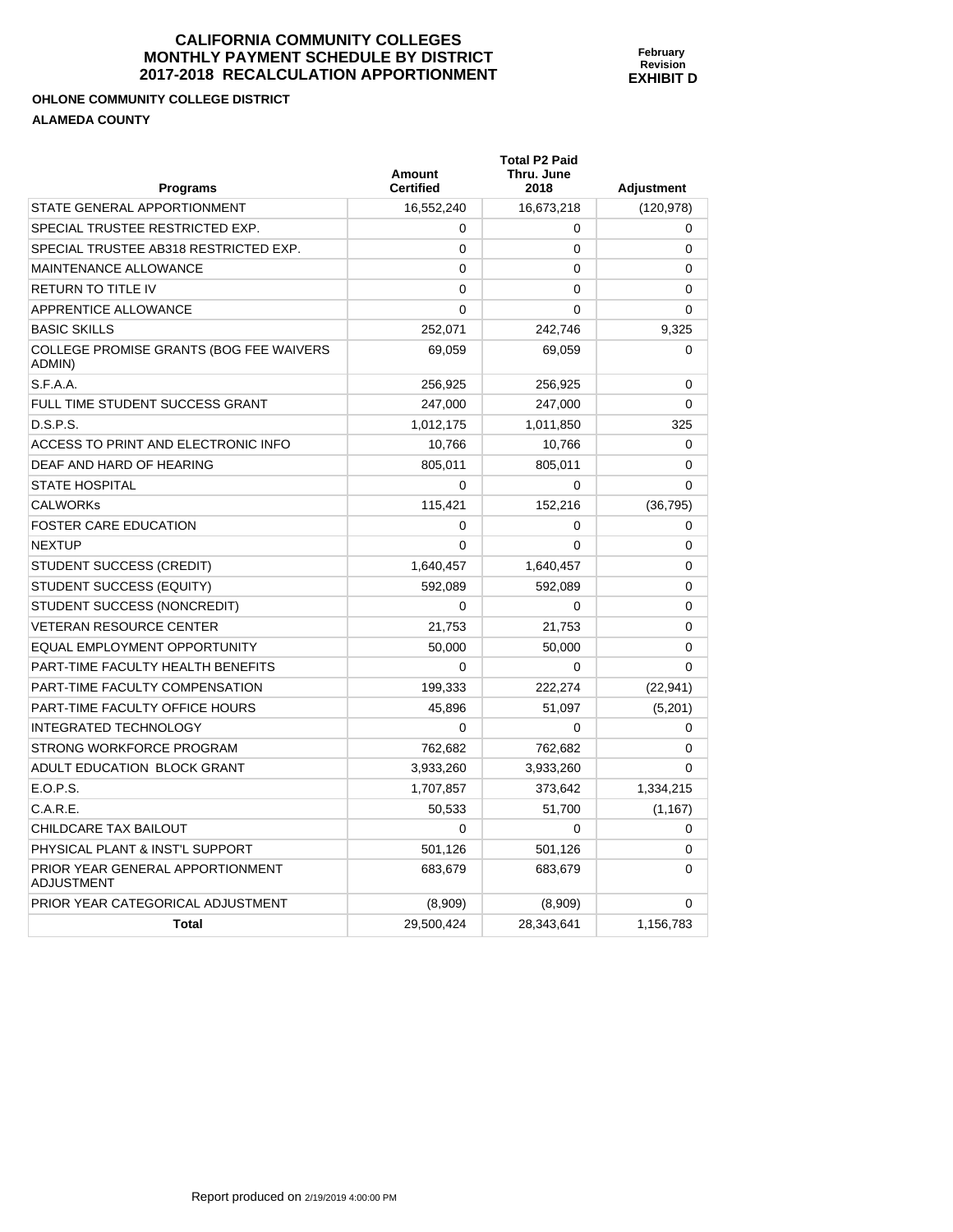**February Revision EXHIBIT D** 

**PALO VERDE COMMUNITY COLLEGE DISTRICT RIVERSIDE COUNTY** 

| <b>Programs</b>                                       | <b>Amount</b><br><b>Certified</b> | <b>Total P2 Paid</b><br>Thru. June<br>2018 | <b>Adjustment</b> |
|-------------------------------------------------------|-----------------------------------|--------------------------------------------|-------------------|
| STATE GENERAL APPORTIONMENT                           | 11,812,331                        | 11,899,901                                 | (87, 570)         |
| SPECIAL TRUSTEE RESTRICTED EXP.                       | 0                                 | 0                                          | 0                 |
| SPECIAL TRUSTEE AB318 RESTRICTED EXP.                 | 0                                 | $\Omega$                                   | 0                 |
| <b>MAINTENANCE ALLOWANCE</b>                          | $\Omega$                          | 0                                          | 0                 |
| RETURN TO TITLE IV                                    | $\Omega$                          | $\Omega$                                   | 0                 |
| APPRENTICE ALLOWANCE                                  | $\Omega$                          | $\Omega$                                   | 0                 |
| <b>BASIC SKILLS</b>                                   | 163,190                           | 157,153                                    | 6,037             |
| COLLEGE PROMISE GRANTS (BOG FEE WAIVERS<br>ADMIN)     | 24,090                            | 24,090                                     | 0                 |
| S.F.A.A.                                              | 136,794                           | 136,794                                    | 0                 |
| FULL TIME STUDENT SUCCESS GRANT                       | 19,000                            | 19,000                                     | $\Omega$          |
| D.S.P.S.                                              | 161,981                           | 161,957                                    | 24                |
| ACCESS TO PRINT AND ELECTRONIC INFO                   | 10,304                            | 10,304                                     | 0                 |
| DEAF AND HARD OF HEARING                              | 0                                 | 0                                          | 0                 |
| <b>STATE HOSPITAL</b>                                 | 0                                 | 0                                          | 0                 |
| <b>CALWORKS</b>                                       | 134,555                           | 134,555                                    | 0                 |
| <b>FOSTER CARE EDUCATION</b>                          | 0                                 | $\mathbf 0$                                | 0                 |
| <b>NEXTUP</b>                                         | $\Omega$                          | $\Omega$                                   | 0                 |
| STUDENT SUCCESS (CREDIT)                              | 659,505                           | 659,505                                    | 0                 |
| <b>STUDENT SUCCESS (EQUITY)</b>                       | 250,000                           | 250,000                                    | 0                 |
| STUDENT SUCCESS (NONCREDIT)                           | 44,908                            | 44,908                                     | 0                 |
| <b>VETERAN RESOURCE CENTER</b>                        | 10,181                            | 10,181                                     | $\mathbf{0}$      |
| EQUAL EMPLOYMENT OPPORTUNITY                          | 50,000                            | 50,000                                     | 0                 |
| PART-TIME FACULTY HEALTH BENEFITS                     | 0                                 | $\Omega$                                   | $\Omega$          |
| PART-TIME FACULTY COMPENSATION                        | 93,359                            | 93,800                                     | (441)             |
| PART-TIME FACULTY OFFICE HOURS                        | 24,609                            | 27,398                                     | (2,789)           |
| <b>INTEGRATED TECHNOLOGY</b>                          | 0                                 | $\mathbf 0$                                | 0                 |
| STRONG WORKFORCE PROGRAM                              | 391,118                           | 391,118                                    | 0                 |
| ADULT EDUCATION BLOCK GRANT                           | 773,016                           | 773,016                                    | 0                 |
| E.O.P.S.                                              | 1,211,301                         | 505,952                                    | 705,349           |
| C.A.R.E.                                              | 47,612                            | 63,548                                     | (15, 936)         |
| CHILDCARE TAX BAILOUT                                 | $\Omega$                          | $\Omega$                                   | 0                 |
| PHYSICAL PLANT & INST'L SUPPORT                       | 127,743                           | 127,743                                    | 0                 |
| PRIOR YEAR GENERAL APPORTIONMENT<br><b>ADJUSTMENT</b> | 73,184                            | 73,184                                     | 0                 |

PRIOR YEAR CATEGORICAL ADJUSTMENT  $257$  257 257 0

**Total** 16,219,038 15,614,364 604,674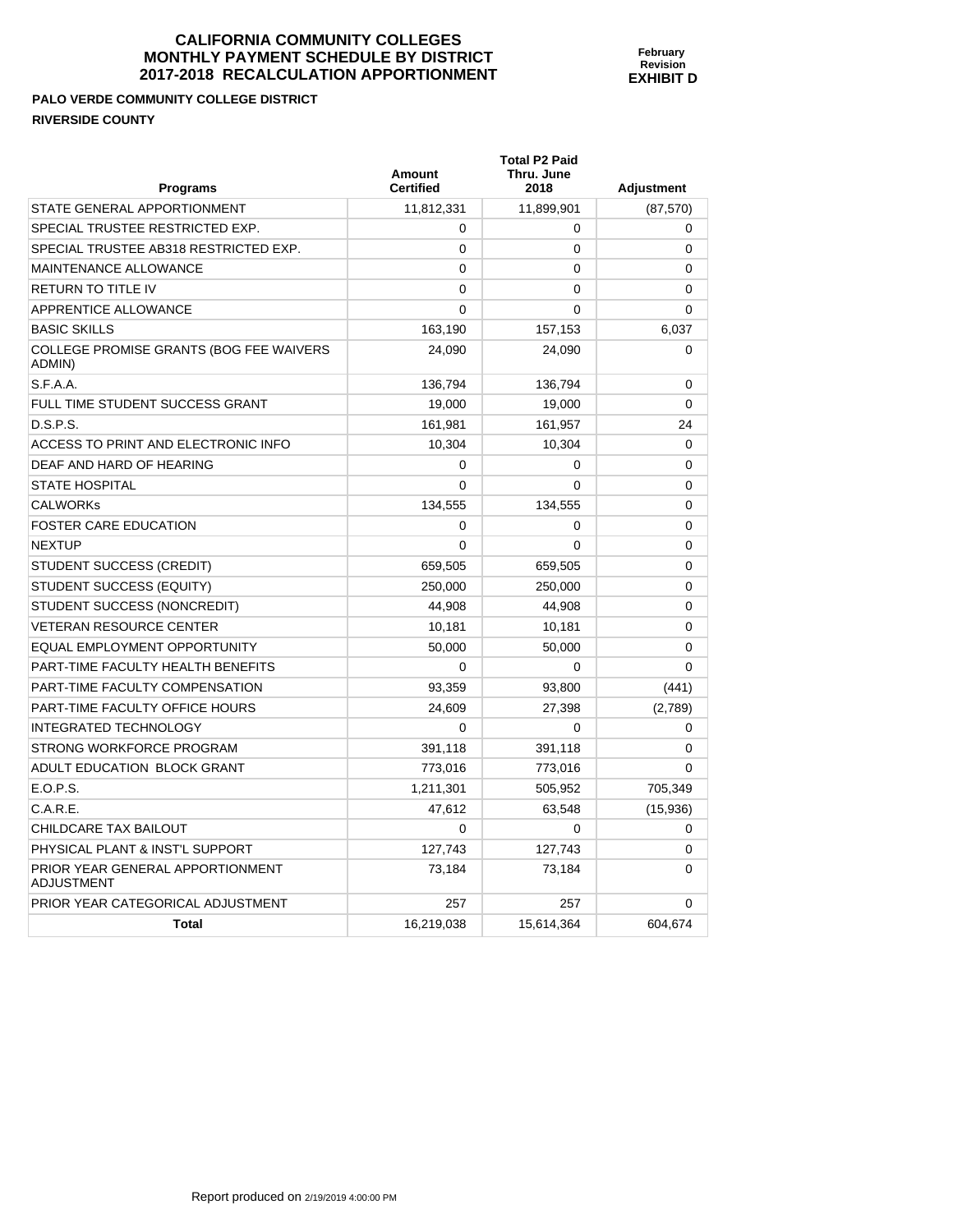#### **PALOMAR COMMUNITY COLLEGE DISTRICT SAN DIEGO COUNTY**

| Programs                                              | Amount<br><b>Certified</b> | <b>Total P2 Paid</b><br>Thru. June<br>2018 | <b>Adjustment</b> |
|-------------------------------------------------------|----------------------------|--------------------------------------------|-------------------|
| STATE GENERAL APPORTIONMENT                           | 8,397,957                  | 9,248,808                                  | (850, 851)        |
| SPECIAL TRUSTEE RESTRICTED EXP.                       | 0                          | 0                                          | 0                 |
| SPECIAL TRUSTEE AB318 RESTRICTED EXP.                 | $\Omega$                   | $\Omega$                                   | 0                 |
| <b>MAINTENANCE ALLOWANCE</b>                          | $\Omega$                   | $\Omega$                                   | $\Omega$          |
| <b>RETURN TO TITLE IV</b>                             | 5,769                      | $\mathbf{0}$                               | 5,769             |
| APPRENTICE ALLOWANCE                                  | 1,275,596                  | 1,240,810                                  | 34,786            |
| <b>BASIC SKILLS</b>                                   | 616,354                    | 593,554                                    | 22,800            |
| COLLEGE PROMISE GRANTS (BOG FEE WAIVERS<br>ADMIN)     | 210,034                    | 210,034                                    | 0                 |
| S.F.A.A.                                              | 632,248                    | 632,248                                    | 0                 |
| FULL TIME STUDENT SUCCESS GRANT                       | 728,000                    | 663,000                                    | 65,000            |
| D.S.P.S.                                              | 1,027,400                  | 1,027,206                                  | 194               |
| ACCESS TO PRINT AND ELECTRONIC INFO                   | 11,652                     | 11,652                                     | 0                 |
| DEAF AND HARD OF HEARING                              | 122,246                    | 122,246                                    | 0                 |
| <b>STATE HOSPITAL</b>                                 | 0                          | 0                                          | $\Omega$          |
| <b>CALWORKS</b>                                       | 302,986                    | 301,716                                    | 1,270             |
| <b>FOSTER CARE EDUCATION</b>                          | $\mathbf 0$                | 0                                          | 0                 |
| <b>NEXTUP</b>                                         | 0                          | $\Omega$                                   | 0                 |
| STUDENT SUCCESS (CREDIT)                              | 3,140,394                  | 3,140,394                                  | 0                 |
| STUDENT SUCCESS (EQUITY)                              | 1,779,327                  | 1,779,327                                  | 0                 |
| STUDENT SUCCESS (NONCREDIT)                           | 231,710                    | 231,710                                    | 0                 |
| <b>VETERAN RESOURCE CENTER</b>                        | 159,600                    | 159,600                                    | 0                 |
| EQUAL EMPLOYMENT OPPORTUNITY                          | 50,000                     | 50,000                                     | 0                 |
| PART-TIME FACULTY HEALTH BENEFITS                     | 0                          | 0                                          | $\Omega$          |
| PART-TIME FACULTY COMPENSATION                        | 394,300                    | 380,272                                    | 14,028            |
| PART-TIME FACULTY OFFICE HOURS                        | 0                          | 0                                          | 0                 |
| <b>INTEGRATED TECHNOLOGY</b>                          | 0                          | $\Omega$                                   | 0                 |
| STRONG WORKFORCE PROGRAM                              | 2,185,161                  | 2,185,161                                  | 0                 |
| ADULT EDUCATION BLOCK GRANT                           | $\Omega$                   | 0                                          | $\Omega$          |
| E.O.P.S.                                              | 1,053,720                  | 1,211,301                                  | (157, 581)        |
| C.A.R.E.                                              | 120,812                    | 120,812                                    | 0                 |
| CHILDCARE TAX BAILOUT                                 | 97,353                     | 97,353                                     | 0                 |
| PHYSICAL PLANT & INST'L SUPPORT                       | 1,114,931                  | 1,114,931                                  | 0                 |
| PRIOR YEAR GENERAL APPORTIONMENT<br><b>ADJUSTMENT</b> | (1,557,512)                | (1, 557, 512)                              | 0                 |

PRIOR YEAR CATEGORICAL ADJUSTMENT 152,862 92,863 59,999 59,999

**Total** 22,252,900 23,057,486 (804,586)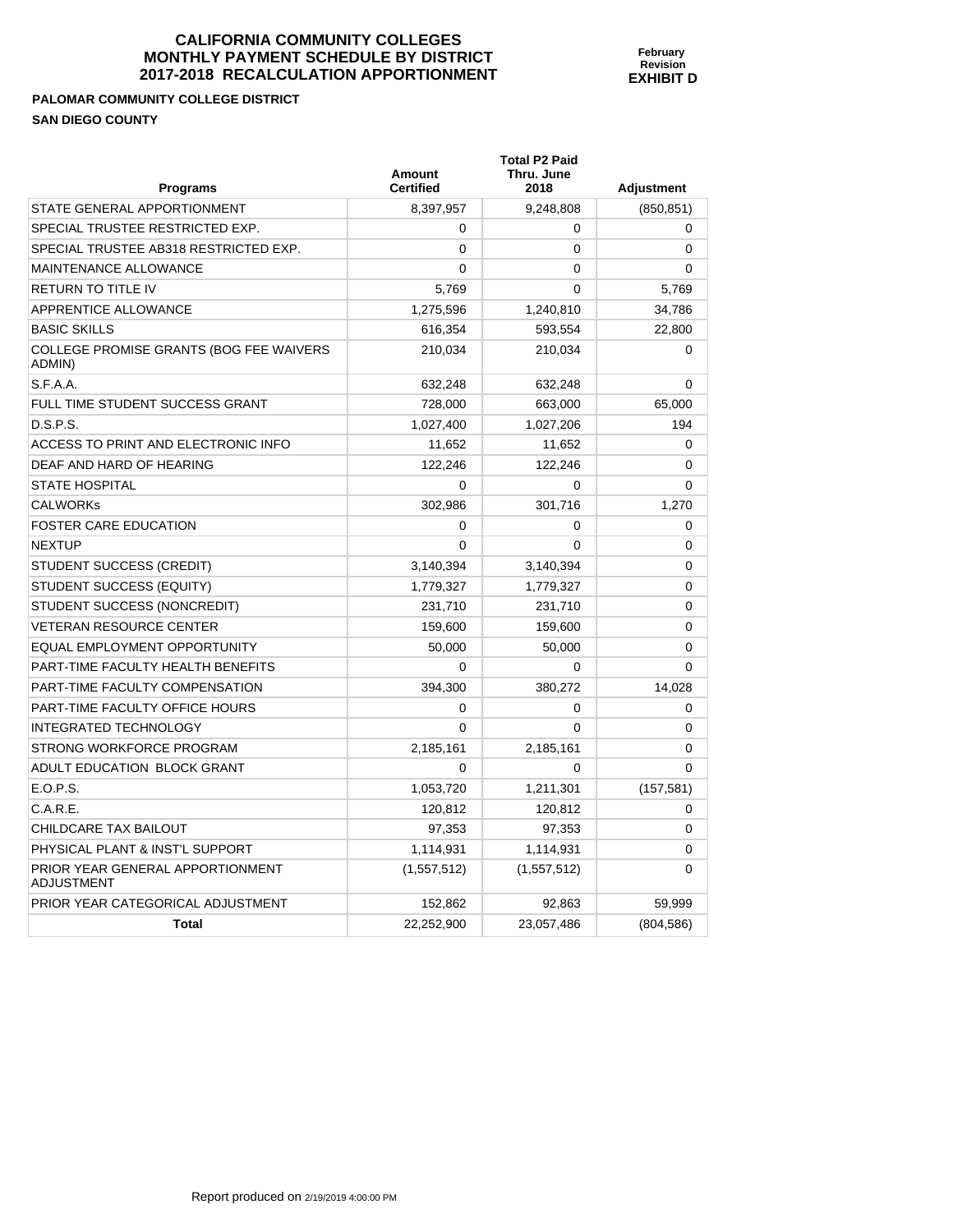**PASADENA AREA COMMUNITY COLLEGE DISTRICT LOS ANGELES COUNTY** 

| <b>Programs</b>                                       | Amount<br><b>Certified</b> | <b>Total P2 Paid</b><br>Thru. June<br>2018 | <b>Adjustment</b> |
|-------------------------------------------------------|----------------------------|--------------------------------------------|-------------------|
| STATE GENERAL APPORTIONMENT                           | 71,788,326                 | 68,767,164                                 | 3,021,162         |
| SPECIAL TRUSTEE RESTRICTED EXP.                       | $\mathbf 0$                | 0                                          | 0                 |
| SPECIAL TRUSTEE AB318 RESTRICTED EXP.                 | $\mathbf 0$                | 0                                          | 0                 |
| <b>MAINTENANCE ALLOWANCE</b>                          | 0                          | 0                                          | 0                 |
| RETURN TO TITLE IV                                    | $\Omega$                   | 0                                          | $\Omega$          |
| APPRENTICE ALLOWANCE                                  | $\Omega$                   | $\mathbf{0}$                               | 0                 |
| <b>BASIC SKILLS</b>                                   | 747,722                    | 720,063                                    | 27,659            |
| COLLEGE PROMISE GRANTS (BOG FEE WAIVERS<br>ADMIN)     | 331,268                    | 331,268                                    | 0                 |
| S.F.A.A.                                              | 866,028                    | 866,028                                    | 0                 |
| FULL TIME STUDENT SUCCESS GRANT                       | 1,361,000                  | 1,361,000                                  | $\Omega$          |
| D.S.P.S.                                              | 969,271                    | 969,181                                    | 90                |
| ACCESS TO PRINT AND ELECTRONIC INFO                   | 11,877                     | 11,877                                     | $\Omega$          |
| DEAF AND HARD OF HEARING                              | 61,123                     | 61,123                                     | 0                 |
| <b>STATE HOSPITAL</b>                                 | $\mathbf 0$                | 0                                          | $\Omega$          |
| <b>CALWORKs</b>                                       | 389,266                    | 385,528                                    | 3,738             |
| <b>FOSTER CARE EDUCATION</b>                          | 69,403                     | 70,418                                     | (1,015)           |
| NEXTUP                                                | 579,404                    | 706,889                                    | (127, 485)        |
| STUDENT SUCCESS (CREDIT)                              | 4,353,741                  | 4,353,741                                  | 0                 |
| STUDENT SUCCESS (EQUITY)                              | 2,075,674                  | 2,075,674                                  | 0                 |
| STUDENT SUCCESS (NONCREDIT)                           | 436,162                    | 436,162                                    | 0                 |
| <b>VETERAN RESOURCE CENTER</b>                        | 50,965                     | 50,965                                     | $\Omega$          |
| EQUAL EMPLOYMENT OPPORTUNITY                          | 50,000                     | 50,000                                     | $\Omega$          |
| PART-TIME FACULTY HEALTH BENEFITS                     | 2,986                      | 3,391                                      | (405)             |
| PART-TIME FACULTY COMPENSATION                        | 514,864                    | 501,523                                    | 13,341            |
| PART-TIME FACULTY OFFICE HOURS                        | 27,293                     | 30,386                                     | (3,093)           |
| INTEGRATED TECHNOLOGY                                 | $\Omega$                   | 0                                          | 0                 |
| STRONG WORKFORCE PROGRAM                              | 1,675,689                  | 1,675,689                                  | 0                 |
| ADULT EDUCATION BLOCK GRANT                           | 1,772,131                  | 1,772,131                                  | 0                 |
| E.O.P.S.                                              | 820,159                    | 1,053,720                                  | (233, 561)        |
| C.A.R.E.                                              | 114,941                    | 114,941                                    | 0                 |
| CHILDCARE TAX BAILOUT                                 | $\mathbf 0$                | 0                                          | 0                 |
| PHYSICAL PLANT & INST'L SUPPORT                       | 1,476,694                  | 1,476,694                                  | 0                 |
| PRIOR YEAR GENERAL APPORTIONMENT<br><b>ADJUSTMENT</b> | 924,001                    | 924,001                                    | 0                 |
| PRIOR YEAR CATEGORICAL ADJUSTMENT                     | (54, 626)                  | (54, 499)                                  | (127)             |
| <b>Total</b>                                          | 91,415,362                 | 88,715,058                                 | 2,700,304         |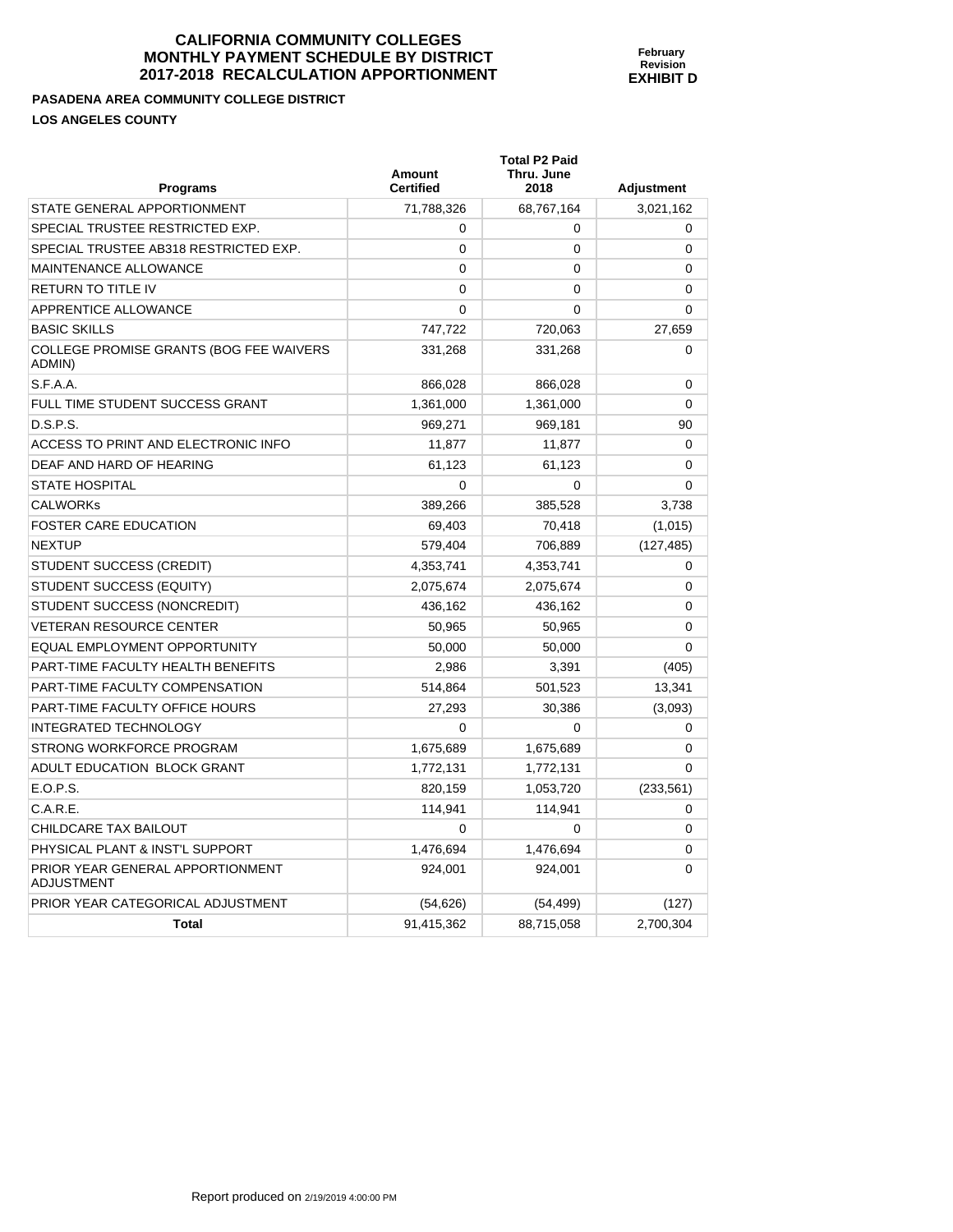**PERALTA COMMUNITY COLLEGE DISTRICT ALAMEDA COUNTY** 

PRIOR YEAR GENERAL APPORTIONMENT

ADJUSTMENT

| <b>ALAMEDA COUNTY</b>                             |                            |                                            |             |
|---------------------------------------------------|----------------------------|--------------------------------------------|-------------|
| <b>Programs</b>                                   | Amount<br><b>Certified</b> | <b>Total P2 Paid</b><br>Thru. June<br>2018 | Adjustment  |
| STATE GENERAL APPORTIONMENT                       | 41,524,842                 | 44,557,636                                 | (3,032,794) |
| SPECIAL TRUSTEE RESTRICTED EXP.                   | 0                          | 0                                          | 0           |
| SPECIAL TRUSTEE AB318 RESTRICTED EXP.             | 0                          | $\Omega$                                   | $\Omega$    |
| MAINTENANCE ALLOWANCE                             | 0                          | $\Omega$                                   | $\Omega$    |
| <b>RETURN TO TITLE IV</b>                         | 5,668                      | 0                                          | 5,668       |
| APPRENTICE ALLOWANCE                              | 36,840                     | 41,697                                     | (4, 857)    |
| <b>BASIC SKILLS</b>                               | 717,760                    | 691,210                                    | 26,550      |
| COLLEGE PROMISE GRANTS (BOG FEE WAIVERS<br>ADMIN) | 271,545                    | 271.545                                    | $\Omega$    |
| S.F.A.A.                                          | 1,191,508                  | 1,192,498                                  | (990)       |
| FULL TIME STUDENT SUCCESS GRANT                   | 1,079,801                  | 1,015,000                                  | 64,801      |
| D.S.P.S.                                          | 2,544,268                  | 2,543,774                                  | 494         |
| ACCESS TO PRINT AND ELECTRONIC INFO               | 42,375                     | 42.375                                     | 0           |
| DEAF AND HARD OF HEARING                          | 168,549                    | 168,549                                    | $\Omega$    |
| <b>STATE HOSPITAL</b>                             | 0                          | $\Omega$                                   | $\Omega$    |
| <b>CALWORKS</b>                                   | 705,456                    | 842,755                                    | (137, 299)  |
| <b>FOSTER CARE EDUCATION</b>                      | 0                          | $\Omega$                                   | 0           |
| <b>NEXTUP</b>                                     | 1,319,952                  | 1,511,943                                  | (191, 991)  |
| <b>STUDENT SUCCESS (CREDIT)</b>                   | 5.284.477                  | 5.284.477                                  | 0           |

STUDENT SUCCESS (EQUITY)  $2,351,206$   $2,351,206$   $0$ STUDENT SUCCESS (NONCREDIT) 0 0 0 VETERAN RESOURCE CENTER  $95,414$  95,414 95,414 0 EQUAL EMPLOYMENT OPPORTUNITY  $\begin{array}{ccc} 1 & 50,000 & 50,000 \end{array}$  50,000 PART-TIME FACULTY HEALTH BENEFITS  $6,608$  7,504 (896) PART-TIME FACULTY COMPENSATION  $411,860$  329,669 82,191 PART-TIME FACULTY OFFICE HOURS  $302,159$  336,402 (34,243) INTEGRATED TECHNOLOGY 0 0 0 STRONG WORKFORCE PROGRAM 2.622.938 2.622.938 2.622.938 ADULT EDUCATION BLOCK GRANT  $7.614,531$  7.614,531 0 E.O.P.S. 2,147,375 2,985,808 (838,433) C.A.R.E. 627,510 631,635 (4,125) CHILDCARE TAX BAILOUT CHILDCARE TAX BAILOUT CHILDCARE TAX BAILOUT PHYSICAL PLANT & INST'L SUPPORT 1,094,277 1,094,277 1,094,277 1,094,277 1,094,277 1,094,277 1,000 1,0

PRIOR YEAR CATEGORICAL ADJUSTMENT (385,819) (384,270) (1,549)

**Total 73,953,757** 78,021,230 (4,067,473)

1,726,782 1,726,782 0

**February Revision EXHIBIT D**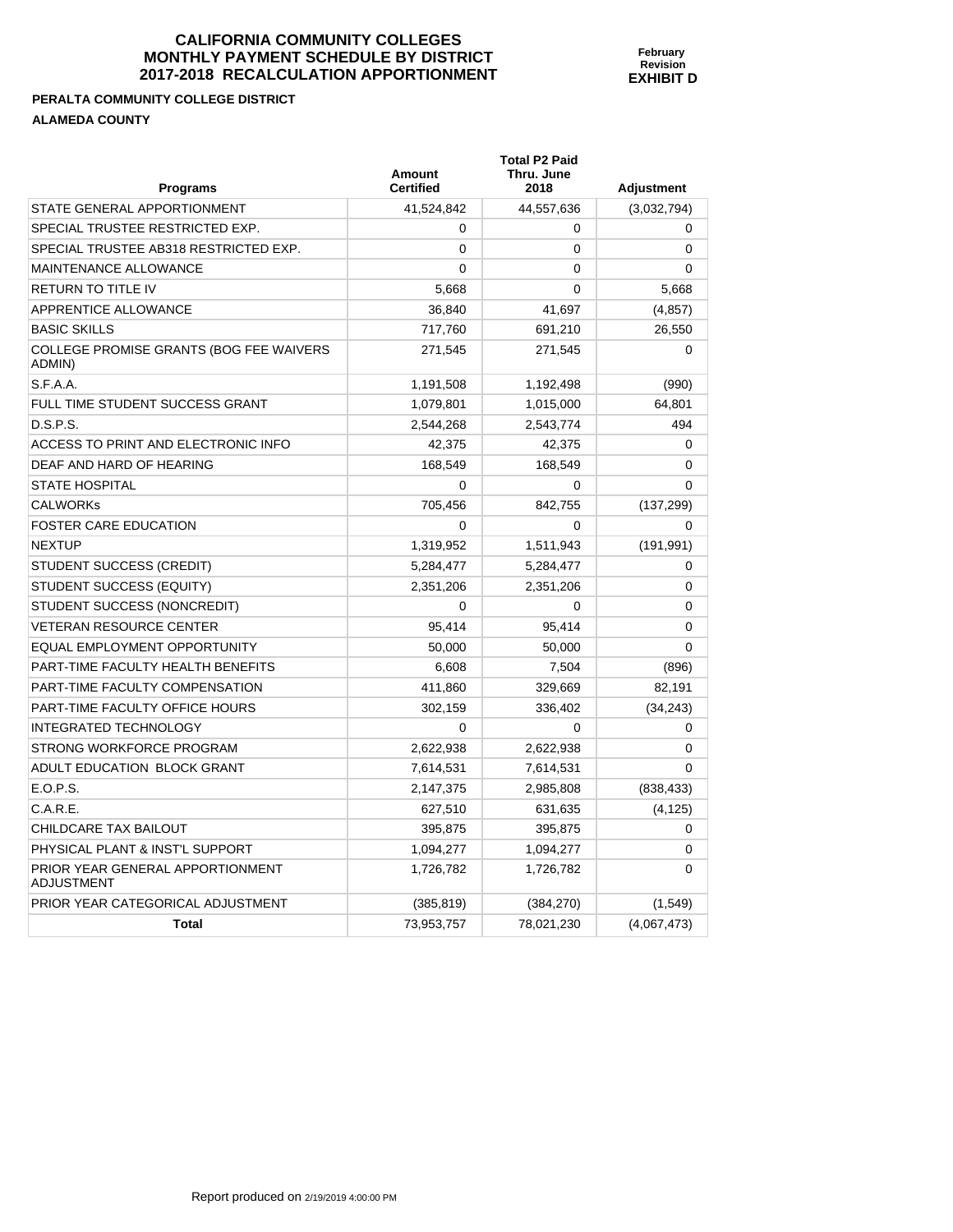**Total P2 Paid** 

# **RANCHO SANTIAGO COMMUNITY COLLEGE DISTRICT ORANGE COUNTY**

| Programs                                                 | Amount<br><b>Certified</b> | Thru. June<br>2018 | <b>Adjustment</b> |
|----------------------------------------------------------|----------------------------|--------------------|-------------------|
| STATE GENERAL APPORTIONMENT                              | 49,886,893                 | 48,768,682         | 1,118,211         |
| SPECIAL TRUSTEE RESTRICTED EXP.                          | $\Omega$                   | 0                  | 0                 |
| SPECIAL TRUSTEE AB318 RESTRICTED EXP.                    | 0                          | 0                  | 0                 |
| <b>MAINTENANCE ALLOWANCE</b>                             | 0                          | 0                  | 0                 |
| RETURN TO TITLE IV                                       | 0                          | 0                  | 0                 |
| APPRENTICE ALLOWANCE                                     | 2,780,652                  | 2,757,300          | 23,352            |
| <b>BASIC SKILLS</b>                                      | 769,847                    | 741,370            | 28,477            |
| <b>COLLEGE PROMISE GRANTS (BOG FEE WAIVERS</b><br>ADMIN) | 307,714                    | 307,714            | 0                 |
| S.F.A.A.                                                 | 1,064,098                  | 1,064,098          | 0                 |
| FULL TIME STUDENT SUCCESS GRANT                          | 1,517,000                  | 1,517,000          | $\Omega$          |
| D.S.P.S.                                                 | 1,777,077                  | 1,776,874          | 203               |
| ACCESS TO PRINT AND ELECTRONIC INFO                      | 21,225                     | 21,225             | 0                 |
| DEAF AND HARD OF HEARING                                 | 130,075                    | 130,075            | 0                 |
| <b>STATE HOSPITAL</b>                                    | 0                          | 0                  | 0                 |
| <b>CALWORKS</b>                                          | 552,766                    | 568,325            | (15, 559)         |
| <b>FOSTER CARE EDUCATION</b>                             | 0                          | 0                  | 0                 |
| <b>NEXTUP</b>                                            | $\mathbf{0}$               | 0                  | 0                 |
| STUDENT SUCCESS (CREDIT)                                 | 6,978,297                  | 6,978,297          | 0                 |
| STUDENT SUCCESS (EQUITY)                                 | 3,024,219                  | 3,024,219          | 0                 |
| STUDENT SUCCESS (NONCREDIT)                              | 2,514,578                  | 2,514,578          | 0                 |
| <b>VETERAN RESOURCE CENTER</b>                           | 77,199                     | 77,199             | 0                 |
| EQUAL EMPLOYMENT OPPORTUNITY                             | 50,000                     | 50,000             | 0                 |
| PART-TIME FACULTY HEALTH BENEFITS                        | $\Omega$                   | 0                  | $\Omega$          |
| PART-TIME FACULTY COMPENSATION                           | 599,082                    | 575,306            | 23,776            |
| PART-TIME FACULTY OFFICE HOURS                           | $\Omega$                   | 0                  | 0                 |
| <b>INTEGRATED TECHNOLOGY</b>                             | $\mathbf{0}$               | $\Omega$           | 0                 |
| STRONG WORKFORCE PROGRAM                                 | 34,955,280                 | 34,955,280         | 0                 |
| ADULT EDUCATION BLOCK GRANT                              | 2,939,497                  | 2,939,497          | 0                 |
| E.O.P.S.                                                 | 2,157,534                  | 2,158,750          | (1,216)           |
| C.A.R.E.                                                 | 132,734                    | 133,123            | (389)             |
| CHILDCARE TAX BAILOUT                                    | 247,105                    | 247,105            | 0                 |
| PHYSICAL PLANT & INST'L SUPPORT                          | 1,781,041                  | 1,781,041          | 0                 |
| PRIOR YEAR GENERAL APPORTIONMENT<br><b>ADJUSTMENT</b>    | (1,076,970)                | (1,076,970)        | 0                 |
| PRIOR YEAR CATEGORICAL ADJUSTMENT                        | 94,076                     | 66,814             | 27,262            |
| <b>Total</b>                                             | 113,281,019                | 112,076,902        | 1,204,117         |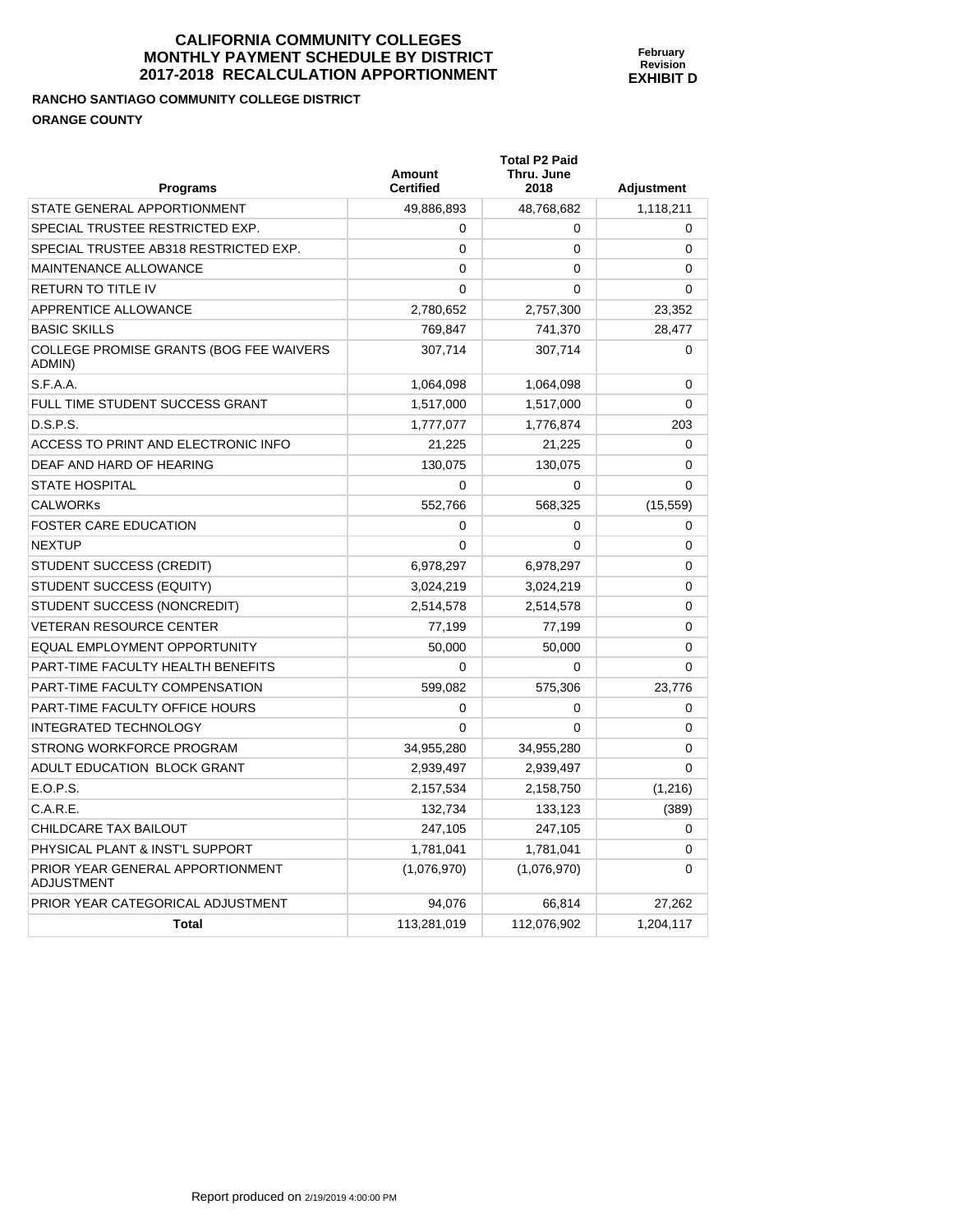**REDWOODS COMMUNITY COLLEGE DISTRICT HUMBOLDT COI** 

| <b>HUMBOLDT COUNTY</b>                                   |                            |                                            |            |
|----------------------------------------------------------|----------------------------|--------------------------------------------|------------|
| <b>Programs</b>                                          | Amount<br><b>Certified</b> | <b>Total P2 Paid</b><br>Thru. June<br>2018 | Adjustment |
| STATE GENERAL APPORTIONMENT                              | 11,740,906                 | 10,412,646                                 | 1,328,260  |
| SPECIAL TRUSTEE RESTRICTED EXP.                          | $\Omega$                   | $\Omega$                                   | 0          |
| SPECIAL TRUSTEE AB318 RESTRICTED EXP.                    | 0                          | 0                                          | 0          |
| <b>MAINTENANCE ALLOWANCE</b>                             | 6,200                      | $\Omega$                                   | 6,200      |
| <b>RETURN TO TITLE IV</b>                                | $\Omega$                   | 0                                          | 0          |
| APPRENTICE ALLOWANCE                                     | $\Omega$                   | 0                                          | 0          |
| <b>BASIC SKILLS</b>                                      | 186,789                    | 179,879                                    | 6,910      |
| <b>COLLEGE PROMISE GRANTS (BOG FEE WAIVERS</b><br>ADMIN) | 55,017                     | 55,017                                     | $\Omega$   |
| S.F.A.A.                                                 | 203,135                    | 203,135                                    | 0          |
| FULL TIME STUDENT SUCCESS GRANT                          | 327,921                    | 691,500                                    | (363, 579) |
| D.S.P.S.                                                 | 584,682                    | 584,657                                    | 25         |
| $ACCFCC. TO DIRIT AND. TLCTDDONLO INICA$                 | 10.210                     | 10.210                                     | $\sim$     |

**February Revision EXHIBIT D** 

| .ה.ה. ו.ט                                             | 200,100    | 200, 100   | $\mathbf{u}$ |
|-------------------------------------------------------|------------|------------|--------------|
| FULL TIME STUDENT SUCCESS GRANT                       | 327,921    | 691,500    | (363, 579)   |
| D.S.P.S.                                              | 584,682    | 584,657    | 25           |
| ACCESS TO PRINT AND ELECTRONIC INFO                   | 10,319     | 10,319     | $\Omega$     |
| DEAF AND HARD OF HEARING                              | $\Omega$   | $\Omega$   | 0            |
| <b>STATE HOSPITAL</b>                                 | 0          | $\Omega$   | 0            |
| <b>CALWORKS</b>                                       | 225,834    | 225,834    | $\mathbf 0$  |
| <b>FOSTER CARE EDUCATION</b>                          | 125,056    | 125,056    | $\mathbf 0$  |
| <b>NEXTUP</b>                                         | $\Omega$   | $\Omega$   | $\mathbf 0$  |
| STUDENT SUCCESS (CREDIT)                              | 842,618    | 842,618    | $\mathbf 0$  |
| STUDENT SUCCESS (EQUITY)                              | 554,622    | 554,622    | 0            |
| STUDENT SUCCESS (NONCREDIT)                           | 78,456     | 78,456     | $\mathbf 0$  |
| <b>VETERAN RESOURCE CENTER</b>                        | 35,566     | 35,566     | $\mathbf 0$  |
| EQUAL EMPLOYMENT OPPORTUNITY                          | 50,000     | 50,000     | $\mathbf 0$  |
| PART-TIME FACULTY HEALTH BENEFITS                     | 0          | 0          | $\Omega$     |
| PART-TIME FACULTY COMPENSATION                        | 126,507    | 134,016    | (7,509)      |
| PART-TIME FACULTY OFFICE HOURS                        | 41,666     | 18,953     | 22,713       |
| <b>INTEGRATED TECHNOLOGY</b>                          | $\Omega$   | $\Omega$   | 0            |
| STRONG WORKFORCE PROGRAM                              | 592,597    | 592,597    | 0            |
| ADULT EDUCATION BLOCK GRANT                           | 1,060,306  | 1,060,306  | $\mathbf 0$  |
| E.O.P.S.                                              | 1,237,422  | 968,823    | 268,599      |
| C.A.R.E.                                              | 164,780    | 164,780    | 0            |
| CHILDCARE TAX BAILOUT                                 | 17,363     | 17,363     | $\Omega$     |
| PHYSICAL PLANT & INST'L SUPPORT                       | 244,360    | 244,360    | $\mathbf 0$  |
| PRIOR YEAR GENERAL APPORTIONMENT<br><b>ADJUSTMENT</b> | (343, 368) | (343, 368) | $\Omega$     |
| PRIOR YEAR CATEGORICAL ADJUSTMENT                     | 22,411     | 22,484     | (73)         |
| <b>Total</b>                                          | 18,191,165 | 16,929,619 | 1,261,546    |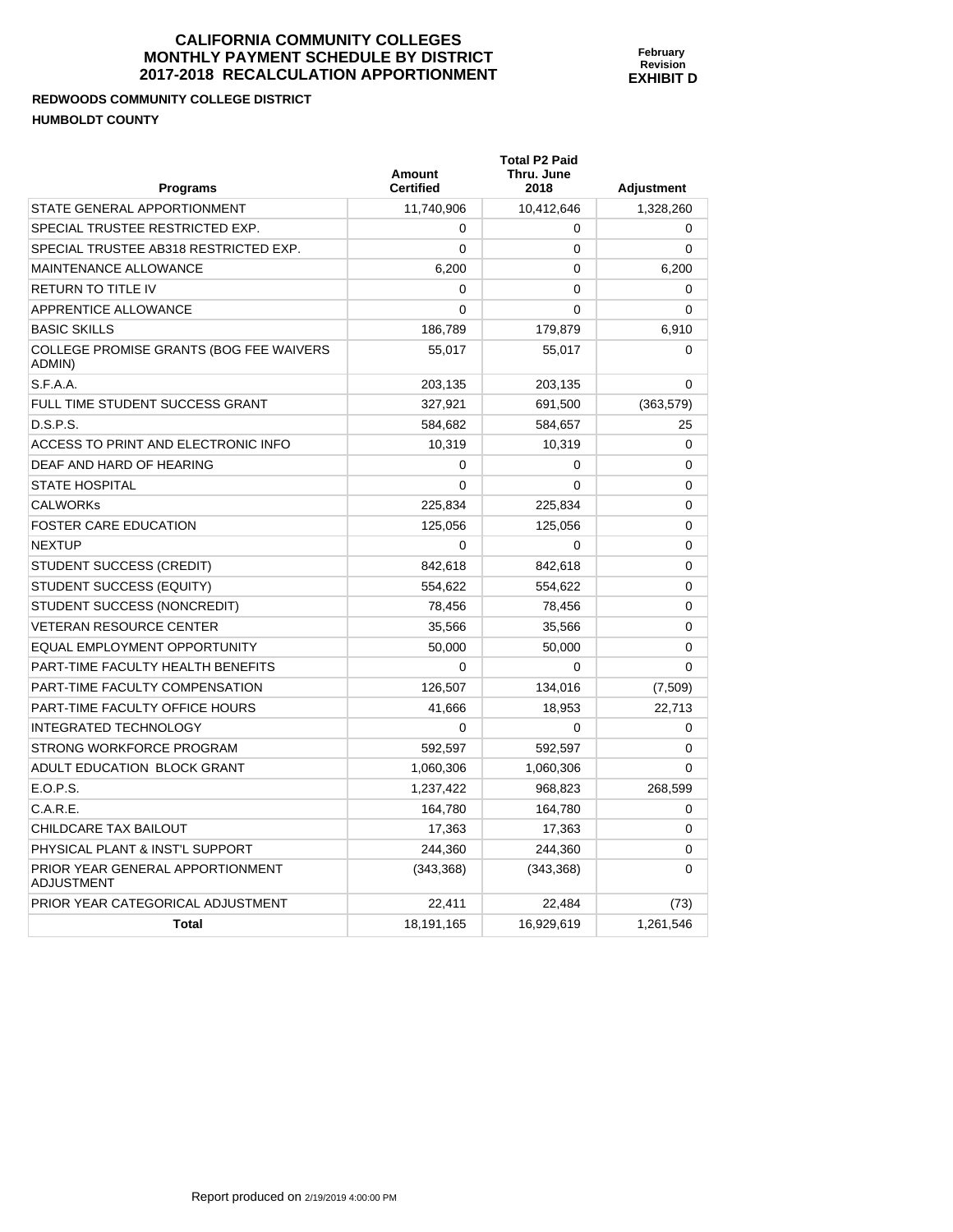**RIO HONDO COMMUNITY COLLEGE DISTRICT LOS ANGELES COUNTY** 

| <b>Programs</b>                                   | Amount<br><b>Certified</b> | <b>Total P2 Paid</b><br>Thru. June<br>2018 | <b>Adjustment</b> |
|---------------------------------------------------|----------------------------|--------------------------------------------|-------------------|
| STATE GENERAL APPORTIONMENT                       | 52,551,772                 | 49,332,707                                 | 3,219,065         |
| SPECIAL TRUSTEE RESTRICTED EXP.                   | 0                          | 0                                          | 0                 |
| SPECIAL TRUSTEE AB318 RESTRICTED EXP.             | $\mathbf 0$                | 0                                          | 0                 |
| <b>MAINTENANCE ALLOWANCE</b>                      | 0                          | 0                                          | 0                 |
| RETURN TO TITLE IV                                | $\Omega$                   | 0                                          | 0                 |
| APPRENTICE ALLOWANCE                              | 1,436,143                  | 1,409,085                                  | 27,058            |
| <b>BASIC SKILLS</b>                               | 526,430                    | 506,956                                    | 19,474            |
| COLLEGE PROMISE GRANTS (BOG FEE WAIVERS<br>ADMIN) | 175,940                    | 175,940                                    | 0                 |
| S.F.A.A.                                          | 529,976                    | 529,976                                    | 0                 |
| FULL TIME STUDENT SUCCESS GRANT                   | 896,000                    | 896,000                                    | $\Omega$          |
| D.S.P.S.                                          | 985,212                    | 985,168                                    | 44                |
| ACCESS TO PRINT AND ELECTRONIC INFO               | 11,284                     | 11,284                                     | $\Omega$          |
| DEAF AND HARD OF HEARING                          | 7,563                      | 7,563                                      | 0                 |
| <b>STATE HOSPITAL</b>                             | $\mathbf 0$                | 0                                          | $\Omega$          |
| <b>CALWORKs</b>                                   | 466,203                    | 433,095                                    | 33,108            |
| <b>FOSTER CARE EDUCATION</b>                      | 101,022                    | 101,022                                    | 0                 |
| NEXTUP                                            | 0                          | 0                                          | 0                 |
| STUDENT SUCCESS (CREDIT)                          | 3,276,463                  | 3,276,463                                  | 0                 |
| STUDENT SUCCESS (EQUITY)                          | 1,671,850                  | 1,671,850                                  | $\Omega$          |
| STUDENT SUCCESS (NONCREDIT)                       | 81,918                     | 81,918                                     | 0                 |
| <b>VETERAN RESOURCE CENTER</b>                    | 45,926                     | 45,926                                     | 0                 |
| EQUAL EMPLOYMENT OPPORTUNITY                      | 50,000                     | 50,000                                     | 0                 |
| PART-TIME FACULTY HEALTH BENEFITS                 | 1,121                      | 0                                          | 1,121             |
| PART-TIME FACULTY COMPENSATION                    | 268,310                    | 242,929                                    | 25,381            |
| PART-TIME FACULTY OFFICE HOURS                    | $\mathbf 0$                | 0                                          | 0                 |
| INTEGRATED TECHNOLOGY                             | $\Omega$                   | 0                                          | 0                 |
| STRONG WORKFORCE PROGRAM                          | 1,410,150                  | 1,410,150                                  | 0                 |
| ADULT EDUCATION BLOCK GRANT                       | 424,911                    | 424,911                                    | 0                 |
| E.O.P.S.                                          | 833,024                    | 1,606,617                                  | (773, 593)        |
| C.A.R.E.                                          | 196,296                    | 196,296                                    | 0                 |
| CHILDCARE TAX BAILOUT                             | 12,455                     | 12,455                                     | 0                 |
| PHYSICAL PLANT & INST'L SUPPORT                   | 758,836                    | 758,836                                    | 0                 |
| PRIOR YEAR GENERAL APPORTIONMENT<br>ADJUSTMENT    | (420, 693)                 | (420, 693)                                 | 0                 |
| PRIOR YEAR CATEGORICAL ADJUSTMENT                 | 83,129                     | 60,999                                     | 22,130            |
| <b>Total</b>                                      | 66,381,241                 | 63,807,453                                 | 2,573,788         |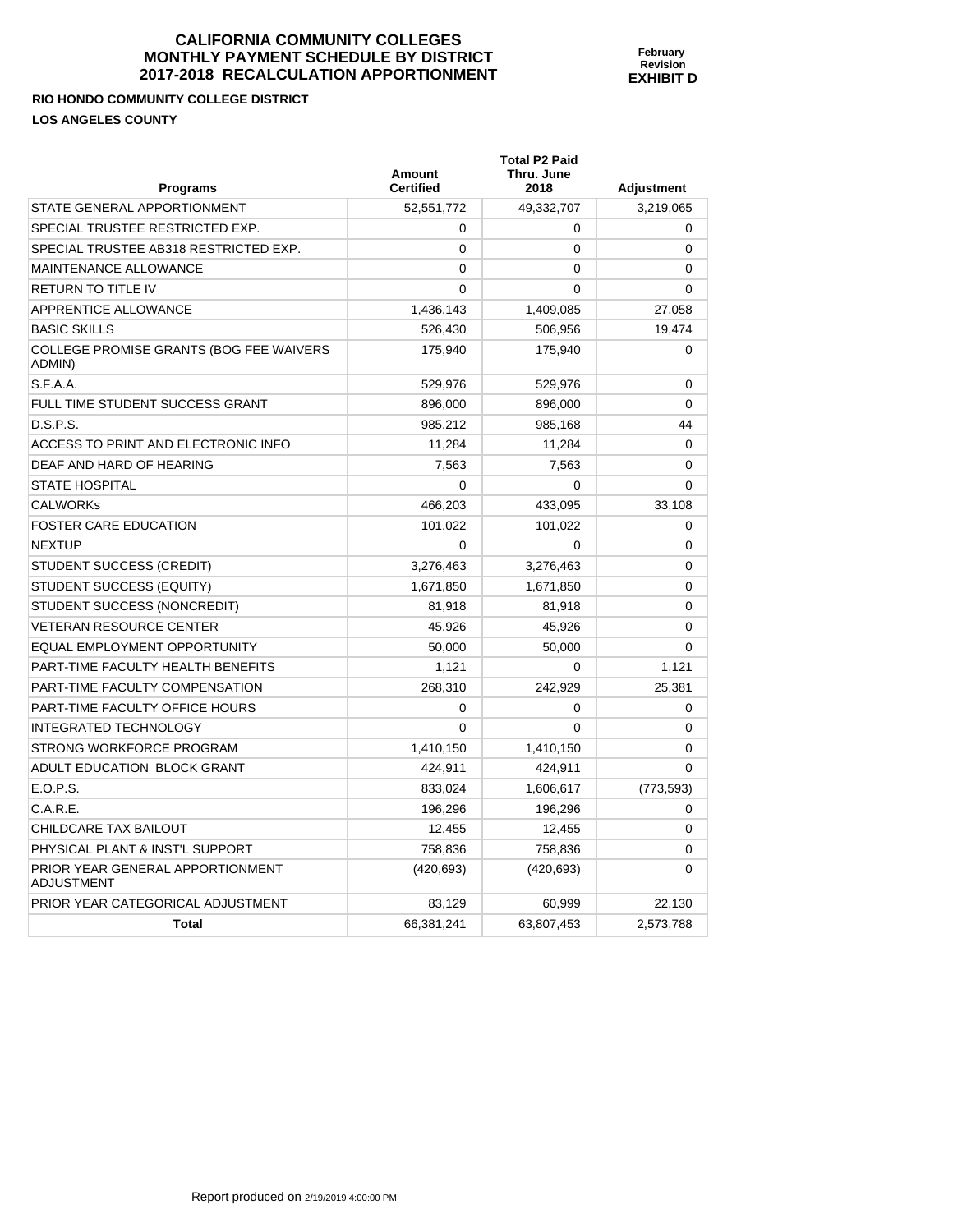**RIVERSIDE COMMUNITY COLLEGE DISTRICT RIVERSIDE COUNTY** 

PRIOR YEAR GENERAL APPORTIONMENT

ADJUSTMENT

| <b>Programs</b>                                          | Amount<br><b>Certified</b> | <b>Total P2 Paid</b><br>Thru. June<br>2018 | <b>Adjustment</b> |
|----------------------------------------------------------|----------------------------|--------------------------------------------|-------------------|
| STATE GENERAL APPORTIONMENT                              | 93,668,459                 | 95,260,745                                 | (1,592,286)       |
| SPECIAL TRUSTEE RESTRICTED EXP.                          | 0                          | 0                                          | 0                 |
| SPECIAL TRUSTEE AB318 RESTRICTED EXP.                    | 0                          | $\Omega$                                   | 0                 |
| MAINTENANCE ALLOWANCE                                    | 0                          | $\Omega$                                   | 0                 |
| RETURN TO TITLE IV                                       | 0                          | $\Omega$                                   | 0                 |
| <b>APPRENTICE ALLOWANCE</b>                              | 338,819                    | 413,000                                    | (74, 181)         |
| <b>BASIC SKILLS</b>                                      | 1,411,430                  | 1,359,220                                  | 52,210            |
| <b>COLLEGE PROMISE GRANTS (BOG FEE WAIVERS</b><br>ADMIN) | 452,084                    | 452,084                                    | 0                 |
| S.F.A.A.                                                 | 1,448,948                  | 1,448,948                                  | 0                 |
| FULL TIME STUDENT SUCCESS GRANT                          | 1,774,500                  | 1,774,500                                  | 0                 |
| D.S.P.S.                                                 | 2,594,246                  | 2,593,844                                  | 402               |
| ACCESS TO PRINT AND ELECTRONIC INFO                      | 32,482                     | 32,482                                     | 0                 |
| DEAF AND HARD OF HEARING                                 | 486,584                    | 486,584                                    | 0                 |
| <b>STATE HOSPITAL</b>                                    | 0                          | 0                                          | 0                 |
| <b>CALWORKS</b>                                          | 1,133,224                  | 1,133,368                                  | (144)             |
| <b>FOSTER CARE EDUCATION</b>                             | 69,308                     | 70,657                                     | (1,349)           |
| <b>NEXTUP</b>                                            | 802,770                    | 802,770                                    | 0                 |
| STUDENT SUCCESS (CREDIT)                                 | 6,199,860                  | 6,199,860                                  | 0                 |
| STUDENT SUCCESS (EQUITY)                                 | 3,627,327                  | 3,627,327                                  | 0                 |
| STUDENT SUCCESS (NONCREDIT)                              | 0                          | 0                                          | 0                 |
| <b>VETERAN RESOURCE CENTER</b>                           | 150,563                    | 150,563                                    | 0                 |
| EQUAL EMPLOYMENT OPPORTUNITY                             | 50,000                     | 50,000                                     | 0                 |
| PART-TIME FACULTY HEALTH BENEFITS                        | 8,926                      | 10,136                                     | (1,210)           |
| <b>PART-TIME FACULTY COMPENSATION</b>                    | 623,272                    | 619,943                                    | 3,329             |
| PART-TIME FACULTY OFFICE HOURS                           | 171,792                    | 191,261                                    | (19, 469)         |
| <b>INTEGRATED TECHNOLOGY</b>                             | 0                          | 0                                          | 0                 |
| STRONG WORKFORCE PROGRAM                                 | 12,729,818                 | 12,729,818                                 | 0                 |
| ADULT EDUCATION BLOCK GRANT                              | 540,527                    | 540,527                                    | 0                 |
| E.O.P.S.                                                 | 3,046,765                  | 1,905,553                                  | 1,141,212         |
| C.A.R.E.                                                 | 245,904                    | 237,940                                    | 7,964             |

CHILDCARE TAX BAILOUT **75,229** 75,229 75,229 0 PHYSICAL PLANT & INST'L SUPPORT  $1,785,563$  1,785,563 0

PRIOR YEAR CATEGORICAL ADJUSTMENT (212,663) (198,723) (13,940)

**Total** 131,349,719 131,847,181 (497,462)

 $(1,906,018)$   $(1,906,018)$  0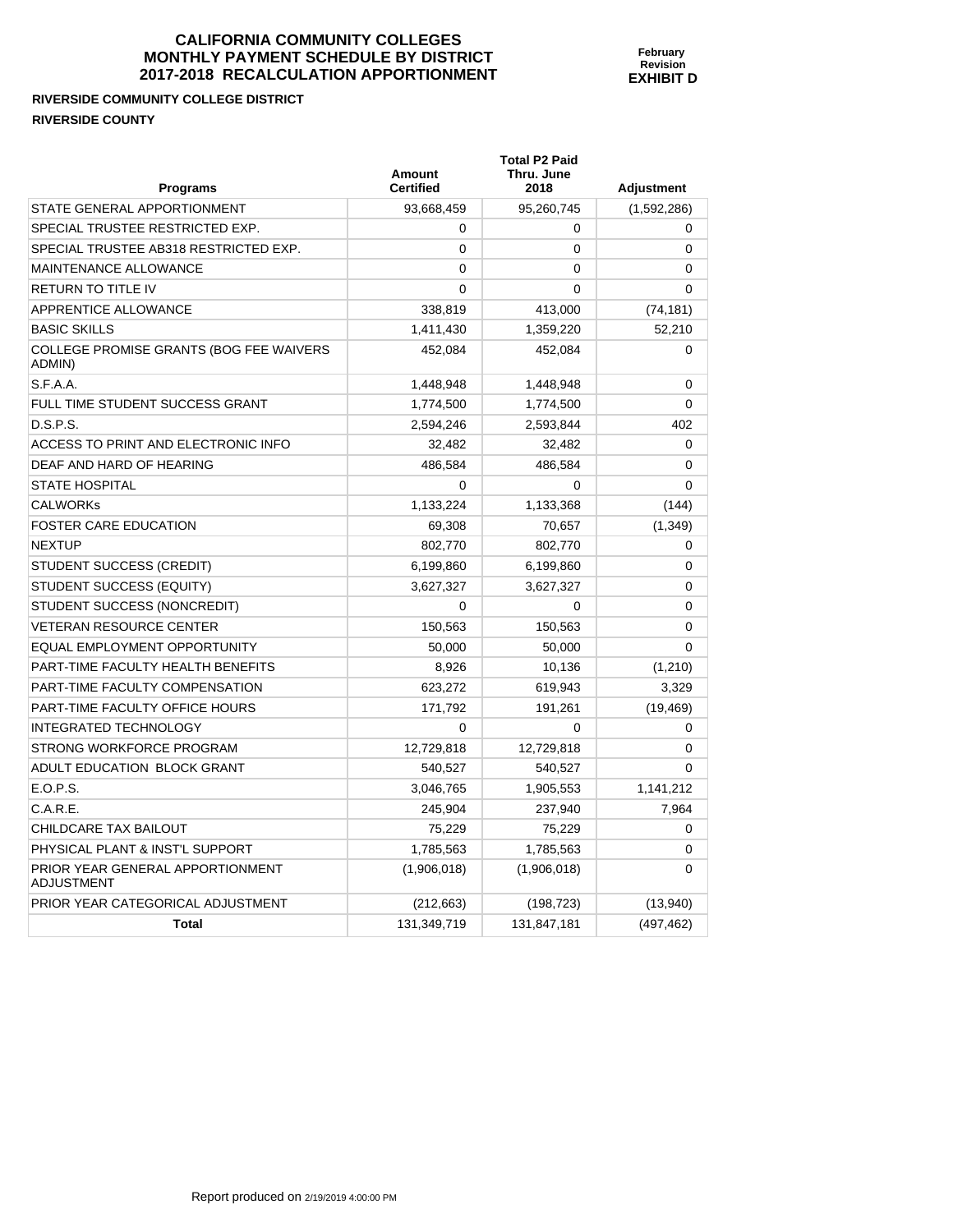**February Revision EXHIBIT D** 

**SAN BERNARDINO COMMUNITY COLLEGE DISTRICT SAN BERNARDINO COUNTY** 

| Programs                                          | <b>Amount</b><br><b>Certified</b> | <b>Total P2 Paid</b><br>Thru. June<br>2018 | <b>Adjustment</b> |
|---------------------------------------------------|-----------------------------------|--------------------------------------------|-------------------|
| STATE GENERAL APPORTIONMENT                       | 43,010,808                        | 46,098,585                                 | (3,087,777)       |
| SPECIAL TRUSTEE RESTRICTED EXP.                   | $\Omega$                          | 0                                          | 0                 |
| SPECIAL TRUSTEE AB318 RESTRICTED EXP.             | $\mathbf 0$                       | 0                                          | 0                 |
| MAINTENANCE ALLOWANCE                             | 0                                 | 0                                          | 0                 |
| RETURN TO TITLE IV                                | 3,524                             | $\mathbf{0}$                               | 3,524             |
| <b>APPRENTICE ALLOWANCE</b>                       | $\Omega$                          | $\mathbf{0}$                               | 0                 |
| <b>BASIC SKILLS</b>                               | 792,045                           | 762,746                                    | 29,299            |
| COLLEGE PROMISE GRANTS (BOG FEE WAIVERS<br>ADMIN) | 261,010                           | 261,010                                    | 0                 |
| S.F.A.A.                                          | 754,855                           | 754,855                                    | 0                 |
| FULL TIME STUDENT SUCCESS GRANT                   | 776,500                           | 776,500                                    | 0                 |
| D.S.P.S.                                          | 1,165,842                         | 1,165,741                                  | 101               |
| ACCESS TO PRINT AND ELECTRONIC INFO               | 21,160                            | 21,160                                     | 0                 |
| DEAF AND HARD OF HEARING                          | 57,704                            | 57,704                                     | 0                 |
| <b>STATE HOSPITAL</b>                             | $\Omega$                          | 0                                          | $\mathbf{0}$      |
| <b>CALWORKs</b>                                   | 914,142                           | 875,156                                    | 38,986            |
| <b>FOSTER CARE EDUCATION</b>                      | 90,394                            | 91,999                                     | (1,605)           |
| NEXTUP                                            | $\Omega$                          | $\Omega$                                   | 0                 |
| STUDENT SUCCESS (CREDIT)                          | 4,759,012                         | 4,759,012                                  | 0                 |
| STUDENT SUCCESS (EQUITY)                          | 1,978,551                         | 1,978,551                                  | 0                 |
| STUDENT SUCCESS (NONCREDIT)                       | 683                               | 683                                        | 0                 |
| VETERAN RESOURCE CENTER                           | 73,839                            | 73,839                                     | 0                 |
| EQUAL EMPLOYMENT OPPORTUNITY                      | 50,000                            | 50,000                                     | 0                 |
| PART-TIME FACULTY HEALTH BENEFITS                 | $\mathbf 0$                       | 0                                          | 0                 |
| PART-TIME FACULTY COMPENSATION                    | 308,728                           | 297,993                                    | 10,735            |
| PART-TIME FACULTY OFFICE HOURS                    | 89,666                            | 99,827                                     | (10, 161)         |
| <b>INTEGRATED TECHNOLOGY</b>                      | $\Omega$                          | 0                                          | 0                 |
| STRONG WORKFORCE PROGRAM                          | 2,077,381                         | 2,077,381                                  | 0                 |
| ADULT EDUCATION BLOCK GRANT                       | 9,961,494                         | 9,961,494                                  | 0                 |
| E.O.P.S.                                          | 1,976,647                         | 1,468,569                                  | 508,078           |
| C.A.R.E.                                          | 204,247                           | 211,085                                    | (6,838)           |
| CHILDCARE TAX BAILOUT                             | $\Omega$                          | 0                                          | 0                 |
| PHYSICAL PLANT & INST'L SUPPORT                   | 970,701                           | 970,701                                    | 0                 |
| PRIOR YEAR GENERAL APPORTIONMENT<br>ADJUSTMENT    | (5,043,861)                       | (5,043,861)                                | 0                 |
| PRIOR YEAR CATEGORICAL ADJUSTMENT                 | (61, 316)                         | (61, 316)                                  | 0                 |
| <b>Total</b>                                      | 65,193,756                        | 67,709,414                                 | (2,515,658)       |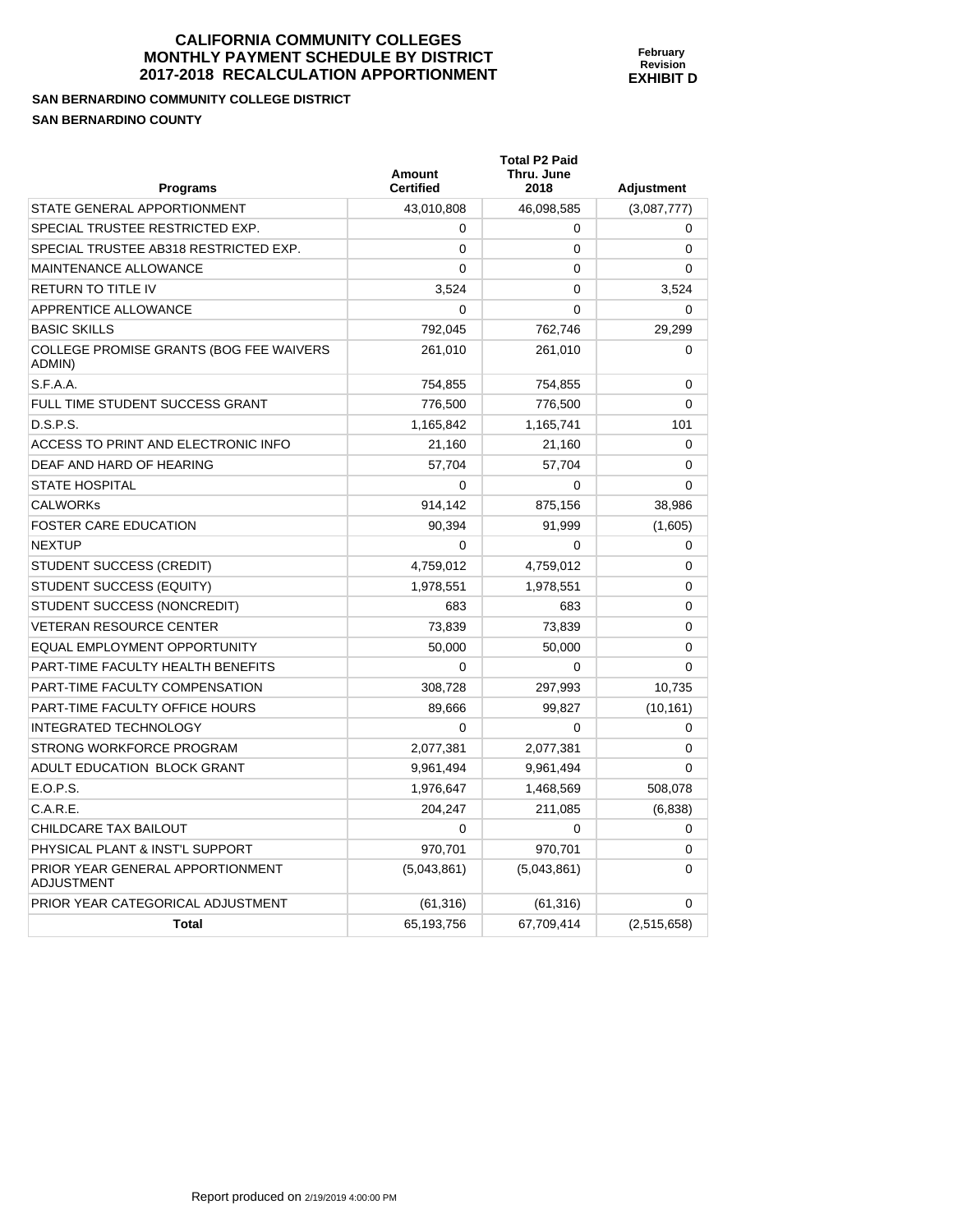**February Revision EXHIBIT D** 

**SAN DIEGO COMMUNITY COLLEGE DISTRICT SAN DIEGO COUNTY** 

ADJUSTMENT

| <b>Programs</b>                                   | <b>Amount</b><br><b>Certified</b> | <b>Total P2 Paid</b><br>Thru. June<br>2018 | Adjustment  |
|---------------------------------------------------|-----------------------------------|--------------------------------------------|-------------|
| STATE GENERAL APPORTIONMENT                       | 88,267,892                        | 91,861,178                                 | (3,593,286) |
| SPECIAL TRUSTEE RESTRICTED EXP.                   | 0                                 | 0                                          | 0           |
| SPECIAL TRUSTEE AB318 RESTRICTED EXP.             | $\Omega$                          | 0                                          | 0           |
| MAINTENANCE ALLOWANCE                             | 0                                 | 0                                          | 0           |
| <b>RETURN TO TITLE IV</b>                         | $\Omega$                          | 0                                          | 0           |
| APPRENTICE ALLOWANCE                              | 230,961                           | 250,000                                    | (19,039)    |
| <b>BASIC SKILLS</b>                               | 1,291,838                         | 1,244,052                                  | 47,786      |
| COLLEGE PROMISE GRANTS (BOG FEE WAIVERS<br>ADMIN) | 503,742                           | 503,742                                    | 0           |
| S.F.A.A.                                          | 1,965,659                         | 1,966,972                                  | (1, 313)    |
| FULL TIME STUDENT SUCCESS GRANT                   | 1,804,000                         | 1,804,000                                  | 0           |
| D.S.P.S.                                          | 4,484,000                         | 4,483,502                                  | 498         |
| ACCESS TO PRINT AND ELECTRONIC INFO               | 35,188                            | 35,188                                     | 0           |
| DEAF AND HARD OF HEARING                          | 488,984                           | 488,984                                    | 0           |
| <b>STATE HOSPITAL</b>                             | $\Omega$                          | 0                                          | 0           |
| <b>CALWORKS</b>                                   | 2,080,932                         | 2,081,229                                  | (297)       |
| <b>FOSTER CARE EDUCATION</b>                      | $\mathbf 0$                       | 0                                          | 0           |
| <b>NEXTUP</b>                                     | 802,770                           | 802,770                                    | 0           |
| STUDENT SUCCESS (CREDIT)                          | 7,830,555                         | 7,830,555                                  | $\Omega$    |
| STUDENT SUCCESS (EQUITY)                          | 5,369,019                         | 5,369,019                                  | 0           |
| STUDENT SUCCESS (NONCREDIT)                       | 2,394,481                         | 2,394,481                                  | 0           |
| <b>VETERAN RESOURCE CENTER</b>                    | 243,230                           | 243,230                                    | 0           |
| EQUAL EMPLOYMENT OPPORTUNITY                      | 50,000                            | 50,000                                     | 0           |
| PART-TIME FACULTY HEALTH BENEFITS                 | 115,844                           | 131,547                                    | (15, 703)   |
| <b>PART-TIME FACULTY COMPENSATION</b>             | 886,401                           | 909,910                                    | (23, 509)   |
| PART-TIME FACULTY OFFICE HOURS                    | 335,412                           | 373,423                                    | (38, 011)   |
| <b>INTEGRATED TECHNOLOGY</b>                      | $\Omega$                          | $\Omega$                                   | 0           |
| STRONG WORKFORCE PROGRAM                          | 5,312,191                         | 5,312,191                                  | 0           |
| ADULT EDUCATION BLOCK GRANT                       | 2,823,332                         | 2,823,332                                  | 0           |
| E.O.P.S.                                          | 2,439,031                         | 2,439,257                                  | (226)       |
| C.A.R.E.                                          | 231,648                           | 237,888                                    | (6, 240)    |
| CHILDCARE TAX BAILOUT                             | 0                                 | 0                                          | 0           |
| PHYSICAL PLANT & INST'L SUPPORT                   | 2,709,857                         | 2,709,857                                  | 0           |
| PRIOR YEAR GENERAL APPORTIONMENT                  | (3, 155, 718)                     | (3, 155, 718)                              | $\Omega$    |

PRIOR YEAR CATEGORICAL ADJUSTMENT (413,445) (394,064) (19,381)

**Total 129,127,804** 132,796,525 (3,668,721)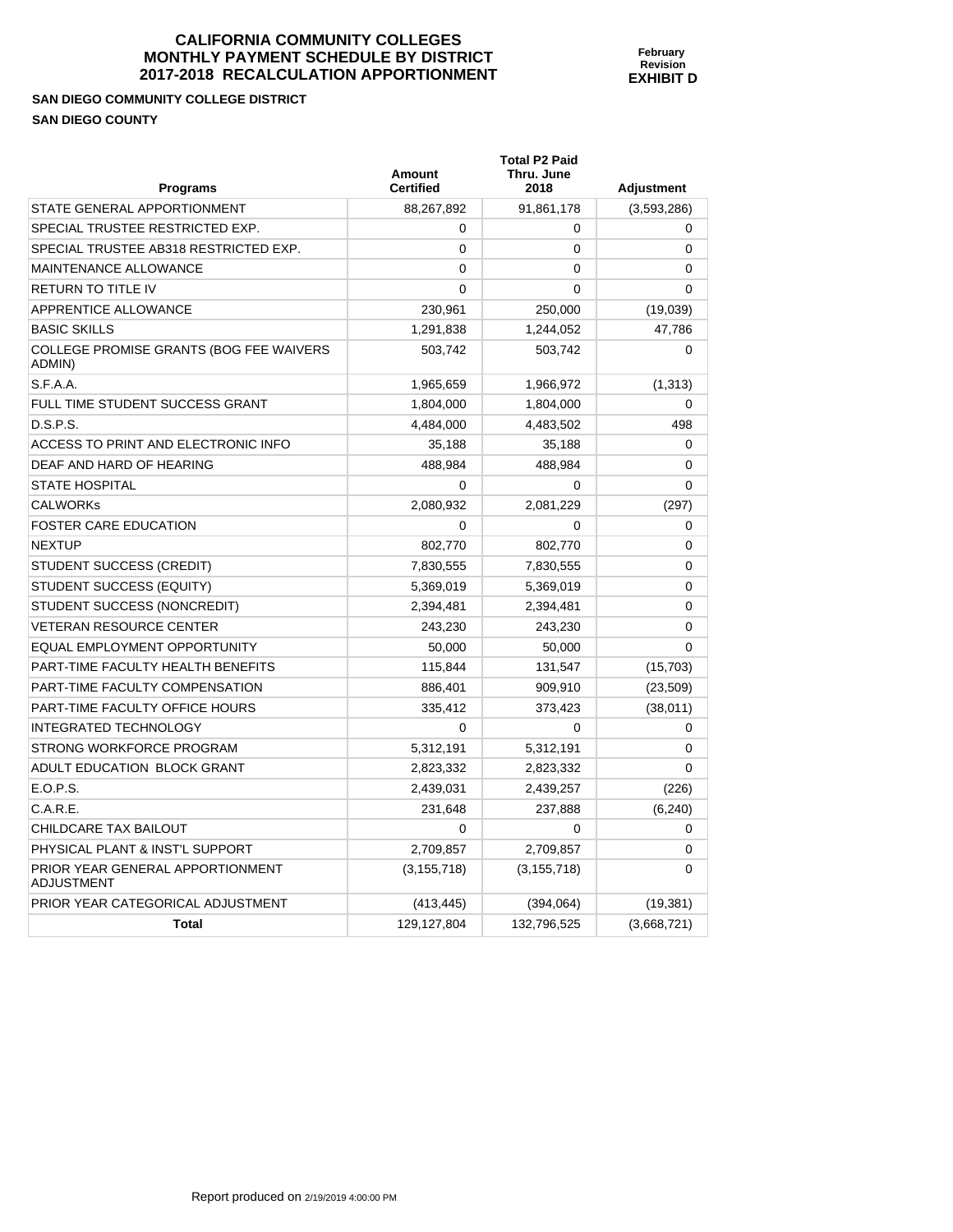**SAN FRANCISCO COMMUNITY COLLEGE DISTRICT SAN FRANCISCO COUNTY** 

| <b>Programs</b>                                       | <b>Amount</b><br><b>Certified</b> | <b>Total P2 Paid</b><br>Thru. June<br>2018 | <b>Adjustment</b> |
|-------------------------------------------------------|-----------------------------------|--------------------------------------------|-------------------|
| STATE GENERAL APPORTIONMENT                           | 42,788,063                        | 36,831,595                                 | 5,956,468         |
| SPECIAL TRUSTEE RESTRICTED EXP.                       | 289,000                           | 289,000                                    | $\mathbf 0$       |
| SPECIAL TRUSTEE AB318 RESTRICTED EXP.                 | 0                                 | 0                                          | $\mathbf 0$       |
| MAINTENANCE ALLOWANCE                                 | 0                                 | 0                                          | $\Omega$          |
| RETURN TO TITLE IV                                    | 14,506                            | 0                                          | 14,506            |
| APPRENTICE ALLOWANCE                                  | 195,054                           | 226,380                                    | (31, 326)         |
| <b>BASIC SKILLS</b>                                   | 1,420,438                         | 1,367,894                                  | 52,544            |
| COLLEGE PROMISE GRANTS (BOG FEE WAIVERS<br>ADMIN)     | 196,927                           | 196,927                                    | 0                 |
| S.F.A.A.                                              | 740,559                           | 740,559                                    | $\mathbf 0$       |
| FULL TIME STUDENT SUCCESS GRANT                       | 439,000                           | 439,000                                    | 0                 |
| D.S.P.S.                                              | 2,063,799                         | 2,063,531                                  | 268               |
| ACCESS TO PRINT AND ELECTRONIC INFO                   | 13,018                            | 13,018                                     | 0                 |
| DEAF AND HARD OF HEARING                              | 107,920                           | 107,920                                    | 0                 |
| STATE HOSPITAL                                        | 0                                 | 0                                          | 0                 |
| <b>CALWORKs</b>                                       | 459,145                           | 459,145                                    | 0                 |
| <b>FOSTER CARE EDUCATION</b>                          | 41,296                            | 41,296                                     | 0                 |
| NEXTUP                                                | 0                                 | 0                                          | 0                 |
| STUDENT SUCCESS (CREDIT)                              | 3,387,485                         | 3,387,485                                  | 0                 |
| STUDENT SUCCESS (EQUITY)                              | 2,490,654                         | 2,490,654                                  | 0                 |
| STUDENT SUCCESS (NONCREDIT)                           | 1,635,963                         | 1,635,963                                  | 0                 |
| <b>VETERAN RESOURCE CENTER</b>                        | 0                                 | 0                                          | $\mathbf 0$       |
| EQUAL EMPLOYMENT OPPORTUNITY                          | 50,000                            | 50,000                                     | $\mathbf 0$       |
| PART-TIME FACULTY HEALTH BENEFITS                     | 0                                 | 0                                          | $\Omega$          |
| PART-TIME FACULTY COMPENSATION                        | 466,237                           | 429,045                                    | 37,192            |
| PART-TIME FACULTY OFFICE HOURS                        | 0                                 | 0                                          | $\mathbf 0$       |
| INTEGRATED TECHNOLOGY                                 | 0                                 | $\Omega$                                   | $\mathbf 0$       |
| STRONG WORKFORCE PROGRAM                              | 3,349,608                         | 3,349,608                                  | 0                 |
| ADULT EDUCATION BLOCK GRANT                           | 3,665,059                         | 3,665,059                                  | 0                 |
| E.O.P.S.                                              | 386,881                           | 1,545,979                                  | (1, 159, 098)     |
| C.A.R.E.                                              | 114,595                           | 108,356                                    | 6,239             |
| CHILDCARE TAX BAILOUT                                 | 82,502                            | 82,502                                     | 0                 |
| PHYSICAL PLANT & INST'L SUPPORT                       | 1,253,822                         | 1,253,822                                  | 0                 |
| PRIOR YEAR GENERAL APPORTIONMENT<br><b>ADJUSTMENT</b> | (6,788,040)                       | (6,788,040)                                | 0                 |
| PRIOR YEAR CATEGORICAL ADJUSTMENT                     | (13,940)                          | (8,600)                                    | (5,340)           |
| <b>Total</b>                                          | 58,849,551                        | 53,978,098                                 | 4,871,453         |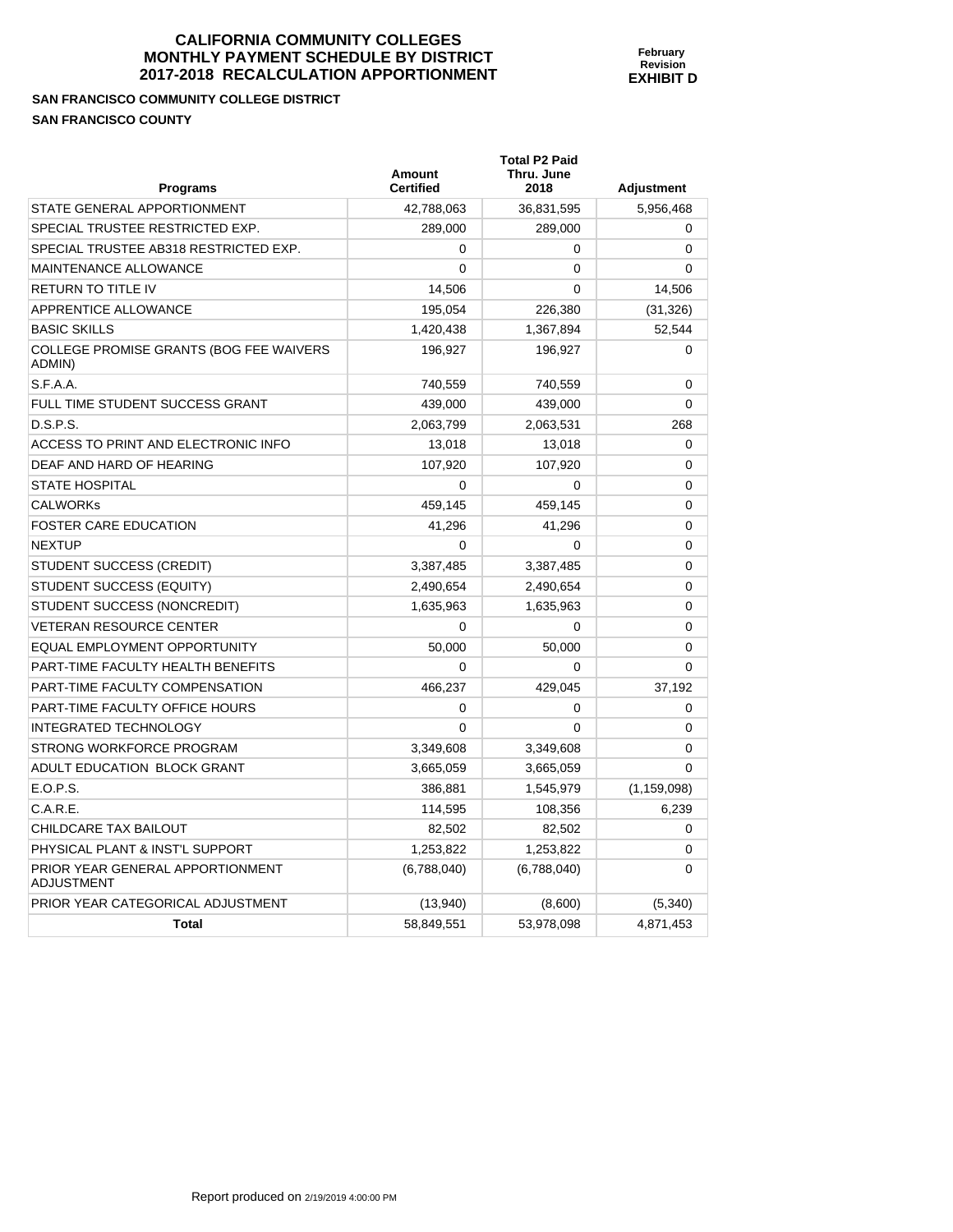| February         |
|------------------|
| <b>Revision</b>  |
| <b>EXHIBIT D</b> |
|                  |
|                  |
|                  |
|                  |

| <b>Programs</b>                                       | Amount<br><b>Certified</b> | <b>Total P2 Paid</b><br>Thru. June<br>2018 | <b>Adjustment</b> |
|-------------------------------------------------------|----------------------------|--------------------------------------------|-------------------|
| STATE GENERAL APPORTIONMENT                           | 37,648,703                 | 32,395,112                                 | 5,253,591         |
| SPECIAL TRUSTEE RESTRICTED EXP.                       | 0                          | 0                                          | $\Omega$          |
| SPECIAL TRUSTEE AB318 RESTRICTED EXP.                 | 0                          | $\mathbf 0$                                | 0                 |
| MAINTENANCE ALLOWANCE                                 | 0                          | $\mathbf 0$                                | 0                 |
| <b>RETURN TO TITLE IV</b>                             | 26,704                     | 0                                          | 26,704            |
| APPRENTICE ALLOWANCE                                  | 334,725                    | 366,420                                    | (31,695)          |
| <b>BASIC SKILLS</b>                                   | 596,464                    | 574,400                                    | 22,064            |
| COLLEGE PROMISE GRANTS (BOG FEE WAIVERS<br>ADMIN)     | 261,977                    | 261,977                                    | 0                 |
| S.F.A.A.                                              | 740,035                    | 740,035                                    | 0                 |
| FULL TIME STUDENT SUCCESS GRANT                       | 1,351,500                  | 1,351,500                                  | 0                 |
| D.S.P.S.                                              | 894,376                    | 894,103                                    | 273               |
| ACCESS TO PRINT AND ELECTRONIC INFO                   | 11,097                     | 11,097                                     | $\Omega$          |
| DEAF AND HARD OF HEARING                              | 69,851                     | 69,851                                     | 0                 |
| <b>STATE HOSPITAL</b>                                 | 0                          | 0                                          | 0                 |
| <b>CALWORKs</b>                                       | 636,959                    | 636,959                                    | 0                 |
| FOSTER CARE EDUCATION                                 | 99,790                     | 99,791                                     | (1)               |
| <b>NEXTUP</b>                                         | 0                          | $\mathbf 0$                                | 0                 |
| STUDENT SUCCESS (CREDIT)                              | 2,720,514                  | 2,720,514                                  | 0                 |
| STUDENT SUCCESS (EQUITY)                              | 2,150,754                  | 2,150,754                                  | 0                 |
| STUDENT SUCCESS (NONCREDIT)                           | 0                          | $\Omega$                                   | 0                 |
| <b>VETERAN RESOURCE CENTER</b>                        | 46,299                     | 46,299                                     | 0                 |
| EQUAL EMPLOYMENT OPPORTUNITY                          | 50,000                     | 50,000                                     | 0                 |
| PART-TIME FACULTY HEALTH BENEFITS                     | 0                          | $\Omega$                                   | $\Omega$          |
| PART-TIME FACULTY COMPENSATION                        | 321,589                    | 282,521                                    | 39,068            |
| PART-TIME FACULTY OFFICE HOURS                        | 0                          | 0                                          | 0                 |
| <b>INTEGRATED TECHNOLOGY</b>                          | 0                          | $\Omega$                                   | 0                 |
| STRONG WORKFORCE PROGRAM                              | 2,837,925                  | 2,837,925                                  | $\Omega$          |
| ADULT EDUCATION BLOCK GRANT                           | 1,625,511                  | 1,625,511                                  | 0                 |
| E.O.P.S.                                              | 1,593,962                  | 1,593,962                                  | 0                 |
| C.A.R.E.                                              | 314,287                    | 314,287                                    | 0                 |
| CHILDCARE TAX BAILOUT                                 | 0                          | 0                                          | 0                 |
| PHYSICAL PLANT & INST'L SUPPORT                       | 822,919                    | 822,919                                    | 0                 |
| PRIOR YEAR GENERAL APPORTIONMENT<br><b>ADJUSTMENT</b> | (3,231,496)                | (3,231,496)                                | $\Omega$          |
| PRIOR YEAR CATEGORICAL ADJUSTMENT                     | (238, 204)                 | (227, 211)                                 | (10, 993)         |
| <b>Total</b>                                          | 51,686,241                 | 46,387,230                                 | 5,299,011         |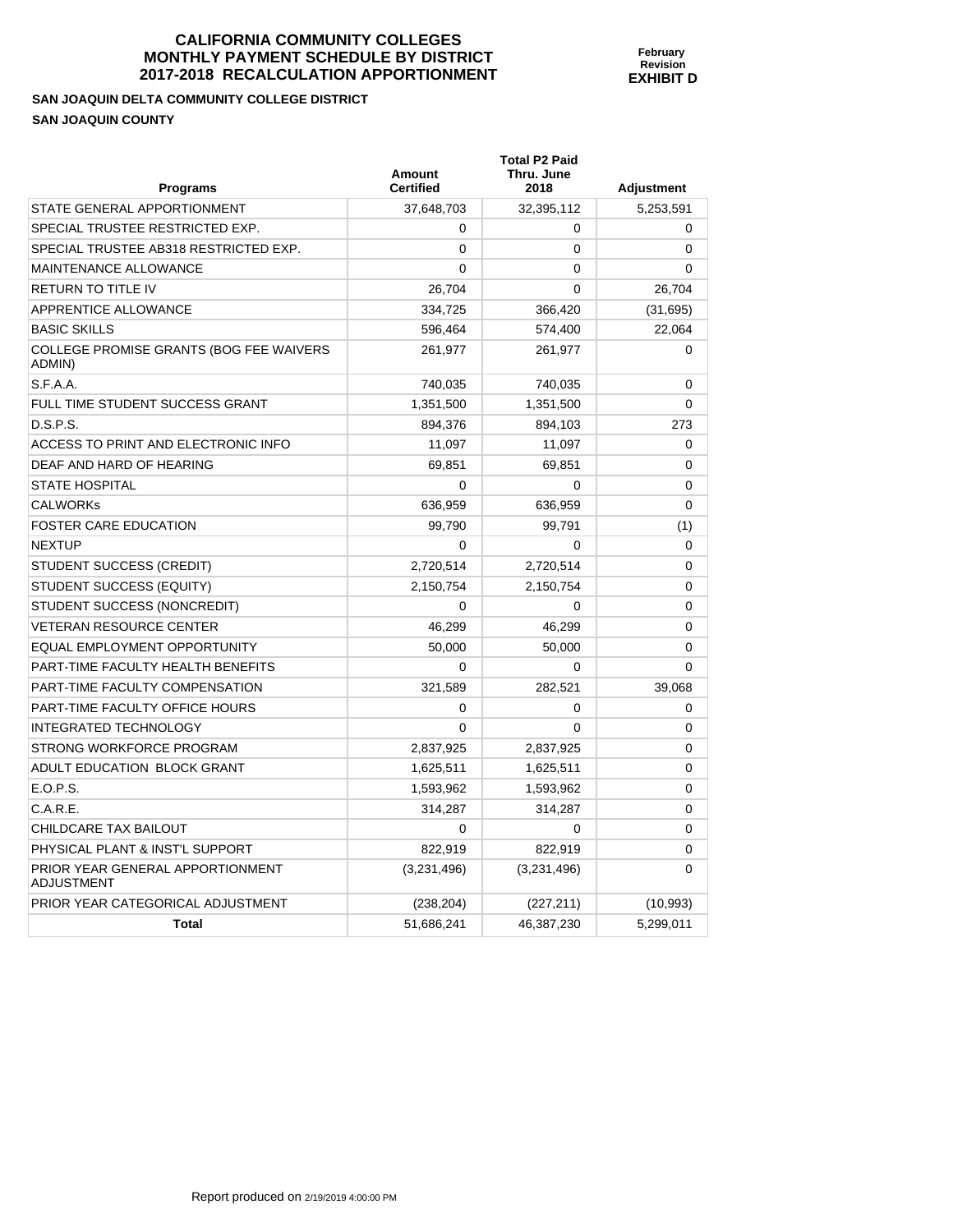#### **SAN JOSE-EVERGREEN COMMUNITY COLLEGE DISTRICT SANTA CLARA COUNTY**

| Programs                                              | <b>Amount</b><br><b>Certified</b> | <b>Total P2 Paid</b><br>Thru. June<br>2018 | <b>Adjustment</b> |
|-------------------------------------------------------|-----------------------------------|--------------------------------------------|-------------------|
| STATE GENERAL APPORTIONMENT                           | 676,534                           | 676,529                                    | 5                 |
| SPECIAL TRUSTEE RESTRICTED EXP.                       | 0                                 | 0                                          | $\Omega$          |
| SPECIAL TRUSTEE AB318 RESTRICTED EXP.                 | $\Omega$                          | 0                                          | $\Omega$          |
| <b>MAINTENANCE ALLOWANCE</b>                          | $\mathbf{0}$                      | 0                                          | $\Omega$          |
| <b>RETURN TO TITLE IV</b>                             | 0                                 | 0                                          | $\Omega$          |
| APPRENTICE ALLOWANCE                                  | 339,785                           | 333,123                                    | 6,662             |
| <b>BASIC SKILLS</b>                                   | 412,212                           | 396,963                                    | 15,249            |
| COLLEGE PROMISE GRANTS (BOG FEE WAIVERS<br>ADMIN)     | 175,323                           | 175,323                                    | $\Omega$          |
| S.F.A.A.                                              | 618,761                           | 618,761                                    | 0                 |
| FULL TIME STUDENT SUCCESS GRANT                       | 639,500                           | 639,500                                    | $\Omega$          |
| D.S.P.S.                                              | 1,033,473                         | 1,033,214                                  | 259               |
| ACCESS TO PRINT AND ELECTRONIC INFO                   | 21,195                            | 21,195                                     | 0                 |
| DEAF AND HARD OF HEARING                              | 169.253                           | 169,253                                    | $\Omega$          |
| <b>STATE HOSPITAL</b>                                 | $\Omega$                          | $\Omega$                                   | 0                 |
| <b>CALWORKS</b>                                       | 464,976                           | 464,976                                    | $\Omega$          |
| <b>FOSTER CARE EDUCATION</b>                          | 0                                 | $\Omega$                                   | $\Omega$          |
| <b>NEXTUP</b>                                         | $\mathbf{0}$                      | $\Omega$                                   | 0                 |
| STUDENT SUCCESS (CREDIT)                              | 2,797,700                         | 2,797,700                                  | $\Omega$          |
| STUDENT SUCCESS (EQUITY)                              | 1,446,064                         | 1,446,064                                  | $\Omega$          |
| STUDENT SUCCESS (NONCREDIT)                           | 1,512                             | 1,512                                      | 0                 |
| <b>VETERAN RESOURCE CENTER</b>                        | 22,033                            | 22,033                                     | 0                 |
| EQUAL EMPLOYMENT OPPORTUNITY                          | 50,000                            | 50,000                                     | $\Omega$          |
| PART-TIME FACULTY HEALTH BENEFITS                     | 2,557                             | 2,904                                      | (347)             |
| PART-TIME FACULTY COMPENSATION                        | 253,188                           | 237,329                                    | 15,859            |
| PART-TIME FACULTY OFFICE HOURS                        | 726,241                           | 808,545                                    | (82, 304)         |
| <b>INTEGRATED TECHNOLOGY</b>                          | $\Omega$                          | $\Omega$                                   | 0                 |
| STRONG WORKFORCE PROGRAM                              | 2,450,021                         | 2,450,021                                  | 0                 |
| ADULT EDUCATION BLOCK GRANT                           | 1,490,633                         | 1,490,633                                  | $\Omega$          |
| E.O.P.S.                                              | 1,203,983                         | 1,777,126                                  | (573, 143)        |
| C.A.R.E.                                              | 211,264                           | 213,044                                    | (1,780)           |
| CHILDCARE TAX BAILOUT                                 | $\mathbf{0}$                      | $\Omega$                                   | 0                 |
| PHYSICAL PLANT & INST'L SUPPORT                       | 734,358                           | 734,358                                    | 0                 |
| PRIOR YEAR GENERAL APPORTIONMENT<br><b>ADJUSTMENT</b> | (12,017)                          | (12,017)                                   | $\Omega$          |
| PRIOR YEAR CATEGORICAL ADJUSTMENT                     | (53, 439)                         | (75, 462)                                  | 22,023            |
| <b>Total</b>                                          | 15,875,110                        | 16,472,627                                 | (597, 517)        |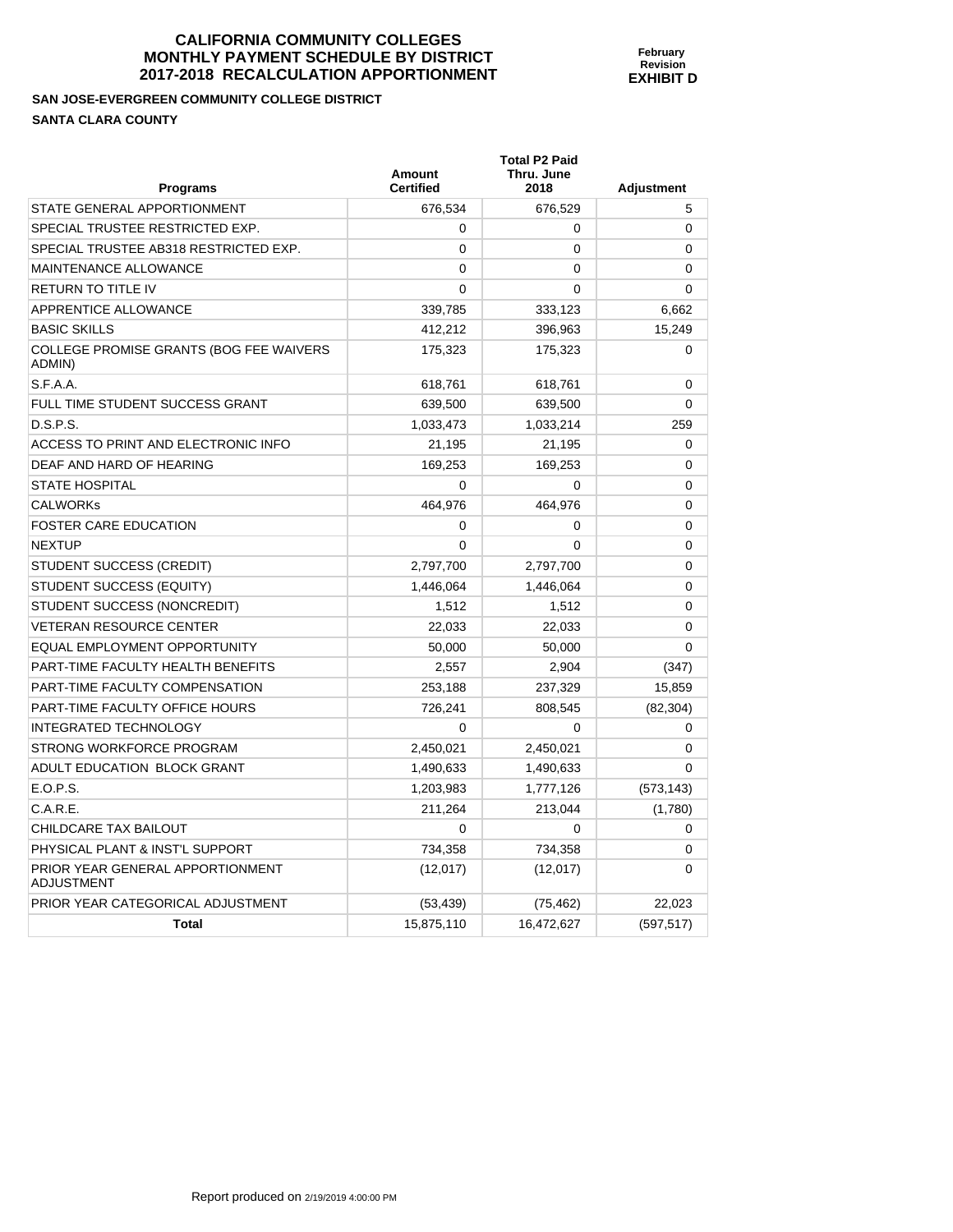**February Revision EXHIBIT D** 

**SAN LUIS OBISPO COMMUNITY COLLEGE DISTRICT SAN LUIS OBISPO COUNTY** 

| <b>Programs</b>                                       | Amount<br><b>Certified</b> | <b>Total P2 Paid</b><br>Thru. June<br>2018 | <b>Adjustment</b> |
|-------------------------------------------------------|----------------------------|--------------------------------------------|-------------------|
| STATE GENERAL APPORTIONMENT                           | 484,973                    | 484,969                                    | 4                 |
| SPECIAL TRUSTEE RESTRICTED EXP.                       | $\Omega$                   | 0                                          | 0                 |
| SPECIAL TRUSTEE AB318 RESTRICTED EXP.                 | $\Omega$                   | 0                                          | 0                 |
| <b>MAINTENANCE ALLOWANCE</b>                          | $\Omega$                   | 0                                          | 0                 |
| <b>RETURN TO TITLE IV</b>                             | $\Omega$                   | 0                                          | $\Omega$          |
| <b>APPRENTICE ALLOWANCE</b>                           | $\Omega$                   | 0                                          | 0                 |
| <b>BASIC SKILLS</b>                                   | 226,487                    | 218,109                                    | 8,378             |
| COLLEGE PROMISE GRANTS (BOG FEE WAIVERS<br>ADMIN)     | 83,977                     | 83,977                                     | 0                 |
| S.F.A.A.                                              | 304,610                    | 304,610                                    | 0                 |
| FULL TIME STUDENT SUCCESS GRANT                       | 354,000                    | 354,000                                    | $\Omega$          |
| D.S.P.S.                                              | 696,436                    | 696,319                                    | 117               |
| ACCESS TO PRINT AND ELECTRONIC INFO                   | 10,713                     | 10,713                                     | 0                 |
| DEAF AND HARD OF HEARING                              | 21,393                     | 21,393                                     | 0                 |
| <b>STATE HOSPITAL</b>                                 | $\Omega$                   | 0                                          | $\Omega$          |
| <b>CALWORKs</b>                                       | 307,413                    | 299,313                                    | 8,100             |
| <b>FOSTER CARE EDUCATION</b>                          | 122,969                    | 122,968                                    | 1                 |
| <b>NEXTUP</b>                                         | $\Omega$                   | 0                                          | 0                 |
| STUDENT SUCCESS (CREDIT)                              | 1,544,191                  | 1,544,191                                  | 0                 |
| STUDENT SUCCESS (EQUITY)                              | 882,505                    | 882,505                                    | 0                 |
| STUDENT SUCCESS (NONCREDIT)                           | 112,198                    | 112,198                                    | 0                 |
| <b>VETERAN RESOURCE CENTER</b>                        | 26,793                     | 26,793                                     | 0                 |
| EQUAL EMPLOYMENT OPPORTUNITY                          | 50,000                     | 50,000                                     | $\Omega$          |
| PART-TIME FACULTY HEALTH BENEFITS                     | 2,243                      | 2,547                                      | (304)             |
| PART-TIME FACULTY COMPENSATION                        | 221,248                    | 199,034                                    | 22,214            |
| PART-TIME FACULTY OFFICE HOURS                        | 54,578                     | 60,763                                     | (6, 185)          |
| <b>INTEGRATED TECHNOLOGY</b>                          | $\Omega$                   | 0                                          | 0                 |
| STRONG WORKFORCE PROGRAM                              | 851,283                    | 851,283                                    | 0                 |
| ADULT EDUCATION BLOCK GRANT                           | 1,329,958                  | 1,329,958                                  | 0                 |
| E.O.P.S.                                              | 688,532                    | 430,668                                    | 257,864           |
| C.A.R.E.                                              | 117,010                    | 112,010                                    | 5,000             |
| <b>CHILDCARE TAX BAILOUT</b>                          | $\Omega$                   | 0                                          | 0                 |
| PHYSICAL PLANT & INST'L SUPPORT                       | 448,947                    | 448,947                                    | 0                 |
| PRIOR YEAR GENERAL APPORTIONMENT<br><b>ADJUSTMENT</b> | 62,678                     | 62,678                                     | 0                 |
| PRIOR YEAR CATEGORICAL ADJUSTMENT                     | (16, 686)                  | (16, 433)                                  | (253)             |
| Total                                                 | 8,988,449                  | 8,693,513                                  | 294,936           |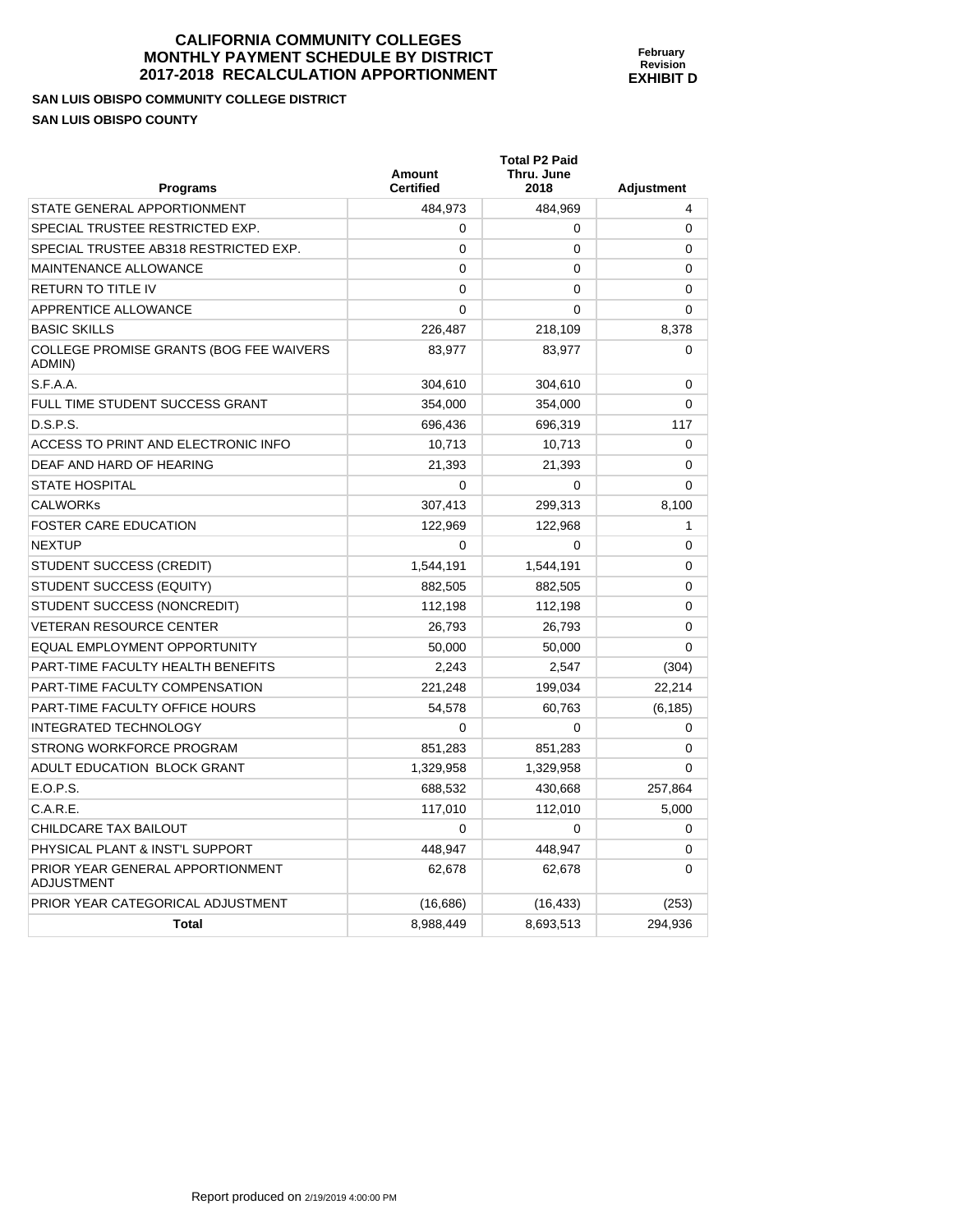**SAN MATEO COMMUNITY COLLEGE DISTRICT SAN MATEO COUNTY** 

PRIOR YEAR GENERAL APPORTIONMENT

ADJUSTMENT

| <b>Programs</b>                                   | Amount<br><b>Certified</b> | <b>Total P2 Paid</b><br>Thru. June<br>2018 | <b>Adjustment</b> |
|---------------------------------------------------|----------------------------|--------------------------------------------|-------------------|
| STATE GENERAL APPORTIONMENT                       | 1,011,919                  | 1,011,911                                  | 8                 |
| SPECIAL TRUSTEE RESTRICTED EXP.                   | 0                          | $\Omega$                                   | $\Omega$          |
| SPECIAL TRUSTEE AB318 RESTRICTED EXP.             | 0                          | 0                                          | 0                 |
| <b>MAINTENANCE ALLOWANCE</b>                      | $\Omega$                   | 0                                          | $\Omega$          |
| <b>RETURN TO TITLE IV</b>                         | 3,486                      | $\Omega$                                   | 3,486             |
| APPRENTICE ALLOWANCE                              | 248,879                    | 238,730                                    | 10,149            |
| <b>BASIC SKILLS</b>                               | 762.151                    | 733,958                                    | 28,193            |
| COLLEGE PROMISE GRANTS (BOG FEE WAIVERS<br>ADMIN) | 191,525                    | 191,525                                    | 0                 |
| S.F.A.A.                                          | 843,227                    | 843,227                                    | $\Omega$          |
| FULL TIME STUDENT SUCCESS GRANT                   | 484,949                    | 484,949                                    | 0                 |
| D.S.P.S.                                          | 1,785,382                  | 1,785,151                                  | 231               |
| ACCESS TO PRINT AND ELECTRONIC INFO               | 31,807                     | 31,807                                     | $\Omega$          |
| DEAF AND HARD OF HEARING                          | 171,935                    | 171,935                                    | 0                 |
| <b>STATE HOSPITAL</b>                             | 0                          | 0                                          | 0                 |
| <b>CALWORKs</b>                                   | 410,212                    | 410,212                                    | $\Omega$          |
| <b>FOSTER CARE EDUCATION</b>                      | 42,363                     | 42,363                                     | 0                 |
| <b>NEXTUP</b>                                     | 0                          | 0                                          | 0                 |
| STUDENT SUCCESS (CREDIT)                          | 4,289,585                  | 4,289,585                                  | $\Omega$          |
| STUDENT SUCCESS (EQUITY)                          | 1,426,476                  | 1,426,476                                  | 0                 |
| STUDENT SUCCESS (NONCREDIT)                       | 0                          | $\Omega$                                   | 0                 |
| <b>VETERAN RESOURCE CENTER</b>                    | 127,231                    | 127,231                                    | 0                 |
| EQUAL EMPLOYMENT OPPORTUNITY                      | 50,000                     | 50,000                                     | 0                 |
| PART-TIME FACULTY HEALTH BENEFITS                 | 5,537                      | 6,288                                      | (751)             |
| PART-TIME FACULTY COMPENSATION                    | 348,875                    | 343,016                                    | 5,859             |
| PART-TIME FACULTY OFFICE HOURS                    | 163,526                    | 182,058                                    | (18, 532)         |
| <b>INTEGRATED TECHNOLOGY</b>                      | $\mathbf 0$                | 0                                          | 0                 |

STRONG WORKFORCE PROGRAM  $2,500,405$   $2,500,405$   $2,500,405$  0 ADULT EDUCATION BLOCK GRANT  $\begin{array}{|c|c|c|c|c|c|c|c|c|} \hline \text{0} & \text{483,580} & \text{483,580} & \text{0} & \text{0} & \text{0} \ \hline \end{array}$ E.O.P.S. 1,705,898 1,732,197 (26,299) C.A.R.E. 6,000 1451,687 145,687 145,687 145,687 145,687 145,687 145,687 151,687 1 CHILDCARE TAX BAILOUT 0 0 0 PHYSICAL PLANT & INST'L SUPPORT  $1,017,038$  1,017,038 0

PRIOR YEAR CATEGORICAL ADJUSTMENT 19,067 19,067 4,019 15,048

**Total 18,327,458 18,304,066 23,392 18,304,066** 

50,718 50,718 0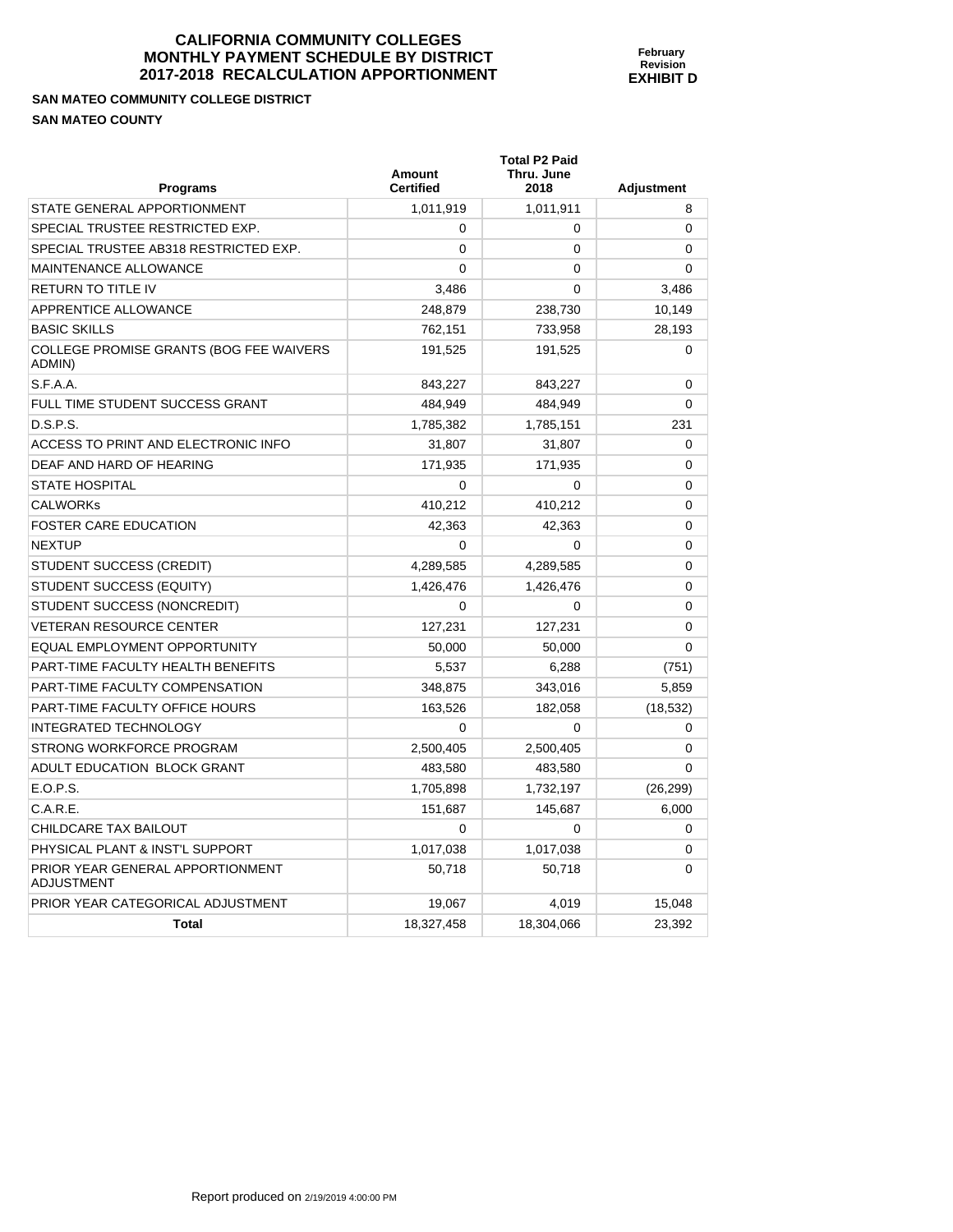**SANTA BARBARA COMMUNITY COLLEGE DISTRICT SANTA BARBARA COUNTY** 

PRIOR YEAR GENERAL APPORTIONMENT

ADJUSTMENT

| <b>Programs</b>                                   | Amount<br><b>Certified</b> | <b>Total P2 Paid</b><br>Thru. June<br>2018 | Adjustment  |
|---------------------------------------------------|----------------------------|--------------------------------------------|-------------|
| STATE GENERAL APPORTIONMENT                       | 24,327,954                 | 24,769,464                                 | (441, 510)  |
| SPECIAL TRUSTEE RESTRICTED EXP.                   | 0                          | 0                                          | 0           |
| SPECIAL TRUSTEE AB318 RESTRICTED EXP.             | 0                          | $\Omega$                                   | 0           |
| MAINTENANCE ALLOWANCE                             | $\mathbf 0$                | $\Omega$                                   | $\mathbf 0$ |
| <b>RETURN TO TITLE IV</b>                         | $\Omega$                   | $\Omega$                                   | 0           |
| APPRENTICE ALLOWANCE                              | 0                          | $\Omega$                                   | 0           |
| <b>BASIC SKILLS</b>                               | 701,439                    | 675,492                                    | 25,947      |
| COLLEGE PROMISE GRANTS (BOG FEE WAIVERS<br>ADMIN) | 171,161                    | 171,161                                    | 0           |
| S.F.A.A.                                          | 510,037                    | 510,037                                    | 0           |
| FULL TIME STUDENT SUCCESS GRANT                   | 879,750                    | 815,000                                    | 64,750      |
| D.S.P.S.                                          | 1,405,393                  | 1,405,237                                  | 156         |
| ACCESS TO PRINT AND ELECTRONIC INFO               | 11,198                     | 11,198                                     | 0           |
| DEAF AND HARD OF HEARING                          | 61,123                     | 61,123                                     | 0           |
| <b>STATE HOSPITAL</b>                             | 0                          | $\Omega$                                   | 0           |
| <b>CALWORKs</b>                                   | 180,530                    | 180,530                                    | 0           |
| <b>FOSTER CARE EDUCATION</b>                      | 71,756                     | 71,756                                     | 0           |
| <b>NEXTUP</b>                                     | 0                          | $\Omega$                                   | $\mathbf 0$ |
| STUDENT SUCCESS (CREDIT)                          | 2,216,549                  | 2,216,549                                  | $\mathbf 0$ |
| STUDENT SUCCESS (EQUITY)                          | 1,231,021                  | 1,231,021                                  | $\mathbf 0$ |
| STUDENT SUCCESS (NONCREDIT)                       | 116,343                    | 116,343                                    | $\mathbf 0$ |
| <b>VETERAN RESOURCE CENTER</b>                    | 27,540                     | 27,540                                     | $\mathbf 0$ |
| EQUAL EMPLOYMENT OPPORTUNITY                      | 50,000                     | 50,000                                     | 0           |
| PART-TIME FACULTY HEALTH BENEFITS                 | 0                          | $\Omega$                                   | 0           |
| PART-TIME FACULTY COMPENSATION                    | 288,314                    | 258,827                                    | 29,487      |
| PART-TIME FACULTY OFFICE HOURS                    | 0                          | $\Omega$                                   | $\mathbf 0$ |
| <b>INTEGRATED TECHNOLOGY</b>                      | 0                          | $\Omega$                                   | $\Omega$    |
| STRONG WORKFORCE PROGRAM                          | 6,761,310                  | 6,761,310                                  | 0           |
| ADULT EDUCATION BLOCK GRANT                       | 773,016                    | 773,016                                    | 0           |

E.O.P.S. 1,318,549 1,318,549 0 C.A.R.E. 110,840 110,840 0 CHILDCARE TAX BAILOUT 0 30,236 30,236 30,236 30,236 30,236 30,236 30,236 30,236 30,236 30,236 30,236 30,236 30,236 30,236 30,236 30,236 30,236 30,236 30,236 30,236 30,236 30,236 30,236 30,236 30,236 30,236 30,236 30,236 30 PHYSICAL PLANT & INST'L SUPPORT  $757,430$  757,430 0

PRIOR YEAR CATEGORICAL ADJUSTMENT  $96.924$  96.924 96.924 0

**Total 42,001,018 42,322,188** (321,170)

(97,395) (97,395) 0

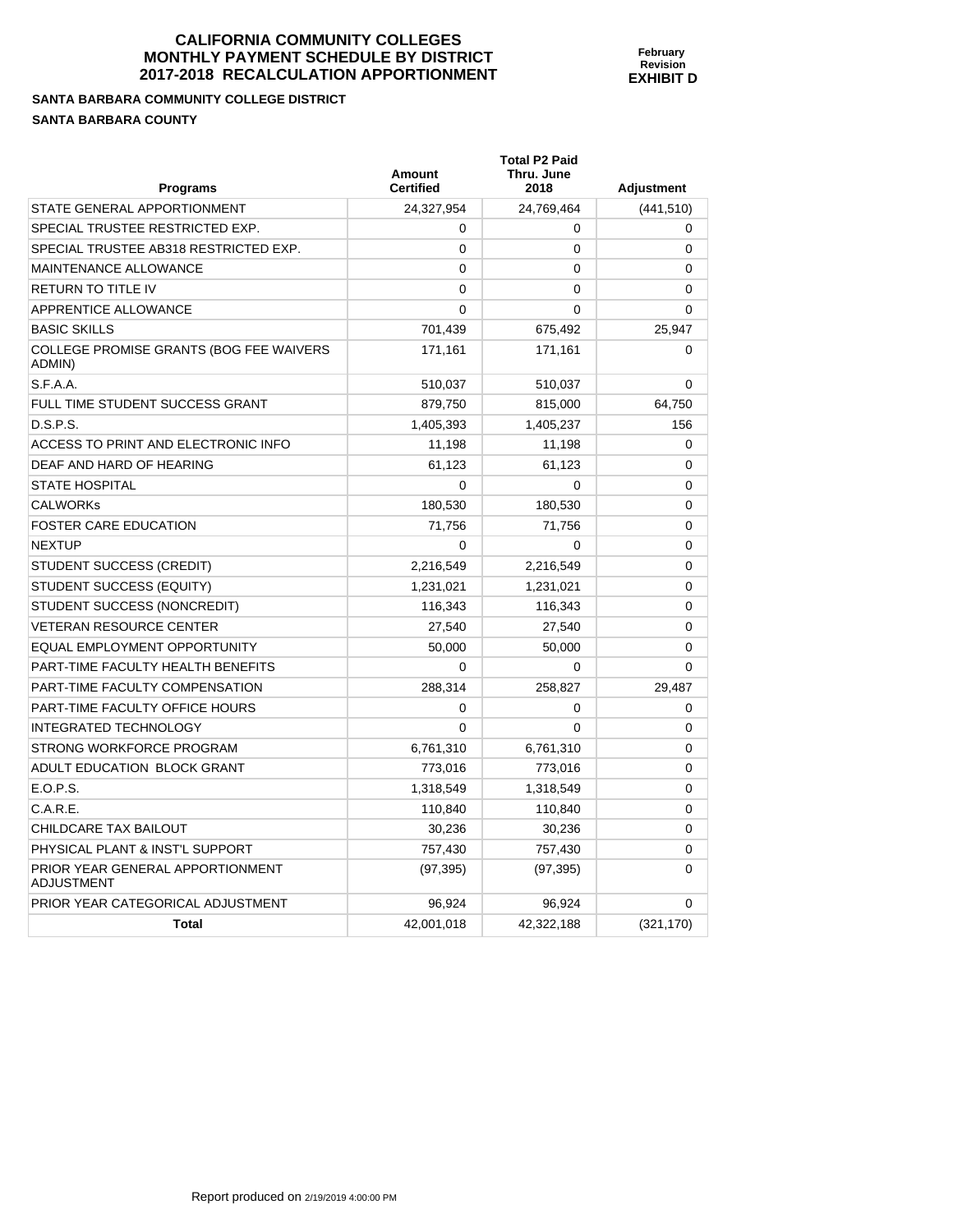**SANTA CLARITA COMMUNITY COLLEGE DISTRICT LOS ANGELES COUNTY** 

| <b>Programs</b>                                   | Amount<br><b>Certified</b> | <b>Total P2 Paid</b><br>Thru. June<br>2018 | <b>Adjustment</b> |
|---------------------------------------------------|----------------------------|--------------------------------------------|-------------------|
| STATE GENERAL APPORTIONMENT                       | 47,845,755                 | 46,879,839                                 | 965,916           |
| SPECIAL TRUSTEE RESTRICTED EXP.                   | $\mathbf 0$                | 0                                          | 0                 |
| SPECIAL TRUSTEE AB318 RESTRICTED EXP.             | $\mathbf 0$                | 0                                          | 0                 |
| <b>MAINTENANCE ALLOWANCE</b>                      | $\Omega$                   | $\mathbf{0}$                               | 0                 |
| RETURN TO TITLE IV                                | $\mathbf 0$                | 0                                          | 0                 |
| APPRENTICE ALLOWANCE                              | $\Omega$                   | 0                                          | 0                 |
| <b>BASIC SKILLS</b>                               | 704,764                    | 678,694                                    | 26,070            |
| COLLEGE PROMISE GRANTS (BOG FEE WAIVERS<br>ADMIN) | 183,630                    | 183,630                                    | $\Omega$          |
| S.F.A.A.                                          | 511,496                    | 511,496                                    | 0                 |
| FULL TIME STUDENT SUCCESS GRANT                   | 759,500                    | 759,500                                    | $\Omega$          |
| D.S.P.S.                                          | 1,228,431                  | 1,228,362                                  | 69                |
| ACCESS TO PRINT AND ELECTRONIC INFO               | 11,408                     | 11,408                                     | 0                 |
| DEAF AND HARD OF HEARING                          | 45,842                     | 45,842                                     | 0                 |
| STATE HOSPITAL                                    | $\mathbf 0$                | $\mathbf 0$                                | $\Omega$          |
| <b>CALWORKs</b>                                   | 389,769                    | 393,455                                    | (3,686)           |
| FOSTER CARE EDUCATION                             | 53,717                     | 53,717                                     | 0                 |
| NEXTUP                                            | $\Omega$                   | 0                                          | 0                 |
| STUDENT SUCCESS (CREDIT)                          | 3,216,289                  | 3,216,289                                  | $\Omega$          |
| STUDENT SUCCESS (EQUITY)                          | 1,352,853                  | 1,352,853                                  | 0                 |
| STUDENT SUCCESS (NONCREDIT)                       | 68,167                     | 68,167                                     | 0                 |
| <b>VETERAN RESOURCE CENTER</b>                    | 67,391                     | 67,391                                     | 0                 |
| EQUAL EMPLOYMENT OPPORTUNITY                      | 50,000                     | 50,000                                     | 0                 |
| PART-TIME FACULTY HEALTH BENEFITS                 | $\Omega$                   | $\mathbf 0$                                | $\Omega$          |
| PART-TIME FACULTY COMPENSATION                    | 343,112                    | 343,797                                    | (685)             |
| PART-TIME FACULTY OFFICE HOURS                    | 74,324                     | 82,747                                     | (8, 423)          |
| <b>INTEGRATED TECHNOLOGY</b>                      | $\Omega$                   | $\Omega$                                   | 0                 |
| STRONG WORKFORCE PROGRAM                          | 1,440,425                  | 1,440,425                                  | 0                 |
| ADULT EDUCATION BLOCK GRANT                       | 386,508                    | 386,508                                    | $\Omega$          |
| E.O.P.S.                                          | 542,005                    | 590,211                                    | (48, 206)         |
| C.A.R.E.                                          | 80,709                     | 85,709                                     | (5,000)           |
| CHILDCARE TAX BAILOUT                             | $\Omega$                   | 0                                          | $\Omega$          |
| PHYSICAL PLANT & INST'L SUPPORT                   | 1,011,406                  | 1,011,406                                  | 0                 |
| PRIOR YEAR GENERAL APPORTIONMENT<br>ADJUSTMENT    | (1,950,928)                | (1,950,928)                                | 0                 |
| PRIOR YEAR CATEGORICAL ADJUSTMENT                 | 57,019                     | 7,744                                      | 49,275            |
| <b>Total</b>                                      | 58,473,592                 | 57,498,262                                 | 975,330           |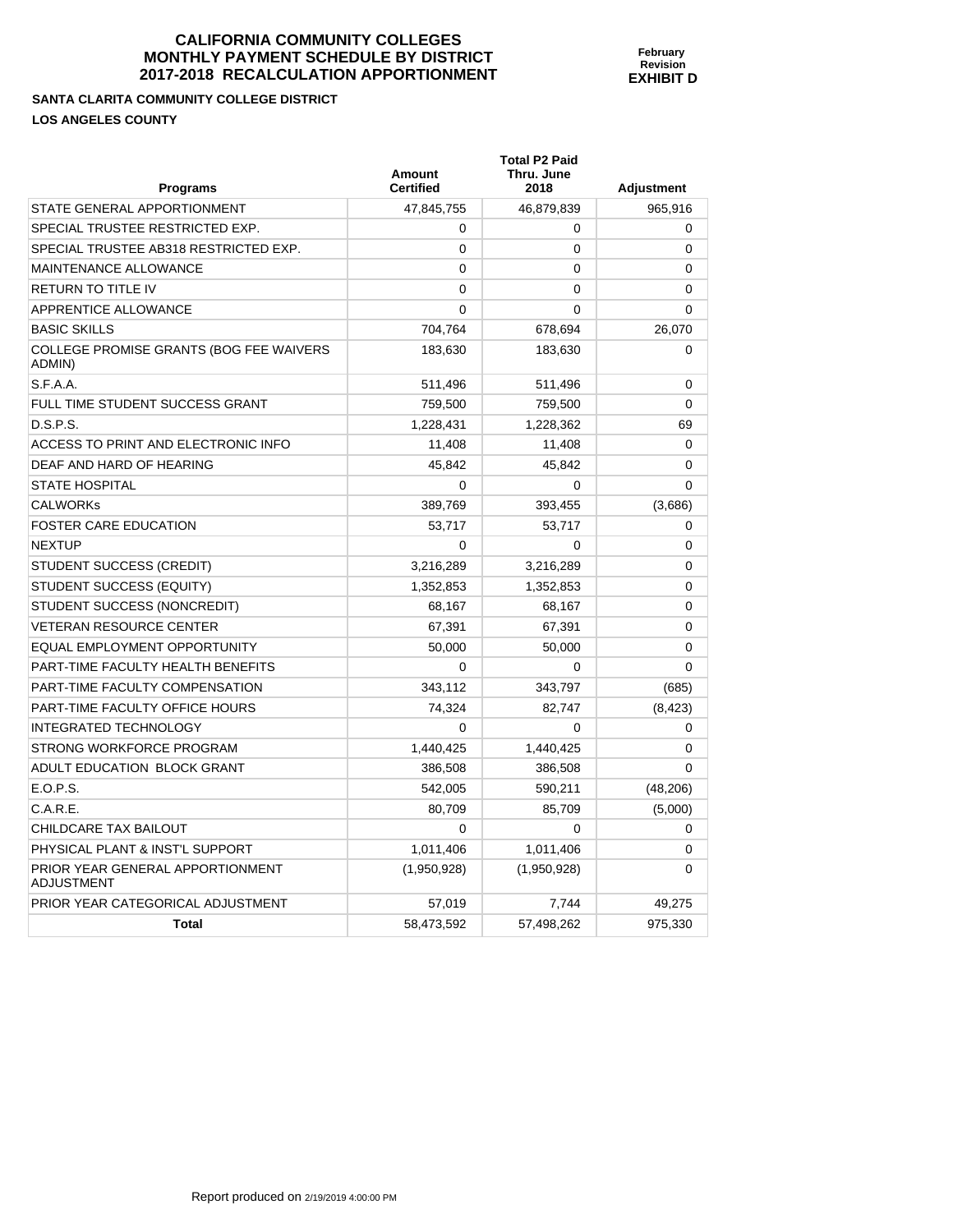**SANTA MONICA COMMUNITY COLLEGE DISTRICT LOS ANGELES COUNTY** 

| <b>Programs</b>                                   | Amount<br><b>Certified</b> | Thru. June<br>2018 | <b>Adjustment</b> |
|---------------------------------------------------|----------------------------|--------------------|-------------------|
| STATE GENERAL APPORTIONMENT                       | 66,789,062                 | 68,825,874         | (2,036,812)       |
| SPECIAL TRUSTEE RESTRICTED EXP.                   | $\Omega$                   | 0                  | $\Omega$          |
| SPECIAL TRUSTEE AB318 RESTRICTED EXP.             | $\mathbf 0$                | 0                  | 0                 |
| MAINTENANCE ALLOWANCE                             | $\mathbf 0$                | 0                  | 0                 |
| RETURN TO TITLE IV                                | 21,129                     | 0                  | 21,129            |
| APPRENTICE ALLOWANCE                              | $\mathbf 0$                | 0                  | $\Omega$          |
| <b>BASIC SKILLS</b>                               | 780,889                    | 752,003            | 28,886            |
| COLLEGE PROMISE GRANTS (BOG FEE WAIVERS<br>ADMIN) | 316,771                    | 316,771            | 0                 |
| S.F.A.A.                                          | 902,291                    | 902,291            | 0                 |
| FULL TIME STUDENT SUCCESS GRANT                   | 1,276,000                  | 1,276,000          | $\Omega$          |
| D.S.P.S.                                          | 1,863,521                  | 1,863,048          | 473               |
| ACCESS TO PRINT AND ELECTRONIC INFO               | 12,083                     | 12,083             | $\Omega$          |
| DEAF AND HARD OF HEARING                          | 305,012                    | 305,012            | 0                 |
| <b>STATE HOSPITAL</b>                             | 0                          | 0                  | 0                 |
| CALWORKs                                          | 322,102                    | 322,102            | 0                 |
| FOSTER CARE EDUCATION                             | 0                          | 0                  | 0                 |
| <b>NEXTUP</b>                                     | $\Omega$                   | 0                  | $\Omega$          |
| STUDENT SUCCESS (CREDIT)                          | 6,054,037                  | 6,054,037          | 0                 |
| STUDENT SUCCESS (EQUITY)                          | 1,994,770                  | 1,994,770          | 0                 |
| STUDENT SUCCESS (NONCREDIT)                       | 78,114                     | 78,114             | 0                 |
| <b>VETERAN RESOURCE CENTER</b>                    | 63,285                     | 63,285             | 0                 |
| EQUAL EMPLOYMENT OPPORTUNITY                      | 50,000                     | 50,000             | $\Omega$          |
| PART-TIME FACULTY HEALTH BENEFITS                 | 71,455                     | 81,140             | (9,685)           |
| PART-TIME FACULTY COMPENSATION                    | 662,119                    | 481,068            | 181,051           |
| PART-TIME FACULTY OFFICE HOURS                    | 1,365,062                  | 1,519,763          | (154, 701)        |
| INTEGRATED TECHNOLOGY                             | $\Omega$                   | 0                  | 0                 |
| STRONG WORKFORCE PROGRAM                          | 1,229,749                  | 1,229,749          | 0                 |
| ADULT EDUCATION BLOCK GRANT                       | 386,508                    | 386,508            | $\Omega$          |
| E.O.P.S.                                          | 1,253,950                  | 1,269,299          | (15, 349)         |
| C.A.R.E.                                          | 81,770                     | 85,670             | (3,900)           |
| CHILDCARE TAX BAILOUT                             | $\mathbf 0$                | 0                  | 0                 |
| PHYSICAL PLANT & INST'L SUPPORT                   | 1,321,564                  | 1,321,564          | 0                 |
| PRIOR YEAR GENERAL APPORTIONMENT<br>ADJUSTMENT    | 2,617,020                  | 2,617,020          | $\Omega$          |
| PRIOR YEAR CATEGORICAL ADJUSTMENT                 | 737,383                    | 742,032            | (4,649)           |
| <b>Total</b>                                      | 90,555,646                 | 92,549,203         | (1,993,557)       |

**Total P2 Paid**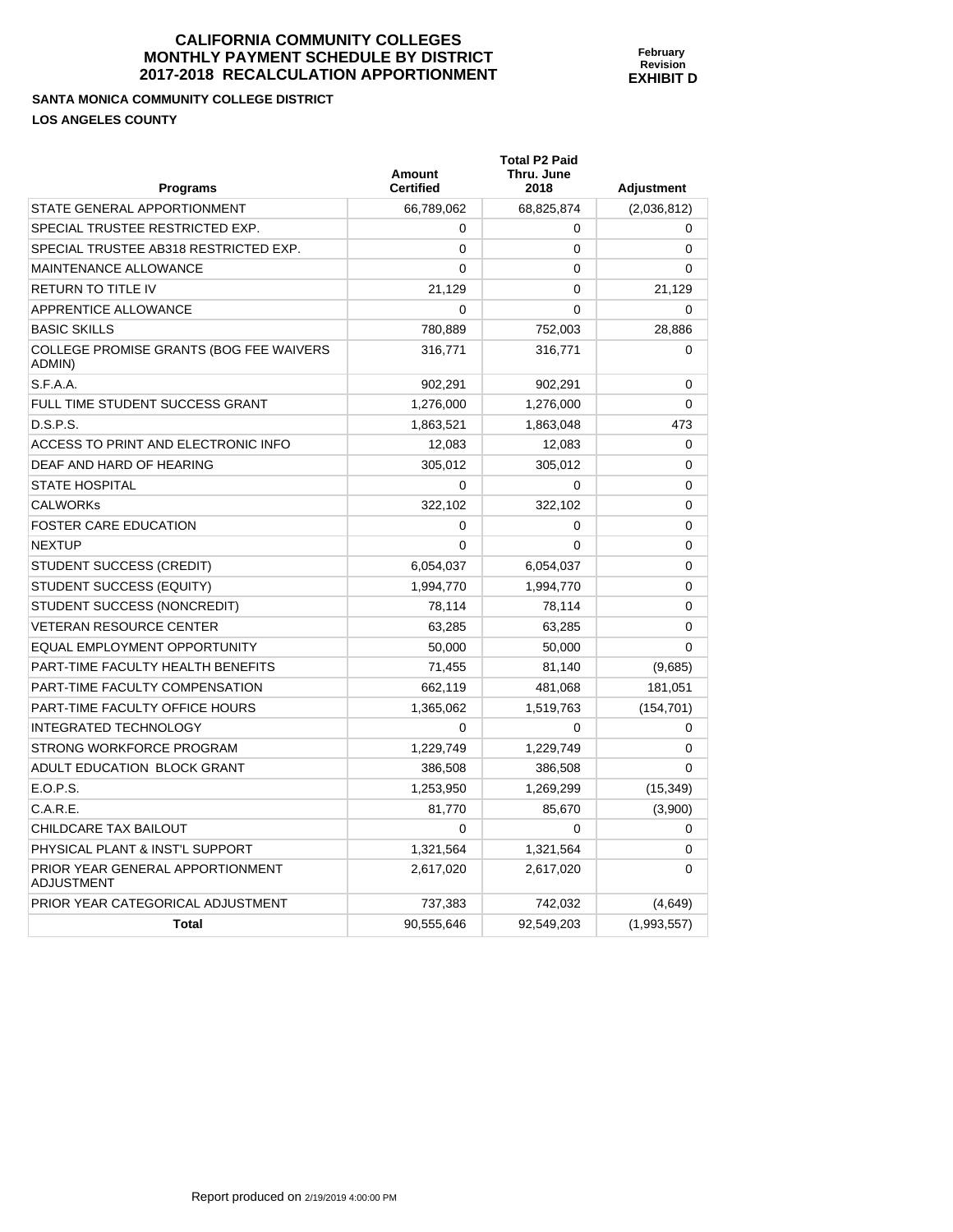# **SEQUOIAS COMMUNITY COLLEGE DISTRICT TULARE COUNTY**

| <b>Programs</b>                                       | <b>Amount</b><br><b>Certified</b> | <b>Total P2 Paid</b><br>Thru. June<br>2018 | <b>Adjustment</b> |
|-------------------------------------------------------|-----------------------------------|--------------------------------------------|-------------------|
| STATE GENERAL APPORTIONMENT                           | 34.202.142                        | 35, 185, 222                               | (983,080)         |
| SPECIAL TRUSTEE RESTRICTED EXP.                       | 0                                 | 0                                          | 0                 |
| SPECIAL TRUSTEE AB318 RESTRICTED EXP.                 | $\Omega$                          | 0                                          | $\mathbf{0}$      |
| MAINTENANCE ALLOWANCE                                 | $\Omega$                          | 0                                          | 0                 |
| <b>RETURN TO TITLE IV</b>                             | $\Omega$                          | 0                                          | 0                 |
| APPRENTICE ALLOWANCE                                  | $\Omega$                          | 0                                          | 0                 |
| <b>BASIC SKILLS</b>                                   | 349,216                           | 336,298                                    | 12,918            |
| COLLEGE PROMISE GRANTS (BOG FEE WAIVERS<br>ADMIN)     | 160.287                           | 160,287                                    | $\mathbf{0}$      |
| S.F.A.A.                                              | 449,128                           | 449,128                                    | 0                 |
| FULL TIME STUDENT SUCCESS GRANT                       | 1,312,000                         | 1,312,000                                  | $\Omega$          |
| D.S.P.S.                                              | 1,101,663                         | 1,101,598                                  | 65                |
| ACCESS TO PRINT AND ELECTRONIC INFO                   | 10,691                            | 10,691                                     | 0                 |
| DEAF AND HARD OF HEARING                              | 0                                 | 0                                          | 0                 |
| <b>STATE HOSPITAL</b>                                 | $\Omega$                          | $\mathbf{0}$                               | $\mathbf{0}$      |
| <b>CALWORKs</b>                                       | 539,617                           | 538,425                                    | 1,192             |
| <b>FOSTER CARE EDUCATION</b>                          | 90.299                            | 92.427                                     | (2, 128)          |
| <b>NEXTUP</b>                                         | $\Omega$                          | $\mathbf{0}$                               | 0                 |
| <b>STUDENT SUCCESS (CREDIT)</b>                       | 3,117,305                         | 3,117,305                                  | 0                 |
| STUDENT SUCCESS (EQUITY)                              | 1,432,894                         | 1,432,894                                  | 0                 |
| STUDENT SUCCESS (NONCREDIT)                           | $\Omega$                          | 0                                          | 0                 |
| <b>VETERAN RESOURCE CENTER</b>                        | 40,606                            | 40,606                                     | 0                 |
| EQUAL EMPLOYMENT OPPORTUNITY                          | 50,000                            | 50,000                                     | 0                 |
| PART-TIME FACULTY HEALTH BENEFITS                     | $\Omega$                          | 0                                          | $\mathbf{0}$      |
| PART-TIME FACULTY COMPENSATION                        | 207,806                           | 252,803                                    | (44, 997)         |
| PART-TIME FACULTY OFFICE HOURS                        | 13.588                            | 15,128                                     | (1, 540)          |
| <b>INTEGRATED TECHNOLOGY</b>                          | $\Omega$                          | $\mathbf{0}$                               | 0                 |
| STRONG WORKFORCE PROGRAM                              | 1,260,669                         | 1,260,669                                  | $\Omega$          |
| ADULT EDUCATION BLOCK GRANT                           | 253,998                           | 253,998                                    | 0                 |
| E.O.P.S.                                              | 412.864                           | 1,237,422                                  | (824, 558)        |
| C.A.R.E.                                              | 235,938                           | 247,188                                    | (11,250)          |
| CHILDCARE TAX BAILOUT                                 | $\Omega$                          | 0                                          | $\Omega$          |
| PHYSICAL PLANT & INST'L SUPPORT                       | 595.902                           | 595.902                                    | $\Omega$          |
| PRIOR YEAR GENERAL APPORTIONMENT<br><b>ADJUSTMENT</b> | (1,349,121)                       | (1,349,121)                                | 0                 |
| PRIOR YEAR CATEGORICAL ADJUSTMENT                     | 1,588                             | 1,645                                      | (57)              |
| <b>Total</b>                                          | 44,489,080                        | 46,342,515                                 | (1,853,435)       |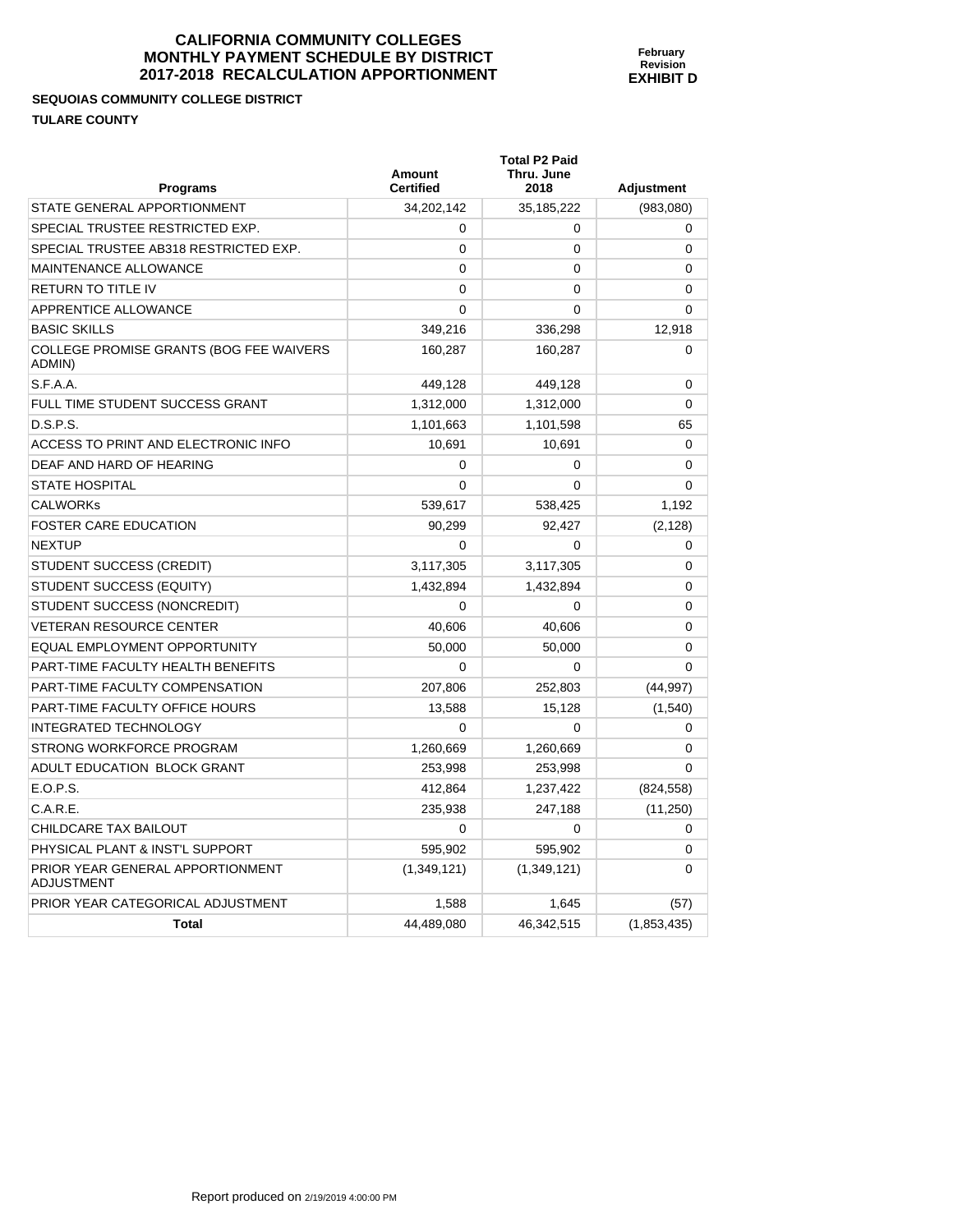#### **SHASTA-TEHAMA-TRINITY COMMUNITY COLLEGE DISTRICT SHASTA COUNTY**

| Programs                                              | Amount<br><b>Certified</b> | <b>Total P2 Paid</b><br>Thru. June<br>2018 | <b>Adjustment</b> |
|-------------------------------------------------------|----------------------------|--------------------------------------------|-------------------|
| STATE GENERAL APPORTIONMENT                           | 17,481,055                 | 18,034,318                                 | (553, 263)        |
| SPECIAL TRUSTEE RESTRICTED EXP.                       | 0                          | 0                                          | 0                 |
| SPECIAL TRUSTEE AB318 RESTRICTED EXP.                 | $\Omega$                   | 0                                          | $\Omega$          |
| <b>MAINTENANCE ALLOWANCE</b>                          | 23,205                     | 0                                          | 23,205            |
| <b>RETURN TO TITLE IV</b>                             | 19,206                     | 0                                          | 19,206            |
| APPRENTICE ALLOWANCE                                  | 0                          | $\Omega$                                   | $\Omega$          |
| <b>BASIC SKILLS</b>                                   | 259.309                    | 249,717                                    | 9.592             |
| COLLEGE PROMISE GRANTS (BOG FEE WAIVERS<br>ADMIN)     | 93,486                     | 93,486                                     | 0                 |
| S.F.A.A.                                              | 290,646                    | 290,646                                    | $\mathbf 0$       |
| FULL TIME STUDENT SUCCESS GRANT                       | 707,500                    | 707,500                                    | $\mathbf 0$       |
| D.S.P.S.                                              | 573,070                    | 573,017                                    | 53                |
| ACCESS TO PRINT AND ELECTRONIC INFO                   | 10,581                     | 10,581                                     | 0                 |
| DEAF AND HARD OF HEARING                              | 30,561                     | 30,561                                     | 0                 |
| <b>STATE HOSPITAL</b>                                 | $\Omega$                   | 0                                          | $\mathbf 0$       |
| <b>CALWORKS</b>                                       | 428.686                    | 414,899                                    | 13,787            |
| <b>FOSTER CARE EDUCATION</b>                          | 96,619                     | 96,152                                     | 467               |
| <b>NEXTUP</b>                                         | 469,321                    | 469,321                                    | 0                 |
| STUDENT SUCCESS (CREDIT)                              | 1,540,435                  | 1,540,435                                  | $\Omega$          |
| STUDENT SUCCESS (EQUITY)                              | 960,851                    | 960,851                                    | 0                 |
| STUDENT SUCCESS (NONCREDIT)                           | $\Omega$                   | $\Omega$                                   | 0                 |
| <b>VETERAN RESOURCE CENTER</b>                        | 49,379                     | 49,379                                     | $\mathbf 0$       |
| <b>EQUAL EMPLOYMENT OPPORTUNITY</b>                   | 50,000                     | 50,000                                     | $\mathbf 0$       |
| PART-TIME FACULTY HEALTH BENEFITS                     | $\Omega$                   | 0                                          | 0                 |
| PART-TIME FACULTY COMPENSATION                        | 178,506                    | 201,013                                    | (22, 507)         |
| PART-TIME FACULTY OFFICE HOURS                        | 31,725                     | 35,320                                     | (3, 595)          |
| <b>INTEGRATED TECHNOLOGY</b>                          | $\Omega$                   | $\Omega$                                   | 0                 |
| <b>STRONG WORKFORCE PROGRAM</b>                       | 923,422                    | 923,422                                    | 0                 |
| ADULT EDUCATION BLOCK GRANT                           | 1,060,696                  | 1,060,696                                  | $\mathbf 0$       |
| E.O.P.S.                                              | 1,102,640                  | 1,102,640                                  | $\Omega$          |
| C.A.R.E.                                              | 154,542                    | 143,292                                    | 11,250            |
| CHILDCARE TAX BAILOUT                                 | $\Omega$                   | $\mathbf 0$                                | 0                 |
| PHYSICAL PLANT & INST'L SUPPORT                       | 443,172                    | 443,172                                    | 0                 |
| PRIOR YEAR GENERAL APPORTIONMENT<br><b>ADJUSTMENT</b> | 1,120,840                  | 1,120,840                                  | $\Omega$          |
| PRIOR YEAR CATEGORICAL ADJUSTMENT                     | 35,983                     | 36,120                                     | (137)             |
| <b>Total</b>                                          | 28,135,436                 | 28,637,378                                 | (501, 942)        |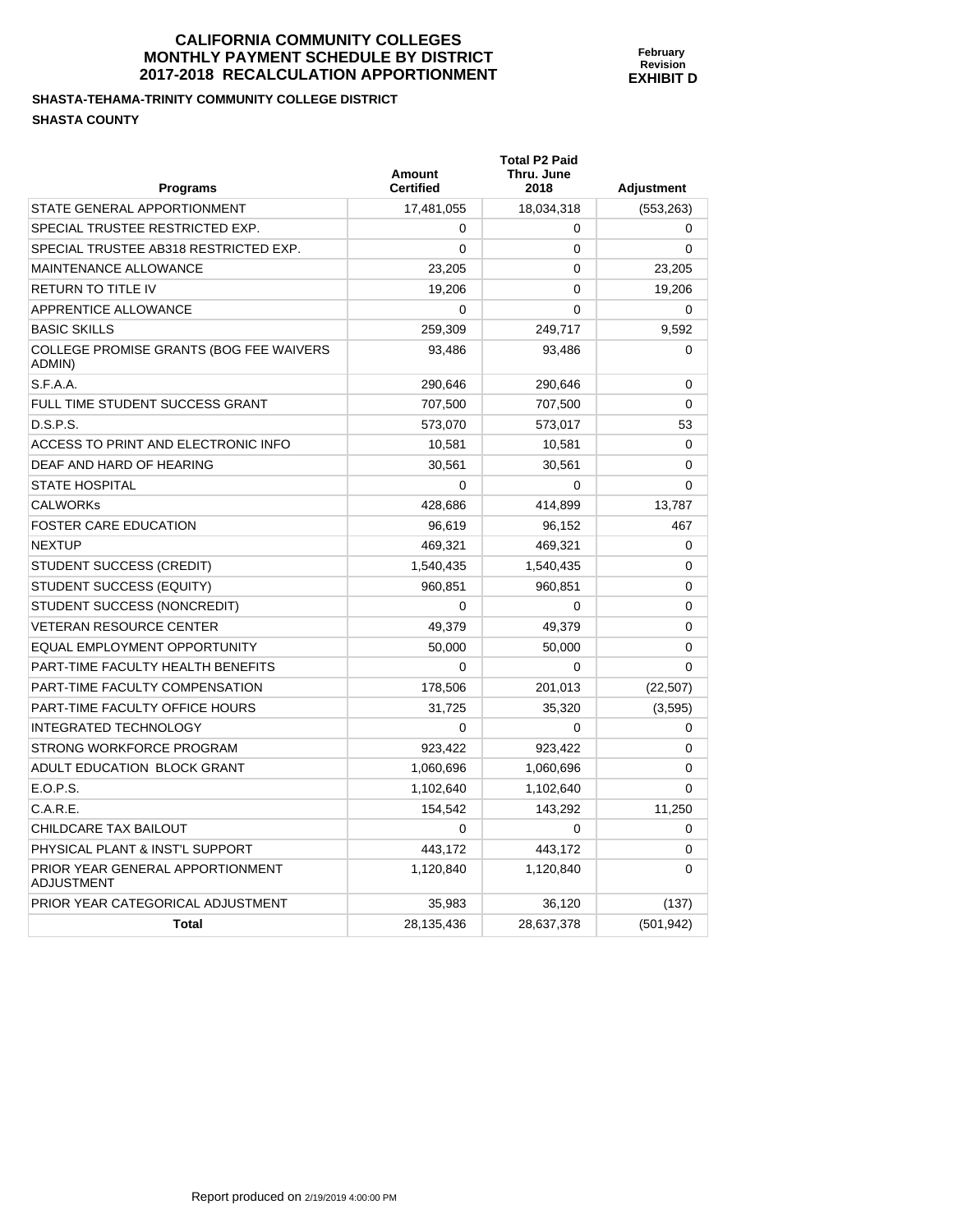## **SIERRA COMMUNITY COLLEGE DISTRICT PLACER COUNTY**

| <b>Programs</b>                                       | <b>Amount</b><br><b>Certified</b> | <b>Total P2 Paid</b><br>Thru. June<br>2018 | <b>Adjustment</b> |
|-------------------------------------------------------|-----------------------------------|--------------------------------------------|-------------------|
| STATE GENERAL APPORTIONMENT                           | 864.734                           | 864,727                                    | 7                 |
| SPECIAL TRUSTEE RESTRICTED EXP.                       | 0                                 | 0                                          | $\mathbf 0$       |
| SPECIAL TRUSTEE AB318 RESTRICTED EXP.                 | $\mathbf{0}$                      | 0                                          | 0                 |
| MAINTENANCE ALLOWANCE                                 | 2.429                             | $\Omega$                                   | 2.429             |
| <b>RETURN TO TITLE IV</b>                             | 0                                 | 0                                          | 0                 |
| APPRENTICE ALLOWANCE                                  | 0                                 | 0                                          | 0                 |
| <b>BASIC SKILLS</b>                                   | 481,782                           | 463,961                                    | 17,821            |
| COLLEGE PROMISE GRANTS (BOG FEE WAIVERS<br>ADMIN)     | 183,423                           | 183,423                                    | 0                 |
| S.F.A.A.                                              | 595,881                           | 595,881                                    | 0                 |
| FULL TIME STUDENT SUCCESS GRANT                       | 961,026                           | 1,059,250                                  | (98, 224)         |
| D.S.P.S.                                              | 894,621                           | 894,355                                    | 266               |
| ACCESS TO PRINT AND ELECTRONIC INFO                   | 11,146                            | 11,146                                     | 0                 |
| DEAF AND HARD OF HEARING                              | 80.408                            | 80,408                                     | 0                 |
| <b>STATE HOSPITAL</b>                                 | 0                                 | $\Omega$                                   | $\Omega$          |
| <b>CALWORKs</b>                                       | 254,895                           | 338,926                                    | (84,031)          |
| <b>FOSTER CARE EDUCATION</b>                          | 60,822                            | 60,822                                     | 0                 |
| <b>NEXTUP</b>                                         | 777,920                           | 784.255                                    | (6, 335)          |
| <b>STUDENT SUCCESS (CREDIT)</b>                       | 3,459,753                         | 3,459,753                                  | 0                 |
| STUDENT SUCCESS (EQUITY)                              | 1,407,076                         | 1,407,076                                  | 0                 |
| STUDENT SUCCESS (NONCREDIT)                           | $\Omega$                          | 0                                          | 0                 |
| <b>VETERAN RESOURCE CENTER</b>                        | 79.058                            | 79,058                                     | 0                 |
| EQUAL EMPLOYMENT OPPORTUNITY                          | 50,000                            | 50,000                                     | 0                 |
| PART-TIME FACULTY HEALTH BENEFITS                     | 0                                 | 0                                          | 0                 |
| PART-TIME FACULTY COMPENSATION                        | 311,398                           | 264.299                                    | 47,099            |
| PART-TIME FACULTY OFFICE HOURS                        | 52.006                            | 0                                          | 52.006            |
| <b>INTEGRATED TECHNOLOGY</b>                          | $\Omega$                          | $\Omega$                                   | 0                 |
| STRONG WORKFORCE PROGRAM                              | 1,656,942                         | 1,656,942                                  | 0                 |
| ADULT EDUCATION BLOCK GRANT                           | $\Omega$                          | 0                                          | $\Omega$          |
| E.O.P.S.                                              | 893.335                           | 905,128                                    | (11, 793)         |
| C.A.R.E.                                              | 185,307                           | 185,307                                    | 0                 |
| CHILDCARE TAX BAILOUT                                 | 0                                 | 0                                          | 0                 |
| PHYSICAL PLANT & INST'L SUPPORT                       | 862,317                           | 862,317                                    | $\Omega$          |
| PRIOR YEAR GENERAL APPORTIONMENT<br><b>ADJUSTMENT</b> | 62,705                            | 62,705                                     | 0                 |
| PRIOR YEAR CATEGORICAL ADJUSTMENT                     | 145,060                           | 145,299                                    | (239)             |
| <b>Total</b>                                          | 14,334,044                        | 14,415,038                                 | (80, 994)         |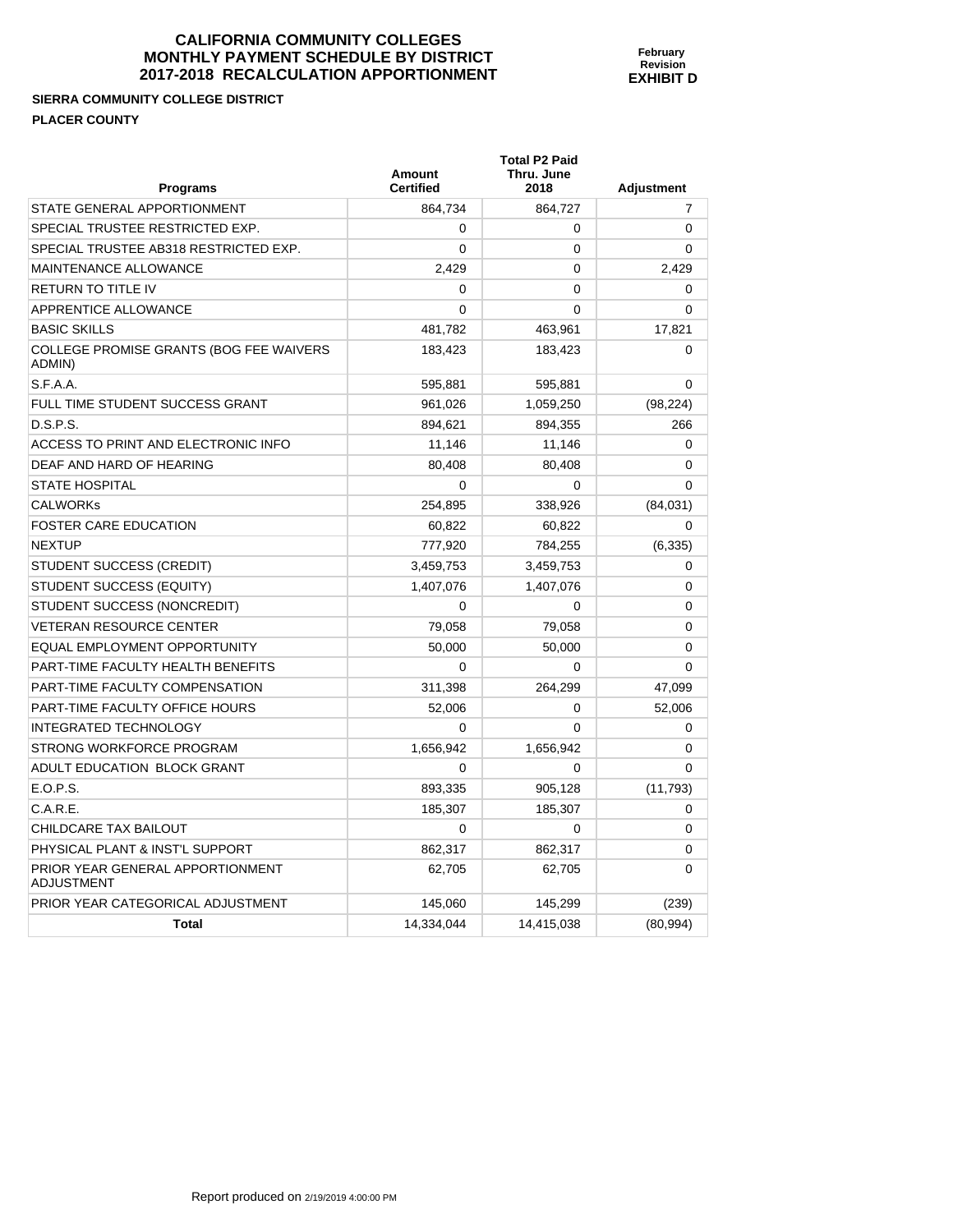# **SISKIYOU COMMUNITY COLLEGE DISTRICT SISKIYOU COUNTY**

| <b>Programs</b>                                          | Amount<br><b>Certified</b> | <b>Total P2 Paid</b><br>Thru. June<br>2018 | <b>Adjustment</b> |
|----------------------------------------------------------|----------------------------|--------------------------------------------|-------------------|
| STATE GENERAL APPORTIONMENT                              | 10,483,978                 | 10,414,236                                 | 69,742            |
| SPECIAL TRUSTEE RESTRICTED EXP.                          | $\Omega$                   | 0                                          | 0                 |
| SPECIAL TRUSTEE AB318 RESTRICTED EXP.                    | $\Omega$                   | 0                                          | $\Omega$          |
| MAINTENANCE ALLOWANCE                                    | 17,326                     | $\mathbf{0}$                               | 17,326            |
| <b>RETURN TO TITLE IV</b>                                | 0                          | $\mathbf{0}$                               | $\Omega$          |
| APPRENTICE ALLOWANCE                                     | 0                          | 0                                          | 0                 |
| <b>BASIC SKILLS</b>                                      | 100,000                    | 100,000                                    | $\Omega$          |
| <b>COLLEGE PROMISE GRANTS (BOG FEE WAIVERS</b><br>ADMIN) | 20,451                     | 20,451                                     | 0                 |
| S.F.A.A.                                                 | 129,138                    | 129,138                                    | 0                 |
| FULL TIME STUDENT SUCCESS GRANT                          | 140,500                    | 140,500                                    | 0                 |
| D.S.P.S.                                                 | 282,440                    | 282,439                                    | 1                 |
| ACCESS TO PRINT AND ELECTRONIC INFO                      | 10,253                     | 10,253                                     | 0                 |
| DEAF AND HARD OF HEARING                                 | 0                          | 0                                          | 0                 |
| <b>STATE HOSPITAL</b>                                    | $\Omega$                   | $\mathbf{0}$                               | 0                 |
| <b>CALWORKs</b>                                          | 53,017                     | 69,658                                     | (16, 641)         |
| <b>FOSTER CARE EDUCATION</b>                             | 48,701                     | 55,702                                     | (7,001)           |
| <b>NEXTUP</b>                                            | 0                          | 0                                          | 0                 |
| STUDENT SUCCESS (CREDIT)                                 | 465,398                    | 465,398                                    | 0                 |
| STUDENT SUCCESS (EQUITY)                                 | 277,705                    | 277,705                                    | 0                 |
| STUDENT SUCCESS (NONCREDIT)                              | 0                          | 0                                          | 0                 |
| <b>VETERAN RESOURCE CENTER</b>                           | 12,514                     | 12,514                                     | 0                 |
| EQUAL EMPLOYMENT OPPORTUNITY                             | 50,000                     | 50,000                                     | 0                 |
| PART-TIME FACULTY HEALTH BENEFITS                        | 0                          | 0                                          | 0                 |
| PART-TIME FACULTY COMPENSATION                           | 102,811                    | 102,286                                    | 525               |
| PART-TIME FACULTY OFFICE HOURS                           | 11,289                     | 12,568                                     | (1,279)           |
| <b>INTEGRATED TECHNOLOGY</b>                             | 0                          | 0                                          | 0                 |
| STRONG WORKFORCE PROGRAM                                 | 310,593                    | 310,593                                    | 0                 |
| ADULT EDUCATION BLOCK GRANT                              | 900,917                    | 900,917                                    | 0                 |
| E.O.P.S.                                                 | 422,683                    | 412,864                                    | 9,819             |
| C.A.R.E.                                                 | 53,699                     | 68,984                                     | (15, 285)         |
| CHILDCARE TAX BAILOUT                                    | 0                          | 0                                          | 0                 |
| PHYSICAL PLANT & INST'L SUPPORT                          | 165,986                    | 165,986                                    | 0                 |
| PRIOR YEAR GENERAL APPORTIONMENT<br><b>ADJUSTMENT</b>    | 89,348                     | 89,348                                     | 0                 |
| PRIOR YEAR CATEGORICAL ADJUSTMENT                        | (81, 793)                  | (81, 747)                                  | (46)              |
| Total                                                    | 14,066,954                 | 14,009,793                                 | 57,161            |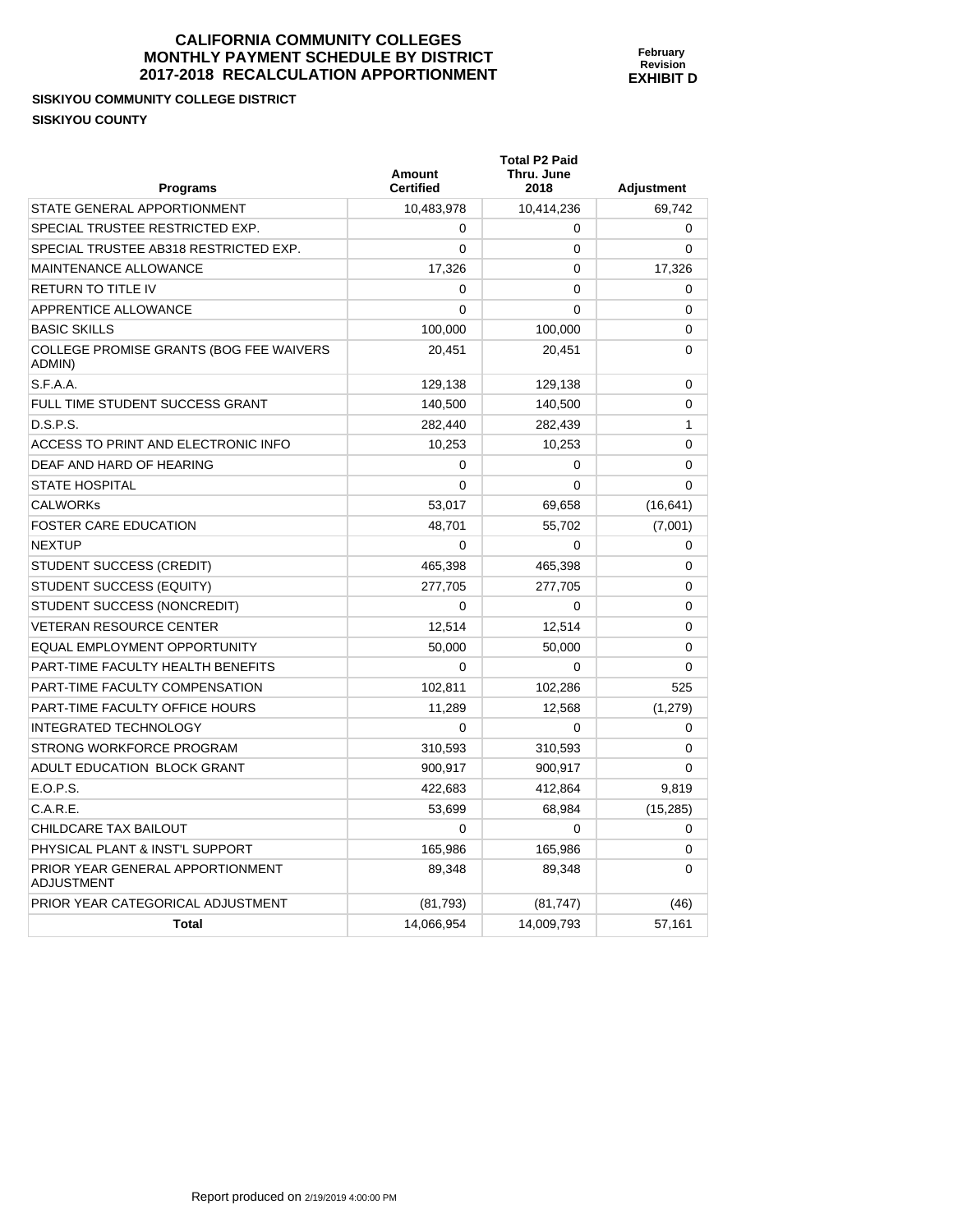**Total P2 Paid** 

# **SOLANO COMMUNITY COLLEGE DISTRICT SOLANO COUNTY**

| <b>Programs</b>                                       | <b>Amount</b><br><b>Certified</b> | Thru. June<br>2018 | <b>Adjustment</b> |
|-------------------------------------------------------|-----------------------------------|--------------------|-------------------|
| STATE GENERAL APPORTIONMENT                           | 19,432,763                        | 21,003,254         | (1,570,491)       |
| SPECIAL TRUSTEE RESTRICTED EXP.                       | $\Omega$                          | $\Omega$           | $\Omega$          |
| SPECIAL TRUSTEE AB318 RESTRICTED EXP.                 | 0                                 | $\mathbf 0$        | 0                 |
| MAINTENANCE ALLOWANCE                                 | $\Omega$                          | 0                  | 0                 |
| <b>RETURN TO TITLE IV</b>                             | 9,077                             | 0                  | 9,077             |
| APPRENTICE ALLOWANCE                                  | 0                                 | $\Omega$           | 0                 |
| <b>BASIC SKILLS</b>                                   | 315,721                           | 304,042            | 11,679            |
| COLLEGE PROMISE GRANTS (BOG FEE WAIVERS<br>ADMIN)     | 102,805                           | 102,805            | 0                 |
| S.F.A.A.                                              | 349,697                           | 349,697            | 0                 |
| FULL TIME STUDENT SUCCESS GRANT                       | 221,500                           | 187,500            | 34,000            |
| D.S.P.S.                                              | 511,463                           | 511,364            | 99                |
| ACCESS TO PRINT AND ELECTRONIC INFO                   | 10,648                            | 10,648             | $\Omega$          |
| DEAF AND HARD OF HEARING                              | 41,394                            | 41,394             | 0                 |
| <b>STATE HOSPITAL</b>                                 | 0                                 | 0                  | 0                 |
| <b>CALWORKs</b>                                       | 236,368                           | 234,895            | 1,473             |
| <b>FOSTER CARE EDUCATION</b>                          | 104,120                           | 105,059            | (939)             |
| <b>NEXTUP</b>                                         | $\Omega$                          | $\Omega$           | 0                 |
| STUDENT SUCCESS (CREDIT)                              | 1,643,149                         | 1,643,149          | 0                 |
| STUDENT SUCCESS (EQUITY)                              | 1,004,624                         | 1,004,624          | $\Omega$          |
| STUDENT SUCCESS (NONCREDIT)                           | $\mathbf 0$                       | $\mathbf 0$        | 0                 |
| <b>VETERAN RESOURCE CENTER</b>                        | 59,365                            | 59,365             | 0                 |
| EQUAL EMPLOYMENT OPPORTUNITY                          | 50,000                            | 50,000             | $\mathbf 0$       |
| PART-TIME FACULTY HEALTH BENEFITS                     | 34                                | $\Omega$           | 34                |
| PART-TIME FACULTY COMPENSATION                        | 211,074                           | 185,582            | 25,492            |
| PART-TIME FACULTY OFFICE HOURS                        | 55,042                            | $\mathbf 0$        | 55,042            |
| <b>INTEGRATED TECHNOLOGY</b>                          | $\Omega$                          | $\Omega$           | 0                 |
| STRONG WORKFORCE PROGRAM                              | 1,637,821                         | 1,637,821          | 0                 |
| ADULT EDUCATION BLOCK GRANT                           | 38,010                            | 38,010             | 0                 |
| E.O.P.S.                                              | 479,577                           | 479,577            | 0                 |
| C.A.R.E.                                              | 72,792                            | 72,792             | 0                 |
| CHILDCARE TAX BAILOUT                                 | 0                                 | $\mathbf 0$        | 0                 |
| PHYSICAL PLANT & INST'L SUPPORT                       | 445,219                           | 445,219            | 0                 |
| PRIOR YEAR GENERAL APPORTIONMENT<br><b>ADJUSTMENT</b> | (678, 108)                        | (678, 108)         | 0                 |
| PRIOR YEAR CATEGORICAL ADJUSTMENT                     | 38,290                            | 38,540             | (250)             |
| <b>Total</b>                                          | 26,392,445                        | 27,827,229         | (1,434,784)       |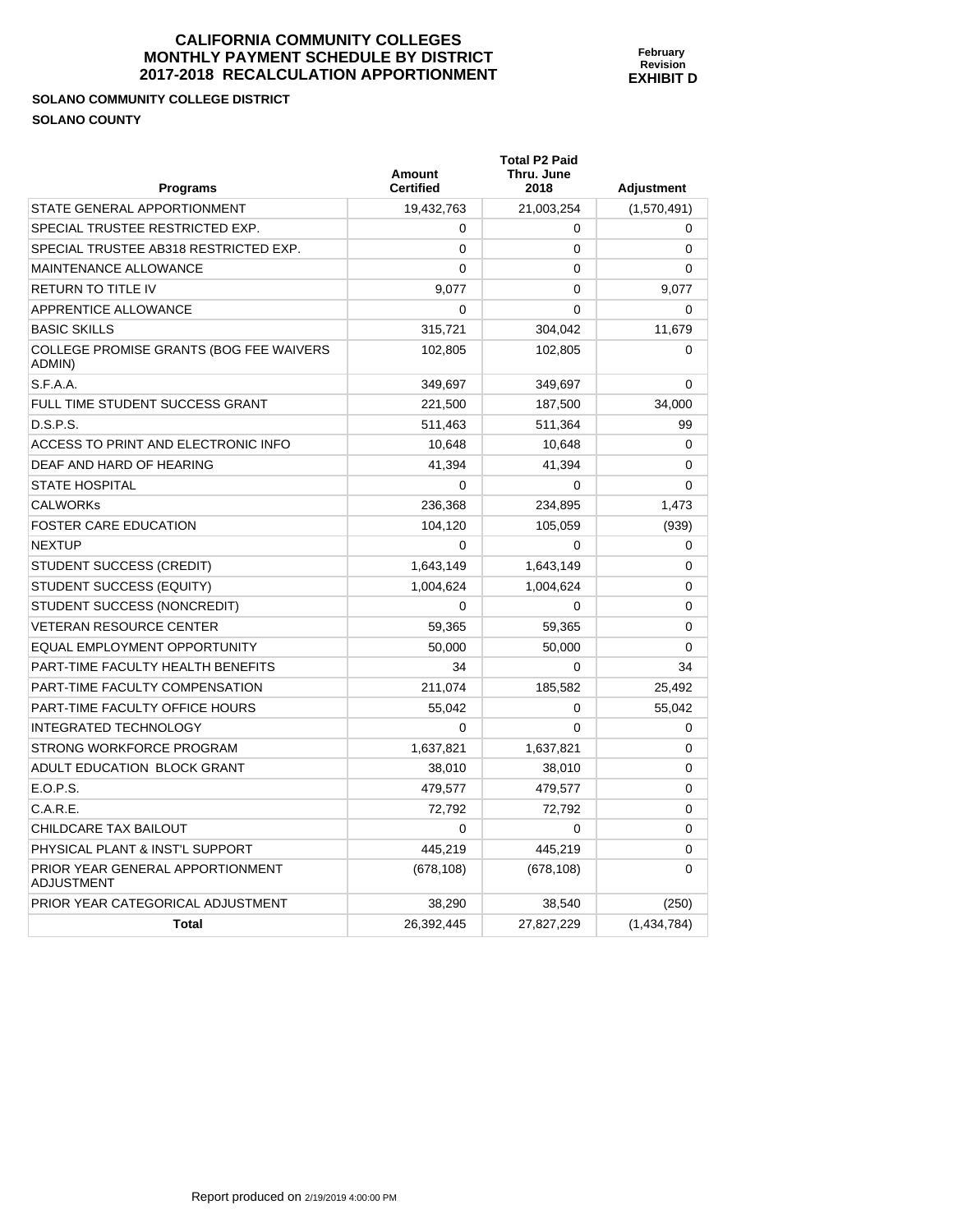# **SONOMA COMMUNITY COLLEGE DISTRICT SONOMA COUNTY**

| <b>Programs</b>                                       | <b>Amount</b><br><b>Certified</b> | <b>Total P2 Paid</b><br>Thru. June<br>2018 | <b>Adjustment</b> |
|-------------------------------------------------------|-----------------------------------|--------------------------------------------|-------------------|
| STATE GENERAL APPORTIONMENT                           | 26,339,802                        | 28,540,626                                 | (2,200,824)       |
| SPECIAL TRUSTEE RESTRICTED EXP.                       | $\Omega$                          | 0                                          | $\Omega$          |
| SPECIAL TRUSTEE AB318 RESTRICTED EXP.                 | $\Omega$                          | 0                                          | $\Omega$          |
| <b>MAINTENANCE ALLOWANCE</b>                          | 3,409                             | 0                                          | 3,409             |
| <b>RETURN TO TITLE IV</b>                             | 0                                 | $\Omega$                                   | 0                 |
| APPRENTICE ALLOWANCE                                  | 147,536                           | 143,000                                    | 4,536             |
| <b>BASIC SKILLS</b>                                   | 462,509                           | 445,401                                    | 17,108            |
| COLLEGE PROMISE GRANTS (BOG FEE WAIVERS<br>ADMIN)     | 179,495                           | 179,495                                    | $\Omega$          |
| S.F.A.A.                                              | 634,464                           | 634,464                                    | 0                 |
| FULL TIME STUDENT SUCCESS GRANT                       | 396,500                           | 396,500                                    | $\Omega$          |
| D.S.P.S.                                              | 2,687,547                         | 2,687,219                                  | 328               |
| ACCESS TO PRINT AND ELECTRONIC INFO                   | 11,773                            | 11,773                                     | 0                 |
| DEAF AND HARD OF HEARING                              | 205,860                           | 205,860                                    | 0                 |
| <b>STATE HOSPITAL</b>                                 | $\Omega$                          | $\Omega$                                   | 0                 |
| <b>CALWORKS</b>                                       | 631,955                           | 561,007                                    | 70,948            |
| <b>FOSTER CARE EDUCATION</b>                          | 82.300                            | 82,300                                     | 0                 |
| <b>NEXTUP</b>                                         | 724,105                           | 724,105                                    | 0                 |
| STUDENT SUCCESS (CREDIT)                              | 2,948,692                         | 2,948,692                                  | $\Omega$          |
| STUDENT SUCCESS (EQUITY)                              | 2,048,546                         | 2,048,546                                  | 0                 |
| STUDENT SUCCESS (NONCREDIT)                           | 420,267                           | 420,267                                    | 0                 |
| <b>VETERAN RESOURCE CENTER</b>                        | 55,632                            | 55,632                                     | 0                 |
| EQUAL EMPLOYMENT OPPORTUNITY                          | 50,000                            | 50,000                                     | $\Omega$          |
| PART-TIME FACULTY HEALTH BENEFITS                     | 11,251                            | 12,776                                     | (1,525)           |
| PART-TIME FACULTY COMPENSATION                        | 396,107                           | 346,894                                    | 49,213            |
| PART-TIME FACULTY OFFICE HOURS                        | 1,172,751                         | 1,305,657                                  | (132,906)         |
| <b>INTEGRATED TECHNOLOGY</b>                          | $\Omega$                          | $\Omega$                                   | 0                 |
| STRONG WORKFORCE PROGRAM                              | 2,430,841                         | 2,430,841                                  | 0                 |
| ADULT EDUCATION BLOCK GRANT                           | 914,377                           | 914,377                                    | 0                 |
| E.O.P.S.                                              | 866,915                           | 866,915                                    | $\Omega$          |
| C.A.R.E.                                              | 66,541                            | 81,747                                     | (15,206)          |
| CHILDCARE TAX BAILOUT                                 | $\mathbf{0}$                      | $\Omega$                                   | 0                 |
| PHYSICAL PLANT & INST'L SUPPORT                       | 1,031,818                         | 1,031,818                                  | 0                 |
| PRIOR YEAR GENERAL APPORTIONMENT<br><b>ADJUSTMENT</b> | (212, 727)                        | (212, 727)                                 | $\Omega$          |
| PRIOR YEAR CATEGORICAL ADJUSTMENT                     | 356,635                           | 367,400                                    | (10, 765)         |
| <b>Total</b>                                          | 45,064,901                        | 47,280,585                                 | (2,215,684)       |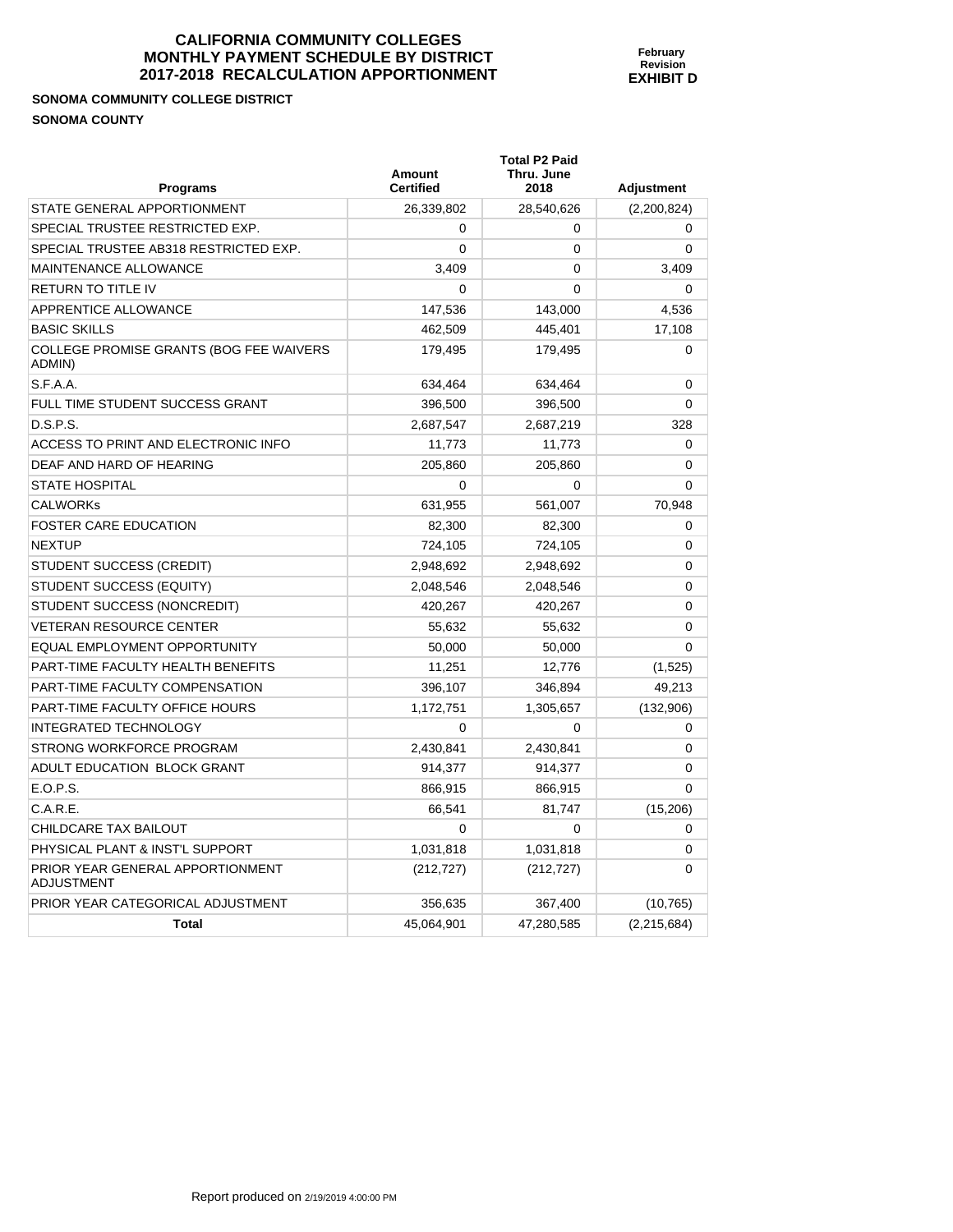# **SOUTH ORANGE COUNTY COMMUNITY COLLEGE DISTRICT ORANGE COUNTY**

| <b>Programs</b>                                       | Amount<br><b>Certified</b> | <b>Total P2 Paid</b><br>Thru. June<br>2018 | Adjustment   |
|-------------------------------------------------------|----------------------------|--------------------------------------------|--------------|
| STATE GENERAL APPORTIONMENT                           | 1,337,382                  | 1,337,371                                  | 11           |
| SPECIAL TRUSTEE RESTRICTED EXP.                       | 0                          | 0                                          | 0            |
| SPECIAL TRUSTEE AB318 RESTRICTED EXP.                 | $\Omega$                   | 0                                          | $\Omega$     |
| <b>MAINTENANCE ALLOWANCE</b>                          | 0                          | $\mathbf{0}$                               | $\Omega$     |
| <b>RETURN TO TITLE IV</b>                             | 16,139                     | 0                                          | 16,139       |
| APPRENTICE ALLOWANCE                                  | 0                          | 0                                          | $\Omega$     |
| <b>BASIC SKILLS</b>                                   | 729,038                    | 702,069                                    | 26,969       |
| COLLEGE PROMISE GRANTS (BOG FEE WAIVERS<br>ADMIN)     | 269,417                    | 269,417                                    | $\Omega$     |
| S.F.A.A.                                              | 860,078                    | 860,078                                    | 0            |
| FULL TIME STUDENT SUCCESS GRANT                       | 927,305                    | 927,305                                    | 0            |
| D.S.P.S.                                              | 2,908,968                  | 2,908,684                                  | 284          |
| ACCESS TO PRINT AND ELECTRONIC INFO                   | 22,644                     | 22,644                                     | 0            |
| DEAF AND HARD OF HEARING                              | 61,123                     | 61,123                                     | 0            |
| <b>STATE HOSPITAL</b>                                 | 0                          | 0                                          | $\Omega$     |
| <b>CALWORKS</b>                                       | 444,871                    | 444,871                                    | $\Omega$     |
| <b>FOSTER CARE EDUCATION</b>                          | 120,813                    | 120,813                                    | 0            |
| <b>NEXTUP</b>                                         | 0                          | $\Omega$                                   | $\mathbf{0}$ |
| STUDENT SUCCESS (CREDIT)                              | 7,170,672                  | 7,170,672                                  | $\Omega$     |
| STUDENT SUCCESS (EQUITY)                              | 1,903,275                  | 1,903,275                                  | 0            |
| STUDENT SUCCESS (NONCREDIT)                           | 272,034                    | 272,034                                    | $\Omega$     |
| <b>VETERAN RESOURCE CENTER</b>                        | 130.863                    | 130,863                                    | $\mathbf{0}$ |
| <b>EQUAL EMPLOYMENT OPPORTUNITY</b>                   | 50,000                     | 50,000                                     | 0            |
| PART-TIME FACULTY HEALTH BENEFITS                     | 16,696                     | 18,959                                     | (2,263)      |
| PART-TIME FACULTY COMPENSATION                        | 571,025                    | 572,131                                    | (1, 106)     |
| PART-TIME FACULTY OFFICE HOURS                        | 843,776                    | 939,400                                    | (95, 624)    |
| <b>INTEGRATED TECHNOLOGY</b>                          | 0                          | $\Omega$                                   | 0            |
| STRONG WORKFORCE PROGRAM                              | 3,060,856                  | 3,060,856                                  | 0            |
| ADULT EDUCATION BLOCK GRANT                           | 4,579,171                  | 4,579,171                                  | $\mathbf{0}$ |
| E.O.P.S.                                              | 1,115,333                  | 1,621,994                                  | (506, 661)   |
| C.A.R.E.                                              | 141,110                    | 131,110                                    | 10,000       |
| <b>CHILDCARE TAX BAILOUT</b>                          | $\Omega$                   | $\Omega$                                   | 0            |
| PHYSICAL PLANT & INST'L SUPPORT                       | 1,681,749                  | 1,681,749                                  | 0            |
| PRIOR YEAR GENERAL APPORTIONMENT<br><b>ADJUSTMENT</b> | (187, 492)                 | (187, 492)                                 | 0            |
| PRIOR YEAR CATEGORICAL ADJUSTMENT                     | (242, 495)                 | (238, 635)                                 | (3,860)      |
| <b>Total</b>                                          | 28,804,351                 | 29,360,462                                 | (556, 111)   |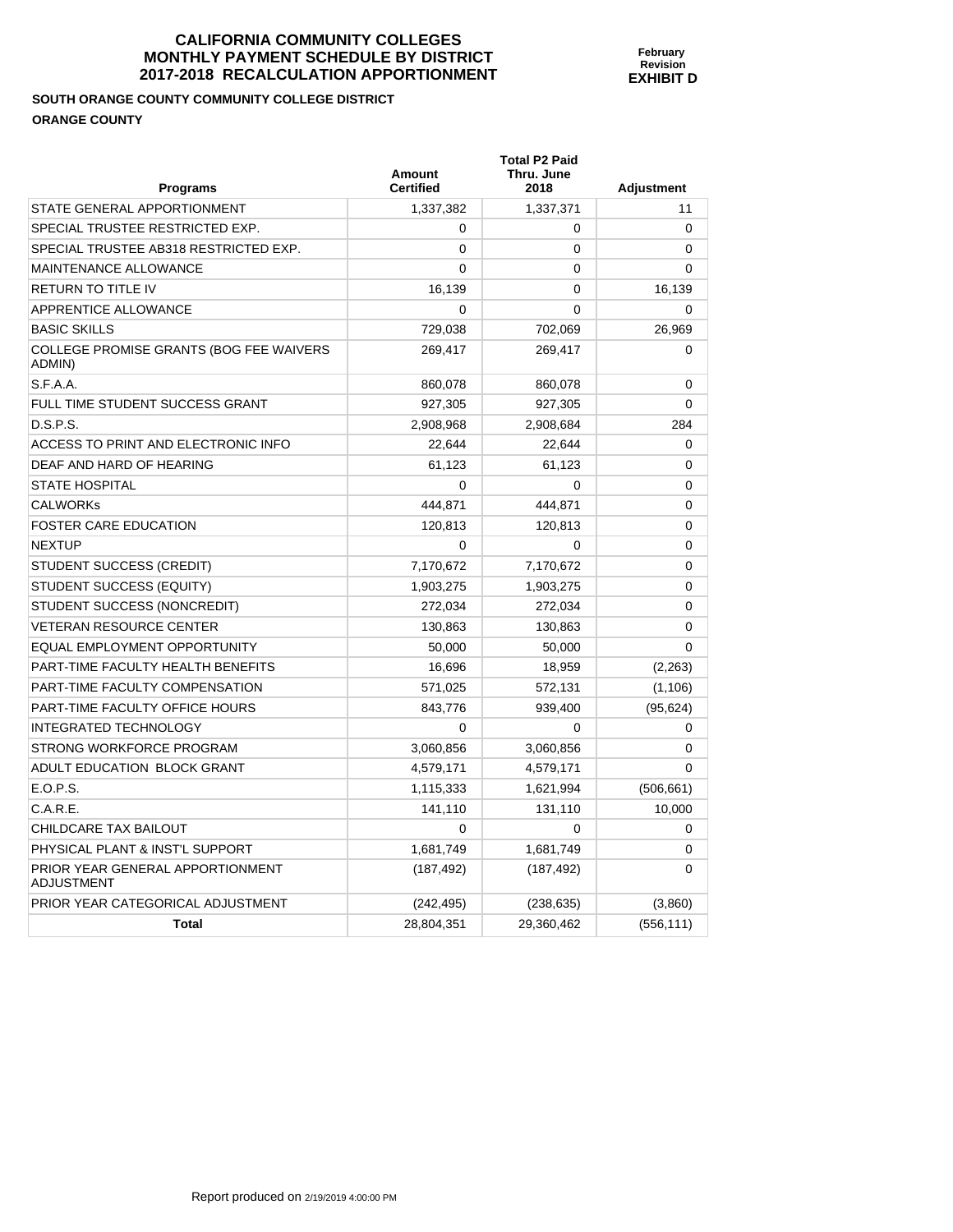**SOUTHWESTERN COMMUNITY COLLEGE DISTRICT SAN DIEGO COUNTY** 

PRIOR YEAR GENERAL APPORTIONMENT

ADJUSTMENT

| Programs                                          | <b>Amount</b><br><b>Certified</b> | Thru. June<br>2018 | <b>Adjustment</b> |
|---------------------------------------------------|-----------------------------------|--------------------|-------------------|
| STATE GENERAL APPORTIONMENT                       | 47,669,919                        | 47,631,476         | 38,443            |
| SPECIAL TRUSTEE RESTRICTED EXP.                   | 0                                 | 0                  | 0                 |
| SPECIAL TRUSTEE AB318 RESTRICTED EXP.             | 0                                 | 0                  | $\Omega$          |
| <b>MAINTENANCE ALLOWANCE</b>                      | 0                                 | 0                  | 0                 |
| RETURN TO TITLE IV                                | 7,531                             | 0                  | 7,531             |
| <b>APPRENTICE ALLOWANCE</b>                       | 0                                 | 0                  | $\Omega$          |
| <b>BASIC SKILLS</b>                               | 703,439                           | 677,418            | 26,021            |
| COLLEGE PROMISE GRANTS (BOG FEE WAIVERS<br>ADMIN) | 262,833                           | 262,833            | 0                 |
| S.F.A.A.                                          | 654,626                           | 654,626            | $\Omega$          |
| FULL TIME STUDENT SUCCESS GRANT                   | 1,314,000                         | 1,314,000          | $\Omega$          |
| D.S.P.S.                                          | 1,944,150                         | 1,944,072          | 78                |
| ACCESS TO PRINT AND ELECTRONIC INFO               | 11,217                            | 11,217             | $\Omega$          |
| DEAF AND HARD OF HEARING                          | 113,892                           | 113,892            | 0                 |
| <b>STATE HOSPITAL</b>                             | 0                                 | 0                  | $\Omega$          |
| <b>CALWORKs</b>                                   | 459,698                           | 489,723            | (30, 025)         |
| <b>FOSTER CARE EDUCATION</b>                      | 0                                 | 0                  | $\Omega$          |
| <b>NEXTUP</b>                                     | 0                                 | 0                  | $\Omega$          |
| STUDENT SUCCESS (CREDIT)                          | 3,262,591                         | 3,262,591          | 0                 |
| STUDENT SUCCESS (EQUITY)                          | 1,879,843                         | 1,879,843          | $\Omega$          |
| STUDENT SUCCESS (NONCREDIT)                       | 54,563                            | 54,563             | $\Omega$          |
| <b>VETERAN RESOURCE CENTER</b>                    | 117,788                           | 117,788            | $\Omega$          |
| EQUAL EMPLOYMENT OPPORTUNITY                      | 50,000                            | 50,000             | $\Omega$          |
| PART-TIME FACULTY HEALTH BENEFITS                 | 3,848                             | 4,370              | (522)             |
| <b>PART-TIME FACULTY COMPENSATION</b>             | 273,610                           | 331,943            | (58, 333)         |
| PART-TIME FACULTY OFFICE HOURS                    | 68,088                            | 75,804             | (7, 716)          |
| <b>INTEGRATED TECHNOLOGY</b>                      | 0                                 | 0                  | 0                 |
| STRONG WORKFORCE PROGRAM                          | 1,691,720                         | 1,691,720          | 0                 |
| ADULT EDUCATION BLOCK GRANT                       | 0                                 | 0                  | $\Omega$          |
| E.O.P.S.                                          | 2,387,201                         | 2,391,981          | (4,780)           |
| C.A.R.E.                                          | 208,507                           | 208,507            | 0                 |
| CHILDCARE TAX BAILOUT                             | 0                                 | 0                  | 0                 |

PHYSICAL PLANT & INST'L SUPPORT  $959,977$  959,977 0

PRIOR YEAR CATEGORICAL ADJUSTMENT (33,157) (32,885) (32,885) (272)

**Total 65,134,200 65,163,775** (29,575)

**February Revision EXHIBIT D** 

**Total P2 Paid** 

1,068,316 1,068,316 0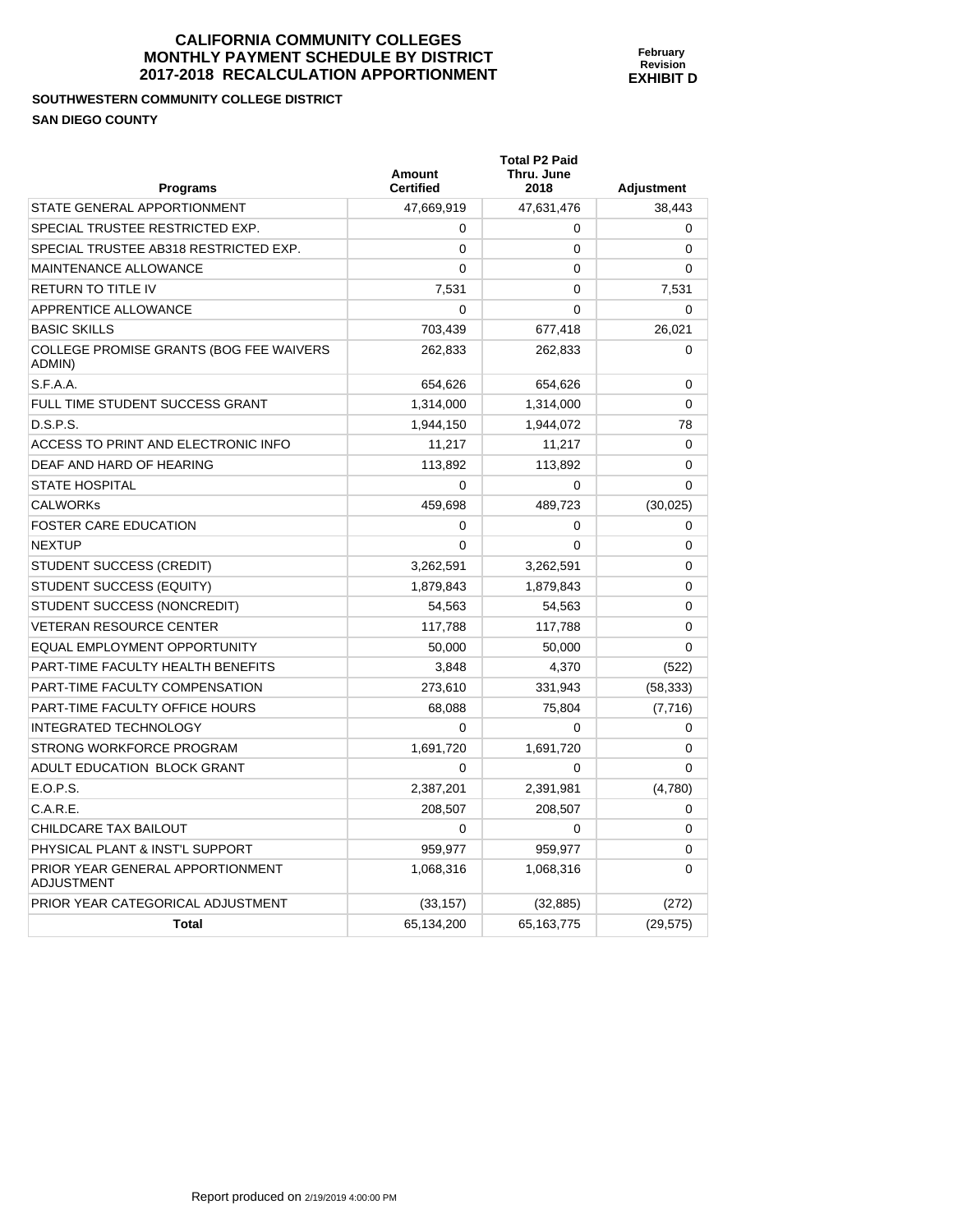**STATE CENTER COMMUNITY COLLEGE DISTRICT FRESNO COUNTY** 

| <b>Programs</b>                                       | <b>Amount</b><br><b>Certified</b> | Thru. June<br>2018 | <b>Adjustment</b> |
|-------------------------------------------------------|-----------------------------------|--------------------|-------------------|
| STATE GENERAL APPORTIONMENT                           | 100,654,952                       | 95,933,636         | 4,721,316         |
| SPECIAL TRUSTEE RESTRICTED EXP.                       | 0                                 | 0                  | 0                 |
| SPECIAL TRUSTEE AB318 RESTRICTED EXP.                 | 0                                 | 0                  | 0                 |
| MAINTENANCE ALLOWANCE                                 | 0                                 | 0                  | 0                 |
| <b>RETURN TO TITLE IV</b>                             | 6,629                             | $\mathbf 0$        | 6,629             |
| APPRENTICE ALLOWANCE                                  | 72,090                            | 64,481             | 7,609             |
| <b>BASIC SKILLS</b>                                   | 1,787,158                         | 1,724,749          | 62,409            |
| COLLEGE PROMISE GRANTS (BOG FEE WAIVERS<br>ADMIN)     | 505,795                           | 505,795            | 0                 |
| S.F.A.A.                                              | 1,570,777                         | 1,570,777          | 0                 |
| FULL TIME STUDENT SUCCESS GRANT                       | 3,358,161                         | 3,356,161          | 2,000             |
| D.S.P.S.                                              | 3,551,044                         | 3,551,029          | 15                |
| ACCESS TO PRINT AND ELECTRONIC INFO                   | 32,620                            | 32,620             | 0                 |
| DEAF AND HARD OF HEARING                              | 0                                 | 0                  | 0                 |
| <b>STATE HOSPITAL</b>                                 | 0                                 | 0                  | 0                 |
| <b>CALWORKs</b>                                       | 1,542,966                         | 1,584,693          | (41, 727)         |
| <b>FOSTER CARE EDUCATION</b>                          | 81,054                            | 81,496             | (442)             |
| <b>NEXTUP</b>                                         | 965,876                           | 1,009,746          | (43, 870)         |
| STUDENT SUCCESS (CREDIT)                              | 7,554,055                         | 7,554,055          | 0                 |
| STUDENT SUCCESS (EQUITY)                              | 4,248,299                         | 4,248,299          | $\mathbf 0$       |
| STUDENT SUCCESS (NONCREDIT)                           | 28,525                            | 28,525             | $\Omega$          |
| <b>VETERAN RESOURCE CENTER</b>                        | 132,738                           | 132,738            | $\Omega$          |
| EQUAL EMPLOYMENT OPPORTUNITY                          | 50,000                            | 50,000             | 0                 |
| PART-TIME FACULTY HEALTH BENEFITS                     | 3,599                             | 4,086              | (487)             |
| PART-TIME FACULTY COMPENSATION                        | 637,305                           | 571,265            | 66,040            |
| PART-TIME FACULTY OFFICE HOURS                        | 0                                 | 0                  | 0                 |
| <b>INTEGRATED TECHNOLOGY</b>                          | 0                                 | 0                  | 0                 |
| STRONG WORKFORCE PROGRAM                              | 13,990,871                        | 13,990,871         | 0                 |
| ADULT EDUCATION BLOCK GRANT                           | 14,282,751                        | 14,282,751         | $\Omega$          |
| E.O.P.S.                                              | 3,745,647                         | 3,503,080          | 242,567           |
| C.A.R.E.                                              | 459,752                           | 466,065            | (6,313)           |
| CHILDCARE TAX BAILOUT                                 | 0                                 | $\mathbf 0$        | 0                 |
| PHYSICAL PLANT & INST'L SUPPORT                       | 1,813,833                         | 1,813,833          | 0                 |
| PRIOR YEAR GENERAL APPORTIONMENT<br><b>ADJUSTMENT</b> | (2,001,176)                       | (2,001,176)        | 0                 |
| PRIOR YEAR CATEGORICAL ADJUSTMENT                     | (603,646)                         | (602, 481)         | (1, 165)          |

**Total** 158,471,675 153,457,094 5,014,581

**Total P2 Paid**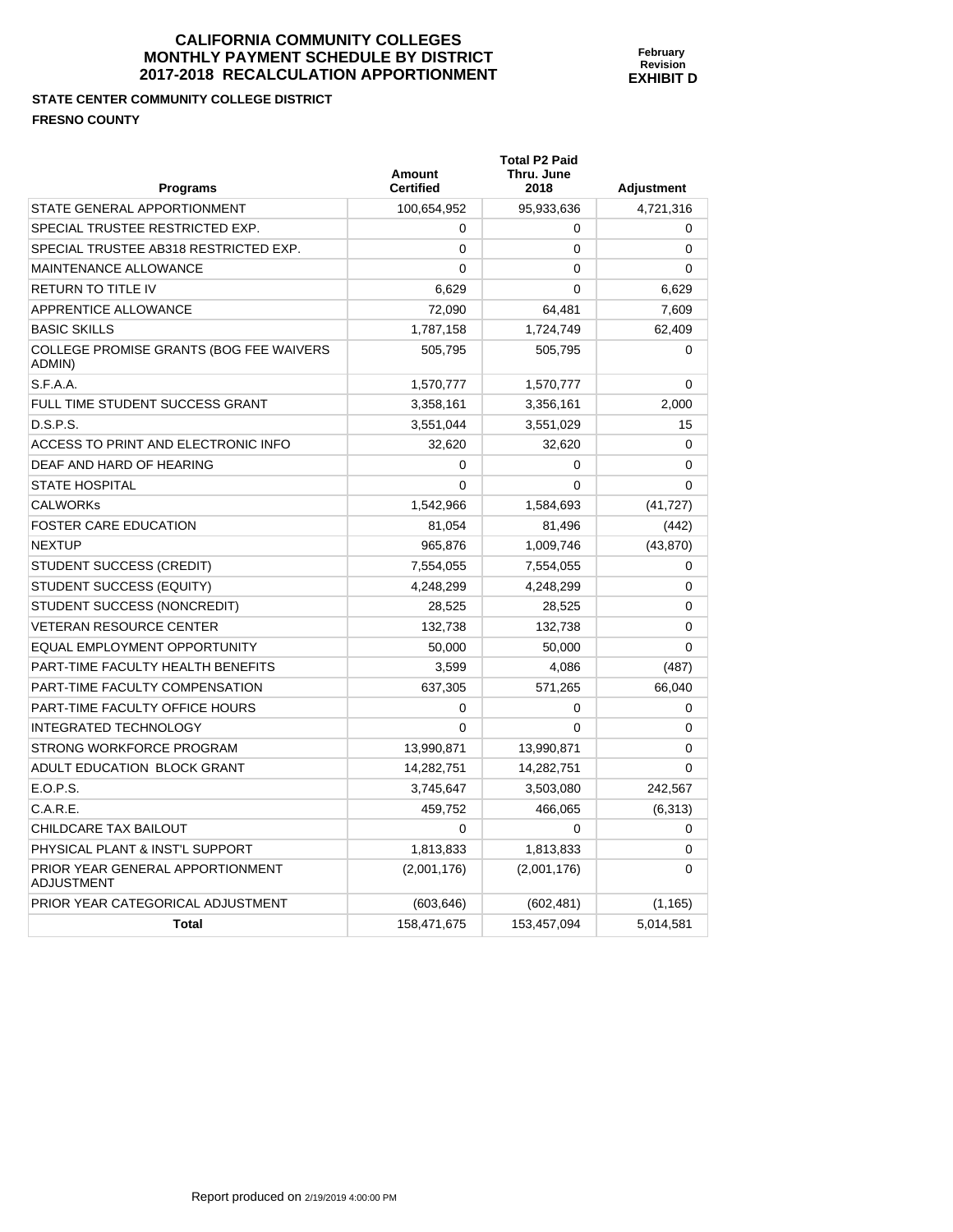**Total P2 Paid** 

**VENTURA COMMUNITY COLLEGE DISTRICT VENTURA COUNTY** 

| <b>Programs</b>                                       | Amount<br><b>Certified</b> | Thru. June<br>2018 | <b>Adjustment</b> |
|-------------------------------------------------------|----------------------------|--------------------|-------------------|
| STATE GENERAL APPORTIONMENT                           | 53,854,470                 | 47,695,147         | 6,159,323         |
| SPECIAL TRUSTEE RESTRICTED EXP.                       | $\mathbf 0$                | 0                  | 0                 |
| SPECIAL TRUSTEE AB318 RESTRICTED EXP.                 | 0                          | 0                  | 0                 |
| MAINTENANCE ALLOWANCE                                 | 0                          | 0                  | 0                 |
| <b>RETURN TO TITLE IV</b>                             | $\mathbf{0}$               | 0                  | 0                 |
| APPRENTICE ALLOWANCE                                  | $\mathbf{0}$               | 0                  | $\Omega$          |
| <b>BASIC SKILLS</b>                                   | 1,046,093                  | 1,007,397          | 38,696            |
| COLLEGE PROMISE GRANTS (BOG FEE WAIVERS<br>ADMIN)     | 363,158                    | 363,158            | 0                 |
| S.F.A.A.                                              | 1,216,591                  | 1,217,611          | (1,020)           |
| FULL TIME STUDENT SUCCESS GRANT                       | 1,922,700                  | 1,923,000          | (300)             |
| D.S.P.S.                                              | 2,747,937                  | 2,747,733          | 204               |
| ACCESS TO PRINT AND ELECTRONIC INFO                   | 32,213                     | 32,213             | $\mathbf 0$       |
| DEAF AND HARD OF HEARING                              | 241,805                    | 241,805            | 0                 |
| <b>STATE HOSPITAL</b>                                 | 0                          | 0                  | 0                 |
| <b>CALWORKs</b>                                       | 720,478                    | 736,394            | (15, 916)         |
| <b>FOSTER CARE EDUCATION</b>                          | 126,743                    | 138,680            | (11, 937)         |
| <b>NEXTUP</b>                                         | $\Omega$                   | 0                  | 0                 |
| STUDENT SUCCESS (CREDIT)                              | 6,016,819                  | 6,016,819          | $\Omega$          |
| STUDENT SUCCESS (EQUITY)                              | 2,508,046                  | 2,508,046          | 0                 |
| STUDENT SUCCESS (NONCREDIT)                           | $\Omega$                   | 0                  | 0                 |
| <b>VETERAN RESOURCE CENTER</b>                        | 174,736                    | 174,736            | $\mathbf 0$       |
| EQUAL EMPLOYMENT OPPORTUNITY                          | 50,000                     | 50,000             | $\Omega$          |
| PART-TIME FACULTY HEALTH BENEFITS                     | 7,860                      | 8,925              | (1,065)           |
| PART-TIME FACULTY COMPENSATION                        | 539,499                    | 531,183            | 8,316             |
| PART-TIME FACULTY OFFICE HOURS                        | 22,362                     | 24,896             | (2,534)           |
| <b>INTEGRATED TECHNOLOGY</b>                          | $\Omega$                   | 0                  | 0                 |
| STRONG WORKFORCE PROGRAM                              | 2,647,025                  | 2,647,025          | $\Omega$          |
| ADULT EDUCATION BLOCK GRANT                           | $\Omega$                   | 0                  | $\Omega$          |
| E.O.P.S.                                              | 1,936,295                  | 2,518,371          | (582,076)         |
| C.A.R.E.                                              | 352,768                    | 383,508            | (30, 740)         |
| CHILDCARE TAX BAILOUT                                 | 97,818                     | 97,818             | 0                 |
| PHYSICAL PLANT & INST'L SUPPORT                       | 1,563,587                  | 1,563,587          | $\mathbf 0$       |
| PRIOR YEAR GENERAL APPORTIONMENT<br><b>ADJUSTMENT</b> | 2,295,972                  | 2,295,972          | 0                 |
| PRIOR YEAR CATEGORICAL ADJUSTMENT                     | (49, 025)                  | (48, 939)          | (86)              |
| <b>Total</b>                                          | 80,435,950                 | 74,875,085         | 5,560,865         |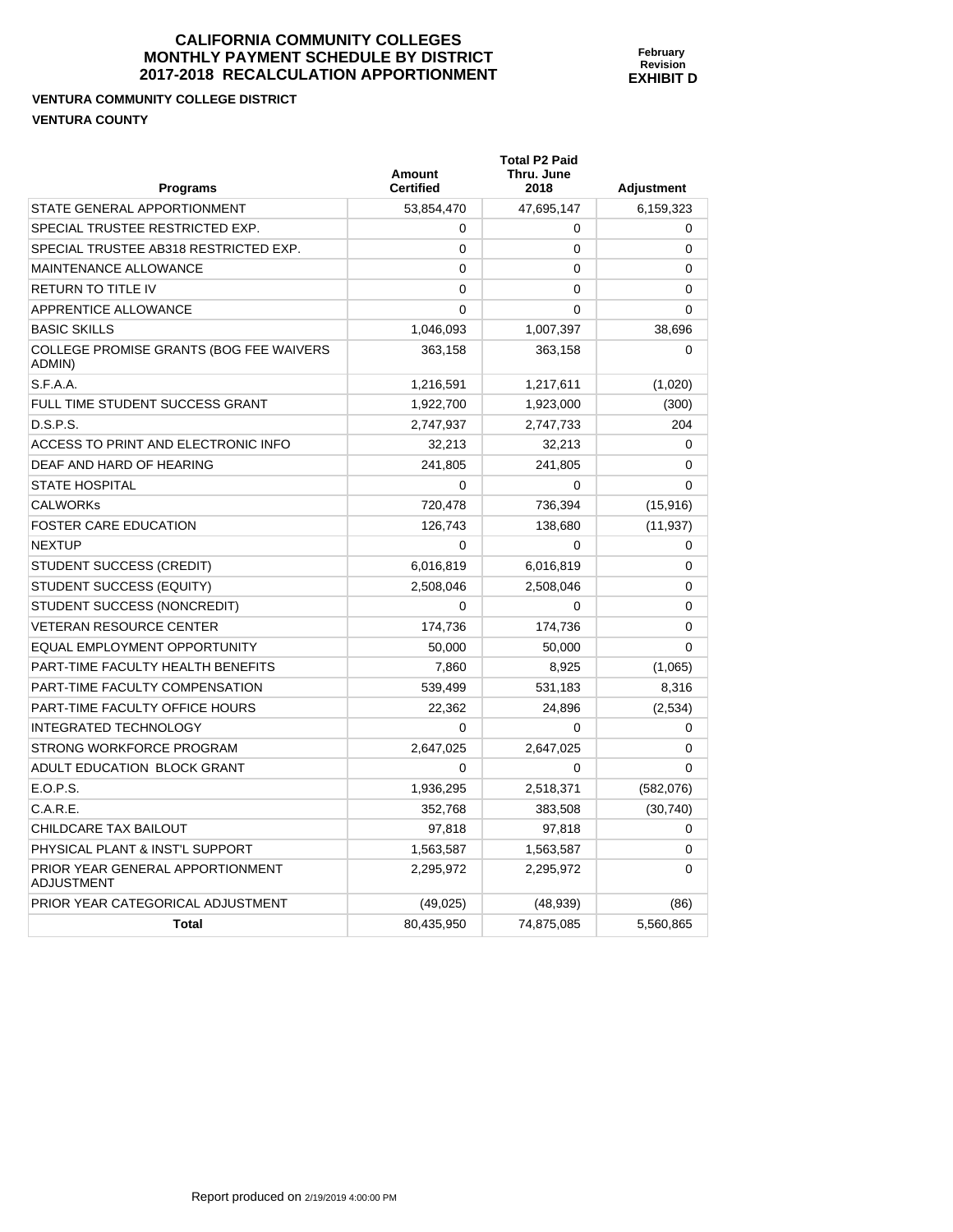**February Revision EXHIBIT D** 

**VICTOR VALLEY COMMUNITY COLLEGE DISTRICT SAN BERNARDINO COUNTY** 

| Programs                                                 | Amount<br><b>Certified</b> | <b>Total P2 Paid</b><br>Thru. June<br>2018 | <b>Adjustment</b> |
|----------------------------------------------------------|----------------------------|--------------------------------------------|-------------------|
| STATE GENERAL APPORTIONMENT                              | 32,852,926                 | 33,656,154                                 | (803, 228)        |
| SPECIAL TRUSTEE RESTRICTED EXP.                          | 0                          | 0                                          | $\mathbf 0$       |
| SPECIAL TRUSTEE AB318 RESTRICTED EXP.                    | 0                          | 0                                          | 0                 |
| <b>MAINTENANCE ALLOWANCE</b>                             | $\mathbf{0}$               | 0                                          | $\Omega$          |
| <b>RETURN TO TITLE IV</b>                                | 0                          | 0                                          | 0                 |
| APPRENTICE ALLOWANCE                                     | $\Omega$                   | $\Omega$                                   | 0                 |
| <b>BASIC SKILLS</b>                                      | 400.463                    | 385,649                                    | 14,814            |
| <b>COLLEGE PROMISE GRANTS (BOG FEE WAIVERS</b><br>ADMIN) | 177,755                    | 177,755                                    | 0                 |
| S.F.A.A.                                                 | 494,589                    | 494,589                                    | 0                 |
| FULL TIME STUDENT SUCCESS GRANT                          | 762,500                    | 762,500                                    | 0                 |
| D.S.P.S.                                                 | 547,169                    | 547,053                                    | 116               |
| ACCESS TO PRINT AND ELECTRONIC INFO                      | 10,736                     | 10,736                                     | 0                 |
| DEAF AND HARD OF HEARING                                 | 43,864                     | 43,864                                     | 0                 |
| <b>STATE HOSPITAL</b>                                    | 0                          | $\Omega$                                   | $\Omega$          |
| <b>CALWORKs</b>                                          | 557,932                    | 687,926                                    | (129, 994)        |
| <b>FOSTER CARE EDUCATION</b>                             | $\Omega$                   | $\Omega$                                   | 0                 |
| <b>NEXTUP</b>                                            | $\mathbf{0}$               | 0                                          | $\Omega$          |
| STUDENT SUCCESS (CREDIT)                                 | 1,933,697                  | 1,933,697                                  | $\mathbf{0}$      |
| STUDENT SUCCESS (EQUITY)                                 | 1,532,150                  | 1,532,150                                  | 0                 |
| STUDENT SUCCESS (NONCREDIT)                              | 14,628                     | 14,628                                     | 0                 |
| <b>VETERAN RESOURCE CENTER</b>                           | 58,898                     | 58,898                                     | 0                 |
| <b>EQUAL EMPLOYMENT OPPORTUNITY</b>                      | 50,000                     | 50,000                                     | 0                 |
| PART-TIME FACULTY HEALTH BENEFITS                        | $\Omega$                   | $\Omega$                                   | $\Omega$          |
| PART-TIME FACULTY COMPENSATION                           | 199.851                    | 248,093                                    | (48, 242)         |
| PART-TIME FACULTY OFFICE HOURS                           | 0                          | 0                                          | 0                 |
| <b>INTEGRATED TECHNOLOGY</b>                             | $\Omega$                   | 0                                          | 0                 |
| STRONG WORKFORCE PROGRAM                                 | 1,381,800                  | 1,381,800                                  | 0                 |
| ADULT EDUCATION BLOCK GRANT                              | 2,069,315                  | 2,069,315                                  | 0                 |
| E.O.P.S.                                                 | 1,170,978                  | 1,172,988                                  | (2,010)           |
| C.A.R.E.                                                 | 316,493                    | 316,493                                    | $\mathbf 0$       |
| CHILDCARE TAX BAILOUT                                    | $\mathbf{0}$               | $\mathbf{0}$                               | 0                 |
| PHYSICAL PLANT & INST'L SUPPORT                          | 583,358                    | 583,358                                    | 0                 |
| PRIOR YEAR GENERAL APPORTIONMENT<br>ADJUSTMENT           | (340, 840)                 | (340, 840)                                 | 0                 |
| PRIOR YEAR CATEGORICAL ADJUSTMENT                        | (34, 435)                  | (34, 435)                                  | 0                 |
| <b>Total</b>                                             | 44,783,827                 | 45,752,371                                 | (968, 544)        |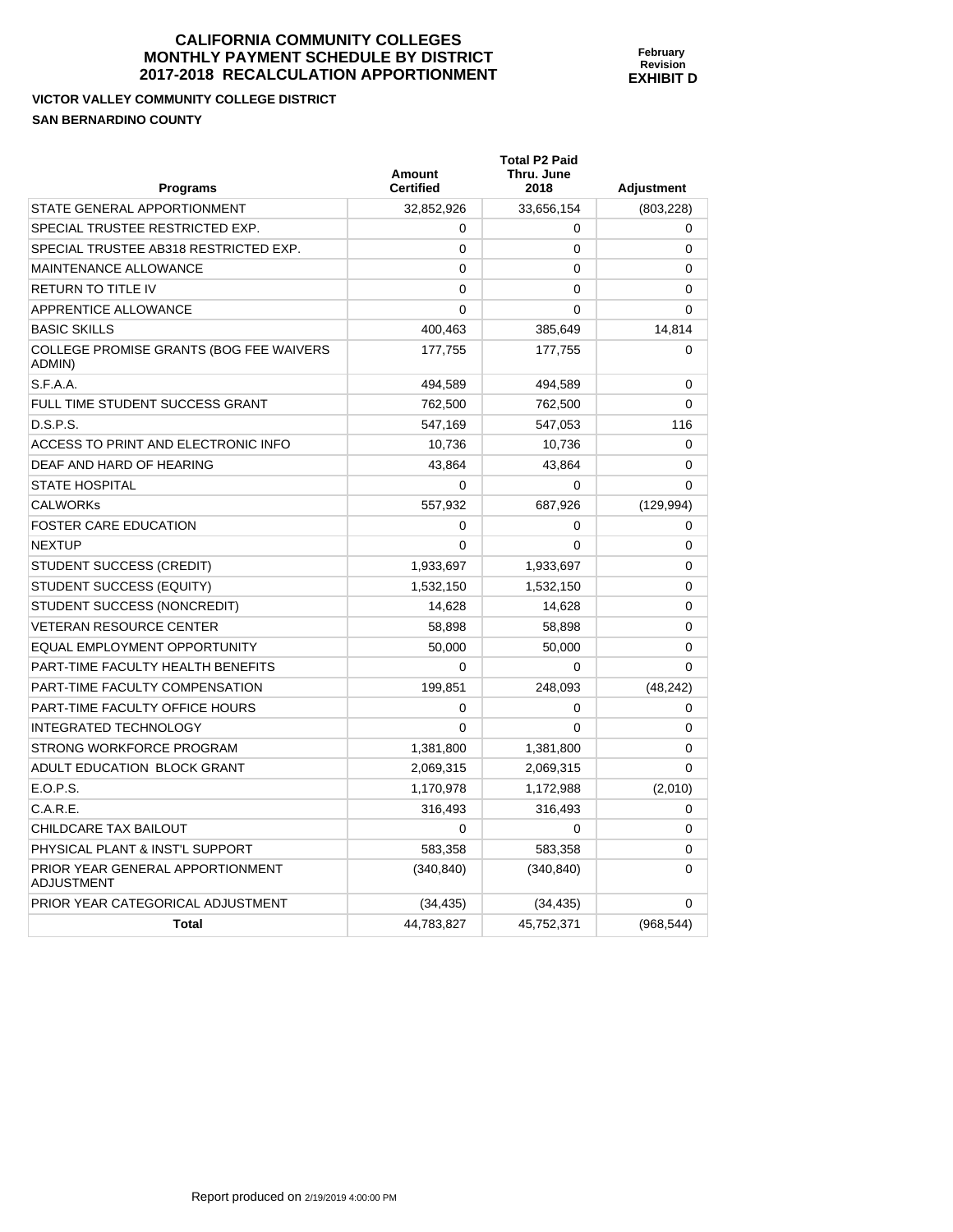# **WEST HILLS COMMUNITY COLLEGE DISTRICT FRESNO COUNTY**

| <b>Programs</b>                                       | Amount<br><b>Certified</b> | <b>Total P2 Paid</b><br>Thru. June<br>2018 | <b>Adjustment</b> |
|-------------------------------------------------------|----------------------------|--------------------------------------------|-------------------|
| STATE GENERAL APPORTIONMENT                           | 24.766.194                 | 25,092,908                                 | (326, 714)        |
| SPECIAL TRUSTEE RESTRICTED EXP.                       | 0                          | 0                                          | 0                 |
| SPECIAL TRUSTEE AB318 RESTRICTED EXP.                 | $\Omega$                   | 0                                          | 0                 |
| MAINTENANCE ALLOWANCE                                 | $\Omega$                   | 0                                          | 0                 |
| <b>RETURN TO TITLE IV</b>                             | 428                        | $\mathbf{0}$                               | 428               |
| APPRENTICE ALLOWANCE                                  | $\Omega$                   | 0                                          | 0                 |
| <b>BASIC SKILLS</b>                                   | 218,675                    | 214,286                                    | 4,389             |
| COLLEGE PROMISE GRANTS (BOG FEE WAIVERS<br>ADMIN)     | 94.795                     | 94.795                                     | 0                 |
| S.F.A.A.                                              | 318,273                    | 318,273                                    | 0                 |
| FULL TIME STUDENT SUCCESS GRANT                       | 668,349                    | 668,349                                    | 0                 |
| D.S.P.S.                                              | 522,343                    | 522,331                                    | 12                |
| ACCESS TO PRINT AND ELECTRONIC INFO                   | 20,470                     | 20,470                                     | 0                 |
| DEAF AND HARD OF HEARING                              | 59.355                     | 59,355                                     | 0                 |
| <b>STATE HOSPITAL</b>                                 | $\Omega$                   | $\mathbf{0}$                               | 0                 |
| <b>CALWORKS</b>                                       | 358,795                    | 358,795                                    | 0                 |
| <b>FOSTER CARE EDUCATION</b>                          | 0                          | 0                                          | 0                 |
| <b>NEXTUP</b>                                         | $\Omega$                   | $\mathbf{0}$                               | 0                 |
| <b>STUDENT SUCCESS (CREDIT)</b>                       | 1,595,507                  | 1,595,507                                  | 0                 |
| STUDENT SUCCESS (EQUITY)                              | 786,481                    | 786,481                                    | 0                 |
| STUDENT SUCCESS (NONCREDIT)                           | 488                        | 488                                        | 0                 |
| <b>VETERAN RESOURCE CENTER</b>                        | $\Omega$                   | 0                                          | 0                 |
| EQUAL EMPLOYMENT OPPORTUNITY                          | 50.000                     | 50,000                                     | 0                 |
| PART-TIME FACULTY HEALTH BENEFITS                     | $\Omega$                   | 0                                          | 0                 |
| PART-TIME FACULTY COMPENSATION                        | 168.893                    | 164,994                                    | 3.899             |
| PART-TIME FACULTY OFFICE HOURS                        | 0                          | 0                                          | 0                 |
| <b>INTEGRATED TECHNOLOGY</b>                          | $\Omega$                   | $\Omega$                                   | 0                 |
| STRONG WORKFORCE PROGRAM                              | 534,783                    | 534,783                                    | 0                 |
| ADULT EDUCATION BLOCK GRANT                           | 1,058,280                  | 1,058,280                                  | 0                 |
| E.O.P.S.                                              | 820,216                    | 820,216                                    | 0                 |
| C.A.R.E.                                              | 194,865                    | 194,865                                    | 0                 |
| CHILDCARE TAX BAILOUT                                 | $\Omega$                   | 0                                          | 0                 |
| PHYSICAL PLANT & INST'L SUPPORT                       | 338.581                    | 338.581                                    | 0                 |
| PRIOR YEAR GENERAL APPORTIONMENT<br><b>ADJUSTMENT</b> | (337,040)                  | (337,040)                                  | 0                 |
| PRIOR YEAR CATEGORICAL ADJUSTMENT                     | 14,397                     | 14,397                                     | 0                 |
| <b>Total</b>                                          | 32,253,128                 | 32,571,114                                 | (317, 986)        |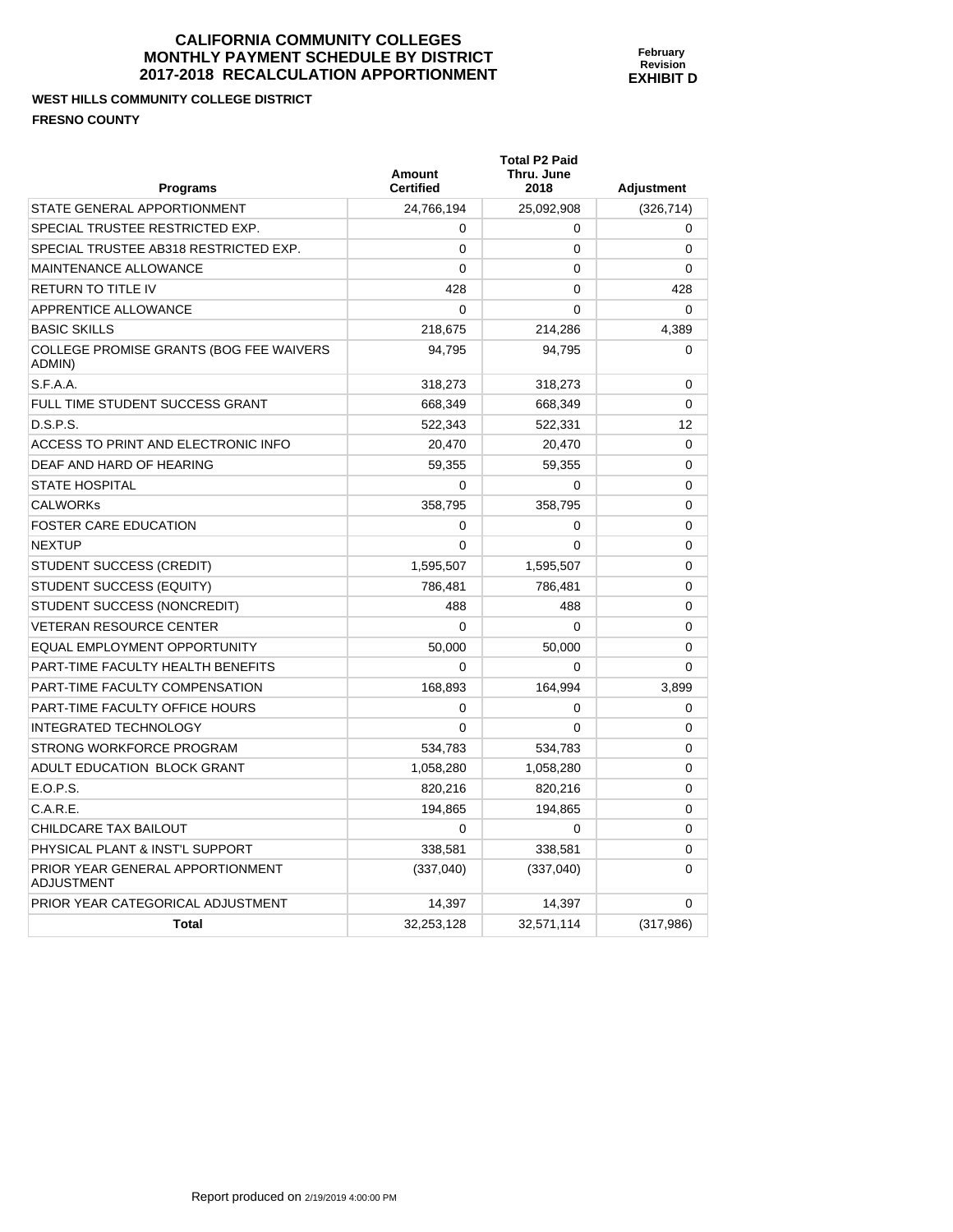**Total P2 Paid** 

# **WEST KERN COMMUNITY COLLEGE DISTRICT KERN COUNTY**

| <b>Programs</b>                                       | Amount<br><b>Certified</b> | Thru. June<br>2018 | <b>Adjustment</b> |
|-------------------------------------------------------|----------------------------|--------------------|-------------------|
| STATE GENERAL APPORTIONMENT                           | 11,408,101                 | 11,397,061         | 11,040            |
| SPECIAL TRUSTEE RESTRICTED EXP.                       | 0                          | 0                  | 0                 |
| SPECIAL TRUSTEE AB318 RESTRICTED EXP.                 | 0                          | $\mathbf 0$        | 0                 |
| MAINTENANCE ALLOWANCE                                 | 0                          | 0                  | 0                 |
| <b>RETURN TO TITLE IV</b>                             | $\Omega$                   | $\Omega$           | $\Omega$          |
| APPRENTICE ALLOWANCE                                  | $\Omega$                   | $\mathbf 0$        | 0                 |
| <b>BASIC SKILLS</b>                                   | 174,860                    | 168,391            | 6.469             |
| COLLEGE PROMISE GRANTS (BOG FEE WAIVERS<br>ADMIN)     | 43,142                     | 43,142             | 0                 |
| S.F.A.A.                                              | 161,285                    | 161,285            | $\Omega$          |
| FULL TIME STUDENT SUCCESS GRANT                       | 287,000                    | 287,000            | 0                 |
| D.S.P.S.                                              | 271,971                    | 271,940            | 31                |
| ACCESS TO PRINT AND ELECTRONIC INFO                   | 10,404                     | 10,404             | 0                 |
| DEAF AND HARD OF HEARING                              | 3,056                      | 3,056              | 0                 |
| <b>STATE HOSPITAL</b>                                 | $\Omega$                   | $\Omega$           | 0                 |
| <b>CALWORKs</b>                                       | 155,615                    | 155,615            | 0                 |
| <b>FOSTER CARE EDUCATION</b>                          | 0                          | 0                  | 0                 |
| <b>NEXTUP</b>                                         | $\Omega$                   | $\mathbf 0$        | 0                 |
| STUDENT SUCCESS (CREDIT)                              | 1,026,749                  | 1,026,749          | 0                 |
| <b>STUDENT SUCCESS (EQUITY)</b>                       | 437,996                    | 437,996            | 0                 |
| STUDENT SUCCESS (NONCREDIT)                           | 0                          | $\mathbf 0$        | 0                 |
| <b>VETERAN RESOURCE CENTER</b>                        | 13,260                     | 13,260             | 0                 |
| EQUAL EMPLOYMENT OPPORTUNITY                          | 50,000                     | 50,000             | 0                 |
| PART-TIME FACULTY HEALTH BENEFITS                     | 0                          | 0                  | $\mathbf 0$       |
| PART-TIME FACULTY COMPENSATION                        | 107,785                    | 105,214            | 2,571             |
| PART-TIME FACULTY OFFICE HOURS                        | 19,713                     | 21,947             | (2, 234)          |
| <b>INTEGRATED TECHNOLOGY</b>                          | $\Omega$                   | $\mathbf 0$        | 0                 |
| STRONG WORKFORCE PROGRAM                              | 250,773                    | 250,773            | 0                 |
| ADULT EDUCATION BLOCK GRANT                           | 773,016                    | 773,016            | 0                 |
| E.O.P.S.                                              | 372,890                    | 372,890            | 0                 |
| C.A.R.E.                                              | 43,147                     | 43,147             | $\Omega$          |
| CHILDCARE TAX BAILOUT                                 | $\Omega$                   | $\Omega$           | 0                 |
| PHYSICAL PLANT & INST'L SUPPORT                       | 162,519                    | 162,519            | 0                 |
| PRIOR YEAR GENERAL APPORTIONMENT<br><b>ADJUSTMENT</b> | 380,568                    | 380,568            | 0                 |
| PRIOR YEAR CATEGORICAL ADJUSTMENT                     | (537)                      | (476)              | (61)              |
| <b>Total</b>                                          | 16,153,313                 | 16,135,497         | 17,816            |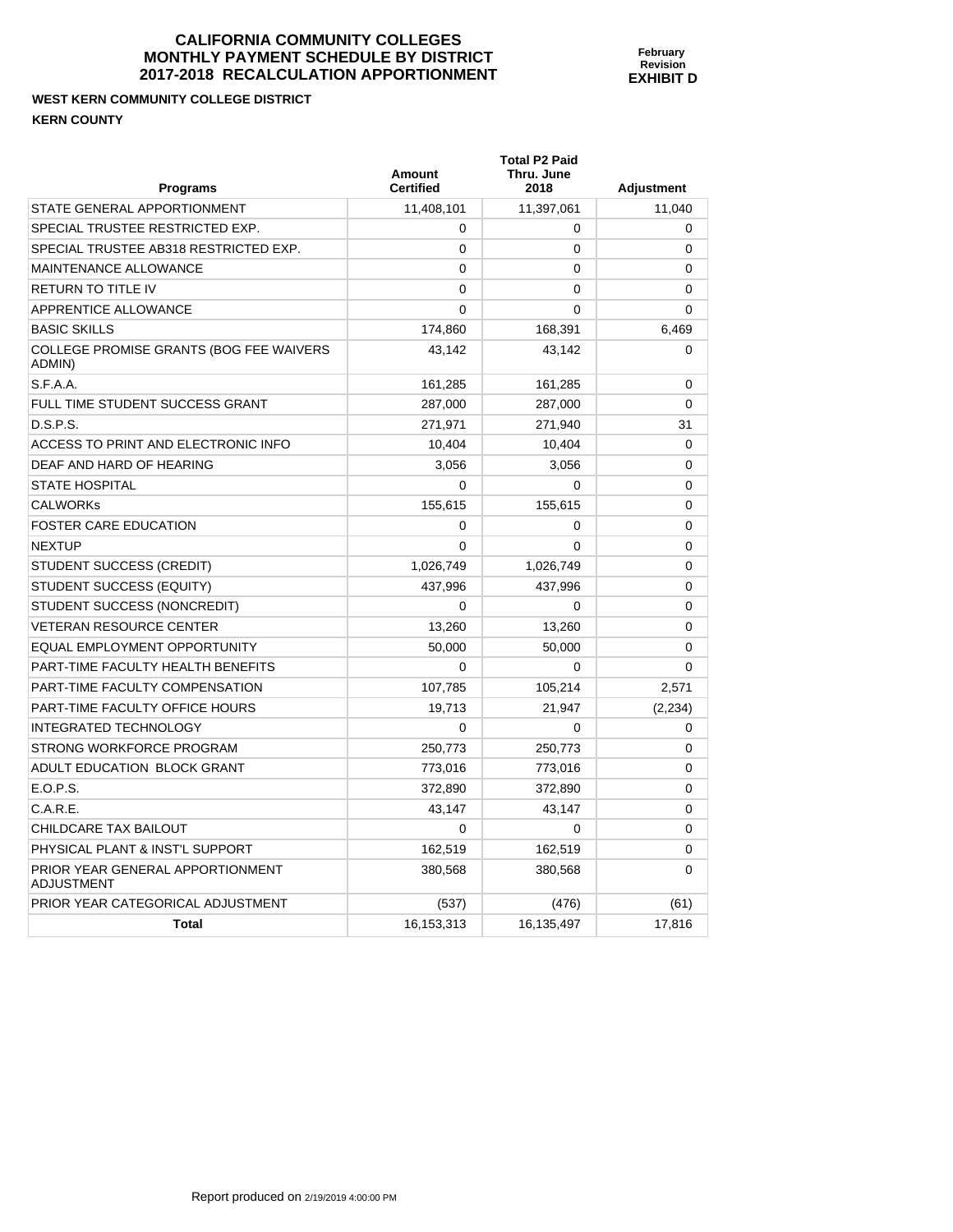#### **WEST VALLEY-MISSION COMMUNITY COLLEGE DISTRICT SANTA CLARA COUNTY**

| <b>Programs</b>                                   | Amount<br><b>Certified</b> | <b>Total P2 Paid</b><br>Thru. June<br>2018 | <b>Adjustment</b> |
|---------------------------------------------------|----------------------------|--------------------------------------------|-------------------|
| STATE GENERAL APPORTIONMENT                       | 761,648                    | 761,641                                    | 7                 |
| SPECIAL TRUSTEE RESTRICTED EXP.                   | $\mathbf 0$                | $\mathbf 0$                                | $\mathbf 0$       |
| SPECIAL TRUSTEE AB318 RESTRICTED EXP.             | $\Omega$                   | $\mathbf 0$                                | 0                 |
| <b>MAINTENANCE ALLOWANCE</b>                      | $\Omega$                   | $\Omega$                                   | $\Omega$          |
| <b>RETURN TO TITLE IV</b>                         | 10,763                     | 0                                          | 10,763            |
| APPRENTICE ALLOWANCE                              | 183,789                    | 183,000                                    | 789               |
| <b>BASIC SKILLS</b>                               | 507,574                    | 488,799                                    | 18,775            |
| COLLEGE PROMISE GRANTS (BOG FEE WAIVERS<br>ADMIN) | 120,389                    | 120,389                                    | 0                 |
| S.F.A.A.                                          | 505,352                    | 505,352                                    | $\mathbf 0$       |
| FULL TIME STUDENT SUCCESS GRANT                   | 336,500                    | 336,500                                    | 0                 |
| D.S.P.S.                                          | 1,219,108                  | 1,218,679                                  | 429               |
| ACCESS TO PRINT AND ELECTRONIC INFO               | 21,412                     | 21,412                                     | 0                 |
| DEAF AND HARD OF HEARING                          | 9,946                      | 9,946                                      | 0                 |
| <b>STATE HOSPITAL</b>                             | $\Omega$                   | $\Omega$                                   | 0                 |
| <b>CALWORKs</b>                                   | 331,198                    | 331,198                                    | 0                 |
| FOSTER CARE EDUCATION                             | 148,616                    | 148,616                                    | 0                 |
| <b>NEXTUP</b>                                     | $\Omega$                   | $\Omega$                                   | 0                 |
| STUDENT SUCCESS (CREDIT)                          | 2,876,977                  | 2,876,977                                  | $\Omega$          |
| STUDENT SUCCESS (EQUITY)                          | 1,135,208                  | 1,135,208                                  | 0                 |
| STUDENT SUCCESS (NONCREDIT)                       | 15,067                     | 15,067                                     | $\Omega$          |
| <b>VETERAN RESOURCE CENTER</b>                    | 37,254                     | 37,254                                     | $\Omega$          |
| <b>EQUAL EMPLOYMENT OPPORTUNITY</b>               | 50,000                     | 50,000                                     | 0                 |
| PART-TIME FACULTY HEALTH BENEFITS                 | $\Omega$                   | $\Omega$                                   | 0                 |
| <b>PART-TIME FACULTY COMPENSATION</b>             | 261,875                    | 267,918                                    | (6,043)           |
| PART-TIME FACULTY OFFICE HOURS                    | $\Omega$                   | 0                                          | 0                 |
| <b>INTEGRATED TECHNOLOGY</b>                      | $\Omega$                   | 0                                          | 0                 |
| STRONG WORKFORCE PROGRAM                          | 1,410,228                  | 1,410,228                                  | 0                 |
| ADULT EDUCATION BLOCK GRANT                       | 458,745                    | 458,745                                    | 0                 |
| E.O.P.S.                                          | 2,017,150                  | 1,319,889                                  | 697,261           |
| C.A.R.E.                                          | 140,116                    | 151,369                                    | (11, 253)         |
| CHILDCARE TAX BAILOUT                             | 52.699                     | 52.699                                     | $\Omega$          |
| PHYSICAL PLANT & INST'L SUPPORT                   | 825,325                    | 825,325                                    | 0                 |
| PRIOR YEAR GENERAL APPORTIONMENT<br>ADJUSTMENT    | (2,951)                    | (2,951)                                    | $\Omega$          |
| PRIOR YEAR CATEGORICAL ADJUSTMENT                 | 25,379                     | 25,379                                     | $\mathbf 0$       |
| Total                                             | 13,459,367                 | 12,748,639                                 | 710,728           |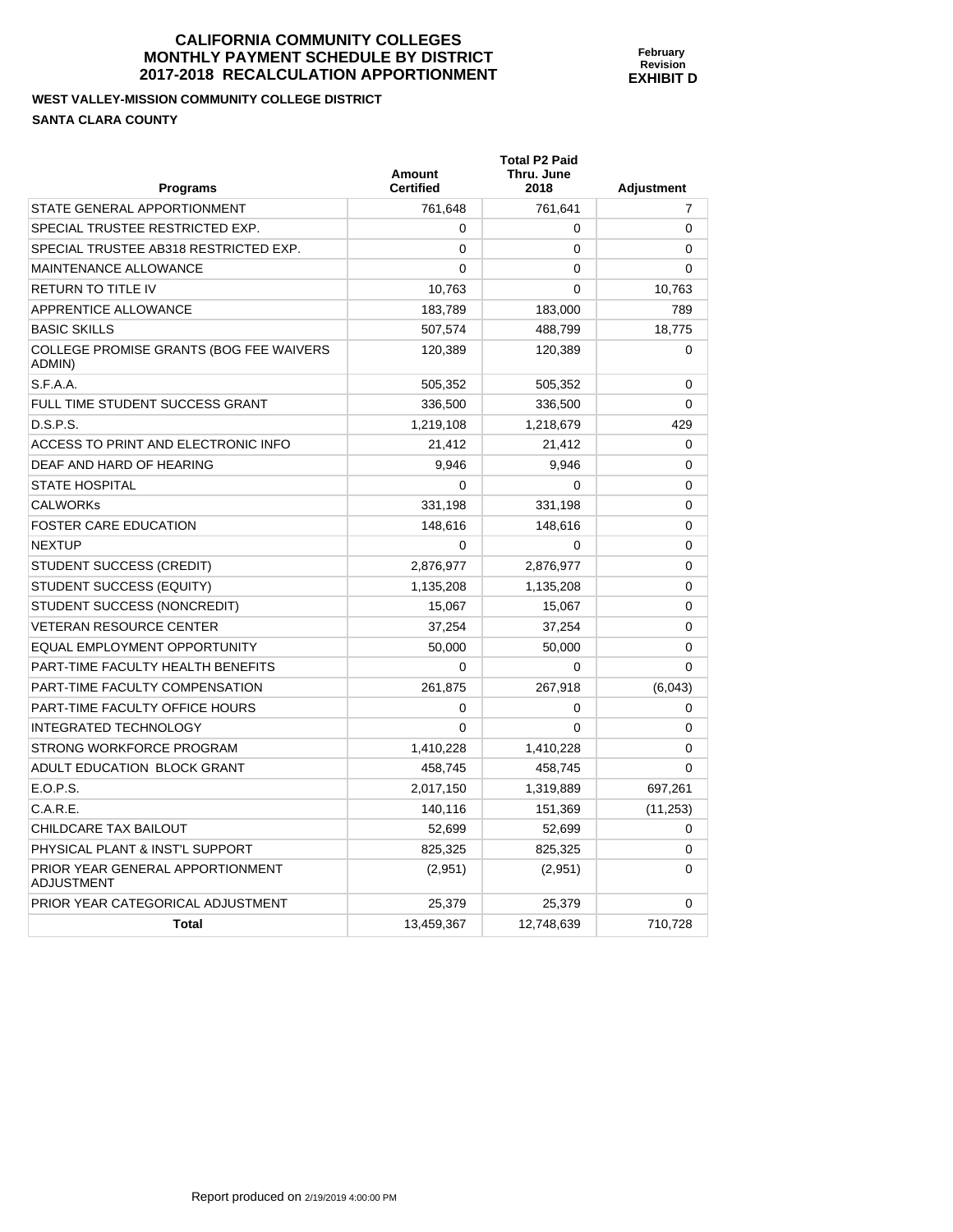#### **YOSEMITE COMMUNITY COLLEGE DISTRICT STANISLAUS COUNTY**

| <b>Programs</b>                                       | Amount<br><b>Certified</b> | <b>Total P2 Paid</b><br>Thru. June<br>2018 | <b>Adjustment</b> |
|-------------------------------------------------------|----------------------------|--------------------------------------------|-------------------|
| STATE GENERAL APPORTIONMENT                           | 32,307,990                 | 34.040.348                                 | (1,732,358)       |
| SPECIAL TRUSTEE RESTRICTED EXP.                       | 0                          | 0                                          | 0                 |
| SPECIAL TRUSTEE AB318 RESTRICTED EXP.                 | $\Omega$                   | 0                                          | $\Omega$          |
| <b>MAINTENANCE ALLOWANCE</b>                          | $\Omega$                   | 0                                          | $\Omega$          |
| <b>RETURN TO TITLE IV</b>                             | 11,752                     | $\mathbf{0}$                               | 11,752            |
| APPRENTICE ALLOWANCE                                  | 11,585                     | 11,358                                     | 227               |
| <b>BASIC SKILLS</b>                                   | 574,618                    | 557,061                                    | 17,557            |
| COLLEGE PROMISE GRANTS (BOG FEE WAIVERS<br>ADMIN)     | 270,714                    | 270.714                                    | $\Omega$          |
| S.F.A.A.                                              | 817,434                    | 817,733                                    | (299)             |
| FULL TIME STUDENT SUCCESS GRANT                       | 1,299,000                  | 1,241,536                                  | 57,464            |
| D.S.P.S.                                              | 1,563,503                  | 1,563,428                                  | 75                |
| ACCESS TO PRINT AND ELECTRONIC INFO                   | 21,290                     | 21,290                                     | 0                 |
| DEAF AND HARD OF HEARING                              | 3.700                      | 3.700                                      | 0                 |
| <b>STATE HOSPITAL</b>                                 | $\Omega$                   | 0                                          | $\mathbf{0}$      |
| <b>CALWORKs</b>                                       | 853,723                    | 854,850                                    | (1, 127)          |
| <b>FOSTER CARE EDUCATION</b>                          | 90.571                     | 90,494                                     | 77                |
| <b>NEXTUP</b>                                         | $\Omega$                   | $\mathbf{0}$                               | $\mathbf 0$       |
| <b>STUDENT SUCCESS (CREDIT)</b>                       | 3,678,419                  | 3,678,419                                  | 0                 |
| STUDENT SUCCESS (EQUITY)                              | 2,324,121                  | 2,324,121                                  | $\Omega$          |
| STUDENT SUCCESS (NONCREDIT)                           | 109.857                    | 109.857                                    | $\Omega$          |
| <b>VETERAN RESOURCE CENTER</b>                        | 67,865                     | 67,865                                     | $\mathbf{0}$      |
| EQUAL EMPLOYMENT OPPORTUNITY                          | 50,000                     | 50,000                                     | 0                 |
| PART-TIME FACULTY HEALTH BENEFITS                     | 0                          | 0                                          | $\Omega$          |
| PART-TIME FACULTY COMPENSATION                        | 335,177                    | 322,568                                    | 12,609            |
| <b>PART-TIME FACULTY OFFICE HOURS</b>                 | 0                          | 0                                          | 0                 |
| <b>INTEGRATED TECHNOLOGY</b>                          | $\Omega$                   | $\Omega$                                   | $\Omega$          |
| STRONG WORKFORCE PROGRAM                              | 2,213,535                  | 2,213,535                                  | $\Omega$          |
| ADULT EDUCATION BLOCK GRANT                           | 4,146,610                  | 4,146,610                                  | $\Omega$          |
| E.O.P.S.                                              | 2,167,683                  | 1,863,366                                  | 304,317           |
| C.A.R.E.                                              | 238,619                    | 230,394                                    | 8,225             |
| CHILDCARE TAX BAILOUT                                 | $\Omega$                   | 0                                          | 0                 |
| PHYSICAL PLANT & INST'L SUPPORT                       | 1,010,860                  | 1,010,860                                  | $\Omega$          |
| PRIOR YEAR GENERAL APPORTIONMENT<br><b>ADJUSTMENT</b> | 3,507,115                  | 3,507,115                                  | 0                 |
| PRIOR YEAR CATEGORICAL ADJUSTMENT                     | (62, 389)                  | (62,070)                                   | (319)             |
| <b>Total</b>                                          | 57,613,352                 | 58,935,152                                 | (1,321,800)       |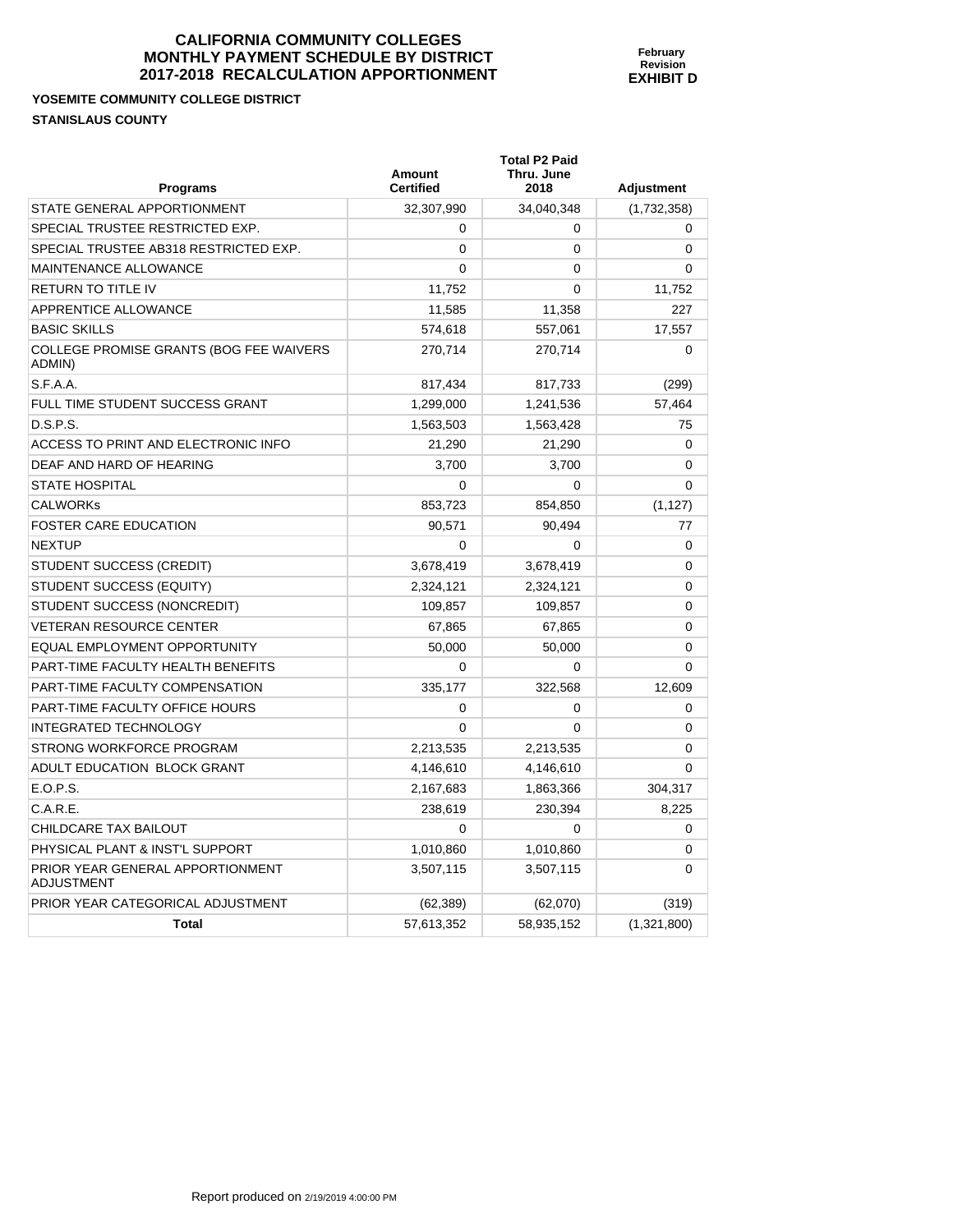# **YUBA COMMUNITY COLLEGE DISTRICT YUBA COUNTY**

| Programs                                              | Amount<br><b>Certified</b> | <b>Total P2 Paid</b><br>Thru. June<br>2018 | <b>Adjustment</b> |
|-------------------------------------------------------|----------------------------|--------------------------------------------|-------------------|
| STATE GENERAL APPORTIONMENT                           | 14,090,417                 | 14,006,373                                 | 84,044            |
| SPECIAL TRUSTEE RESTRICTED EXP.                       | 0                          | 0                                          | 0                 |
| SPECIAL TRUSTEE AB318 RESTRICTED EXP.                 | 0                          | 0                                          | 0                 |
| <b>MAINTENANCE ALLOWANCE</b>                          | $\mathbf 0$                | $\mathbf{0}$                               | 0                 |
| <b>RETURN TO TITLE IV</b>                             | $\mathbf 0$                | 0                                          | 0                 |
| APPRENTICE ALLOWANCE                                  | $\mathbf 0$                | $\Omega$                                   | 0                 |
| <b>BASIC SKILLS</b>                                   | 326,794                    | 314,705                                    | 12,089            |
| COLLEGE PROMISE GRANTS (BOG FEE WAIVERS<br>ADMIN)     | 125,126                    | 125,126                                    | 0                 |
| S.F.A.A.                                              | 435,641                    | 435,641                                    | 0                 |
| FULL TIME STUDENT SUCCESS GRANT                       | 756,500                    | 756,500                                    | 0                 |
| D.S.P.S.                                              | 803,940                    | 803,652                                    | 288               |
| ACCESS TO PRINT AND ELECTRONIC INFO                   | 20,672                     | 20,672                                     | 0                 |
| DEAF AND HARD OF HEARING                              | 102,371                    | 102,371                                    | 0                 |
| <b>STATE HOSPITAL</b>                                 | $\mathbf 0$                | 0                                          | 0                 |
| <b>CALWORKS</b>                                       | 517,355                    | 517,355                                    | 0                 |
| <b>FOSTER CARE EDUCATION</b>                          | 189,749                    | 190,037                                    | (288)             |
| <b>NEXTUP</b>                                         | $\mathbf 0$                | 0                                          | 0                 |
| STUDENT SUCCESS (CREDIT)                              | 2,208,113                  | 2,208,113                                  | $\Omega$          |
| STUDENT SUCCESS (EQUITY)                              | 1,096,932                  | 1,096,932                                  | 0                 |
| STUDENT SUCCESS (NONCREDIT)                           | 25,989                     | 25,989                                     | 0                 |
| <b>VETERAN RESOURCE CENTER</b>                        | 60,213                     | 60,213                                     | $\Omega$          |
| EQUAL EMPLOYMENT OPPORTUNITY                          | $\Omega$                   | 0                                          | 0                 |
| PART-TIME FACULTY HEALTH BENEFITS                     | $\Omega$                   | $\Omega$                                   | $\Omega$          |
| <b>PART-TIME FACULTY COMPENSATION</b>                 | 204,250                    | 209,437                                    | (5, 187)          |
| PART-TIME FACULTY OFFICE HOURS                        | 58,417                     | 0                                          | 58,417            |
| <b>INTEGRATED TECHNOLOGY</b>                          | $\Omega$                   | 0                                          | 0                 |
| STRONG WORKFORCE PROGRAM                              | 1,061,058                  | 1,061,058                                  | 0                 |
| ADULT EDUCATION BLOCK GRANT                           | 2,997,748                  | 2,997,748                                  | 0                 |
| E.O.P.S.                                              | 1,682,832                  | 1,682,832                                  | 0                 |
| C.A.R.E.                                              | 353,104                    | 353,107                                    | (3)               |
| CHILDCARE TAX BAILOUT                                 | 0                          | 0                                          | $\Omega$          |
| PHYSICAL PLANT & INST'L SUPPORT                       | 469,458                    | 469,458                                    | 0                 |
| PRIOR YEAR GENERAL APPORTIONMENT<br><b>ADJUSTMENT</b> | 1,994,779                  | 1,994,779                                  | $\Omega$          |
| PRIOR YEAR CATEGORICAL ADJUSTMENT                     | 70,623                     | 70,708                                     | (85)              |
| <b>Total</b>                                          | 29,652,081                 | 29,502,806                                 | 149,275           |